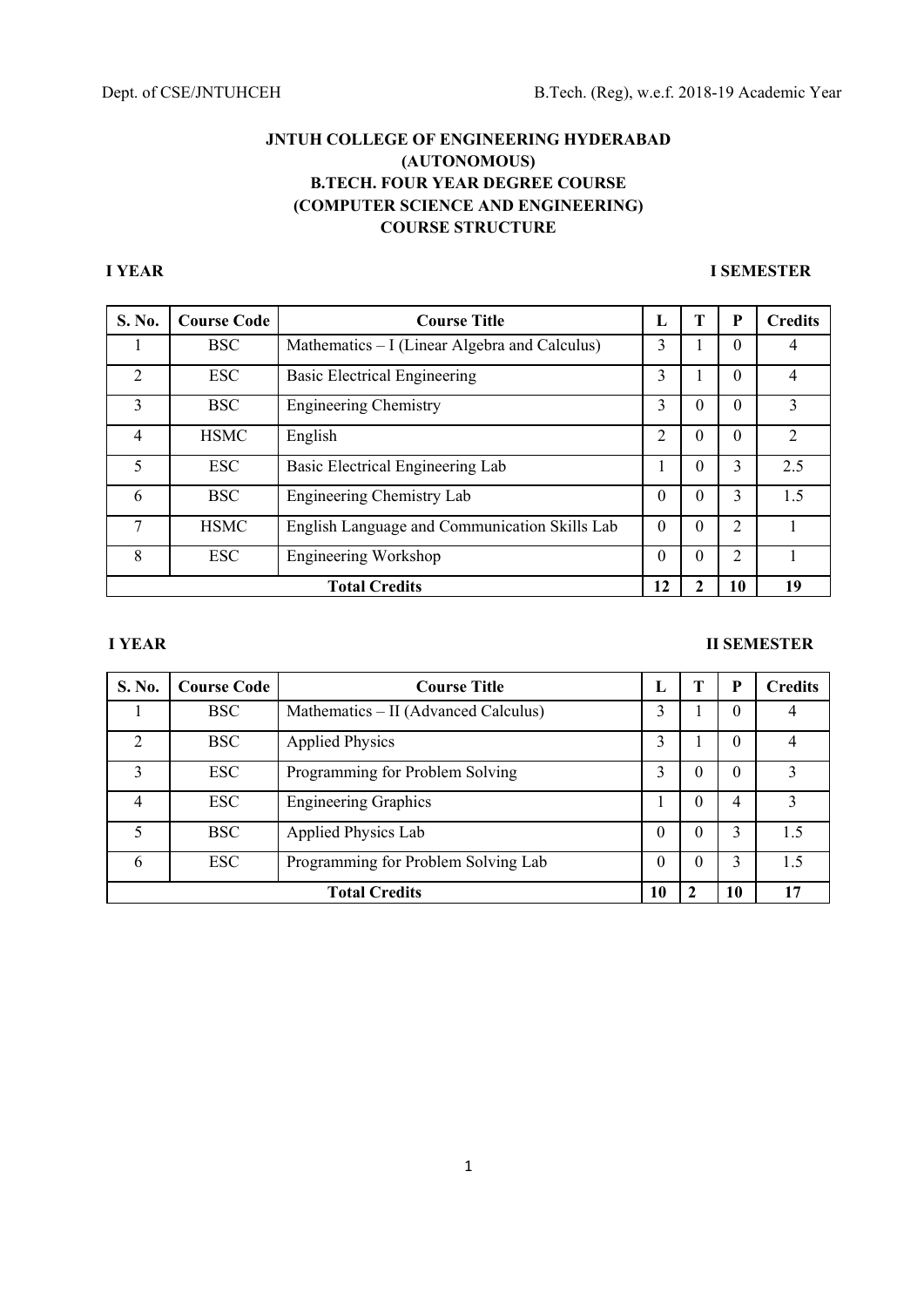# **II YEAR I SEMESTER**

| S. No.                   | <b>Course Code</b> | <b>Course Title</b>                       | ъ.             |          | P        | <b>CREDITS</b>              |
|--------------------------|--------------------|-------------------------------------------|----------------|----------|----------|-----------------------------|
| 1                        | <b>ESC</b>         | Analog & Digital Electronics              | 3              | $\theta$ | $\Omega$ | 3                           |
| $\overline{2}$           | <b>PCC</b>         | Data Structures                           | 3              | $\theta$ | $\Omega$ | 3                           |
| 3                        | <b>PCC</b>         | Discrete Mathematics                      | 3              |          | 0        | $\overline{4}$              |
| $\overline{4}$           | <b>PCC</b>         | Computer Organization & Architecture      | 3              | $\theta$ | $\Omega$ | 3                           |
| $\overline{\mathcal{L}}$ | <b>PCC</b>         | <b>Object Oriented Programming</b>        | 2              | $\Omega$ | $\Omega$ | $\mathcal{D}_{\mathcal{L}}$ |
| 6                        | <b>ESC</b>         | Analog & Digital Electronics Lab          | $\theta$       | $\theta$ | 3        | 1.5                         |
| 7                        | <b>PCC</b>         | Data Structures Lab                       | $\theta$       | $\theta$ | 3        | 1.5                         |
| 8                        | <b>PCC</b>         | Object Oriented Programming using C++ Lab | $\theta$       | $\Omega$ | 3        | 1.5                         |
| 9                        | <b>PCC</b>         | IT Workshop Lab                           | $\overline{0}$ | $\Omega$ | 3        | 1.5                         |
|                          |                    | TOTAL                                     | 14             |          | 12       | 21                          |

# **II YEAR II SEMESTER**

| S. No.         | <b>Course Code</b> | <b>Course Title</b>                          | ы        | т            | P              | <b>CREDITS</b> |
|----------------|--------------------|----------------------------------------------|----------|--------------|----------------|----------------|
|                | <b>BSC</b>         | <b>Computer Oriented Statistical Methods</b> | 3        |              | $\Omega$       | 4              |
| $\overline{2}$ | <b>HSMC</b>        | Business Economics & Financial Analysis      | 3        | $\Omega$     | $\Omega$       | 3              |
| 3              | <b>PCC</b>         | <b>Operating Systems</b>                     | 3        | $\Omega$     | $\Omega$       | 3              |
| 4              | <b>PCC</b>         | Database Management Systems                  | 3        | $\Omega$     | $\Omega$       | 3              |
| 5              | <b>PCC</b>         | Design and Analysis of Algorithms            | 3        | $\Omega$     | $\Omega$       | 3              |
| 6              | <b>PCC</b>         | <b>Operating Systems Lab</b>                 | $\theta$ | $\Omega$     | 3              | 1.5            |
| 7              | <b>PCC</b>         | Database Management Systems<br>Lab           | $\theta$ | $\Omega$     | 3              | 1.5            |
| 8              | <b>PCC</b>         | Algorithms Lab using Java                    | $\theta$ |              | $\overline{2}$ | $\overline{2}$ |
| 9              | MC                 | <b>Environmental Science</b>                 | 2        | 0            | $\theta$       | $\Omega$       |
|                |                    | TOTAL                                        | 17       | $\mathbf{2}$ | 8              | 21             |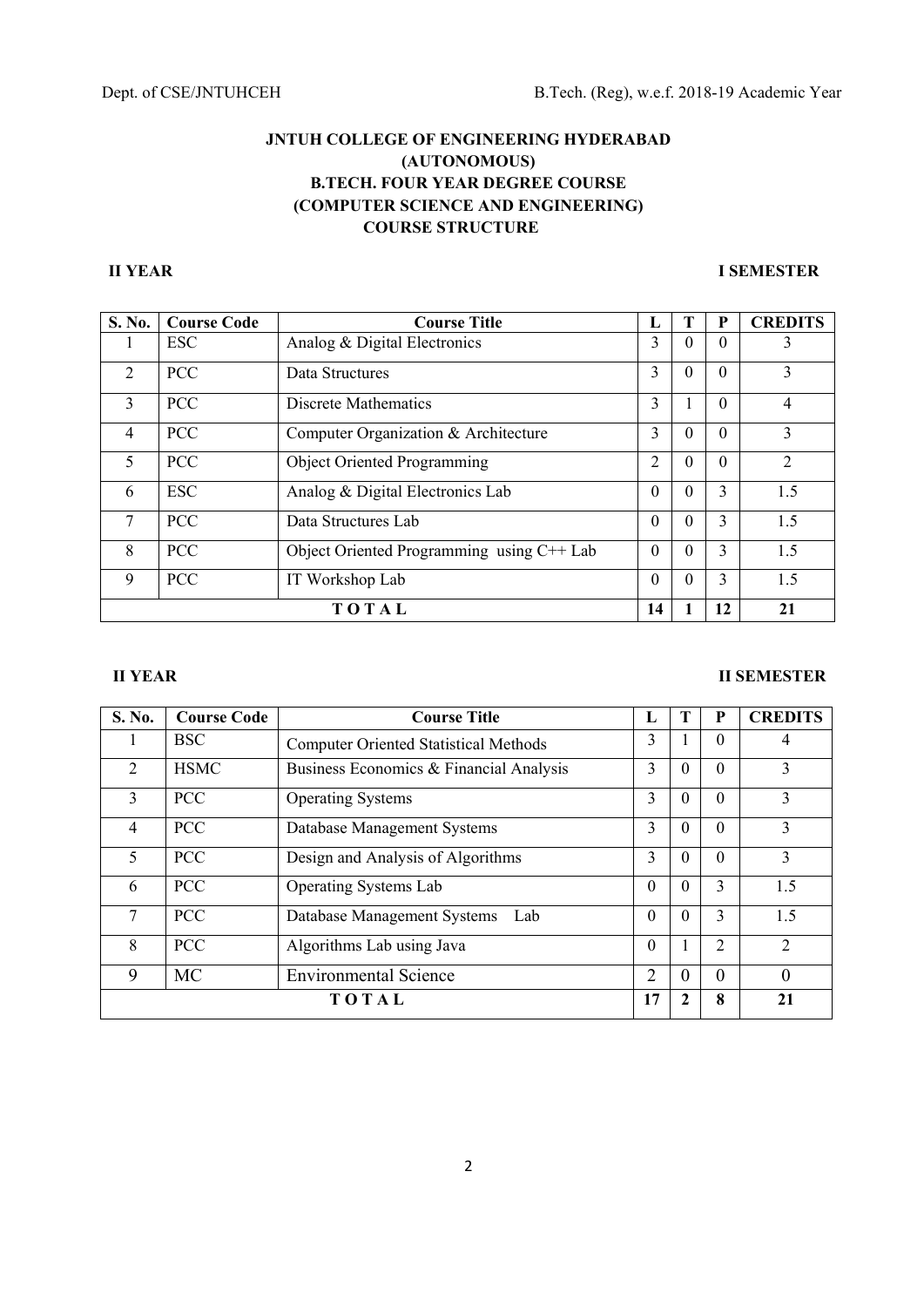# **III YEAR I SEMESTER**

| S. No.         | <b>Course Code</b> | <b>Course Title</b>                       | L              | Т            | P        | <b>CREDITS</b> |
|----------------|--------------------|-------------------------------------------|----------------|--------------|----------|----------------|
|                | <b>PCC</b>         | Formal Languages & Automata Theory        | 3              | $\Omega$     | $\Omega$ | 3              |
| $\overline{2}$ | <b>PCC</b>         | Software Engineering                      | 3              | $\theta$     | $\Omega$ | 3              |
| $\mathbf{3}$   | <b>PCC</b>         | <b>Computer Networks</b>                  | 3              | $\Omega$     | $\Omega$ | 3              |
| $\overline{4}$ | <b>PCC</b>         | Artificial Intelligence                   | 3              | $\Omega$     | $\Omega$ | 3              |
| 5              | <b>PEC</b>         | Professional Elective-I                   | 3              | $\theta$     | $\Omega$ | 3              |
| 6              | <b>PEC</b>         | Professional Elective -II                 | 3              | $\theta$     | $\Omega$ | 3              |
| 7              | <b>PCC</b>         | Software Engineering Lab                  | $\Omega$       | $\Omega$     | 3        | 1.5            |
| 8              | <b>PCC</b>         | Computer Networks Lab                     | $\Omega$       | $\Omega$     | 3        | 1.5            |
| 9              | <b>HSMC</b>        | Advanced English Communication Skills Lab | $\Omega$       | $\Omega$     | 2        |                |
| 10             | MC                 | Constitution of India                     | $\overline{2}$ | $\theta$     | $\theta$ | $\Omega$       |
|                | TOTAL              |                                           |                | $\mathbf{0}$ | 8        | 22             |

# **III YEAR III SEMESTER**

| S. No.         | <b>Course Code</b> | <b>Course Title</b>                    | L        | т        | P        | <b>CREDITS</b> |
|----------------|--------------------|----------------------------------------|----------|----------|----------|----------------|
|                | <b>PCC</b>         | Machine Learning                       | 3        |          | $\Omega$ | 4              |
| $\overline{2}$ | <b>PCC</b>         | Compiler Design                        | 3        |          | $\Omega$ | $\overline{4}$ |
| $\mathbf{3}$   | <b>PCC</b>         | Web Technologies                       | 3        | $\Omega$ | $\Omega$ | 3              |
| $\overline{4}$ | <b>PEC</b>         | Professional Elective - III            | 3        | $\Omega$ | $\Omega$ | 3              |
| 5              | <b>OEC</b>         | Open Elective-I                        | 3        | $\Omega$ | $\Omega$ | 3              |
| 6              | <b>PCC</b>         | Machine Learning Lab using Python      | $\theta$ | $\Omega$ | 3        | 1.5            |
| 7              | <b>PCC</b>         | Compiler Design & Web Technologies Lab | $\Omega$ | $\Omega$ | 4        | $\mathfrak{D}$ |
| 8              | <b>PCC</b>         | Professional Elective-III Lab          | $\Omega$ | $\Omega$ | 3        | 1.5            |
|                |                    | TOTAL                                  | 15       | 2        | 10       | 22             |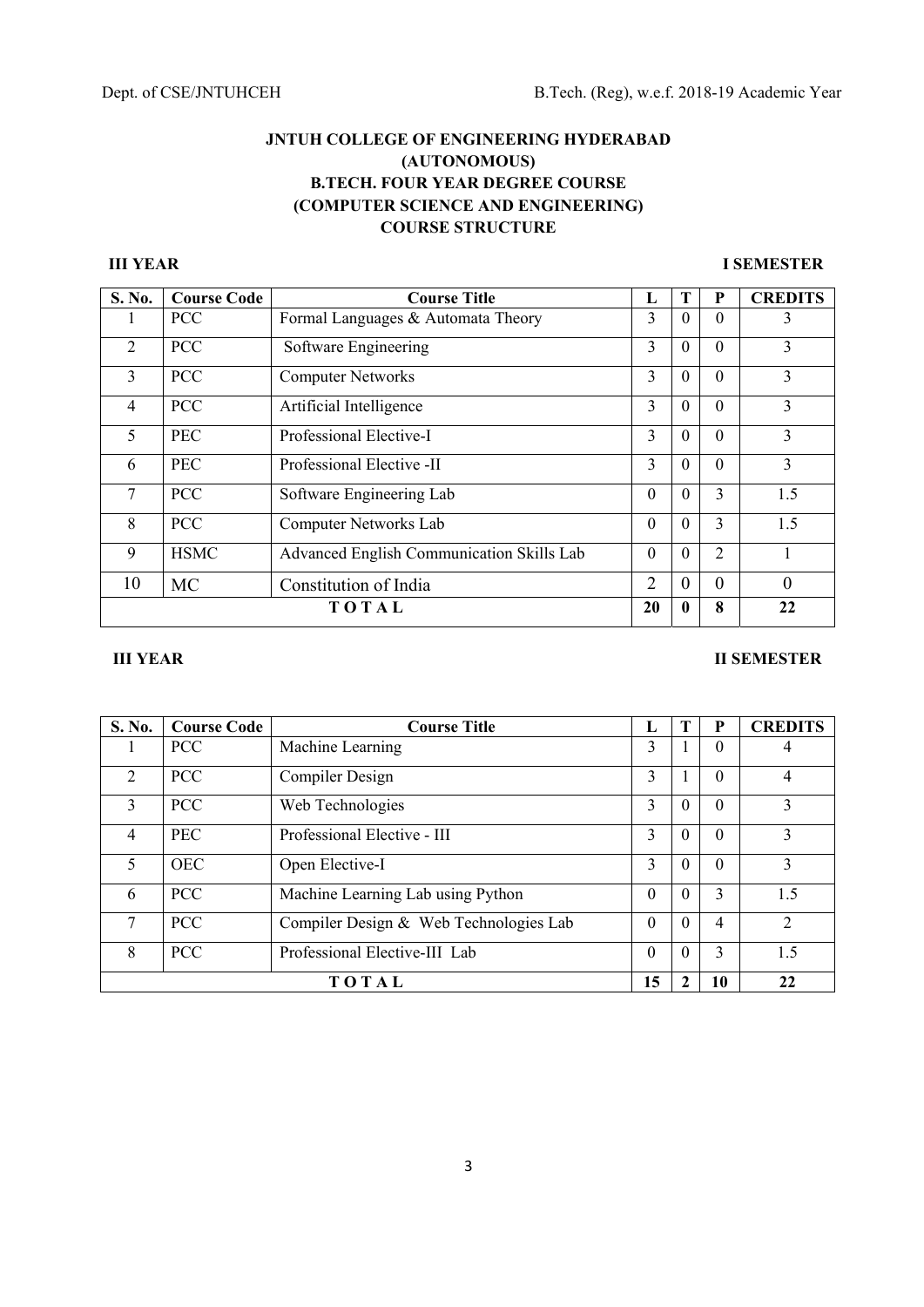# **IV YEAR I SEMESTER**

| S. No.         | <b>Course Code</b> | <b>Course Title</b>           | L              | Т            | P        | <b>CREDITS</b> |
|----------------|--------------------|-------------------------------|----------------|--------------|----------|----------------|
|                | <b>PCC</b>         | <b>Information Security</b>   | 3              | $\Omega$     | $\Omega$ | 3              |
| 2              | <b>PCC</b>         | <b>Big Data Analytics</b>     | $\overline{2}$ | $\theta$     | $\Omega$ | $\overline{2}$ |
| 3              | <b>PEC</b>         | Professional Elective -IV     | 3              | $\theta$     | $\Omega$ | 3              |
| $\overline{4}$ | <b>PEC</b>         | Professional Elective -V      | 3              | $\theta$     | $\Omega$ | 3              |
| 5              | <b>OEC</b>         | Open Elective-II              | 3              | $\theta$     | $\Omega$ | 3              |
| 6              | <b>PCC</b>         | <b>Big Data Analytics Lab</b> | $\Omega$       | $\Omega$     | 2        |                |
| 7              | <b>SI</b>          | Summer Project Internship*    |                |              |          | $\mathfrak{D}$ |
| 8              | <b>PROJ</b>        | Project -I                    | $\theta$       | $\Omega$     | 6        | 3              |
| 9              | PROJ               | Seminar & Technical Writing   | $\theta$       | $\theta$     | 2        |                |
|                | <b>TOTAL</b>       |                               |                | $\mathbf{0}$ | 10       | 21             |

\* To be carried out during the summer vacation between 6<sup>th</sup> and 7<sup>th</sup> semesters

## **IV YEAR II SEMESTER**

| S.No. | <b>Course Code</b> | <b>Course Title</b>                   | п,       |   |          | <b>CREDITS</b> |
|-------|--------------------|---------------------------------------|----------|---|----------|----------------|
|       | <b>HSMC</b>        | Management Fundamentals for Engineers |          | 0 | O        |                |
| ◠     | PEC.               | Professional Elective -VI             |          |   | $\theta$ |                |
|       | <b>OEC</b>         | Open Elective-III                     |          |   | $\theta$ |                |
|       | <b>PROJ</b>        | PROJECT-II                            |          |   | 16       | 8              |
|       | TOTAL              |                                       | $\bf{o}$ |   | 16       | 17             |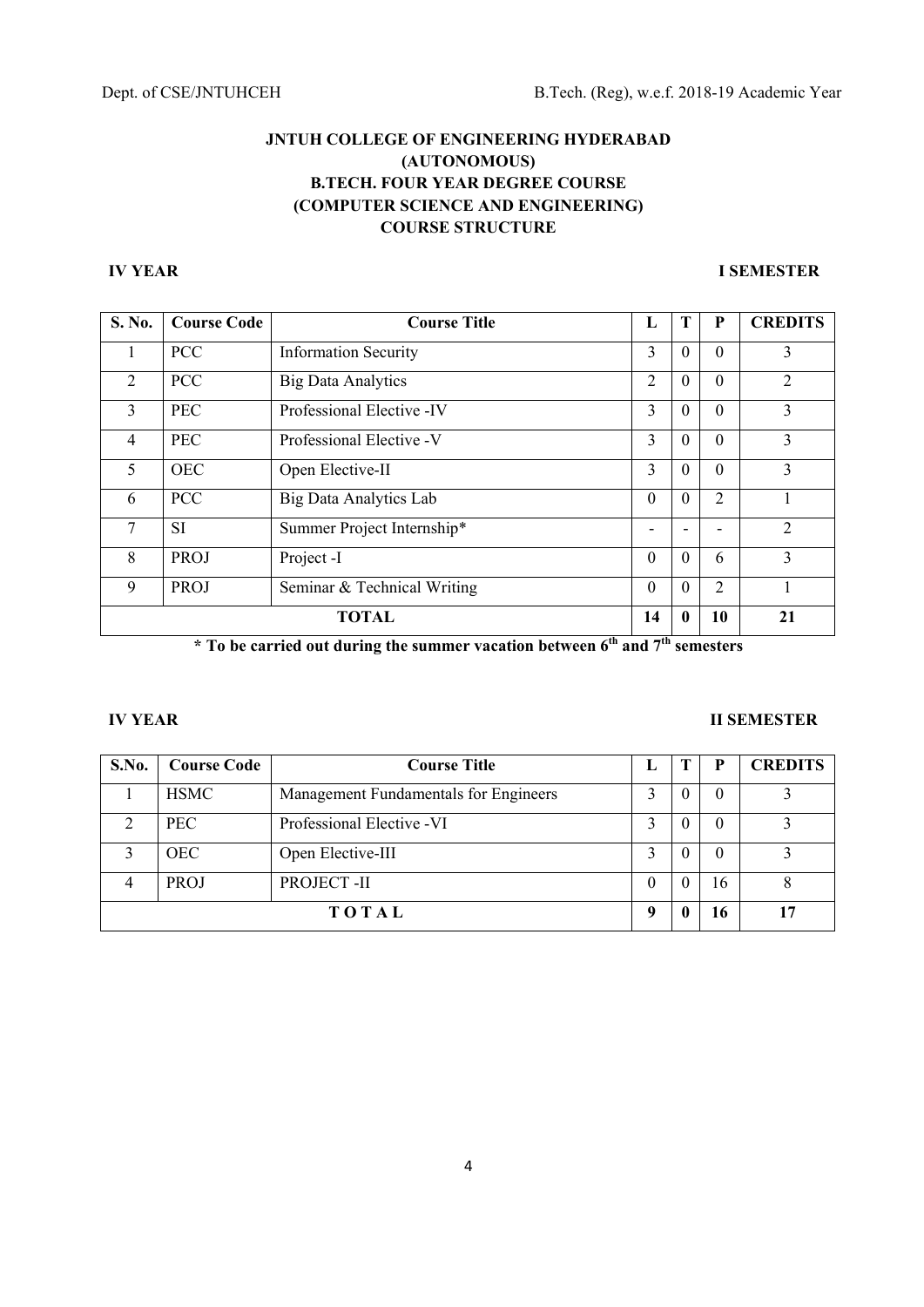# **Professional Elective Core (PEC) Courses for CSE**

# **Professional Elective-I**

- 1. Information Theory & Coding
- 2. Advanced Computer Architecture
- 3. Data Mining
- 4. Image Processing
- 5. Principles of Programming Languages

# **Professional Elective -II**

- 1. Computer Graphics
- 2. Advanced Operating Systems
- 3. Informational Retrieval Systems<br>4. Advanced Databases
- 4. Advanced Databases
- 5. Natural Language Processing

# **Professional Elective -III**

- 1. Concurrent Programming
- 2. Network Programming
- 3. Scripting Languages
- 4. Mobile Application Development
- 5. Software Testing Methodologies

# **Professional Elective -IV**

- 1. Graph Theory
- 2. Embedded Systems
- 3. Semantic Web
- 4. Cloud Computing
- 5. Distributed Systems

# **Professional Elective -V**

- 1. Advanced Algorithms
- 2. Mobile Computing
- 3. Soft Computing<br>4. Internet of Thing
- Internet of Things
- 5. Software Process & Project Management

# **Professional Elective - VI**

- 1. Computational Complexity
- 2. Neural Networks & Deep Learning
- 3. Cyber Forensics<br>4. Software Metrics
- Software Metrics & Measures
- 5. Ad hoc & Sensor Networks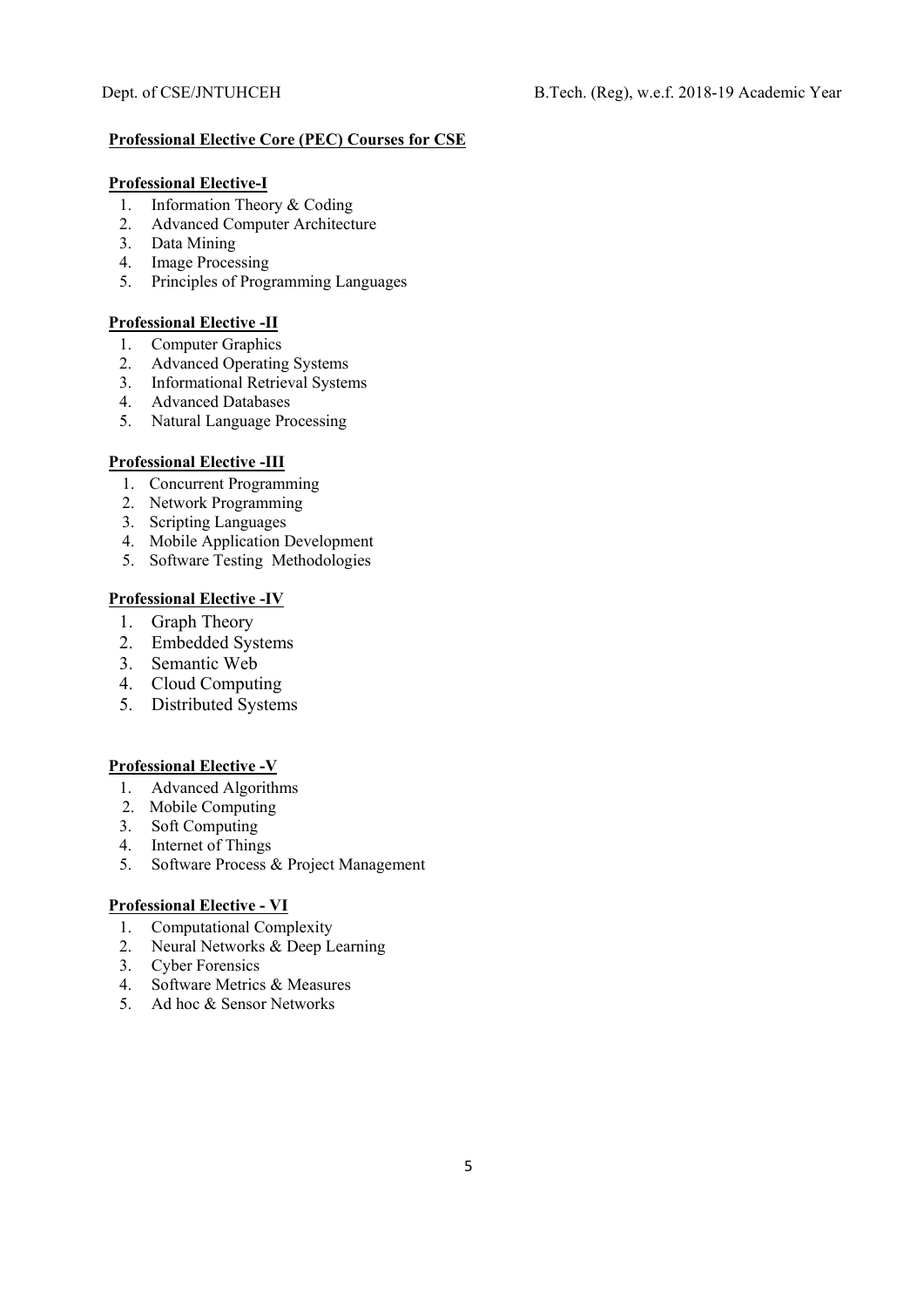### **MATHEMATICS-I (LINEAR ALGEBRA AND CALCULUS)**

# **I** Year B.Tech. I-Semester **L** T P C

 **3 1 0 4** 

**Pre-requisites:** Mathematical Knowledge of  $12^{th}$  / Intermediate level

# **Objectives:** To learn

- 1. Types of matrices and their properties.
- 2. Concept of a rank of the matrix and applying this concept to know the consistency and solving the system of linear equations.
- 3. Concept of Eigenvalues and Eigenvectors and to reduce the quadratic form to canonical form
- 4. Concept of Sequence.
- 5. Concept of nature of the series.
- 6. Geometrical approach to the mean value theorems and their application to the mathematical problems
- 7. Evaluation of surface areas and volumes of revolutions of curves.
- 8. Evaluation of improper integrals using Beta and Gamma functions.
- 9. Partial differentiation, concept of total derivative
- 10. Finding maxima and minima of function of two and three variables.

#### **Outcomes**

After learning the contents of this paper the student must be able to

- 1. Write the matrix representation of a set of linear equations and to analyse the solution of the system of equations
- 2. Find the Eigenvalues and Eigenvectors
- 3. Reduce the quadratic form to canonical form using orthogonal transformations.
- 4. Analyse the nature of sequence and series.
- 5. Solve the applications on the mean value theorems.
- 6. Evaluate the improper integrals using Beta and Gamma functions
- 7. Find the extreme values of functions of two variables with/ without constraints.

# **UNIT-I: Matrices**

Matrices: Types of Matrices, Symmetric; Hermitian; Skew-symmetric; Skew-Hermitian; orthogonal matrices; Unitary Matrices; Rrank of a matrix by Echelon form and Normal form, Inverse of Non-singular matrices by Gauss-Jordan method; System of linear equations; solving system of Homogeneous and Non-Homogeneous equations, Gauss elimination method; Gauss Seidel Iteration Method.

# **UNIT-II: Eigenvalues and Eigenvectors**

Linear Transformation and Orthogonal Transformation: Eigenvalues and Eigenvectors and their properties: Diagonalization of a matrix; Cayley-Hamilton Theorem (without proof); finding inverse and power of a matrix by Cayley-Hamilton Theorem; Quadratic forms and Nature of the Quadratic Forms; Reduction of Quadratic form to canonical forms by Orthogonal Transformation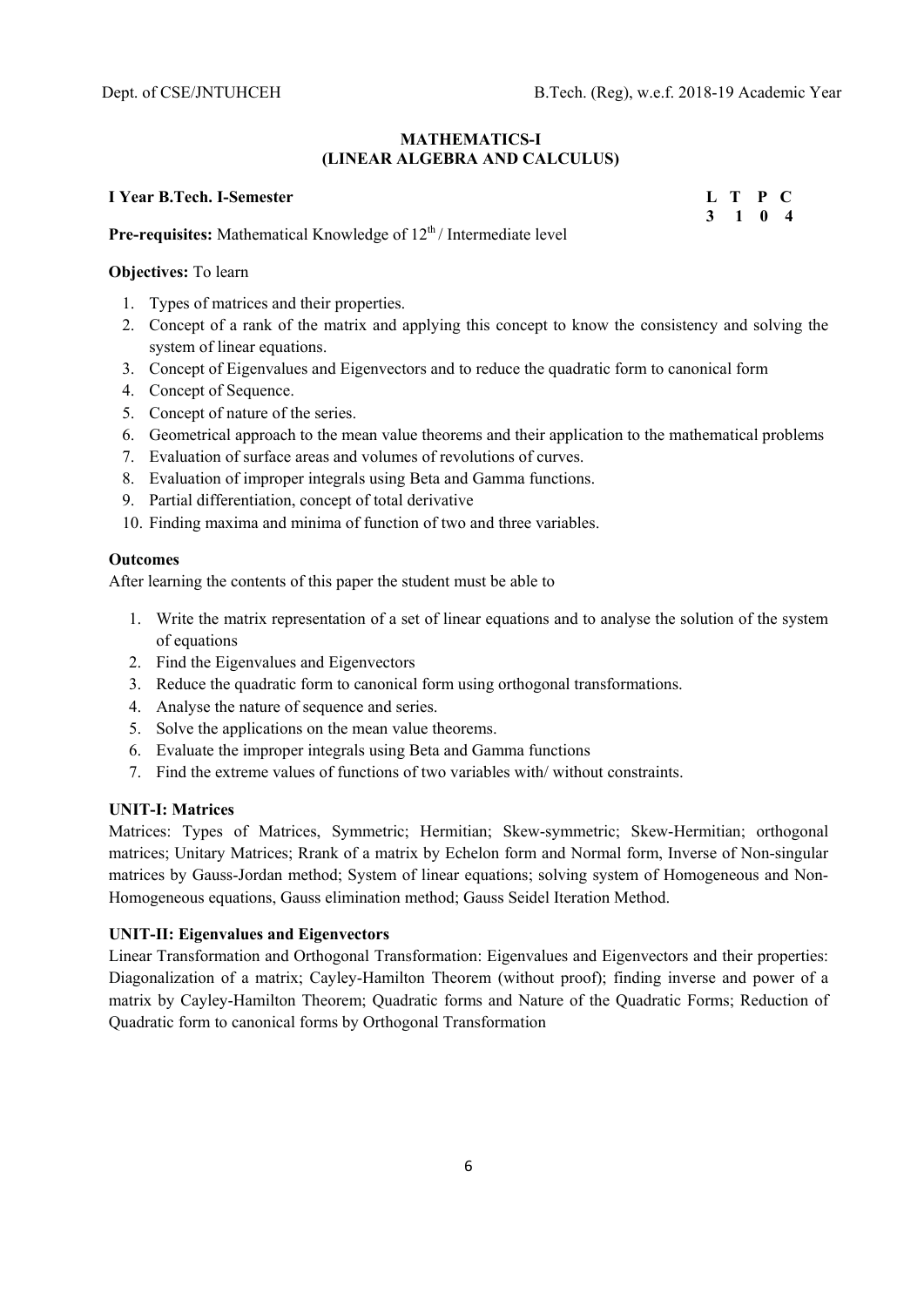# **UNIT-III: Sequences& Series**

Sequence: Definition of a Sequence, limit; Convergent, Divergent and Oscillatory sequences.

Series: Convergent, Divergent and Oscillatory Series; Series of positive terms; Comparison test, p-test, D-Alembert's ratio test; Raabe's test; Cauchy's Integral test; Cauchy's root test; logarithmic test. Alternating series: Leibnitz test; Alternating Convergent series: Absolute and Conditionally Convergence.

# **UNIT-IV: Calculus**

Mean value theorems: Rolle's theorem, Lagrange's Mean value theorem with their Geometrical Interpretation and applications, Cauchy's Mean value Theorem. Taylor's Series.

Applications of definite integrals to evaluate surface areas and volumes of revolutions of curves (Only in Cartesian coordinates), Definition of Improper Integral: Beta and Gamma functions and their applications.

# **UNIT-V: Multivariable calculus (Partial Differentiation and applications)**

Definitions of Limit and continuity.

Partial Differentiation; Euler's Theorem; Total derivative; Jacobian; Functional dependence & independence, Maxima and Minima of functions of two variables and three variables using method of Lagrange multipliers.

# **Textbooks:**

- 1. B.S. Grewal, Higher Engineering Mathematics, Khanna Publishers,  $36<sup>th</sup>$  Edition, 2010
- 2. Erwin kreyszig, Advanced Engineering Mathematics,  $9<sup>th</sup>$  Edition, John Wiley & Sons, 2006.

- 1. G.B. Thomas and R.L. Finney, Calculus and Analytic geometry, 9<sup>th</sup>Edition, Pearson, Reprint, 2002.
- 2. N.P. Bali and Manish Goyal, A text book of Engineering Mathematics, LaxmiPublications, Reprint, 2008.
- 3. Ramana B.V., Higher Engineering Mathematics, Tata McGraw Hill New Delhi,  $11^{th}$ Reprint, 2010.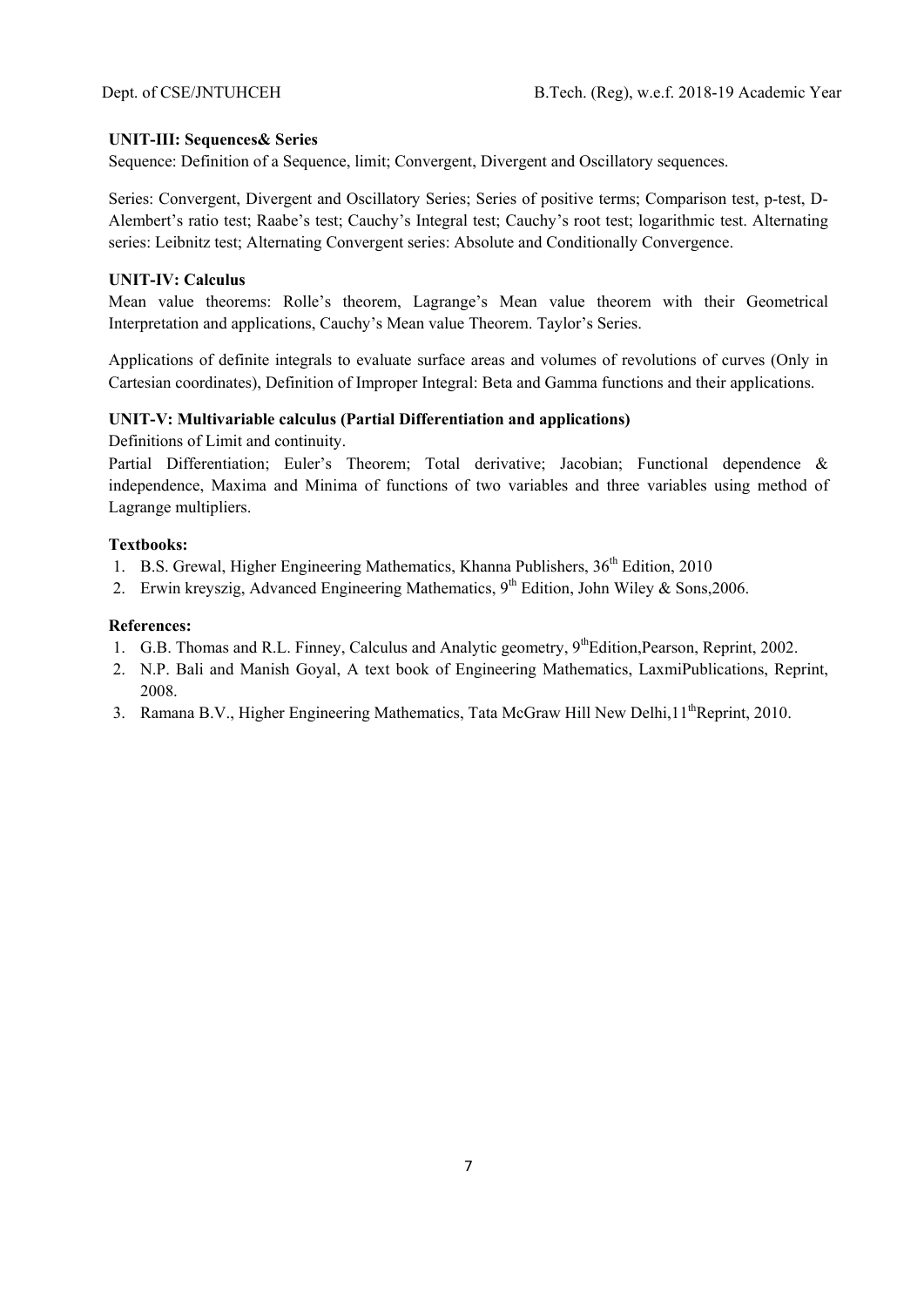# **BASIC ELECTRICAL ENGINEERING**

#### **I** Year B.Tech. I-Semester **L** T P C

#### **Pre-requisites: --**

#### **Objectives**

- 1. To introduce the concepts of electrical circuits and its components
- 2. To understand magnetic circuits, DC circuits and AC single phase & three phase circuits
- 3. To study and understand the different types of DC/AC machines and Transformers.
- 4. To import the knowledge of various electrical installations.
- 5. To introduce the concept of power, power factor and its improvement.

#### **Outcomes**

- 1. To analyze and solve electrical circuits using network laws and theorems.
- 2. To understand and analyze basic Electric and Magnetic circuits
- 3. To study the working principles of Electrical Machines
- 4. To introduce components of Low Voltage Electrical Installations

# **UNIT - I**

#### **D.C. CIRCUITS**

Electrical circuit elements (R, L and C), voltage and current sources, KVL&KCL, analysis of simple circuits with dc excitation. Superposition, Thevenin and Norton Theorems. Time-domain analysis of first-order RL and RC circuits.

**UNIT - II** 

## **A.C. CIRCUITS**

Representation of sinusoidal waveforms, peak and rms values, phasor representation, real power, reactive power, apparent power, power factor, Analysis of single-phase ac circuits consisting of R, L, C, RL, RC, RLC combinations (series and parallel), resonance in series R-L-C circuit.

Three-phase balanced circuits, voltage and current relations in star and delta connections.

# **UNIT - III**

# **TRANSFORMERS**

Ideal and practical transformer, equivalent circuit, losses in transformers, regulation and efficiency. Autotransformer and three-phase transformer connections.

#### **UNIT - IV**

### **ELECTRICAL MACHINES**

Generation of rotating magnetic fields, Construction and working of a three-phase induction motor, Significance of torque-slip characteristic. Loss components and efficiency, starting and speed control of induction motor. Single-phase induction motor. Construction, working, torque-speed characteristic and speed control of separately excited dc motor.

Construction and working of synchronous generators.

#### **UNIT - V**

#### **ELECTRICAL INSTALLATIONS**

Components of LT Switchgear: Switch Fuse Unit (SFU), MCB, ELCB, MCCB, Types of Wires and Cables, Earthing. Types of Batteries, Important Characteristics for Batteries. Elementary calculations for energy consumption, power factor improvement and battery backup.

 **3 1 0 4**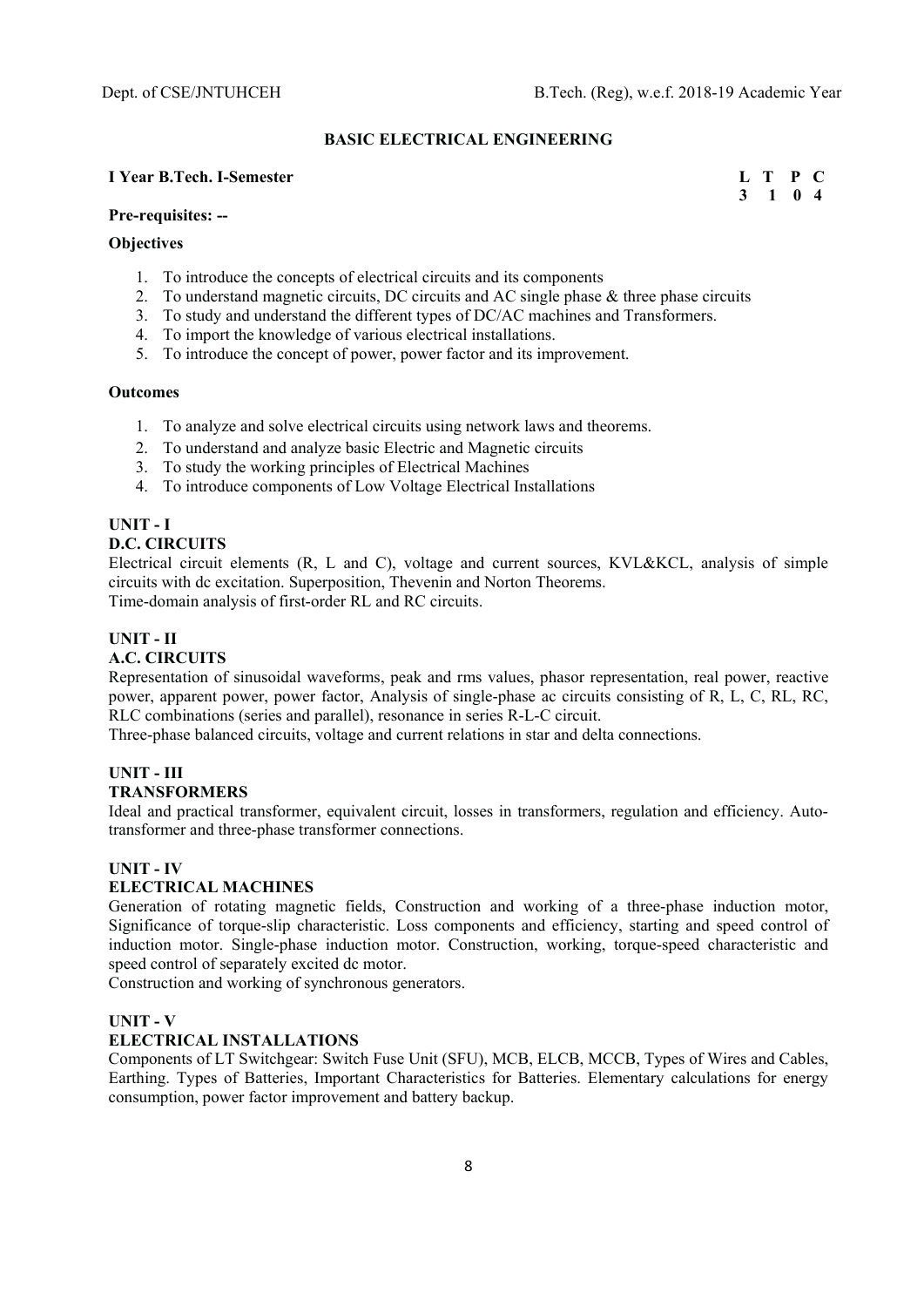# **Textbooks:**

- 1. D. P. Kothari and I. J. Nagrath, "Basic Electrical Engineering", Tata McGraw Hill, 2010.
- 2. D. C. Kulshreshtha, "Basic Electrical Engineering", McGraw Hill, 2009.

- 1. L. S. Bobrow, "Fundamentals of Electrical Engineering", Oxford University Press, 2011.
- 2. E. Hughes, "Electrical and Electronics Technology", Pearson, 2010.
- 3. V. D. Toro, "Electrical Engineering Fundamentals", Prentice Hall India, 1989.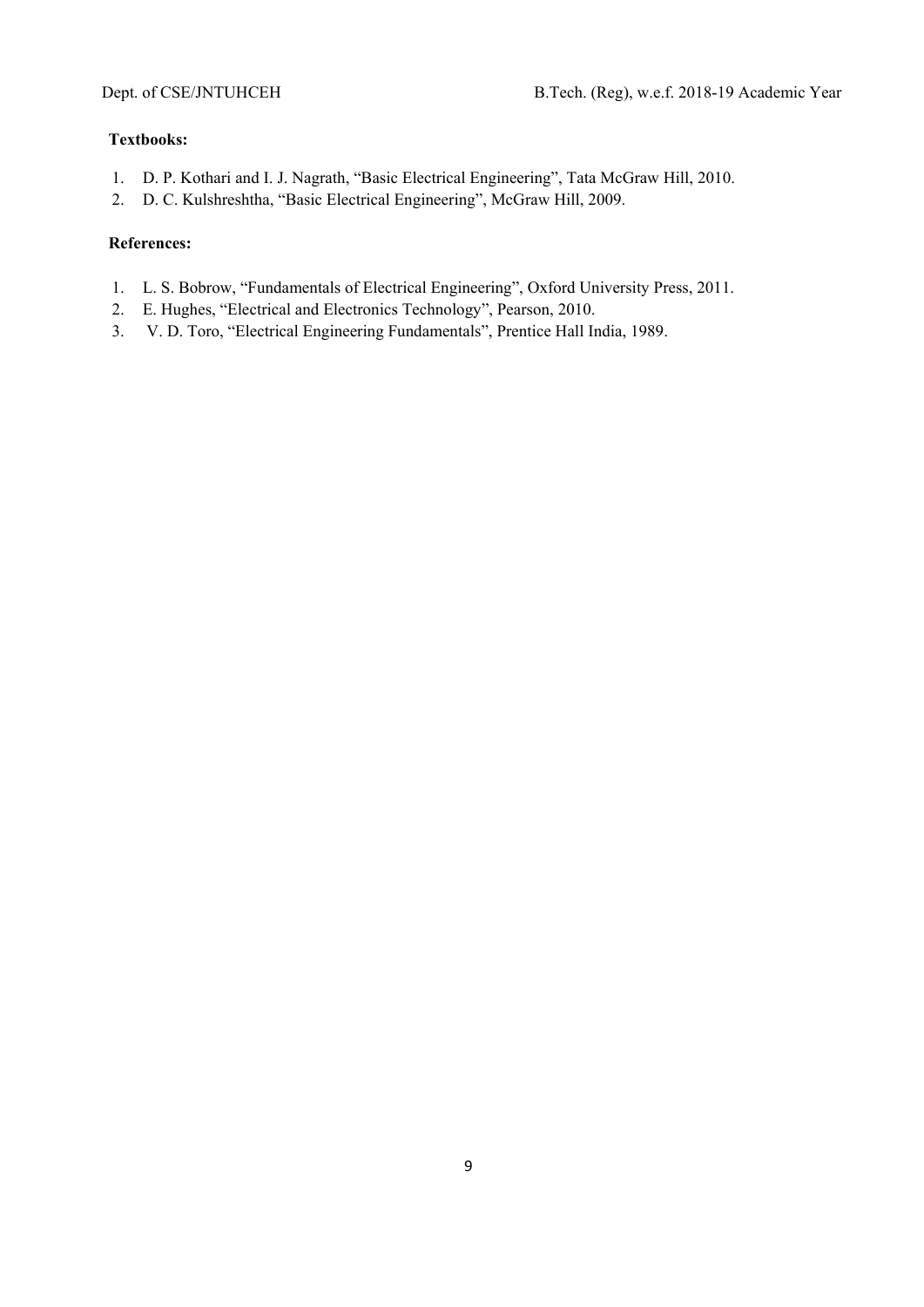#### **ENGINEERING CHEMISTRY**

## **I Year B.Tech. I-Semester L T P C**

 **3 0 0 3** 

#### **Objectives**

- 1. To bring adaptability to the concepts of chemistry and to acquire the required skills to become a perfect engineer.
- 2. To impart the basic knowledge of atomic, molecular and electronic modifications which makes the student to understand the technology based on them.
- 3. To acquire the knowledge of electrochemistry, corrosion and water treatment which are essential for the Engineers and in industry.
- 4. To acquire the skills pertaining to spectroscopy and to apply them for medical field etc.
- 5. To impart then knowledge of stereochemistry and synthetic aspects useful for understanding reaction pathways

#### **Outcomes**

- 1. The knowledge of atomic, molecular and electronic changes, band theory related to conductivity.
- 2. The required principles and concepts of electrochemistry, corrosion and in understanding the problem of water and its treatments.
- 3. The required skills to get clear concepts on basic spectroscopy and application to medical field etc.
- 4. The knowledge and configurational and conformational analysis of molecules and reaction mechanisms.

# **UNIT - I**

# **Molecular structure and Theories of Bonding:**

Atomic and Molecular orbitals. Linear Combination of Atomic Orbitals (LCAO), molecular orbitals of diatomic molecules, molecular orbital energy level diagrams of  $N_2$ ,  $O_2$  and NO molecules. Bond order.

Crystal Field Theory (CFT): Salient Features of CFT – Crystal Field Splitting of transition metal ion d- orbitals in Tetrahedral, Octahedral and square planar geometries. Factors affecting in magnitude of splitting. Magnetic and colour properties.

Band structure of solids and effect of doping on conductance. N-doping, P-doping.

# **UNIT - II**

# **Water and its treatment:**

Introduction – hardness of water – Causes of hardness . Types of hardness: temporary and permanent. Expression and units of hardness. Estimation of hardness of water by complexometric method. Potable water and its specifications. Steps involved in treatment of water – Disinfection of water by chlorination and ozonization. Boiler feed water –Boiler troubles Scale, Sludge, Priming, Foaming and Caustic embrittlement. Treatment. Calgon conditioning, Phosphate conditioning and Colloidal conditioning. External treatment of water. Ion exchange process. Desalination of water – Reverse osmosis. Numerical problems.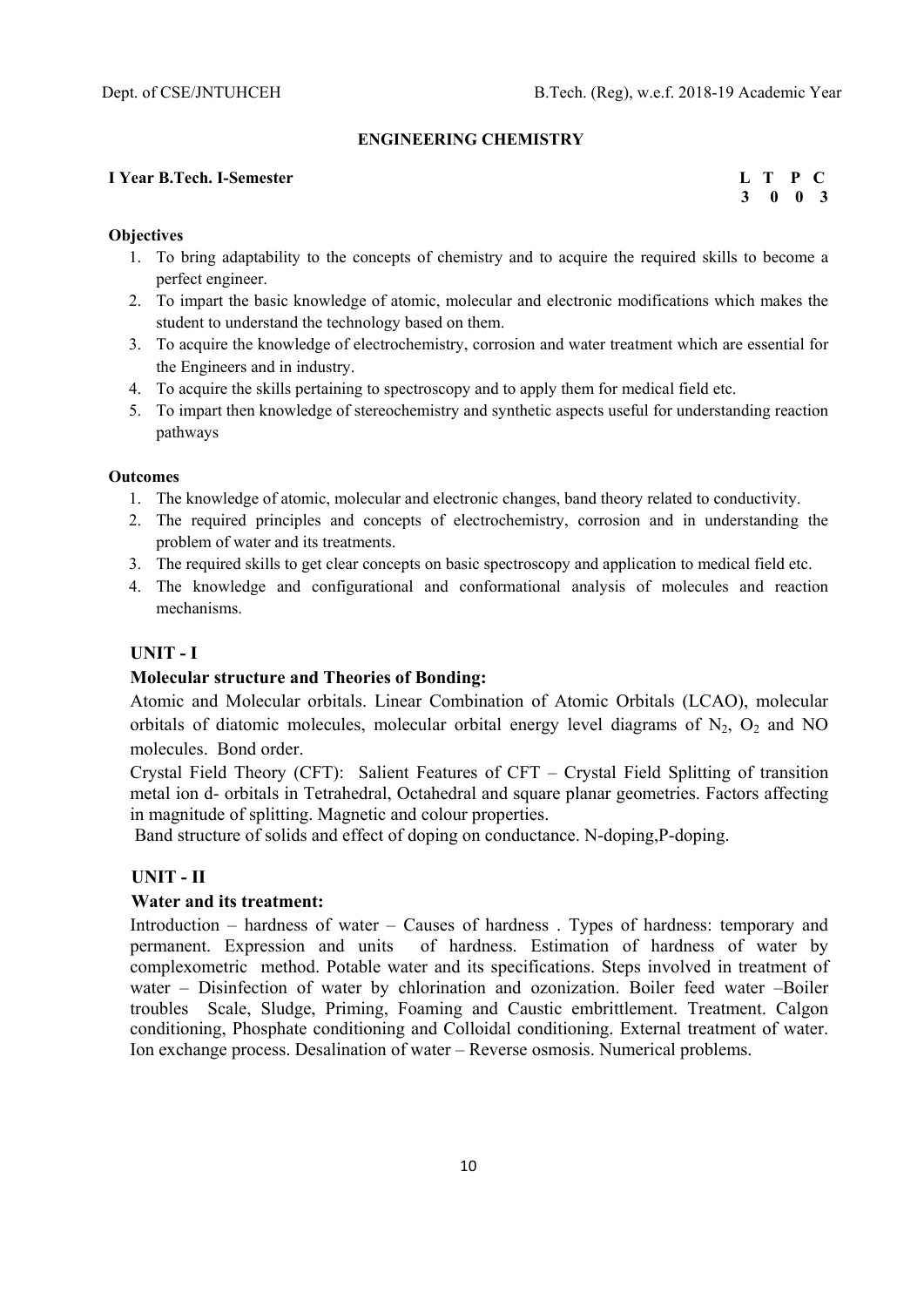# **UNIT – III**

# **Electrochemistry and corrosion:**

Electrochemical cells – electrode potential, standard electrode potential, types of electrodes – Calomel, Quinhydrone and glass electrode. Nernst equation Determination of pH of a solution by using quinhydrone and glass electrode. Electrochemical series and its applications. Numerical problems. Potentiometric titrations. Batteries – Primary (Lithium cell) and secondary batteries (Lead – acid storage battery and Lithium ion battery).

Causes and effects of corrosion – Theories of chemical and electrochemical corrosion – mechanism of electrochemical corrosion. Types of corrosion: Galvanic, water-line and pitting corrosion. Factors affecting rate of electro chemical corrosion, Corrosion control methods-Cathodic protection – Sacrificial anode and impressed current cathodic methods. Surface coatings – metallic coatings –Methods of coating- Hot dipping, cementation – Hot dipping-Galvanization and Tinning. Electroless plating of Copper.

# **UNIT - IV**

# **Stereochemistry, Reaction Mechanism and synthesis of drug molecules:**

Representation of 3-dimensional structures, Isomers-Structural and stereoisomers, Enantiomers, diastereomers, symmetry and chirality. optical activity Absolute configuration. Conformational alanalysis of n- butane.

Substitution reactions: Nucleophilic substitution reactions: Mechanism of  $S_N1$ ,  $S_N2$  reactions. Electrophilic and nucleophilic addition reactions: Addition of HBr to propene. Markownikoff and anti Markownikoff's additions. Grignard additions on carbonyl compounds. Elimination reactions: Dehydro halogenation of alkylhalides. Saytzeff rule. Oxidation reactions: Oxidation of alcohols using  $KMnO<sub>4</sub>$  and CrO<sub>3</sub>.

Reduction reactions: Reduction of carbonyl compounds using LiAlH<sub>4</sub> & NaBH<sub>4</sub>. Structure, synthesis and pharmaceutical applications of Paracetamol and Aspirin.

# **UNIT - V**

# **Spectroscopic techniques and applications:**

Principles of electronic spectroscopy: Beer's Lamberts law, numerical problems. Types of electronic excitations. Applications of uv-visible spectroscopy. IR Spectroscopy: Principle, modes of vibrations, selection rules, Force constant, some common organic Functional groups wave no. regions (C-H,NH,OH, -COOH, C=0, C=N, c+C and C=C) Applications of IR Spectroscopy, H NMR ( NMR Spectroscopy) Principle of NMR spectroscopy Chemical shift, chemical shifts of some common organic protons. Introduction to MRI.

#### **Textbooks:**

1. Text book of Engineering Chemistry by Jain & Jain, Dhanpat Rai Publishing company(P)Ltd.,New Delhi..

- 1. Physical Chemistry, by P.W. Atkins
- 2. Engineering Chemistry (NPTEL Web-book), by B.L. Tembe, Kamaluddin and M.S. Krishnan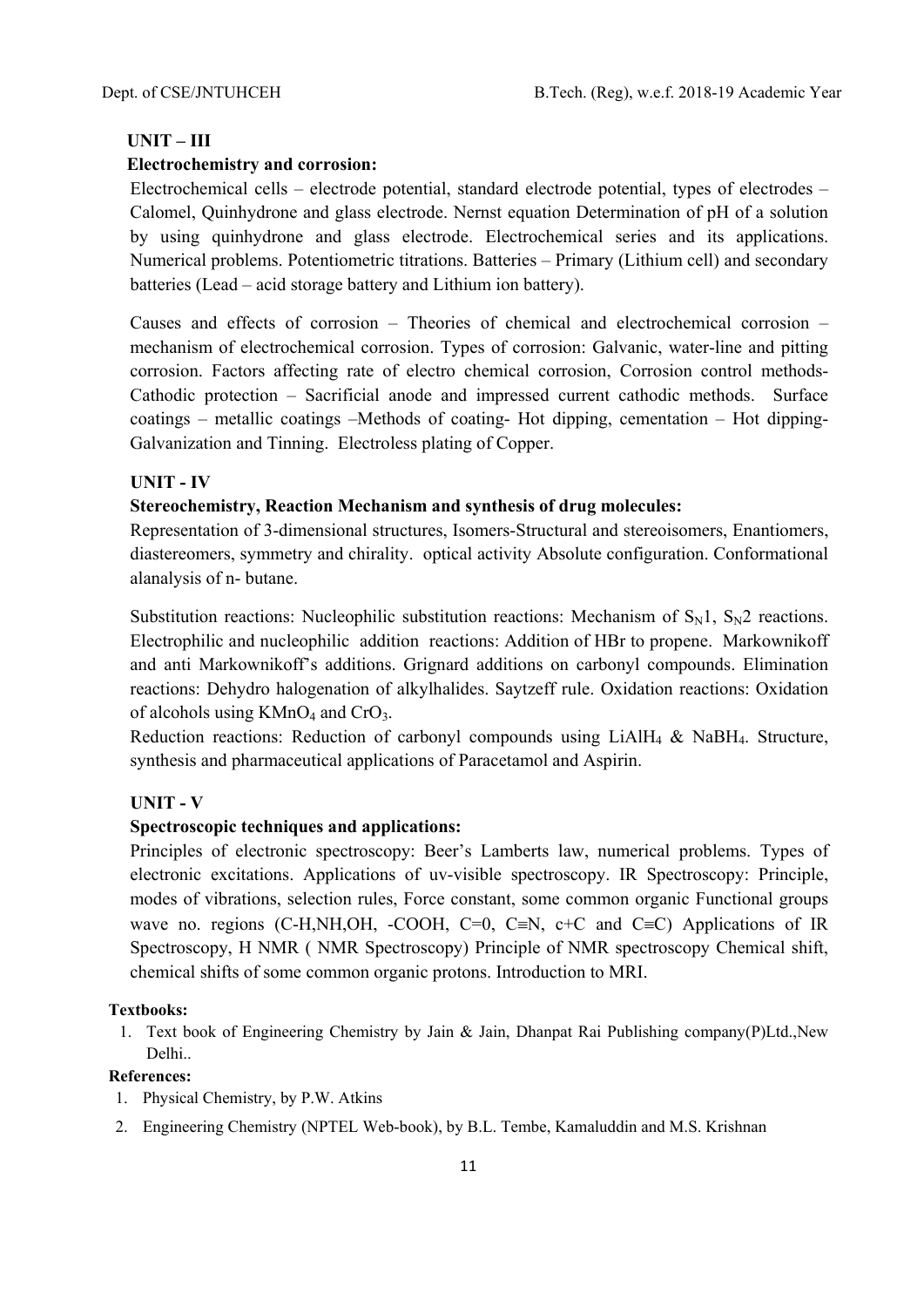- 3. University Chemistry, by B.H. Mahan
- 4. Fundamentals of Molecular Spectroscopy, by C.N. Banwell
- 5. Organic Chemistry: Structure and Function by K.P.C. Volhardt and N.E.Schore, 5<sup>th</sup> Edition.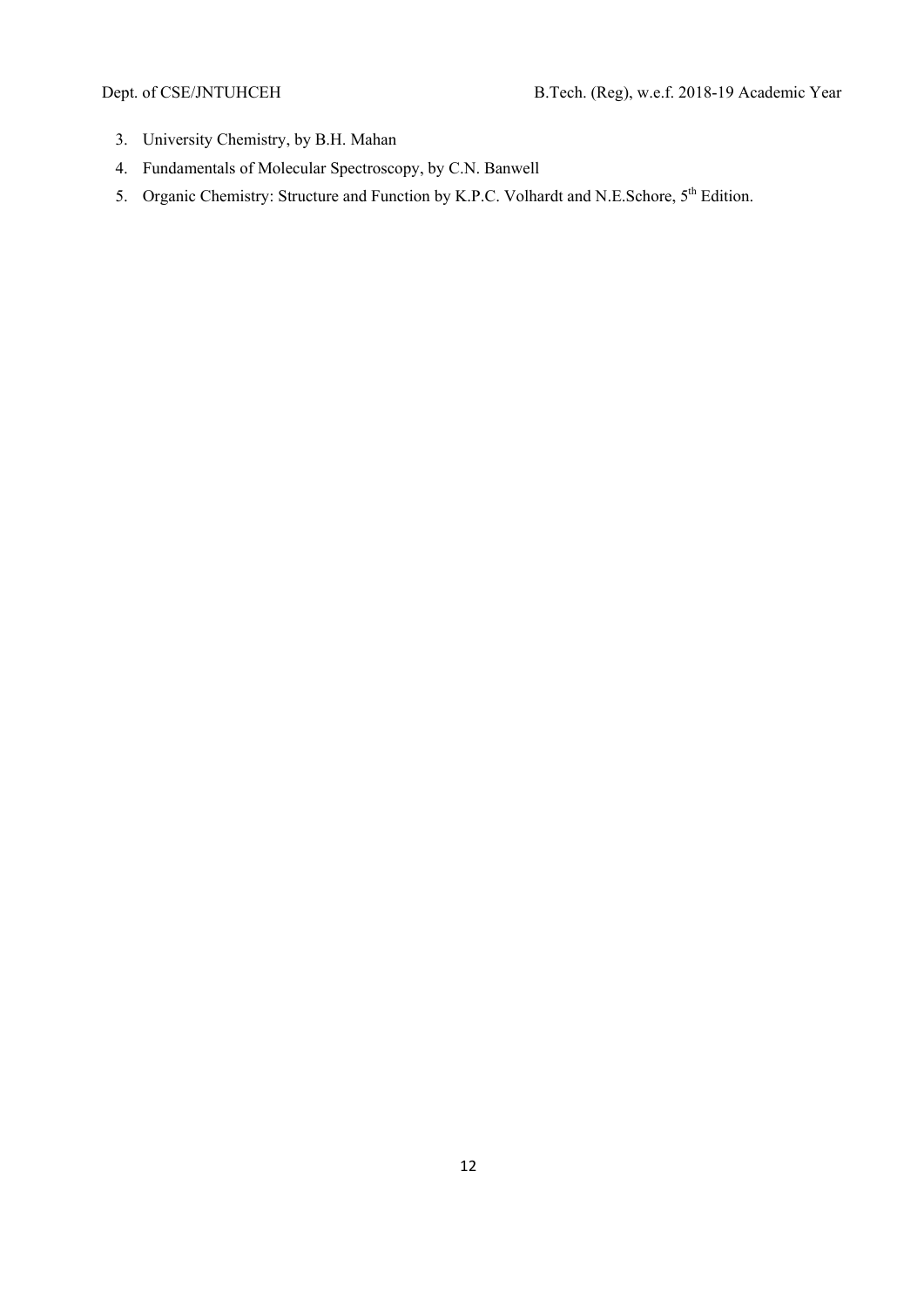#### **ENGLISH**

# **I Year B.Tech. I-Semester**

| I Year B.Tech. I-Semester |  | L T P C |  |
|---------------------------|--|---------|--|
|                           |  | 2 0 0 2 |  |

# **INTRODUCTION**

In view of the growing importance of English as a tool for global communication and the consequent emphasis on training students to acquire language skills, the syllabus of English has been designed to develop linguistic, communicative and critical thinking competencies of Engineering students.

In English classes, the focus should be on the skills development in the areas of vocabulary, grammar, reading and writing. For this, the teachers should use the prescribed text for detailed study. The students should be encouraged to read the texts leading to reading comprehension and different passages may be given for practice in the class. The time should be utilized for working out the exercises given after each excerpt, and for supplementing the exercises with authentic materials of a similar kind, for example, newspaper articles, advertisements, promotional material etc. *The focus in this syllabus is on skill development in the areas of Vocabulary, Grammar, Reading and Writing Skills, fostering ideas and practice of language skills in various contexts.* 

# **Learning Objectives**

The course will help students to

- 1. Improve the language proficiency of students in English with an emphasis on Vocabulary, Grammar, Reading and Writing skills.
- 2. Equip students to study academic subjects more effectively and critically using the theoretical and practical components of English syllabus.
- 3. Develop study skills and communication skills in formal and informal situations.

#### **Outcomes**

Students should be able to

- 1. Use English Language effectively in spoken and written forms.
- 2. Comprehend the given texts and respond appropriately.
- 3. Communicate confidently in various contexts and different cultures.
- 4. The student will acquire basic proficiency in English including reading and listening comprehension, writing, and speaking skills.

# **SYLLABUS**

 (**Note**: As the syllabus of English given in AICTE *Model Curriculum-2018 for B.Tech First Year is Open-ended,*it is required to prepare teaching/learning materials **by the teachers collectively** in the form of handouts based on the needs of the students in their respective colleges for effective teaching/learning and timesaving in the class.)

**Unit –I**

**Vocabulary Building**: The Concept of Word Formation --The Use of Prefixes and Suffixes. **Grammar:** Identifying Common Errors in Writing with Reference to Articles and Prepositions. **Reading:** Reading and Its Importance- Techniques for Effective Reading.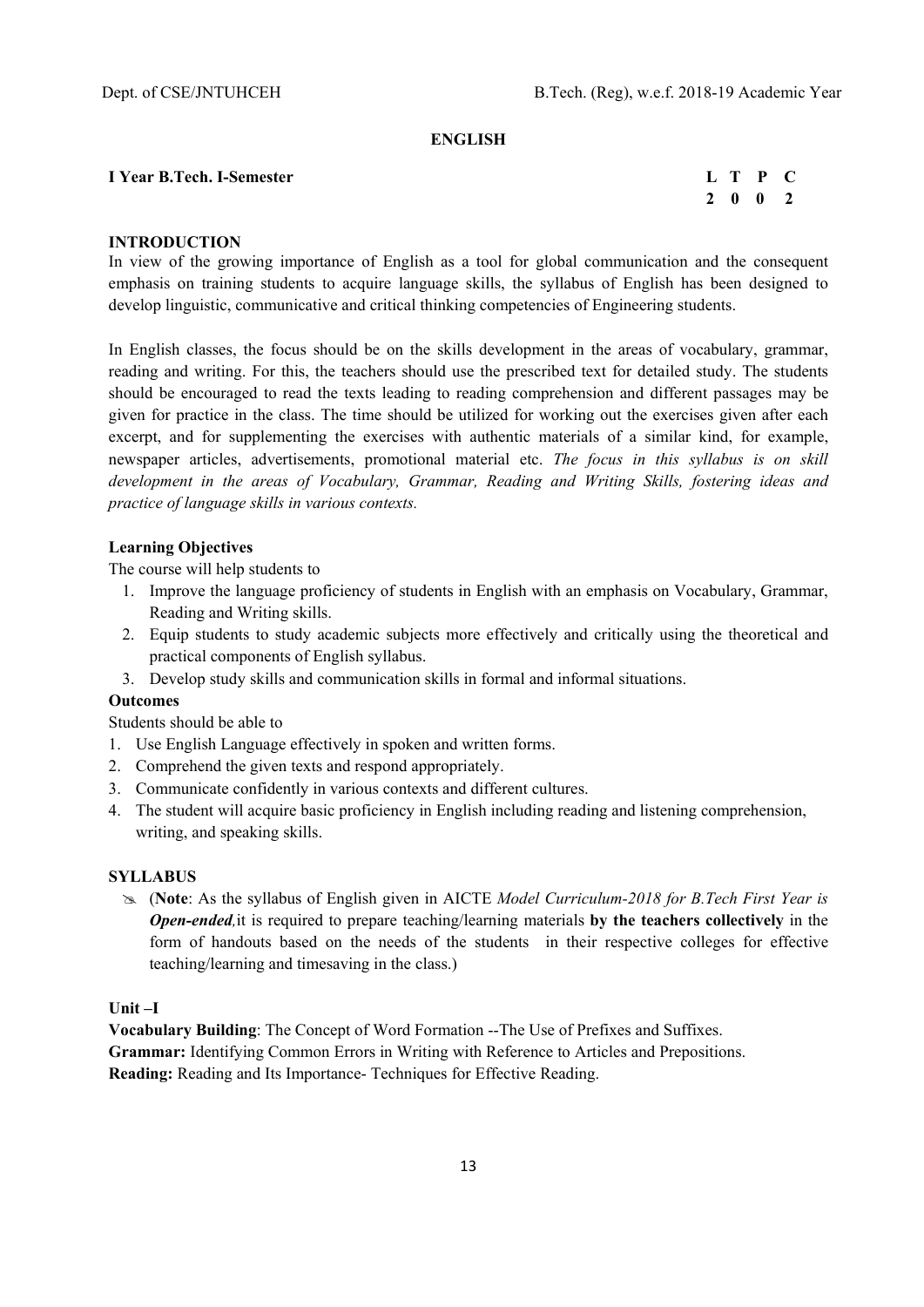**Basic Writing Skills:** Sentence Structures -Use of Phrases and Clauses in Sentences- Importance of Proper Punctuation- Techniques for Writing Precisely – **Paragraph writing** – Types, Structures and Features of a Paragraph - Creating Coherence.

# **Unit –II**

**Vocabulary:** Synonyms and Antonyms.

**Grammar:** Identifying Common Errors in Writing with Reference to Noun-pronoun Agreement and Subject-verb Agreement.

**Reading:** Improving Comprehension Skills – Techniques for Good Comprehension.

**Writing:** Format of a Formal Letter-Writing Formal Letters E.g.., Letter of Complaint, Letter of Requisition, Job Application with Resume.

# **Unit –III**

**Vocabulary**: Acquaintance with Prefixes and Suffixes from Foreign Languages in English to form Derivatives-Words from Foreign Languages and their Use in English.

**Grammar:** Identifying Common Errors in Writing with Reference to Misplaced Modifiers and Tenses.

**Reading:** Sub-skills of Reading- Skimming and Scanning

**Writing**: Writing Introduction and Conclusion - Essay Writing.

# **Unit –IV**

**Vocabulary**: Standard Abbreviations in English

**Grammar:** Redundancies and Clichésin Oral and Written Communication.

**Reading**: Comprehension**-** Intensive Reading and Extensive Reading.

**Writing: Writing Practices-**--Précis Writing.

**Unit –V** 

**Vocabulary**: Technical Vocabulary and their usage

**Grammar:** Common Errors in English

**Reading:** Reading Comprehension-Exercises for Practice

**Writing: Technical Reports**- Introduction – Characteristics of a Report – Categories of Reports Formats- Structure of Reports (Manuscript Format) -Types of Reports - Writing a Report.

**Note:** *Listening and Speaking skills which are given under Unit-6 are covered in the syllabus of ELCS Lab Course.*  References:

- *(i) Practical English Usage.* Michael Swan. OUP. Fourth Edition 2016.
- *(ii) Communication Skills*. Sanjay Kumar and Pushp Lata. Oxford University Press. 2018.
- *(iii) English: Context and Culture* by Board of Editors published by Orient BlackSwan Pvt. Ltd.
- (iv) *Remedial English Grammar.* F.T. Wood. Macmillan.2007.
- (v) On Writing Well. William Zinsser. Harper Resource Book. 2001
- (vi) *Study Writing.* Liz Hamp-Lyons and Ben Heasley. Cambridge University Press. 2006.
- (vii) *Exercises in Spoken English*. *Parts I –III. CIEFL, Hyderabad.* Oxford University Press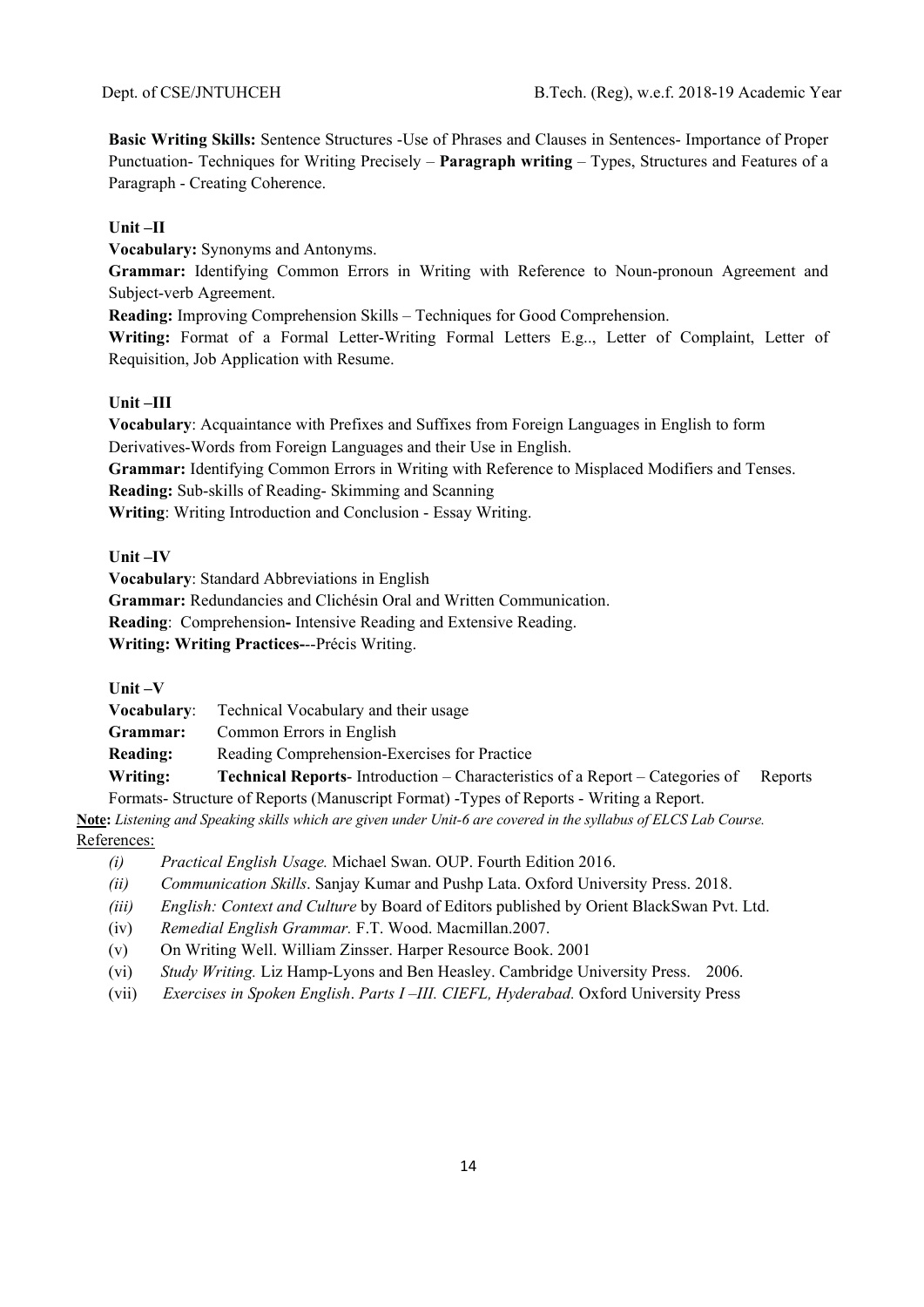#### **BASIC ELECTRICAL ENGINEERING LAB**

# **I** Year B.Tech. I-Semester **L** T P C

 **1 0 3 2.5** 

# **Pre-requisites:** Basic Electrical Engineering

## **Objectives**

- 1. To analyze a given network by applying various electrical laws and network theorem
- 2. To know the response of electrical circuits for different excitations
- 3. To calculate, measure and know the relation between basic electrical parameters.
- 4. To analyze the performance characteristics of DC and AC electrical machines

#### **Outcomes**

- 1. Get an exposure to basic electrical laws.
- 2. Understand the response of different types of electrical circuits to different excitations.
- 3. Understand the measurement, calculation and relation between the basic electrical parameters
- 4. Understand the basic characteristics of transformers and electrical machines.

#### **List of experiments/demonstrations:**

- 1. Verification of Ohms Law
- 2. Verification of KVL and KCL
- 3. Transient Response of Series RL and RC circuits for DC excitation
- 4. Transient Response of RLC Series circuit for DC excitation
- 5. Resonance in series RLC circuit
- 6. Calculations and Verification of Impedance and Current of RL, RC and RLC series circuits
- 7. Measurement of Voltage, Current and Real Power in primary and Secondary Circuits of a Single Phase Transformer
- 8. Load Test on Single Phase Transformer (Calculate Efficiency and Regulation)
- 9. Three Phase Transformer: Verification of Relationship between Voltages and Currents (Star-Delta, Delta-Delta, Delta-star, Star-Star)
- 10. Measurement of Active and Reactive Power in a balanced Three-phase circuit
- 11. Performance Characteristics of a Separately/Self Excited DC Shunt/Compound Motor
- 12. Torque-Speed Characteristics of a Separately/Self Excited DC Shunt/Compound Motor
- 13. Performance Characteristics of a Three-phase Induction Motor
- 14. Torque-Speed Characteristics of a Three-phase Induction Motor
- 15. No-Load Characteristics of a Three-phase Alternator

#### **Textbooks:**

- 1. D. P. Kothari and I. J. Nagrath, "Basic Electrical Engineering", Tata McGraw Hill, 2010.
- 2. D. C. Kulshreshtha, "Basic Electrical Engineering", McGraw Hill, 2009.

- 1. L. S. Bobrow, "Fundamentals of Electrical Engineering", Oxford University Press, 2011.
- 2. E. Hughes, "Electrical and Electronics Technology", Pearson, 2010.
- 3. V. D. Toro, "Electrical Engineering Fundamentals", Prentice Hall India, 1989.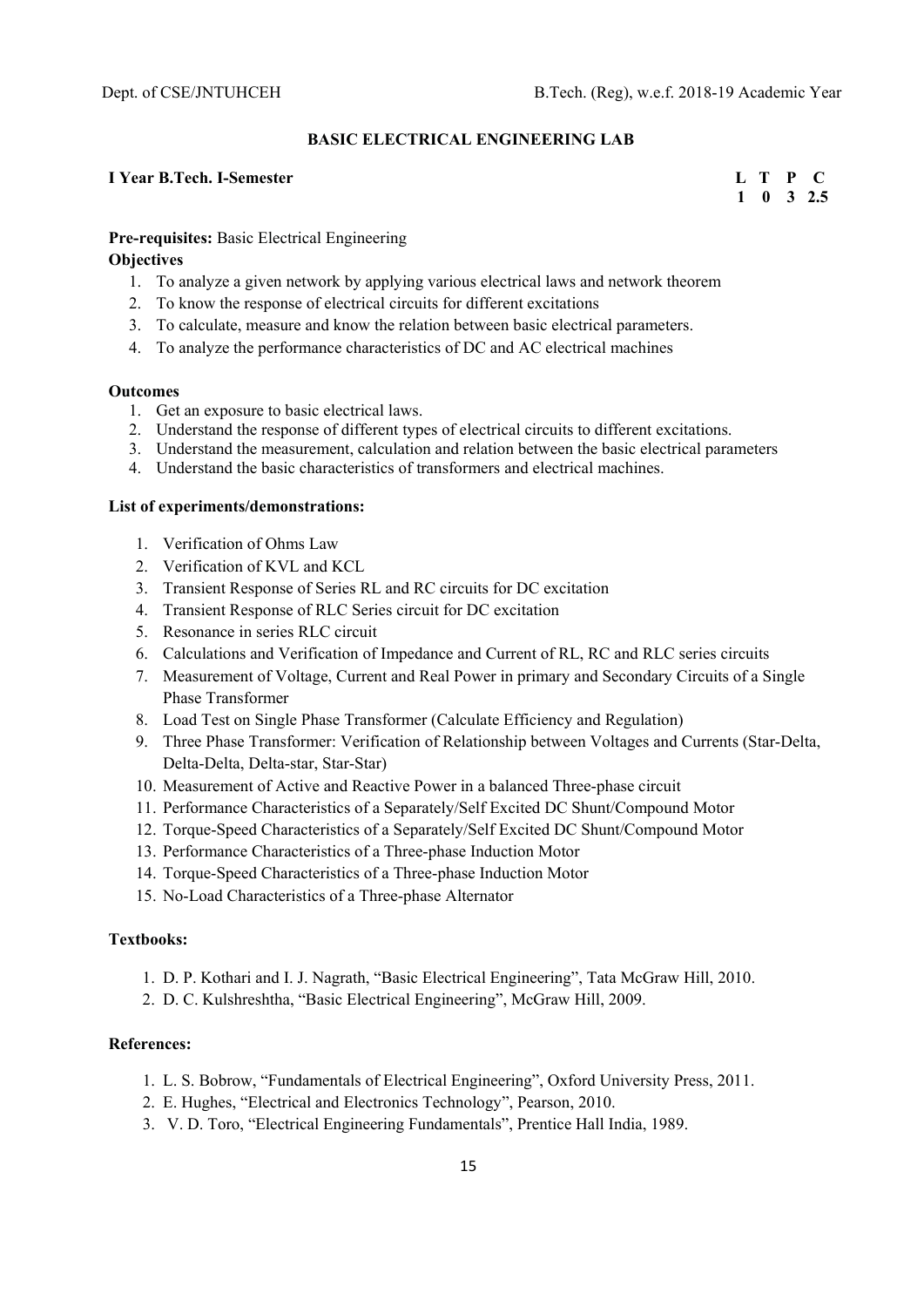#### **ENGINEERING CHEMISTRY LAB**

#### **I** Year B.Tech. I-Semester **Let us a set of the set of the set of the Semester Let us a set of the Semester C**

 **0 0 3 1.5** 

#### **Objectives**

The chemistry laboratory course consists of experiments related to the principles of chemistry required to the engineering student. The course will make the student to learn:

- 1. Estimation of hardness and chloride content in water to check its suitability for drinking purpose.
- 2. To determine the rate constant of reactions from concentrations as an function of time.
- 3. The measurement of physical properties like adsorption and viscosity.
- 4. To synthesize the drug molecules and check the purity of organic molecules by thin layer chromatographic (TLC) technique.

# **Outcomes**

- 1. Determination of parameters like hardness and chloride content in water.
- 2. Estimation of rate constant of a reaction from concentration time relationships.
- 3. Determination of physical properties like adsorption and viscosity.
- 4. Calculation of  $R_f$  values of some organic molecules by TLC technique.

# **List of Experiments:**

- 1. Determination of total hardness of water by complexometric method using EDTA
- 2. Estimation of  $Fe<sup>+2</sup>$  by Dichrometry.
- 3. Estimation of an HCl by Conductometric titrations
- 4. Estimation of Acetic acid by Conductometric titrations
- 5. Estimation of HCl by Potentiometric titrations
- 6. Estimation of  $Fe^{2+}$  by Potentiometry using KMnO<sub>4</sub>
- 7. Determination of rate constant of acid catalysed hydrolysis of methyl acetate
- 8. Synthesis of Aspirin and Paracetamol
- 9. Thin layer chromatography calculation of  $R_f$  values. eg ortho and para nitro phenols
- 10. Determination of acid value of coconut oil
- 11. Verification of freundlich adsorption isotherm-adsorption of acetic acid on charcoal
- 12. Determination of viscosity of Coconut oil and ground nut oil by using Ostwald's viscometer.
- 13. Determination of surface tension of a give liquid using stalagmometer.
- 14. Determination of partition coefficient of acetic acid between n-butanol and water.

- 1. Senior practical physical chemistry, B.D. Khosla, A. Gulati and V. Garg (R. Chand & Co., Delhi)
- 2. An introduction to practical chemistry, K.K. Sharma and D. S. Sharma (Vikas publishing, N. Delhi)
- 3. Vogel's text book of practical organic chemistry  $5<sup>th</sup>$  edition
- 4. Text book on Experiments and calculations in Engineering chemistry S.S. Dara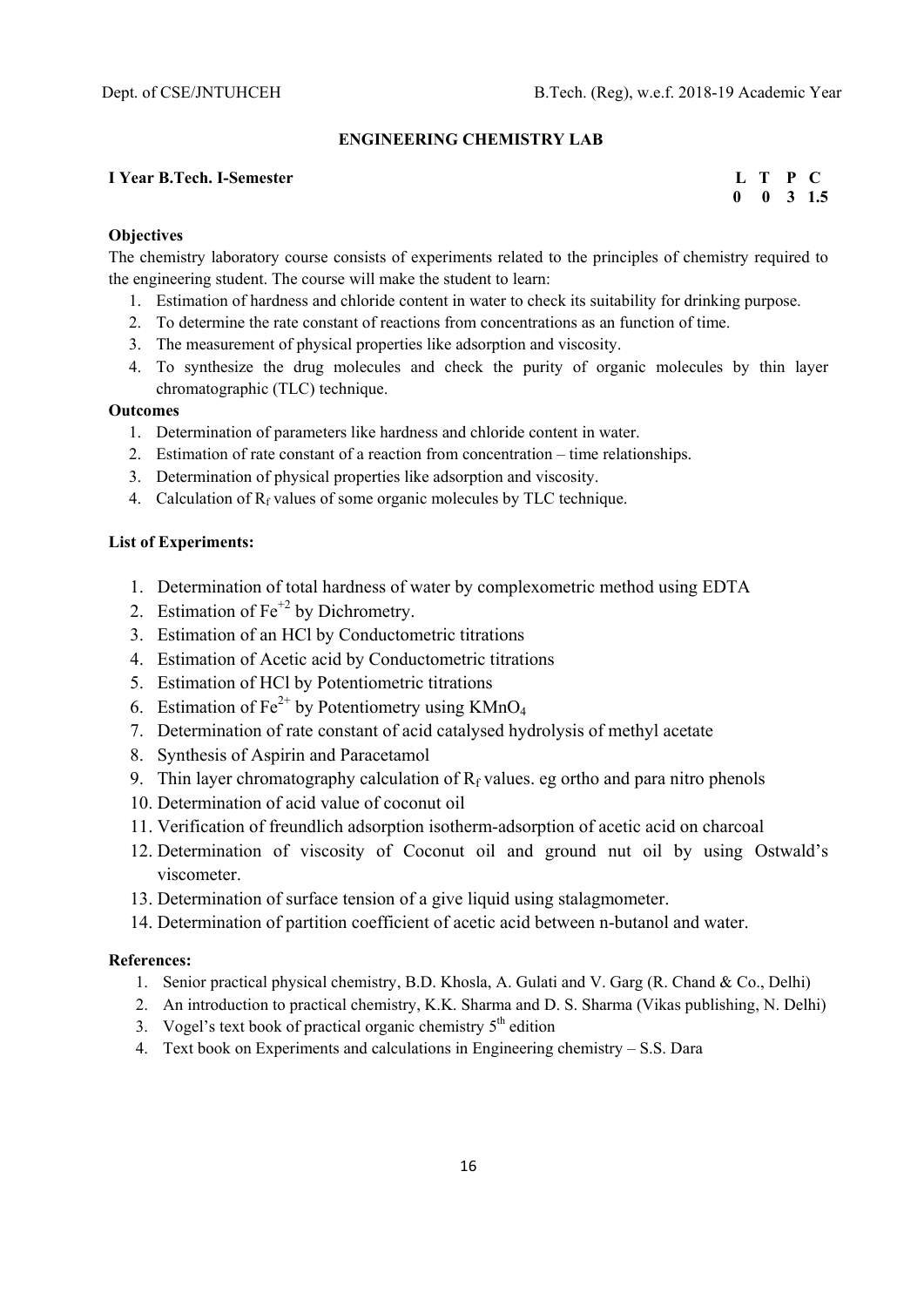# **ENGLISH LANGUAGE AND COMMUNICATION SKILLS LAB**

## **I** Year B.Tech. I-Semester **L** T P C

 **0 0 2 1** 

The **Language Lab** focuses on the production and practice of sounds of language and familiarizes the students with the use of English in everyday situations both in formal and informal contexts.

#### **Objectives**

- 1. To facilitate computer-assisted multi-media instruction enabling individualized and independent language learning
- 2. To sensitize students to the nuances of English speech sounds, word accent, intonation and rhythm
- 3. To bring about a consistent accent and intelligibility in students' pronunciation of English by providing an opportunity for practice in speaking
- 4. To improve the fluency of students in spoken English and neutralize their mother tongue influence
- 5. To train students to use language appropriately for public speaking and interviews

# **Learning Outcomes**

Students will be able to attain

- 1. Better understanding of nuances of English language through audio- visual experience and group activities
- 2. Neutralization of accent for intelligibility

3. Speaking skills with clarity and confidence which in turn enhances their employability skills

## **Syllabus**

**English Language and Communication Skills Lab (ELCS) shall have two parts:** 

- **a. Computer Assisted Language Learning (CALL) Lab**
- **b. Interactive Communication Skills (ICS) Lab**

#### **Listening Skills**

**Objectives** 

- 1. To enable students, develop their listening skills so that they may appreciate its role in the LSRW skills approach to language and improve their pronunciation
- *2.* To equip students with necessary training in listening so that they can comprehend the speech of people of different backgrounds and regions

*Students should be given practice in listening to the sounds of the language, to be able to recognize them and find the distinction between different sounds, to be able to mark stress and recognize and use the right intonation in sentences.* 

- Listening for general content
- Listening to fill up information
- Intensive listening
- Listening for specific information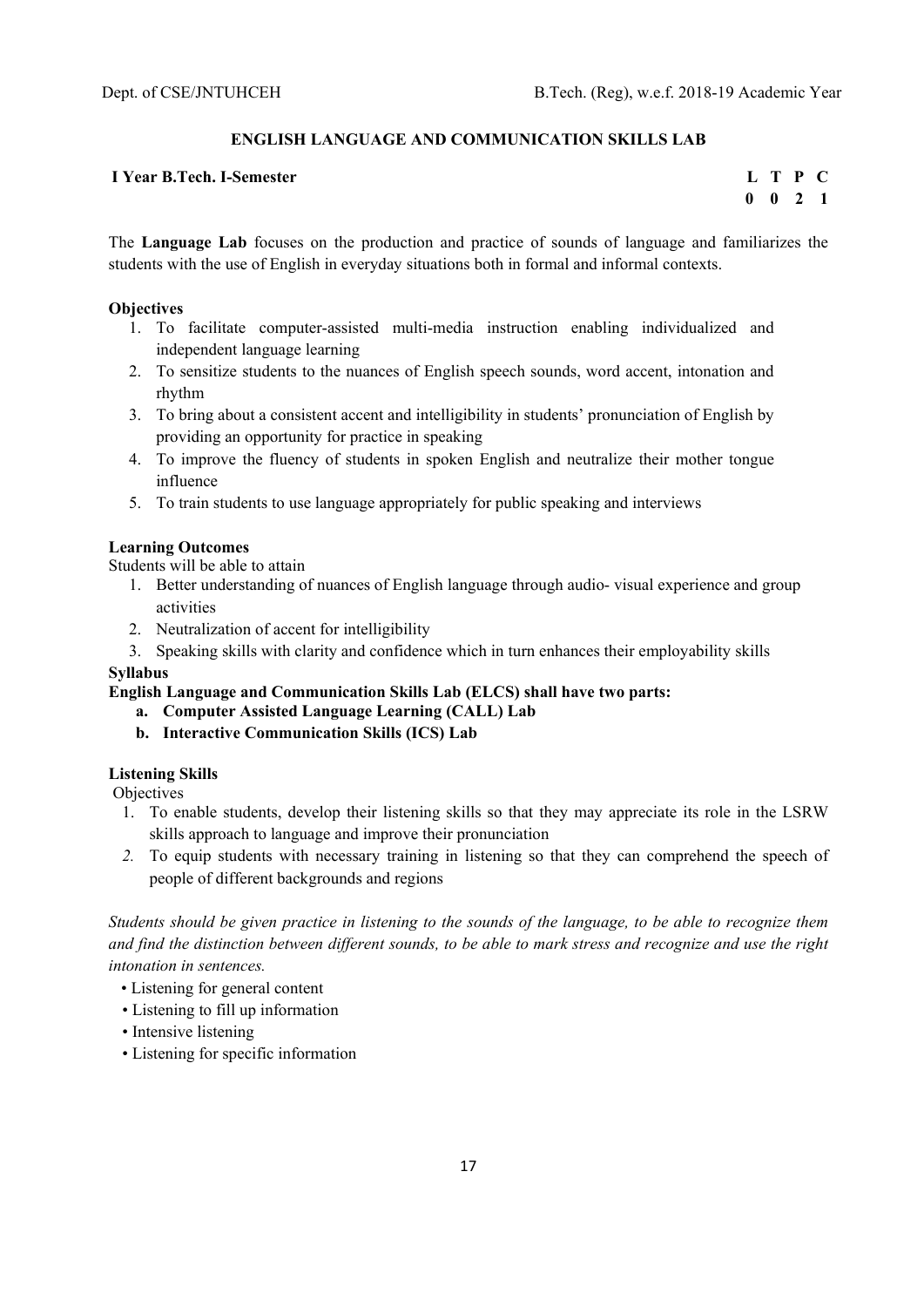# **Speaking Skills**

Objectives

- 1. To involve students in speaking activities in various contexts
- 2. To enable students express themselves fluently and appropriately in social and professional contexts
	- Oral practice: Just A Minute (JAM) Sessions
	- Describing objects/situations/people
	- Role play Individual/Group activities
- **The following course content is prescribed for the English Language and Communication Skills Lab based on Unit-6 of AICTE Model Curriculum 2018 for B.Tech First English. As the syllabus is very limited, it is required to prepare teaching/learning materials by the teachers collectively in the form of handouts based on the needs of the students in their respective colleges for effective teaching/learning and timesaving in the Lab)**

# **Exercise – I**

**CALL Lab**:

*Understand:* Listening Skill- Its importance – Purpose- Process- Types- Barriers of Listening. *Practice*: Introduction to Phonetics – Speech Sounds – Vowels and Consonants.

# **ICS Lab**:

*Understand:* Communication at Work Place*-* Spoken vs. Written language.

 *Practice:* Ice-Breaking Activity and JAM Session- Situational Dialogues – Greetings – Taking Leave – Introducing Oneself and Others.

# **Exercise – II**

### **CALL Lab**:

*Understand:* Structure of Syllables – Word Stress and Rhythm– Weak Forms and Strong Forms in Context. *Practice:* Basic Rules of Word Accent - Stress Shift - Weak Forms and Strong Forms in Context.

# **ICS Lab**:

*Understand:* Features of Good Conversation – Non-verbal Communication.

*Practice:* Situational Dialogues – Role-Play- Expressions in Various Situations –Making Requests and Seeking Permissions - Telephone Etiquette.

# **Exercise - III**

# **CALL Lab:**

*Understand:* Intonation-Errors in Pronunciation-the Influence of Mother Tongue (MTI).

*Practice:* Common Indian Variants in Pronunciation *–* Differences in British and American Pronunciation. **ICS Lab**:

*Understand:* How to make Formal Presentations. *Practice:* Formal Presentations.

#### **Exercise – IV CALL Lab**:

*Understand:* Listening for General Details.

*Practice:* Listening Comprehension Tests.

# **ICS Lab**:

*Understand:* Public Speaking – Exposure to Structured Talks. *Practice:* Making a Short Speech – Extempore.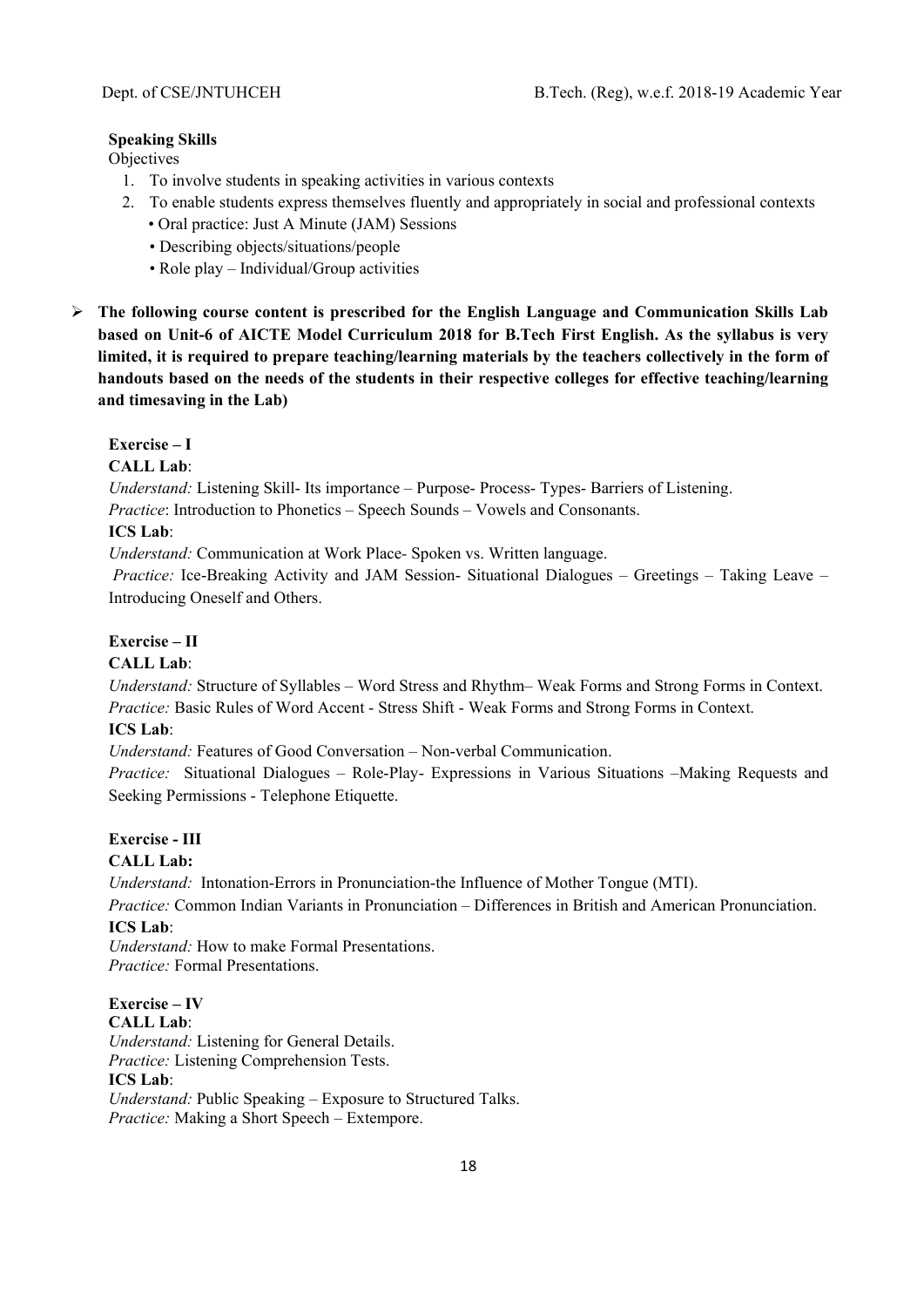# **Exercise – V**

# **CALL Lab:**

*Understand:* Listening for Specific Details. *Practice:* Listening Comprehension Tests. **ICS Lab**:

- 1. Introduction to Interview Skills.
- 2. Common errors in speaking.

# **Minimum Requirement of infrastructural facilities for ELCS Lab:**

**1. Computer Assisted Language Learning (CALL) Lab:** 

**The Computer Assisted Language Learning Lab** has to accommodate 40 students with 40 systems, with one Master Console, LAN facility and English language learning software for self- study by students.

# **System Requirement (Hardware component):**

*Computer network with LAN facility (minimum 40 systems with multimedia) with the following specifications:* 

- i) Computers with Suitable Configuration
- ii) High Fidelity Headphones

# **2. Interactive Communication Skills (ICS) Lab:**

**The Interactive Communication Skills Lab:** A Spacious room with movable chairs and audio-visual aids with a Public-Address System, a LCD and a projector etc.

\*\*\*\*\*\*\*\*\*\*\*\*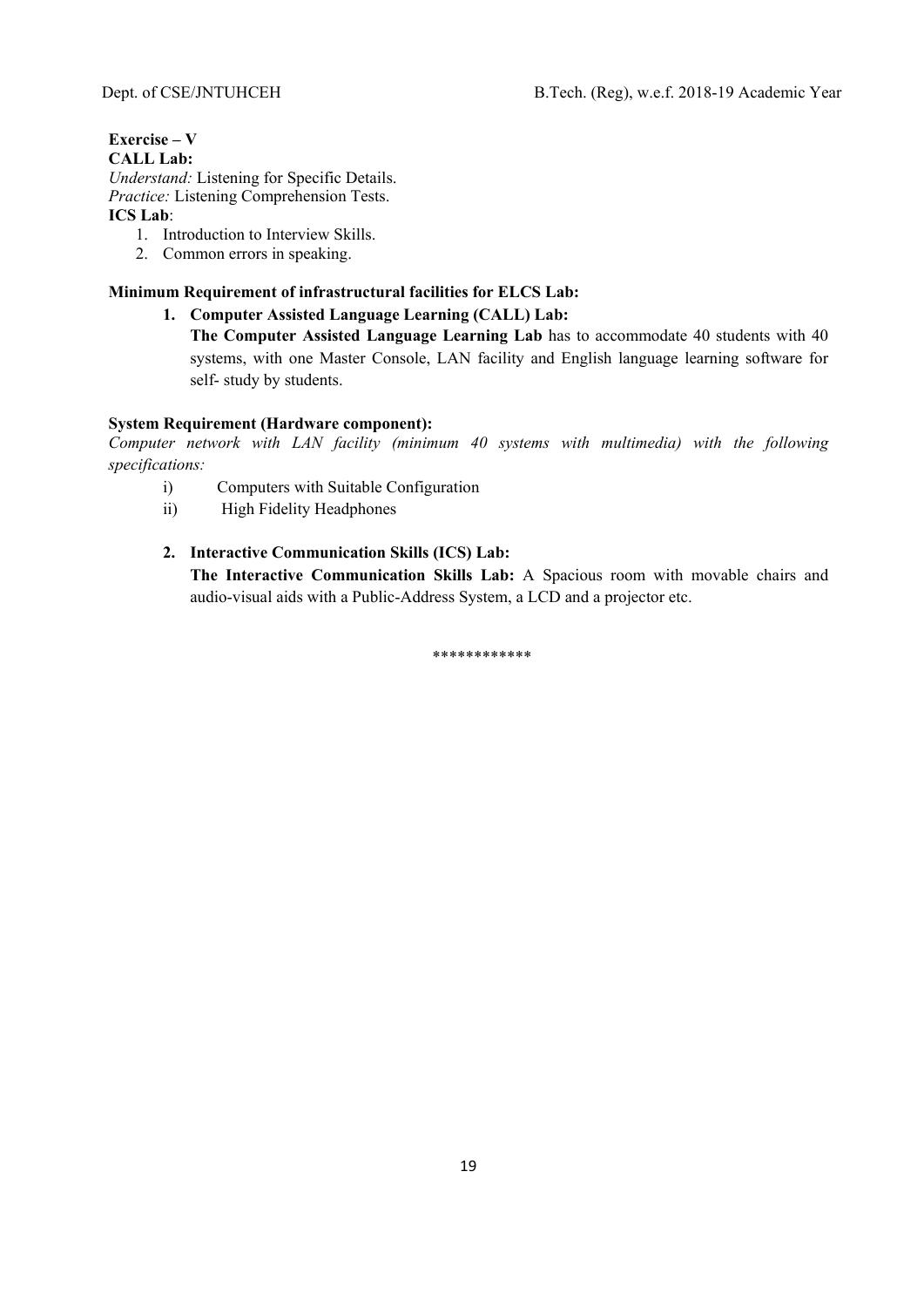#### **ENGINEERING WORKSHOP**

# **I** Year B.Tech. I-Semester **L** T P C

 **0 0 2 1** 

#### Pre-requisites: **Practical skill**

#### **Objectives**

- 1. To Study of different hand operated power tools, uses and their demonstration.
- 2. To gain a good basic working knowledge required for the production of various engineering products.
- 3. To provide hands on experience about use of different engineering materials, tools, equipment and processes those are common in the engineering field.
- 4. To develop a right attitude, team working, precision and safety at work place.
- 5. It explains the construction, function, use and application of different working tools, equipment and machines.
- 6. To study commonly used carpentry joints.
- 7. To have practical exposure to various welding and joining processes.
- 8. Identify and use marking out tools, hand tools, measuring equipment and to work to prescribed tolerances.
- 9. To understand the computer hardware and practice the Assembly of computer parts.
- 10. To practice the process of Installation of operating system windows.

#### **Outcomes**

- 1. Practice on manufacturing of components using workshop trades including pluming, fitting, carpentry, foundry, house wiring and welding.
- 2. Identify and apply suitable tools for different trades of Engineering processes including drilling, material removing, measuring, chiseling.
- 3. Apply basic electrical engineering knowledge for house wiring practice.

#### I. TRADES FOR EXERCISES:

(Any **six** trades from the following with minimum of **two** exercises in each trade)

- 1. Carpentry 2 Lectures
- 2. Fitting- 1Lecture
- 3. Tin-Smithy- 1Lecture
- 4. Black Smithy-1Lecture
- 5. House-wiring-1Lecture
- 6. Foundry- 2 Lectures
- 7. Plumbing-1Lecture

### II. Trades for Demonstration & Exposure

- 1. Demonstration of power tools -1 Lecture
- 2. Welding 2 Lecture
- 3. Machine Shop -2 Lectures
- III. **IT Workshop I:** Computer hardware, identification of parts, Disassembly, Assembly of computer to working condition, simple diagnostic exercises.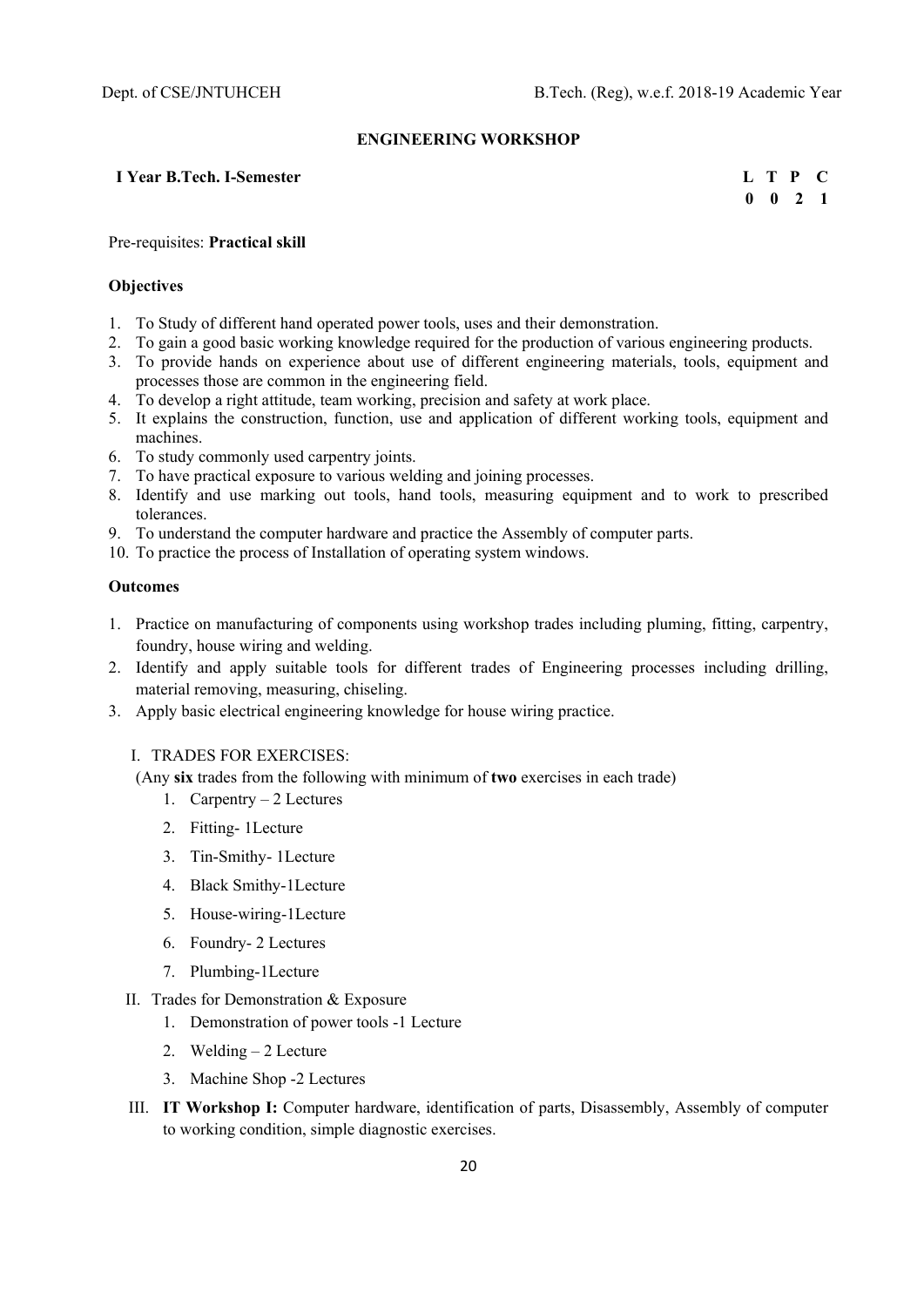**IT Workshop II:** Installation of operating system windows and linux simple diagnostic exercises.

# **Textbooks:**

- 1. Workshop Practice by B.L.Juneja Cengage Learning
- 2. Elements of Workshop Technology–S. K.Hajra Choudhury and A. K. Hajra Choudhury.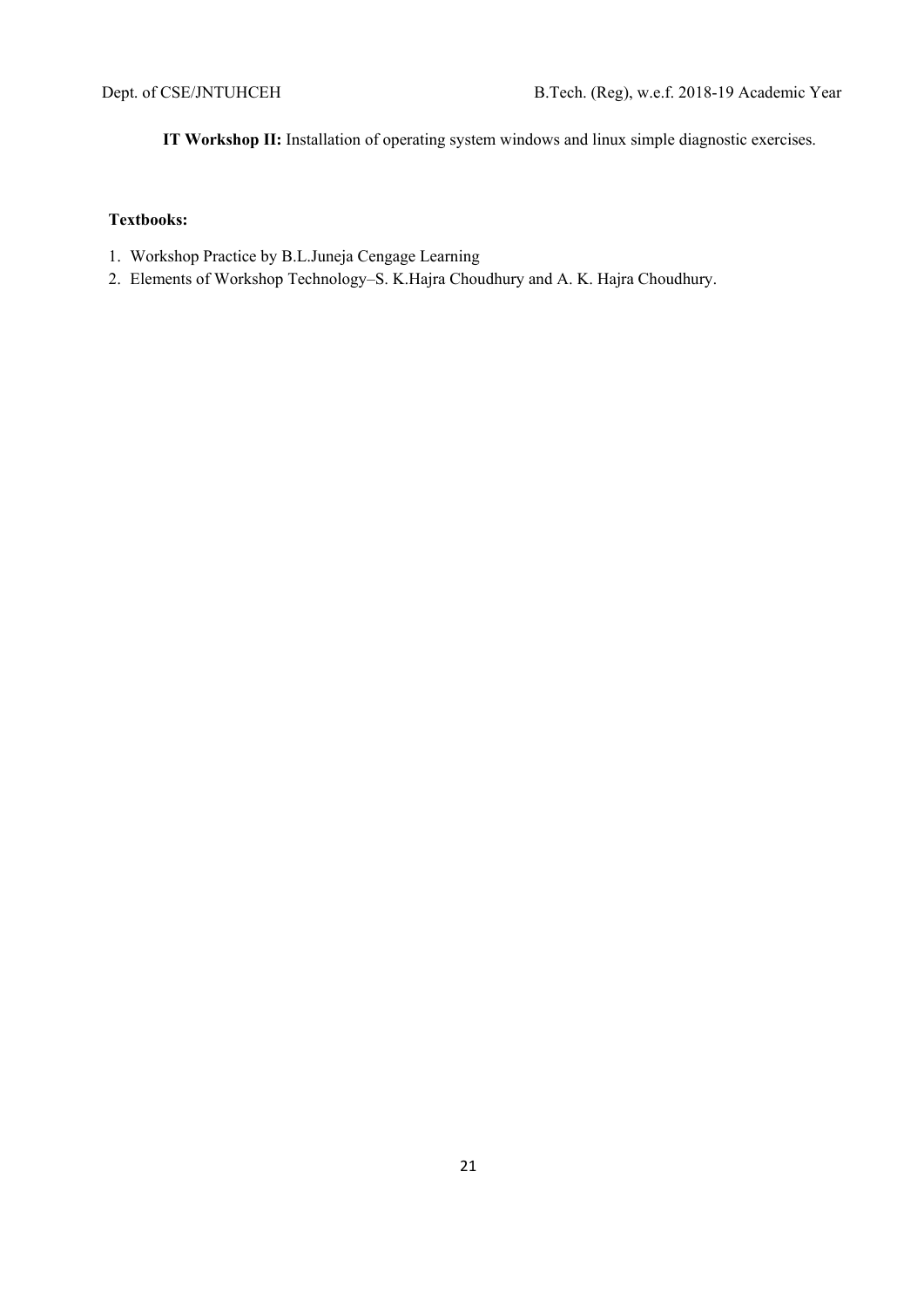#### **MATHEMATICS-II (ADVANCED CALCULUS)**

# **I** Year B.Tech. II-Semester **L** T P C

 **3 1 0 4** 

**Pre-requisites:** Mathematical Knowledge of  $12<sup>th</sup>$  / Intermediate level

**Objectives:** To learn

- 1. Methods of solving the differential equations of first and higher order.
- 2. Evaluation of multiple integrals and their applications
- 3. The physical quantities involved in engineering field related to vector valued functions
- 4. The basic properties of vector valued functions and their applications to line, surface and volume integrals

# **Outcomes:**

After learning the contents of this paper the student must be able to

- 1. Identify whether the given differential equation of first order is exact or not
- 2. Solve higher differential equation and apply the concept of differential equation to real world problems
- 3. Evaluate the multiple integrals and apply the concept to find areas, volumes, centre of mass and gravity for cubes, sphere and rectangular parallel piped
- 4. Evaluate the line, surface and volume integrals and converting them from one to another

# **UNIT-I: First Order ODE**

Exact, linear and Bernoulli's equations; Applications: Newton's law of cooling, Law of natural growth and decay; Equations not of first degree: equations solvable for p, equations solvable for y, equations solvable for x and Clairaut's type.

# **UNIT-II: Ordinary Differential Equations of Higher Order**

Second order linear differential equations with constant coefficients: Non-Homogeneous terms of the type  $e^{ax}$ , sin  $ax$ , cos  $ax$ , polynomials in x,  $e^{ax}V(x)$  and  $xV(x)$ ; method of variation of parameters; Equations reducible to linear ODE with constant coefficients: Legendre's equation, Cauchy-Euler equation.

#### **UNIT-III: Multivariable Calculus (Integration)**

Evaluation of Double Integrals (Cartesian and polar coordinates); change of order of integration (only Cartesian form); Evaluation of Triple Integrals: Change of variables (Cartesian to polar) for double and (Cartesian to Spherical and Cylindrical polar coordinates) for triple integrals.

Applications: Areas (by double integrals) and volumes (by double integrals and triple integrals), Centre of mass and Gravity (constant and variable densities) by double and triple integrals (applications involving cubes, sphere and rectangular parallel piped).

# **UNIT-IV: Vector Differentiation**

Vector point functions and scalar point functions. Gradient, Divergence and Curl. Directional derivatives, Tangent plane and normal line. Vector Identities. Scalar potential functions. Solenoidal and Irrotational vectors.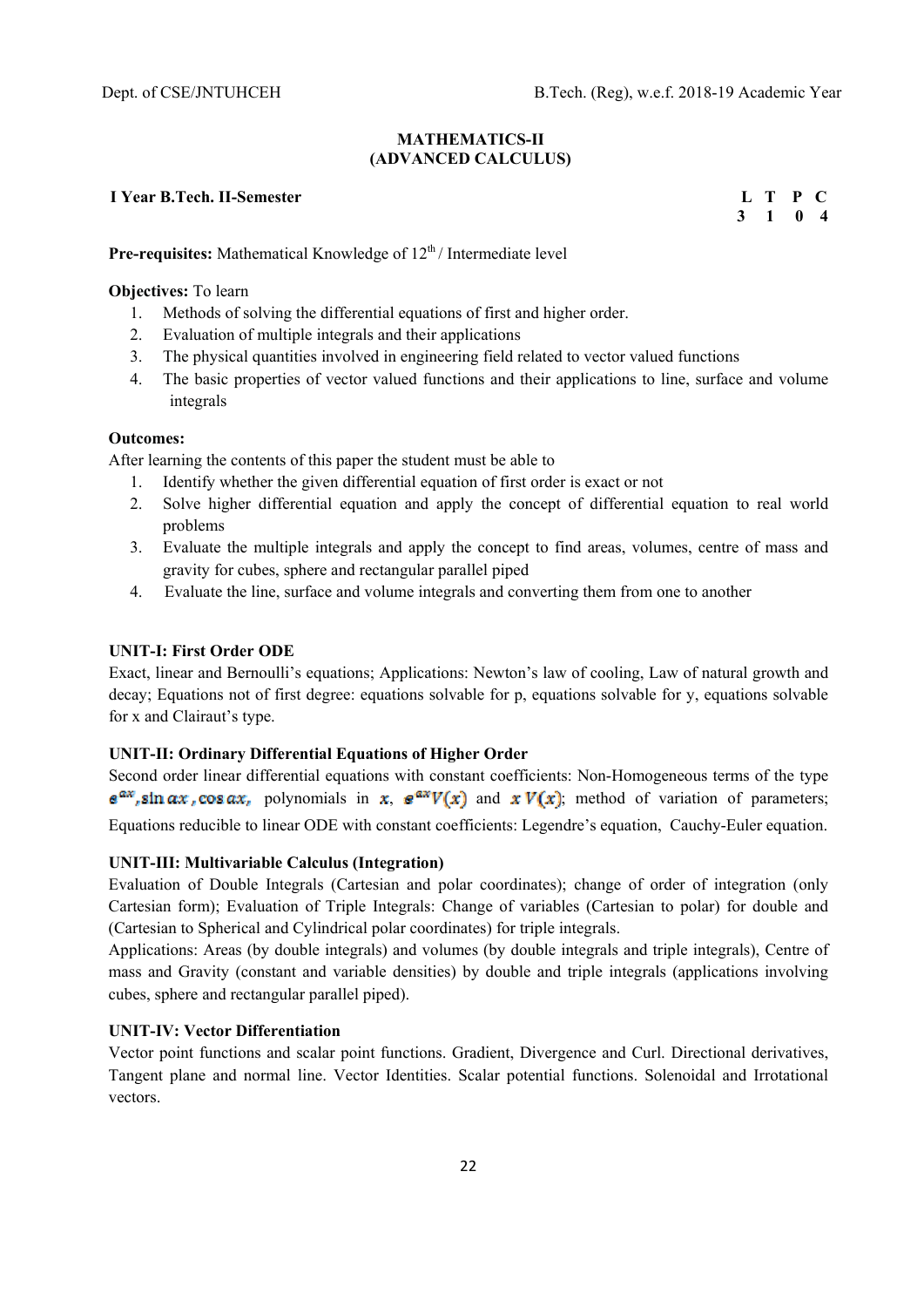# **UNIT-V: Vector Integration**

Line, Surface and Volume Integrals. Theorems of Green, Gauss and Stokes (without proofs) and their applications.

# **Textbooks:**

- 1. B.S. Grewal, Higher Engineering Mathematics, Khanna Publishers, 36<sup>th</sup> Edition, 2010
- 2. Erwin kreyszig, Advanced Engineering Mathematics, 9<sup>th</sup> Edition, John Wiley & Sons,2006

- 1. G.B. Thomas and R.L. Finney, Calculus and Analytic geometry, 9<sup>th</sup>Edition, Pearson, Reprint, 2002
- 2. Paras Ram, Engineering Mathematics, 2<sup>nd</sup> Edition, CBS Publishes
- 3. S. L. Ross, Differential Equations,  $3<sup>rd</sup>$  Ed., Wiley India, 1984.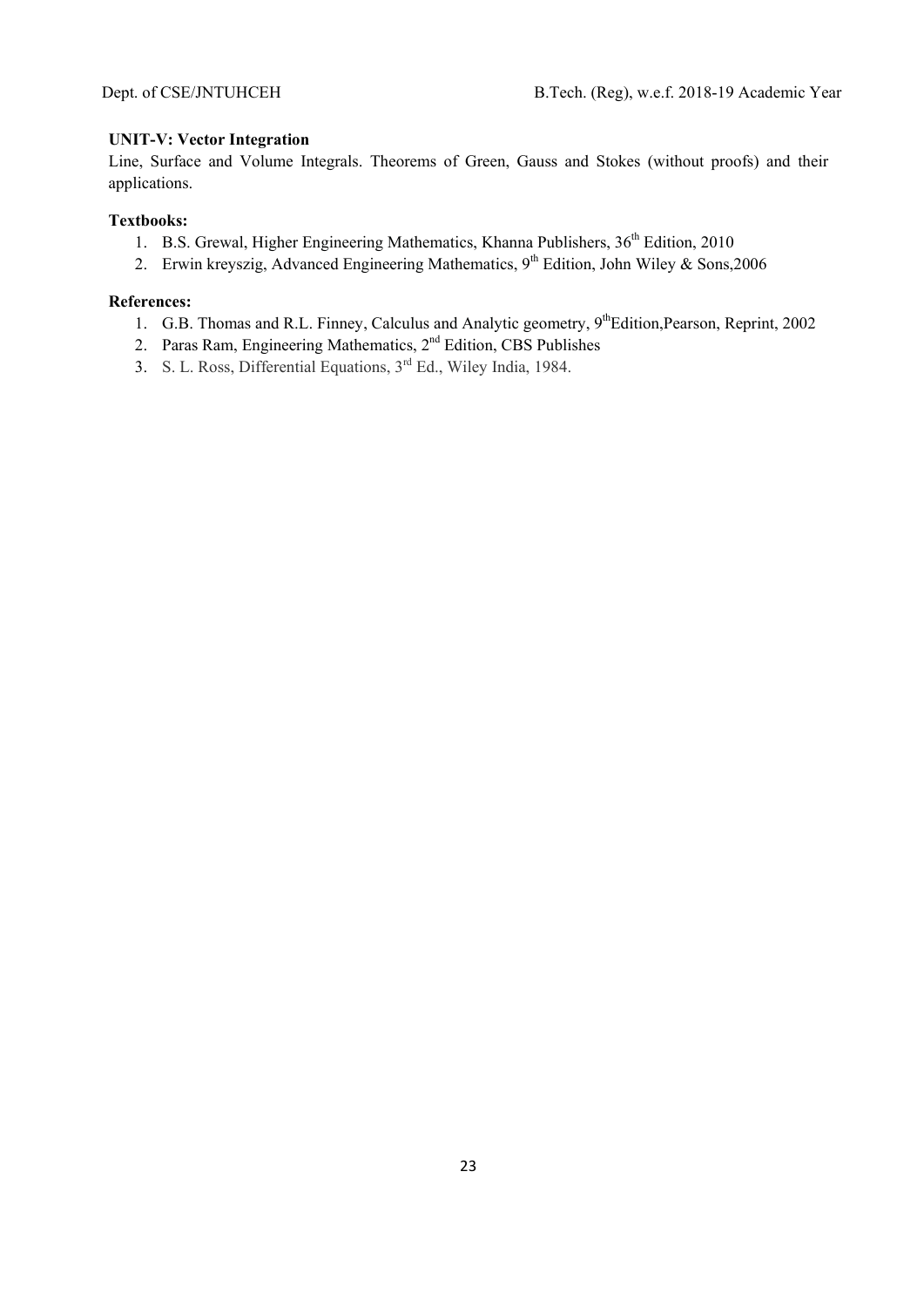# **APPLIED PHYSICS**

## **I** Year B.Tech. II-Semester **L** T P C

 **3 1 0 4** 

#### **Objectives**

- 1. Understand basic principle of quantum mechanics
- 2. Gain the knowledge of carrier concentration and recombination process of semiconductor materials.
- 3. Learn about various types of optoelectronic devices
- 4. Know about Various types of lasers and significance of optical fibers in communication system
- 5. Learn about material properties like dielectrics and magnetic materials.

#### **Outcomes**

- 1. Analyze the wave particle duality and about energy levels and uncertainty principle
- 2. Evaluate the mobility of charge carrier concentration of a given semiconductor material.
- 3. Justify how the graded index optical fiber is more efficient than step index optical fiber in fiber optic communication system.
- 4. To learn about working of LED, solar cell and photo detector
- 5. Gain the knowledge and applications of dielectric and magnetic materials

#### **UNIT-I: Quantum Mechanics**

Introduction to quantum mechanics, Black body radiation, Planck's law, Photoelectric effect, Compton effect, Wave-particle duality, de-Broglie hypothesis, Davisson and Germer experiment, Heisenberg's uncertainty principle, Born's interpretation of the wave function, Schrodinger's time independent wave equation, Particle in one dimensional box.

#### **UNIT-II: Semiconductor Physics**

Introduction, Classification of solids, Intrinsic and extrinsic semiconductors: Estimation of carrierconcentration, Dependence of Fermi level on carrier-concentration and variation with temperature; Carrier transport: diffusion and drift, Hall Effect, P-N junction diode: working principle, Energy band diagram, I-V Characteristics, Zener diode: working principle, I-V Characteristics and Break down mechanism.

# **UNIT-III: Optoelectronic Devices**

Introduction, Radiative, Non-radiative transitions and recombination mechanism in semiconductors, LED and Semiconductor lasers: Device structure, materials, Characteristics, Semiconductor photo-detectors: PIN and Avalanche detectors and their structure, Materials, Working principle and Characteristics, Solar cell: Structure and Characteristics.

#### **UNIT- IV: Lasers and Fibre Optics**

**Lasers:** Introduction, Absorption, Spontaneous and Stimulated emission of radiation, Characteristics of Lasers, Active medium, Resonating cavity, Pumping mechanisms, Population inversion, Einstein coefficients and relation between them, Construction and working of lasers: Ruby laser, He-Ne laser and applications of lasers.

Fibre Optics: Introduction, Principle and Construction of an optical fibre, Acceptance angle, Numerical aperture, Types of Fibres, Losses associated with optical fibres, Basic components in optical fiber communication system, Applications of optical fibres.

#### **UNIT-V: Dielectric and Magnetic Properties of Materials**

**Dielectrics Properties:** Introduction, Types of polarizations, Electronic, Ionic (quantitative) and Oriental Polarizations and calculation of their polarizabilities, Internal fields in a solid- Clausius-Mossotti relation, Applications of dielectric materials.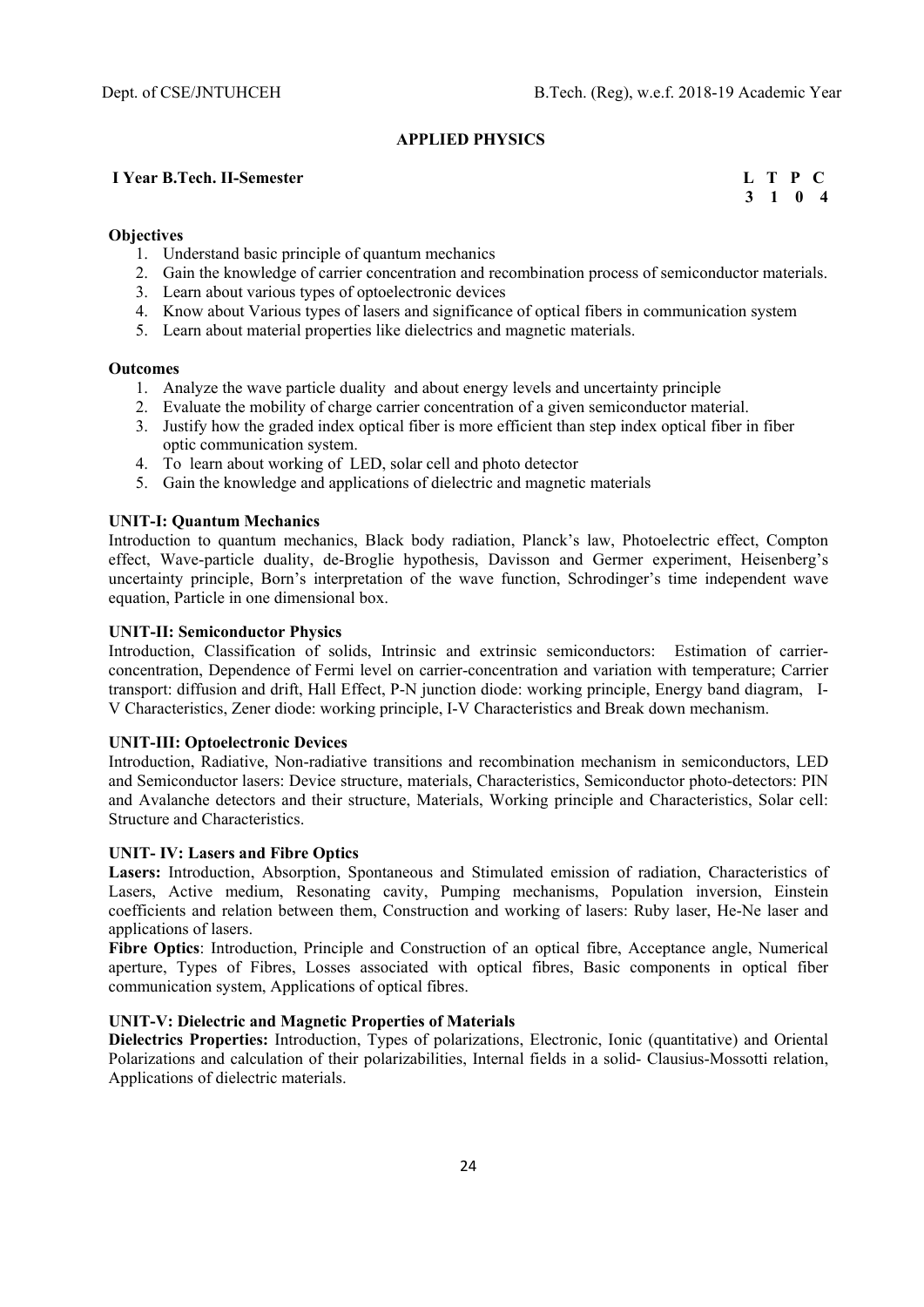**Magnetic Properties**: Introduction, Bohr magneton, classification of dia, para and ferro magnetic materials on the basis of magnetic moment, Explanation of Hysteresis curve based on domain theory of ferromagnetism, Soft and hard magnetic materials, Properties of anti-ferro and ferri magnetic materials.

### **Text Books:**

- 1. Engineering Physics, B.K. Pandey, S. Chaturvedi Cengage Learning.
- 2. Haliday and Resnick, Physics Wiley.

- 1. Richard Robinett, Quantum Mechanics.
- 2. J. Singh, Semiconductor Optoelectronics: Physics and Technology, Mc Graw-Hill inc. (1995).
- 3. Online Course: "Optoelectronic Materials and Devices" by Monica Katiyar and Deepak Gupta on NPTEL.
- 4. Introduction to Solid State Physics by Charles Kittel, Wiley student edition.
- 5. S.M. Sze, Semiconductor Devices: Physics and Technology, Wiley (2008).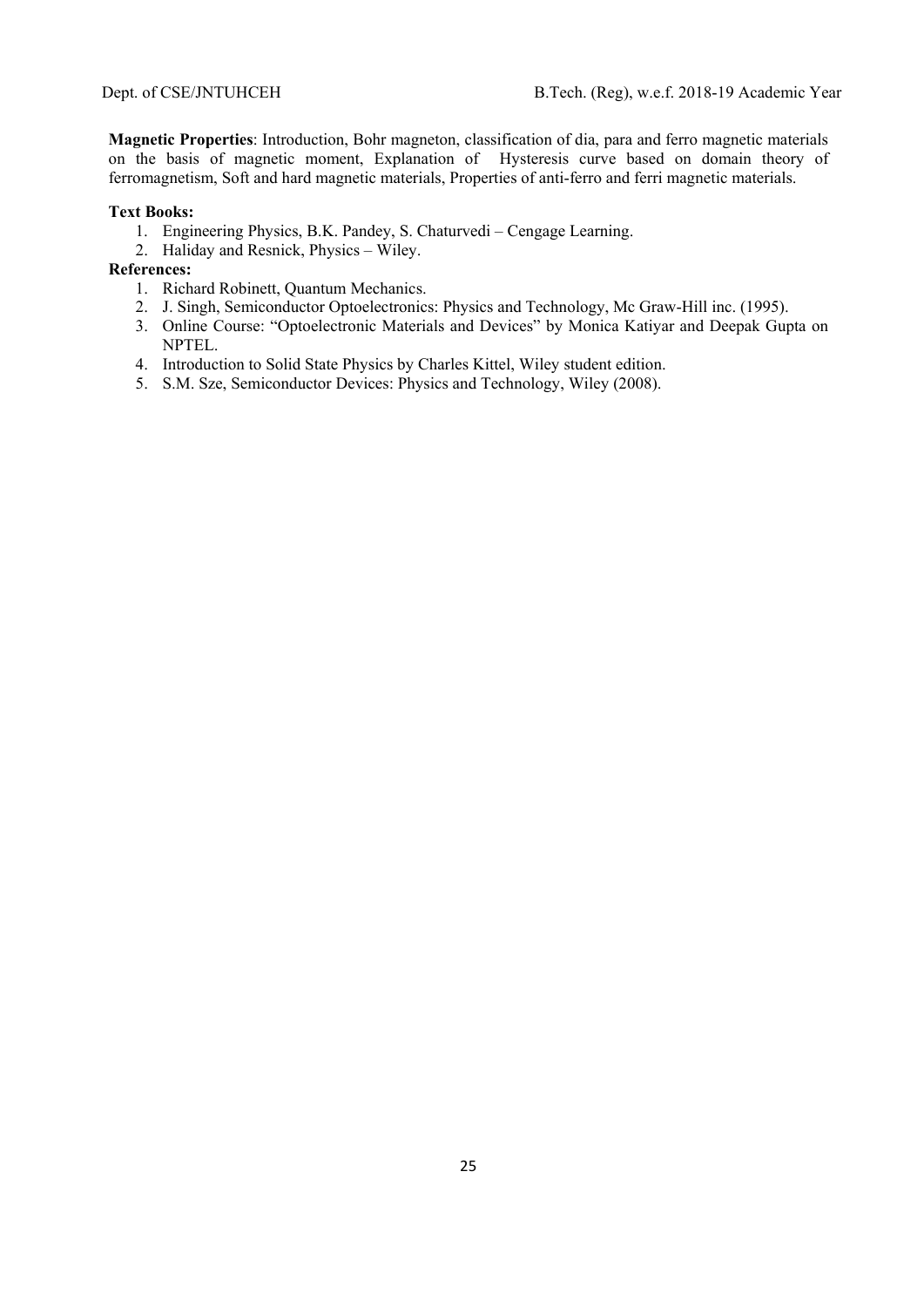#### **PROGRAMMING FOR PROBLEM SOLVING**

## **I** Year B.Tech. II-Semester L T P C

 **3 0 0 3** 

#### **Objectives**

- 1. To learn the fundamentals of computers.
- 2. To understand the various steps in Program development.
- 3. To learn the syntax and semantics of C Programming Language.
- 4. To learn the usage of structured programming approach in solving problems.

#### **Outcomes**

- 1. Write algorithms and to draw flowcharts for solving problems.
- 2. Translate the algorithms/flowcharts to programs (in C language).
- 3. Code and test a given logic in C programming language.
- 4. Formulate simple algorithms for arithmetic and logical problems.
- 5. Decompose a problem into functions and to develop modular reusable code.
- 6. Use arrays, pointers, strings and structures to formulate algorithms and programs.
- 7. Searching and sorting problems.

#### **UNIT-I:**

**INTRODUCTION TO COMPUTERS** – Computer Systems, Computing Environments, Computer Languages, Creating and running programs, Software Development Method, Algorithms, Pseudo code, flow charts, applying the software development method.

**INTRODUCTION TO C LANGUAGE** – Background, Simple C programs, Identifiers, Basic data types, Variables, Constants, Input / Output, Operators. Expressions, Precedence and Associatively, Expression Evaluation, Type conversions, Bit wise operators, Statements, Simple C Programming examples.

## **UNIT-II:**

**STATEMENTS** – if and switch statements, Repetition statements – while, for, do-while statements, Loop examples, other statements related to looping – break, continue, go to, Simple C Programming examples.

**DESIGNING STRUCTURED PROGRAMS**- Functions, basics, user defined functions, inter function communication, Scope, Storage classes-auto, register, static, extern, scope rules, type qualifiers, recursionrecursive functions, Preprocessor commands, example C programs

# **UNIT-III:**

**ARRAYS AND STRINGS** – Concepts, using arrays in C, inter function communication, array applications, two – dimensional arrays, multidimensional arrays, C program examples. Concepts, C Strings, String Input / Output functions, arrays of strings, string manipulation functions, string / data conversion, C program examples.

#### **UNIT-IV:**

**POINTERS** – Introduction (Basic Concepts), Pointers for inter function communication, pointers to pointers, compatibility, memory allocation functions, array of pointers, programming applications, pointers to void, pointers to functions, command –line arguments.

**INPUT AND OUTPUT** – Concept of a file, streams, standard input / output functions, formatted input / output functions, text files and binary files, file input / output operations, file status functions (error handling), C program examples.

#### **UNIT-V:**

**DERIVED TYPES** – Structures – Declaration, definition and initialization of structures, accessing structures, nested structures, arrays of structures, structures and functions, pointers to structures, self referential structures, unions, typedef, bit fields, enumerated types, C programming examples.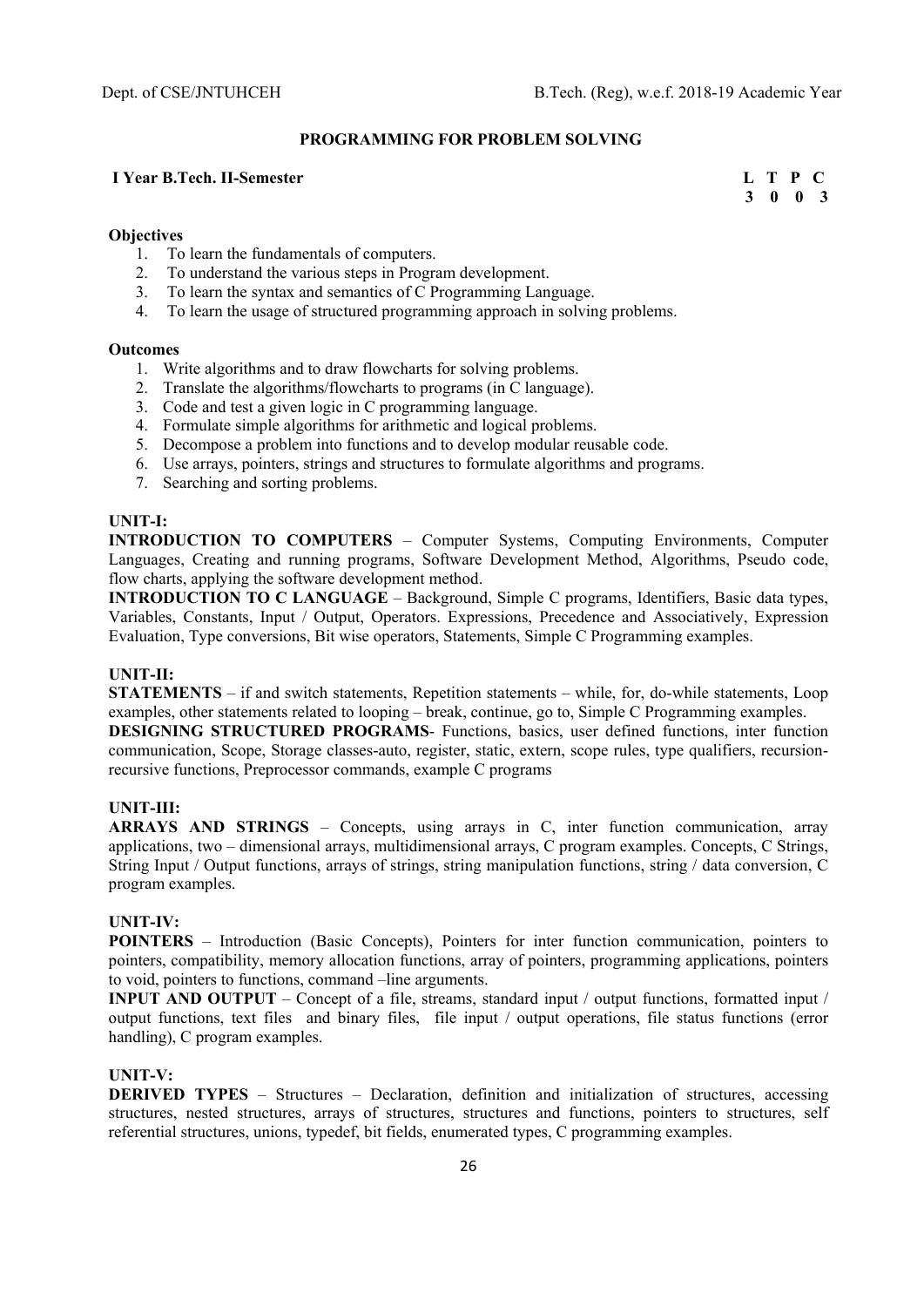**SORTING AND SEARCHING** – Selection sort, Bubble sort, Insertion sort, Linear search and Binary search methods.

# **Textbooks:**

- 1. C Programming & Data Structures, B.A.Forouzan and R.F. Gilberg, Third Edition, Cengage Learning.
- 2. Problem Solving and Program Design in C, J.R. Hanly and E.B. Koffman, Fifth Edition, Pearson Education.
- 3. The C Programming Language, B.W. Kernighan and Dennis M.Ritchie, PHI/Pearson Education

- 1. C for Engineers and Scientists, H.Cheng, Mc.Graw-Hill International Edition
- 2. Data Structures using C A. M.Tanenbaum, Y.Langsam, and M.J. Augenstein, Pearson Education / PHI
- 3. C Programming & Data Structures, P. Dey, M Ghosh R Thereja, Oxford University Press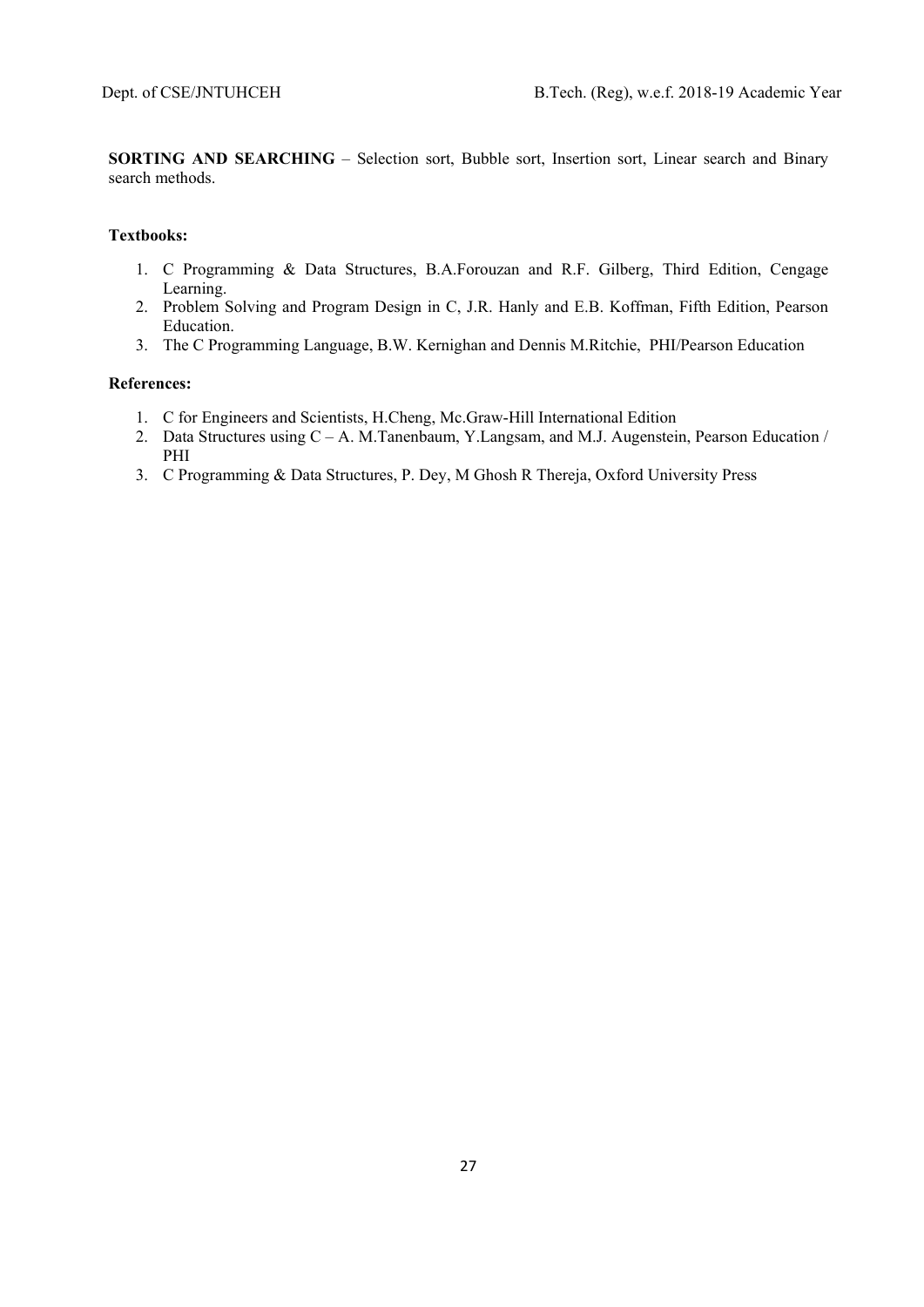# **ENGINEERING GRAPHICS**

# **I** Year B.Tech. II-Semester **L** T P C

 **1 0 4 3** 

# **Pre-requisites:** Nil

#### **Objectives**

- 1. To provide basic concepts in engineering drawing.
- 2. To impart knowledge about standard principles of orthographic projection of objects.
- 3. To draw sectional views and pictorial views of solids.

# **Outcomes**

- 1. Preparing working drawings to communicate the ideas and information.
- 2. Read, understand and interpret engineering drawings.

# **UNIT - I**

# **INTRODUCTION TO ENGINEERING DRAWING**

Principles of Engineering Graphics and their Significance, Conic Sections including the Rectangular Hyperbola – General method only. Cycloid, Epicycloid and Hypocycloid, Involute. Scales – Plain, Diagonal and Vernier Scales.

# **UNIT - II**

# **ORTHOGRAPHIC PROJECTIONS:**

Principles of Orthographic Projections – Conventions – Projections of Points and Lines, Projections of Plane regular geometric figures.—Auxiliary Planes.

# **UNIT - III**

Projections of Regular Solids – Auxiliary Views.

#### **UNIT - IV**

Sections or Sectional views of Right Regular Solids – Prism, Cylinder, Pyramid, Cone – Auxiliary views – Sections of Sphere. Development of Surfaces of Right Regular Solids – Prism, Cylinder, Pyramid and Cone

# **UNIT - V**

# **ISOMETRIC PROJECTIONS :**

Principles of Isometric Projection – Isometric Scale – Isometric Views – Conventions – Isometric Views of Lines, Plane Figures, Simple and Compound Solids – Isometric Projection of objects having non- isometric lines. Isometric Projection of Spherical Parts. Conversion of Isometric Views to Orthographic Views and Vice-versa – Conventions

**Auto CAD:** Basic principles only

#### **Textbooks:**

- 1. Engineering Drawing, N.D. Bhatt, Charotar
- 2. Engineering Drawing and Graphics, Rane and Shah, Pearson Education.

- 1. A Text Book of Engineering Drawing, Dhawan R K, S. Chand
- 2. Engineering Graphics With Auto CAD, James D Bethune, Pearson Education.
- 3. Engineering Graphics, K R Mohan, Dhanpat Rai.
- 4. Text book on Engineering Drawing, KL Narayana, P Kannaih, Scitech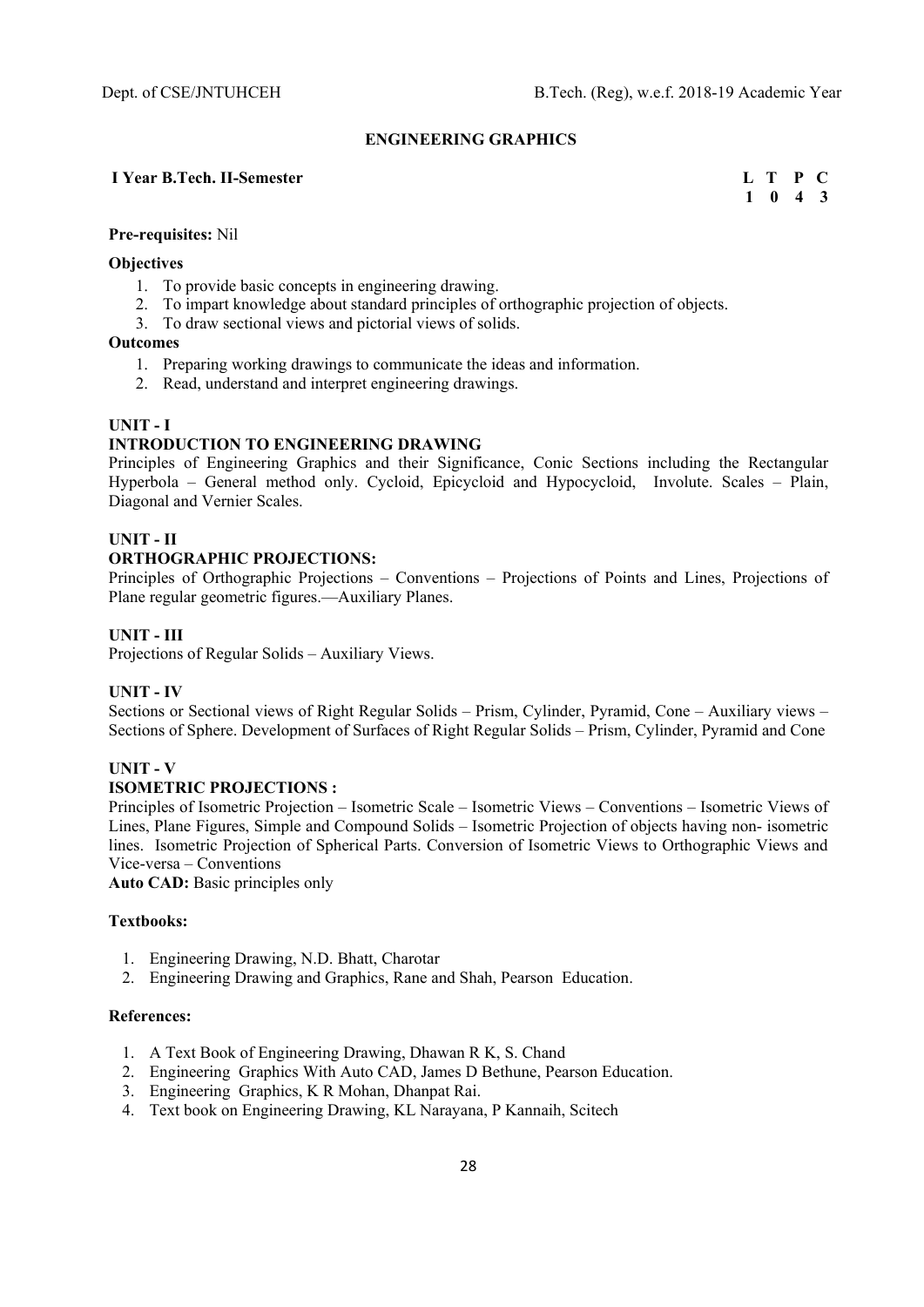#### **APPLIED PHYSICS LAB**

## **I** Year B.Tech. II-Semester **L** T P C

 **0 0 3 1.5** 

#### **Objectives**

- 1. To provide an experimental foundation for the theoretical concepts introduced in the lectures.
- 2. To teach how to make careful experimental observations and how to think about and draw conclusions from such data.
- 3. To help students understand the role of direct observation in physics and to distinguish between inferences based on theory and the outcomes of experiments.

# **Outcomes**

- 1. Make careful experimental observations and draw conclusions from such data.
- 2. Distinguish between inferences based on theory and the outcomes of experiments.
- 3. Write a technical report which communicates scientific information in a clear and concise manner.

#### **List of experiments:**

- 1. Energy gap of P-N junction diode: To determine the energy gap of a semiconductor diode.
- 2. Solar Cell: To study the V-I Characteristics of solar cell.
- 3. Light emitting diode: Plot V-I and P-I characteristics of light emitting diode.
- 4. Stewart Gee's experiment: Determination of magnetic field along the axis of a current carrying coil.
- 5. Hall Effect: To determine Hall co-efficient of a given semiconductor.
- 6. Photoelectric effect: To determine work function of a given material.
- 7. LASER: To study the characteristics of LASER sources.
- 8. Losses in Optical fibre: To determine the bending losses of Optical fibres.
- 9. LCR Circuit: To determine the resonant frequency and quality factor of LCR Circuit
- 10. R-C Circuit: To determine the time constant of R-C circuit.
- 11. PIN photo diode: To study the V-I & P-I characteristics of PIN photo diode detector.
- 12. Zener diode: To study the V-I Characteristics of Zener diode.

#### **Note: Any 8 experiments are to be performed by each student**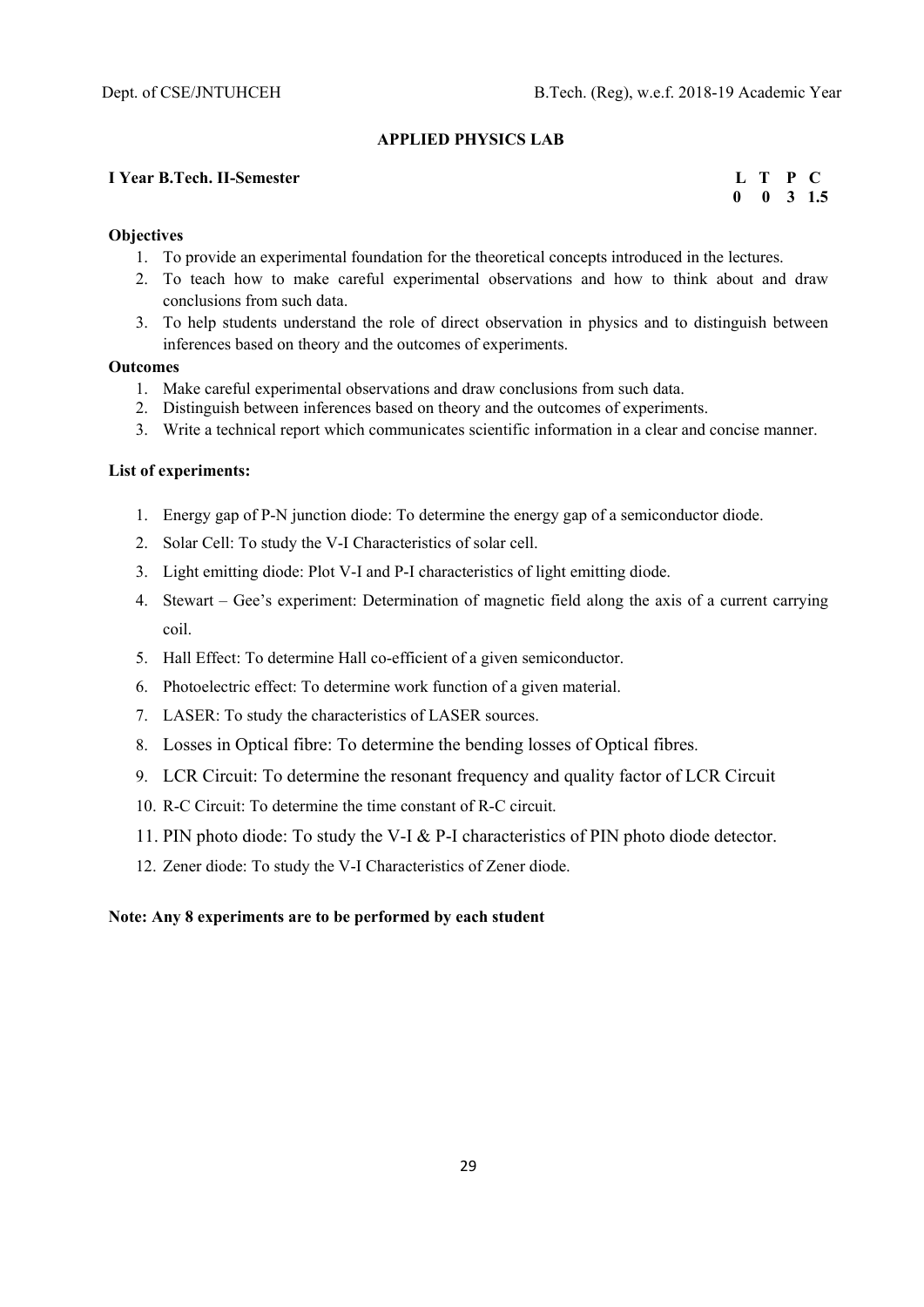#### **PROGRAMMING FOR PROBLEM SOLVING LAB**

### **I** Year B.Tech. II-Semester **L** T P C

 **0 0 3 1.5** 

#### **Objectives**

- 1. To learn the fundamentals of computers.
- 2. To understand the various steps in Program development.
- 3. To learn the syntax and semantics of C Programming Language.
- 4. To learn the usage of structured programming approach in solving problems.

#### **Outcomes**

- 1. Write algorithms and to draw flowcharts for solving problems.
- 2. Translate the algorithms/flowcharts to programs (in C language).
- 3. Code and test a given logic in C programming language.
- 4. Formulate simple algorithms for arithmetic and logical problems.
- 5. Decompose a problem into functions and to develop modular reusable code.
- 6. Use arrays, pointers, strings and structures to formulate algorithms and programs.
- 7. Searching and sorting problems.

#### **Week 1:**

- 1. Write a C program to find the sum of individual digits of a positive integer.
- 2. Fibonacci sequence is defined as follows: the first and second terms in the sequence are 0 and 1. Subsequent terms are found by adding the preceding two terms in the sequence.
- 3. Write a C program to generate the first n terms of the sequence.
- 4. Write a C program to generate all the prime numbers between 1 and n, where n is a value supplied by the user.
- 5. Write a C program to find the roots of a quadratic equation.

#### **Week 2:**

- 6. Write a C program to find the factorial of a given integer.
- 7. Write a C program to find the GCD (greatest common divisor) of two given integers.
- 8. Write a C program to solve Towers of Hanoi problem.
- 9. Write a C program, which takes two integer operands and one operator from the user, performs the operation and then prints the result. (Consider the operators  $+,$ ,  $\land$ ,  $\%$  and use Switch Statement)

# **Week 3:**

- 10. Write a C program to find both the largest and smallest number in a list of integers.
- 11. Write a C program that uses functions to perform the following: i) Addition of Two Matrices ii) Multiplication of Two Matrices

# **Week 4:**

- 12. Write a C program that uses functions to perform the following operations:
	- i) To insert a sub-string in to a given main string from a given position.
	- ii) To delete n Characters from a given position in a given string.
- 13. Write a C program to determine if the given string is a palindrome or not
- 14. Write a C program that displays the position or index in the string S where the string T begins, or 1 if S doesn't contain T.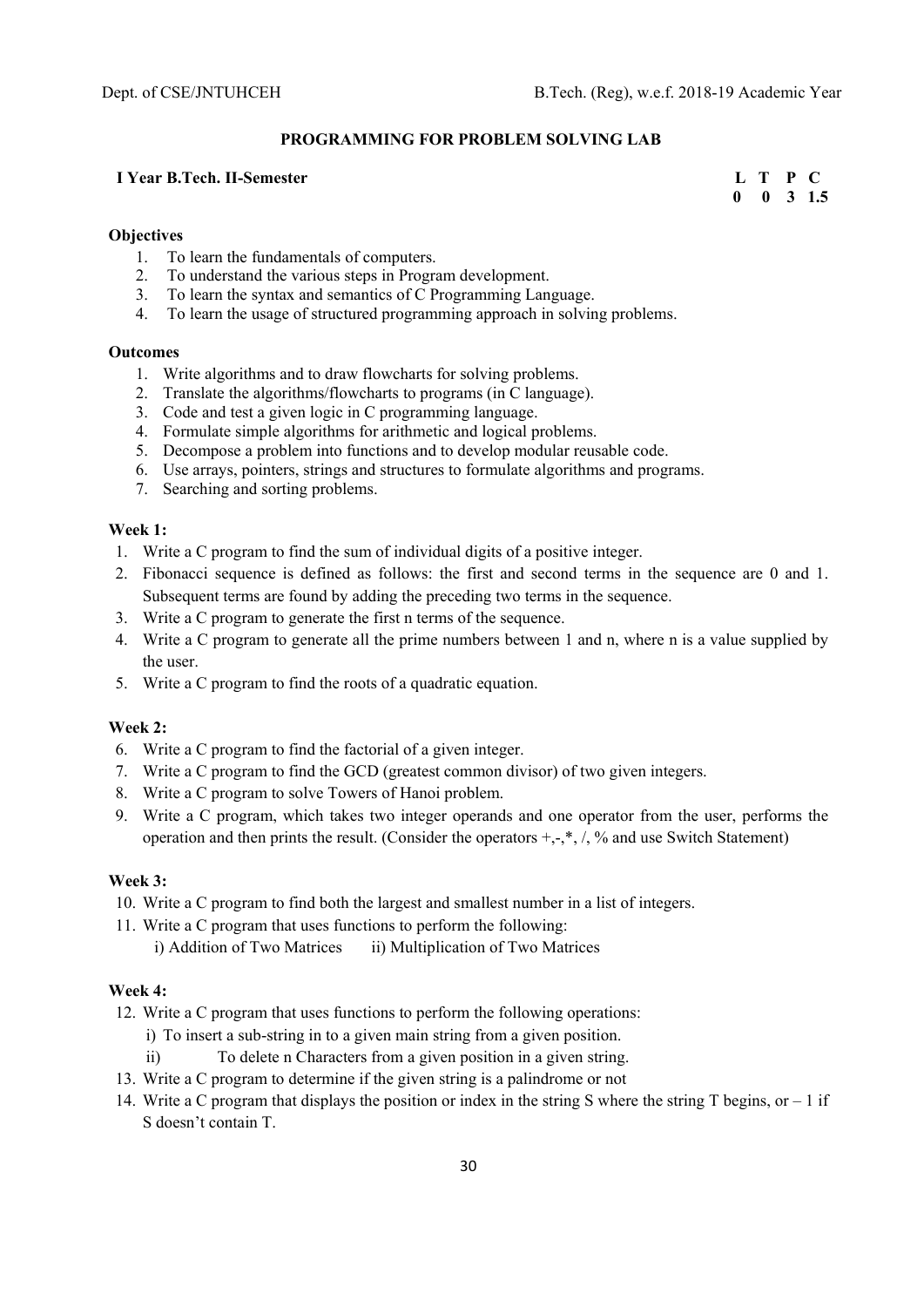15. Write a C program to count the lines, words and characters in a given text.

#### **Week 5:**

- 16. Write a C program to generate Pascal's triangle.
- 17. Write a C program to construct a pyramid of numbers
- 18. Write a C program to read in two numbers, x and n, and then compute the sum of this geometric progression:
	- $1+x+x^2+x^3+\ldots+x^n$

For example: if n is 3 and x is 5, then the program computes  $1+5+25+125$ .

Print x, n, the sum

Perform error checking.

For example, the formula does not make sense for negative exponents – if n is less than 0.

Have your program print an error message if n<0, then go back and read in the next pair of numbers of without computing the sum. Are any values of x also illegal ? If so, test for them too.

# **Week 6:**

- 19. 2's complement of a number is obtained by scanning it from right to left and complementing all the bits after the first appearance of a 1. Thus 2's complement of 11100 is 00100. Write a C program to find the 2's complement of a binary number.
- 20. Write a C program to convert a Roman numeral to its decimal equivalent.

# **Week 7:**

21. Write a C program that uses functions to perform the following operations:

- i) Reading a complex number
- ii) Writing a complex number
- iii) Addition of two complex numbers
- iv) Multiplication of two complex numbers

(Note: represent complex number using a structure.)

# **Week 8:**

22. . i) Write a C program which copies one file to another.

ii) Write a C program to reverse the first n characters in a file.

(Note: The file name and n are specified on the command line.)

- 23. . i) Write a C program to display the contents of a file.
	- ii) Write a C program to merge two files into a third file (i.e., the contents of the first file followed by those of

the second are put in the third file)

# **Week 9:**

24. Write a C program that implements the following sorting methods to sort a given list of integers in ascending

order

i) Bubble sort ii) Selection sort iii) Insertion sort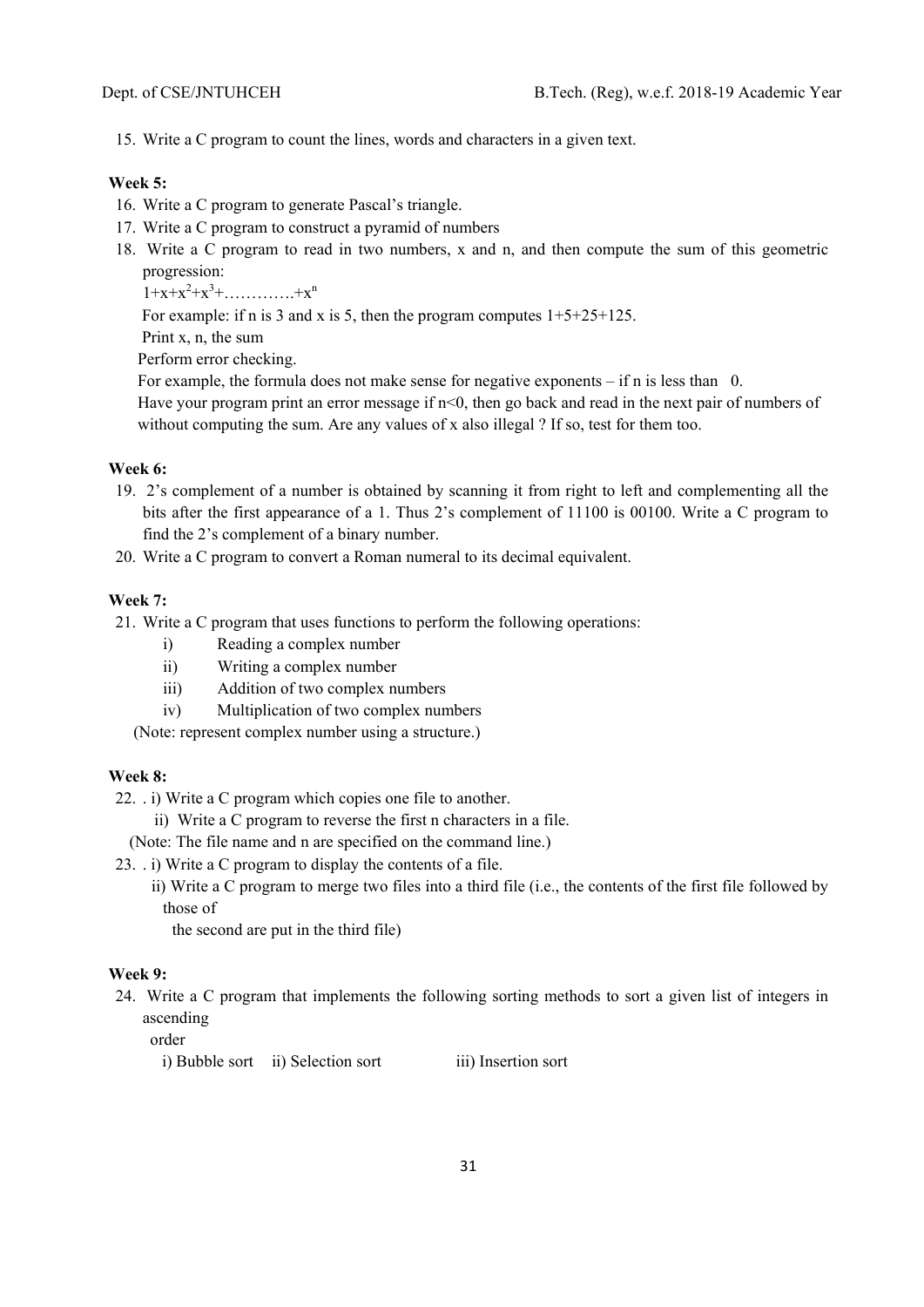#### **Week 10:**

25. Write C programs that use both recursive and non recursive functions to perform the following searching

Operations for a Key value in a given list of integers:

i) Linear search ii) Binary search

# **Textbooks:**

- 1. C Programming & Data Structures, B.A.Forouzan and R.F. Gilberg, Third Edition, Cengage Learning.
- 2. Problem Solving and Program Design in C, J.R. Hanly and E.B. Koffman, Fifth Edition, Pearson Education.
- 3. The C Programming Language, B.W. Kernighan and Dennis M.Ritchie, PHI/Pearson Education

- 1. C for Engineers and Scientists, H.Cheng, Mc.Graw-Hill International Edition
- 2. Data Structures using C A.M.Tanenbaum, Y.Langsam, and M.J. Augenstein, Pearson Education / PHI
- 3. C Programming & Data Structures, P. Dey, M Ghosh R Thereja, Oxford University Press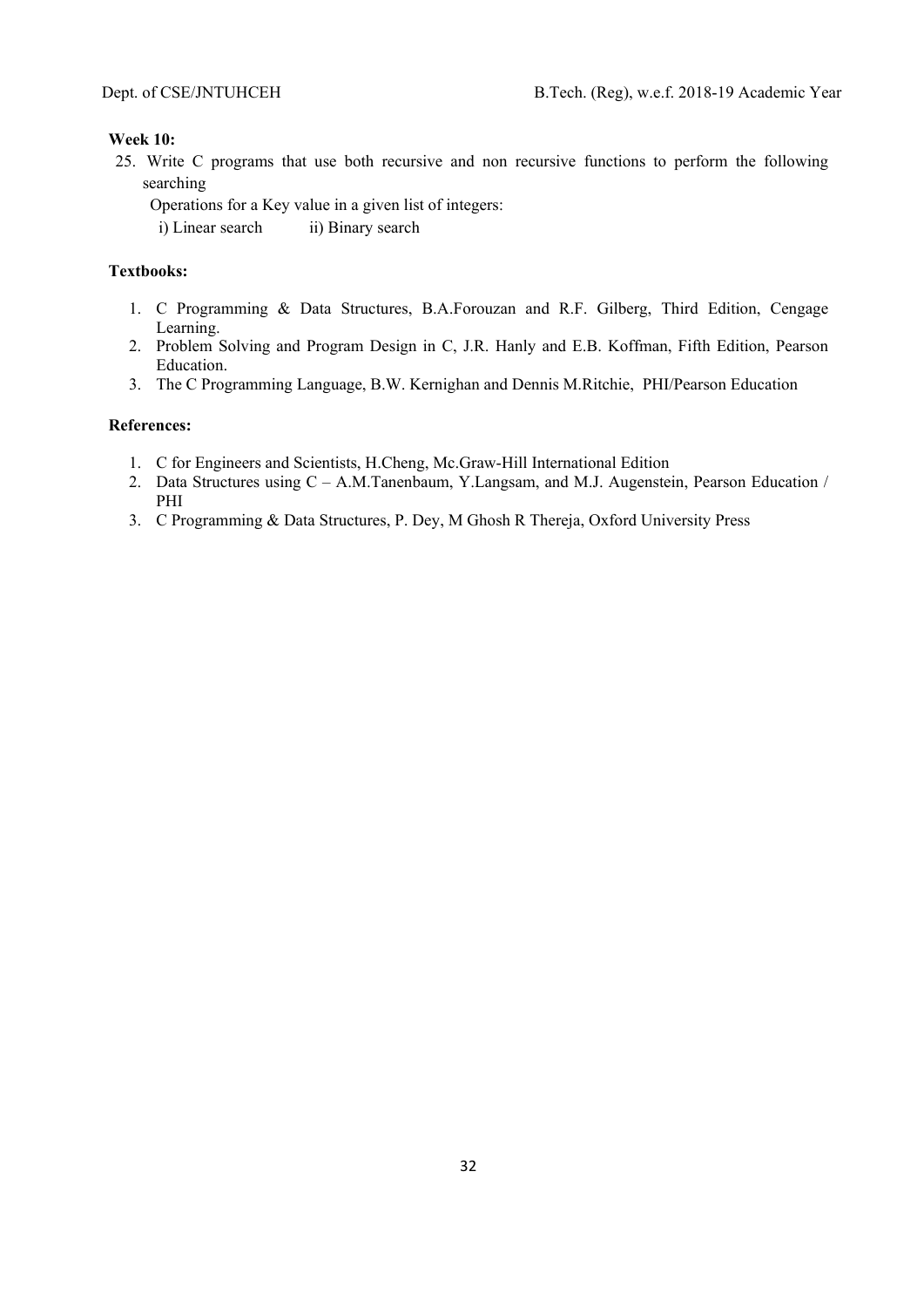# **ANALOG & DIGITAL ELECTRONICS**

# **II Year B.Tech. I-Semester L T P C**

 **3 0 0 3** 

## **Objectives**

- 1. To introduce components such as diodes, BJTs and FETs.
- 2. To know the applications of components.
- 3. To give understanding of various types of amplifier circuits
- 4. To learn basic techniques for the design of digital circuits and fundamental concepts used in the design of digital systems.
- 5. To understand the concepts of combinational logic circuits and sequential circuits.

#### **Outcomes**

- 1. Know the characteristics of various components.
- 2. Understand the utilization of components.
- 3. Design and analyze small signal amplifier circuits.
- 4. Postulates of Boolean algebra and to minimize combinational functions
- 5. Design and analyze combinational and sequential circuits
- 6. Known about the logic families and realization of logic gates.

# **UNIT - I: Diodes and applications**

Junction diode characteristics: Open circuited p-n junction, p-n junction as a rectifier, V-I characteristics, effect of temperature, diode resistance, diffusion capacitance, diode switching times, breakdown diodes, Tunnel diodes, photo diode, LED.

Diode Applications - clipping circuits, comparators, Half wave rectifier, Full wave rectifier, rectifier with capacitor filter.

# **UNIT - II: BJTs**

Transistor characteristics: The junction transistor, transistor as an amplifier, CB, CE, CC configurations, comparison of transistor configurations, the operating point, self-bias or Emitter bias, bias compensation, thermal runaway and stability, transistor at low frequencies, CE amplifier response, gain bandwidth product, Emitter follower, RC coupled amplifier, two cascaded CE and multi stage CE amplifiers.

#### **UNIT - III: FETs and Digital Circuits**

FETs: JFET, V-I characteristics, MOSFET, low frequency CS and CD amplifiers, CS and CD amplifiers.

Digital Circuits: Digital (binary) operations of a system, OR gate, AND gate, NOT, EXCLUSIVE OR gate, De Morgan Laws, NAND and NOR DTL gates, modified DTL gates, HTL and TTL gates, output stages, RTL and DCTL, CMOS, Comparison of logic families.

#### **UNIT - IV: Combinational logic circuits**

Basic Theorems and Properties of Boolean Algebra, Canonical and Standard Forms, Digital Logic Gates, The Map Method, Product-of-Sums Simplification, Don't-Care Conditions, NAND and NOR Implementation, Exclusive-OR Function, Binary Adder-Subtractor, Decimal Adder, Binary Multiplier, Magnitude Comparator, Decoders, Encoders, Multiplexers.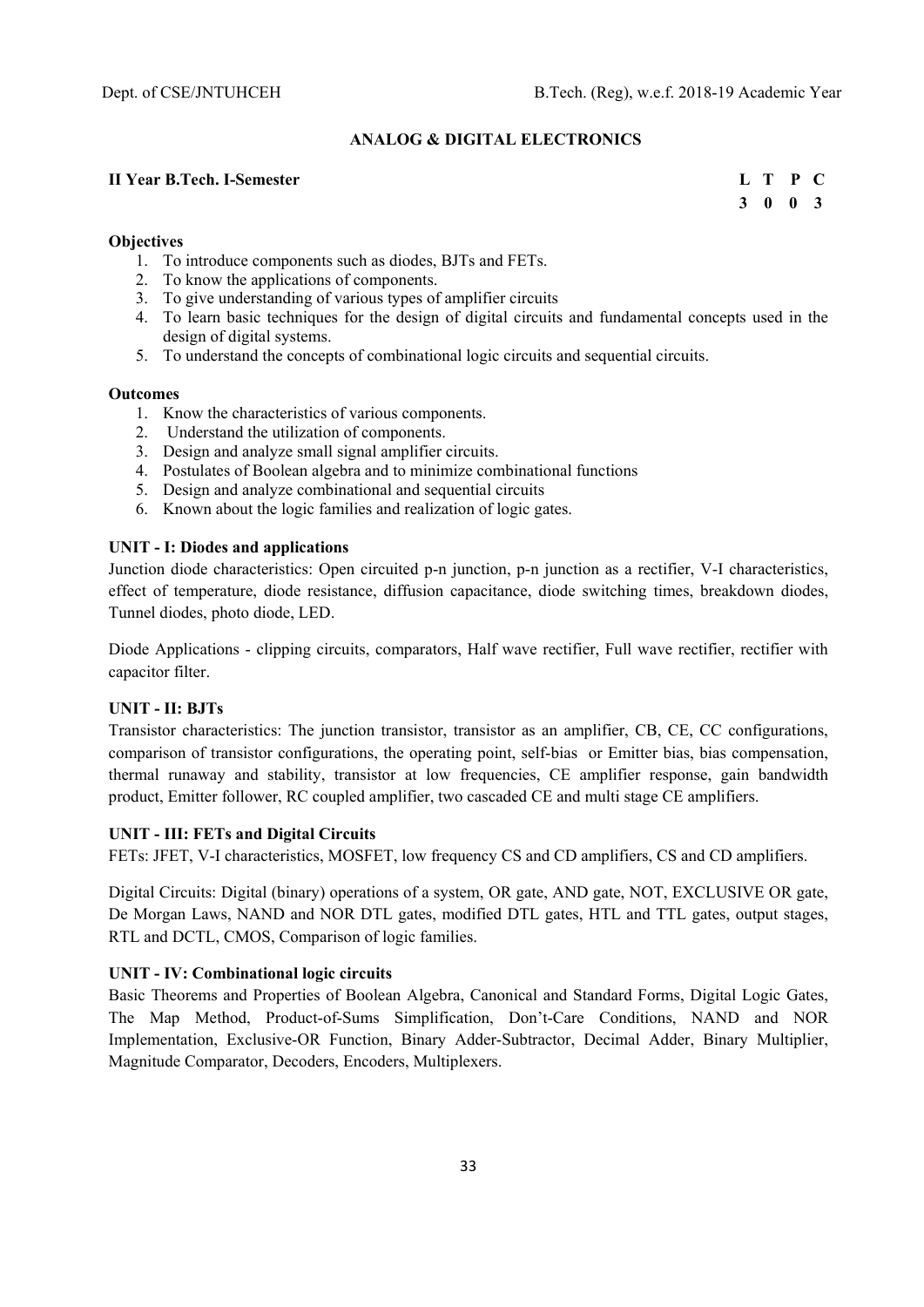# **UNIT - V: Sequential logic circuits**

Sequential Circuits, Storage Elements: Latches and flip flops, Analysis of Clocked Sequential Circuits, State Reduction and Assignment, Shift Registers, Ripple Counters, Synchronous Counters, Random-Access Memory, Read-Only Memory.

# **Textbooks:**

- 1. Integrated Electronics: Analog and Digital Circuits and Systems, Jaccob Millman, Christos Halkias and Chethan D. Parikh, 2<sup>nd</sup> Edition, Tata McGraw-Hill Education, India, 2010.
- 2. Digital Design, Morris Mano and Michael D. Cilette, 5<sup>th</sup> Edition, Pearson, 2011.

- 1. Electronic Devices and Circuits, Jimmy J Cathey, Schaum's outline series, 1988.
- 2. Digital Principles, Roger L. Tokheim, 3<sup>rd</sup> Edition, Schaum's outline series, McGraw-Hill, 1994.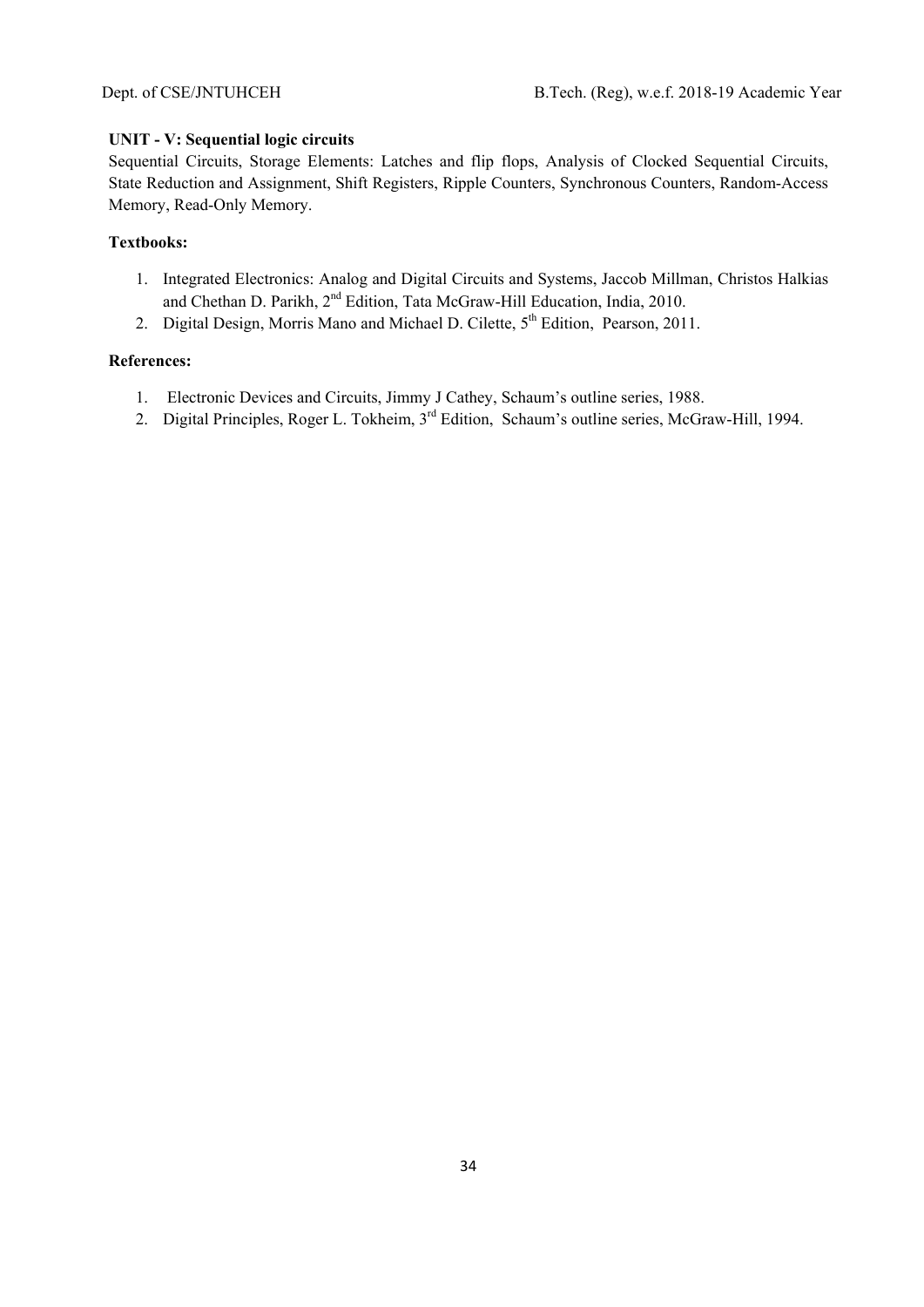# **DATA STRUCTURES**

#### **II Year B.Tech. I-Semester L T P C**

 **3 0 0 3** 

# **Prerequisites**

1. A course on "Programming for Problem Solving "

# **Objectives**

- 1. Exploring basic data structures such as stacks and queues.
- 2. Introduces a variety of data structures such as hash tables, search trees, tries, heaps, graphs.
- 3. Introduces sorting and pattern matching algorithms

# **Outcomes**

- 1. Ability to select the data structures that efficiently model the information in a problem.
- 2. Ability to assess efficiency trade-offs among different data structure implementations or combinations.
- 3. Implement and know the application of algorithms for sorting and pattern matching.
- 4. Design programs using a variety of data structures, including hash tables, binary and general tree structures, search trees, tries, heaps, graphs, and AVL-trees.

# **UNIT - I**

Introduction to Data Structures, abstract data types, Linear list – singly linked list implementation, insertion, deletion and searching operations on linear list, Stacks-Operations, array and linked representations of stacks, stack applications, Queues-operations, array and linked representations.

# **UNIT - II**

**Dictionaries**: linear list representation, skip list representation, operations - insertion, deletion and searching.

**Hash table representation:** hash functions, collision resolution-separate chaining, open addressing-linear probing, quadratic probing, double hashing, rehashing, extendible hashing.

# **UNIT - III**

**Search Trees:** Binary Search Trees, Definition, Implementation, Operations- Searching, Insertion and Deletion, AVL Trees, Definition, Height of an AVL Tree, Operations – Insertion, Deletion and Searching, Red –Black, Splay Trees.

# **UNIT - IV**

**Graphs:** Graph Implementation Methods. Graph Traversal Methods. **Sortings:** Heap Sort, External Sorting- Model for external sorting, Merge Sort.

# **UNIT - V**

**Pattern matching and Tries:** Pattern matching algorithms-Brute force, the Boyer –Moore algorithm, the Knuth-Morris-Pratt algorithm, Standard Tries, Compressed Tries, Suffix tries.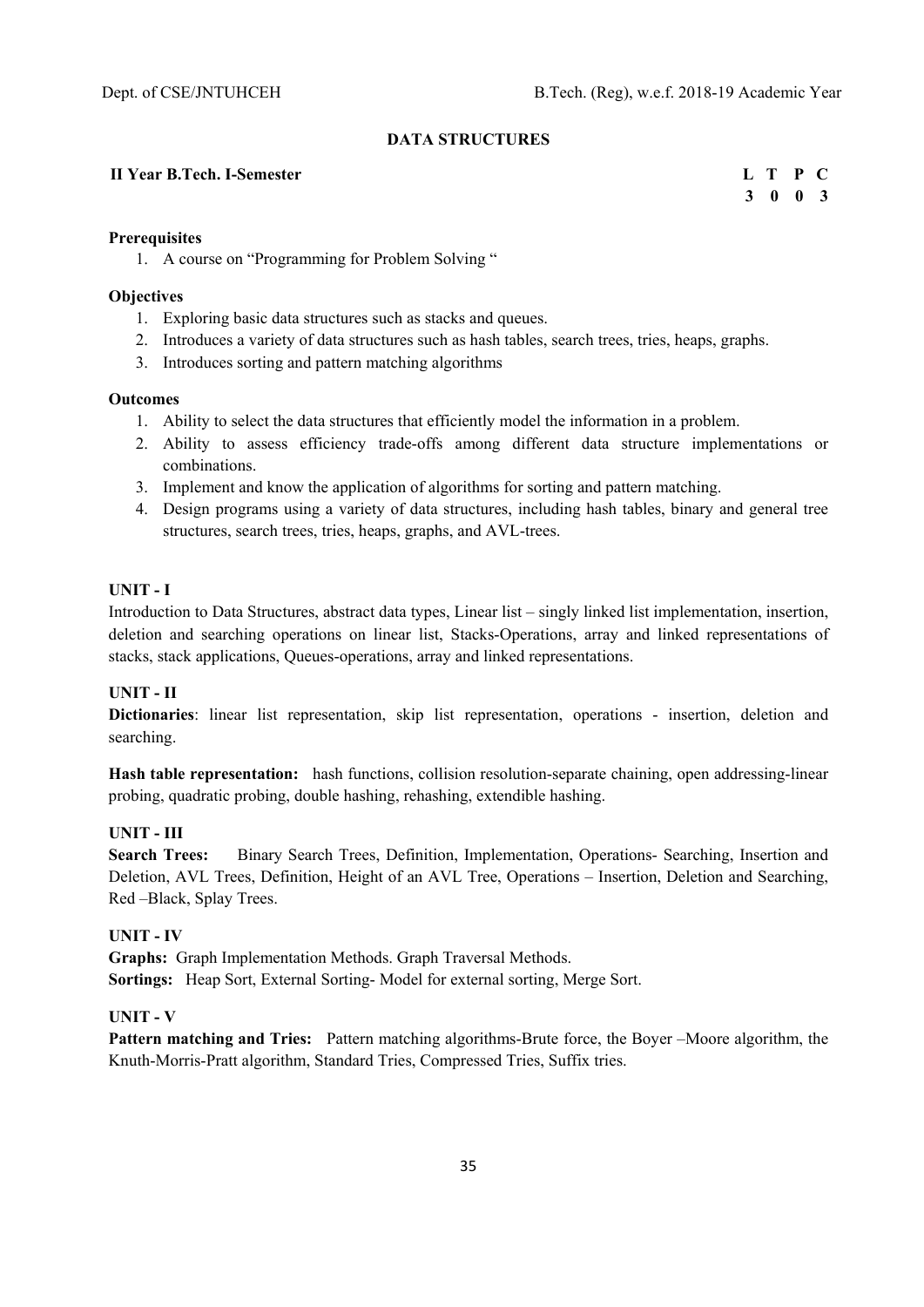# **Textbooks:**

- 1. Fundamentals of data structures in C, E.Horowitz, S.Sahni and Susan Anderson Freed, 2<sup>nd</sup> Edition, Universities Press.
- 2. Data structures using C, A.S.Tanenbaum, Y. Langsam, and M.J. Augenstein, PHI/pearson education.

- 1. Data structures: A Pseudocode Approach with C, R.F.Gilberg And B.A.Forouzan, 2<sup>nd</sup> Edition, Cengage Learning.
- 2. Introduction to data structures in C, Ashok Kamthane, 1<sup>st</sup> Edition, PEARSON.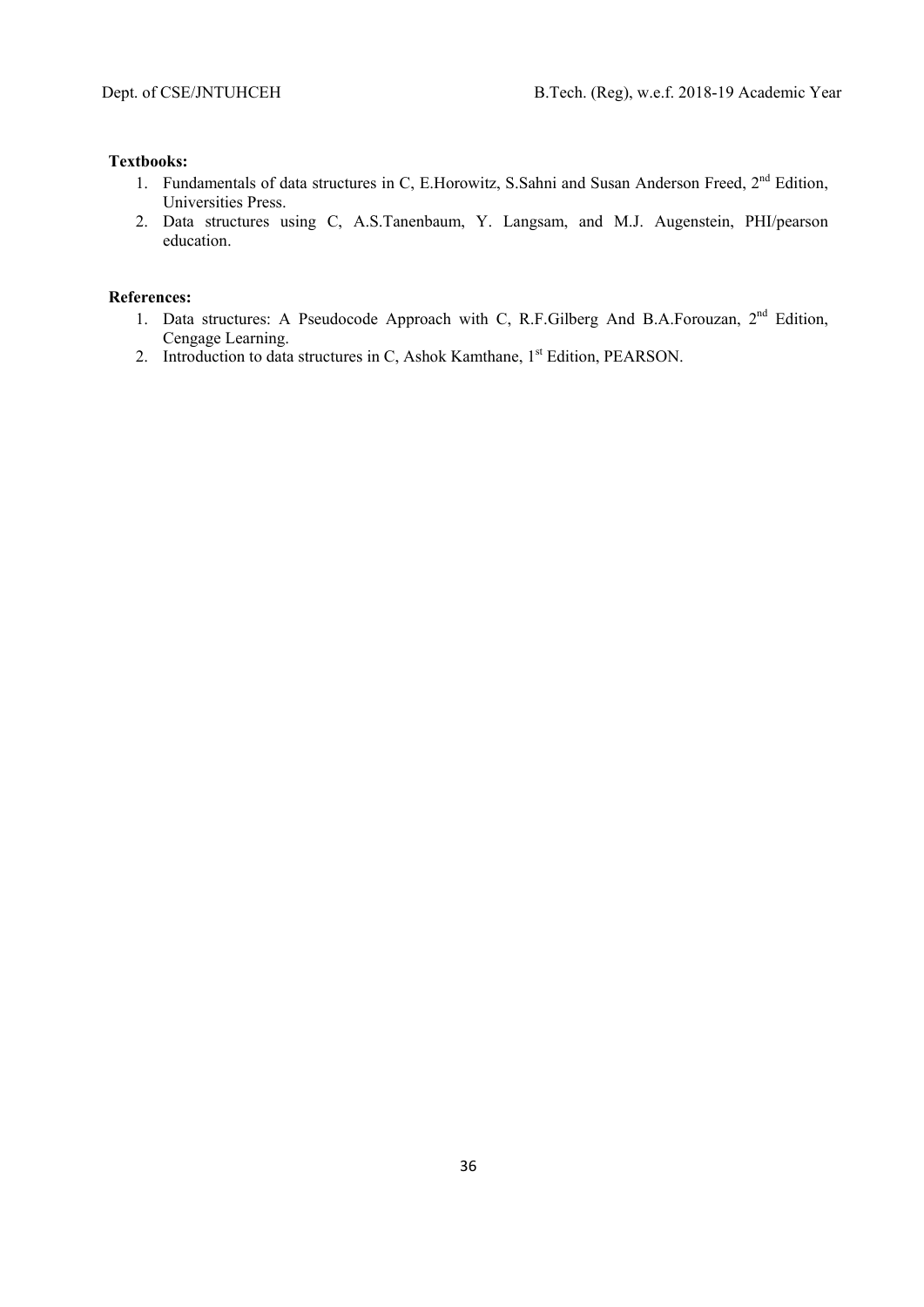### **DISCRETE MATHEMATICS**

### **II Year B.Tech. I-Semester L T P C**

 **3 1 0 4** 

### **Prerequisites**

1. An understanding of Mathematics in general is sufficient.

#### **Objectives**

- 1. Introduces the elementary discrete mathematics for computer science and engineering.
- 2. Topics include formal logic notation, methods of proof, induction, sets, relations, graph theory, permutations and combinations, counting principles; recurrence relations and generating functions.

#### **Outcomes**

- 1. Ability to understand and construct precise mathematical proofs
- 2. Ability to use logic and set theory to formulate precise statements
- 3. Ability to analyze and solve counting problems on finite and discrete structures
- 4. Ability to describe and manipulate sequences
- 5. Ability to apply graph theory in solving computing problems

### **UNIT - I**

### **The Foundations: Logic and Proofs**

Propositional Logic, Applications of Propositional Logic, Propositional Equivalence, Predicates and Quantifiers, Nested Quantifiers, Rules of Inference, Introduction to Proofs, Proof Methods and Strategy.

### **UNIT - II**

#### **Basic Structures, Sets, Functions, Sequences, Sums, Matrices and Relations**

Sets, Functions , Sequences & Summations, Cardinality of Sets and Matrices

Relations**,** Relations and Their Properties, n-ary Relations and Their Applications, Representing Relations, Closures of Relations, Equivalence Relations, Partial Orderings.

## **UNIT - III**

### **Algorithms, Induction and Recursion**

Algorithms, The Growth of Functions, Complexity of Algorithms.

# **Induction and Recursion**

Mathematical Induction, Strong Induction and Well-Ordering, Recursive Definitions and Structural Induction, Recursive Algorithms, Program Correctness.

# **UNIT - IV**

## **Discrete Probability and Advanced Counting Techniques**

An Introduction to Discrete Probability . Probability Theory, Bayes' Theorem, Expected Value and Variance.

#### **Advanced Counting Techniques**

Recurrence Relations, Solving Linear Recurrence Relations, Divide-and-Conquer Algorithms and Recurrence Relations, Generating Functions, Inclusion-Exclusion, Applications of Inclusion-Exclusion.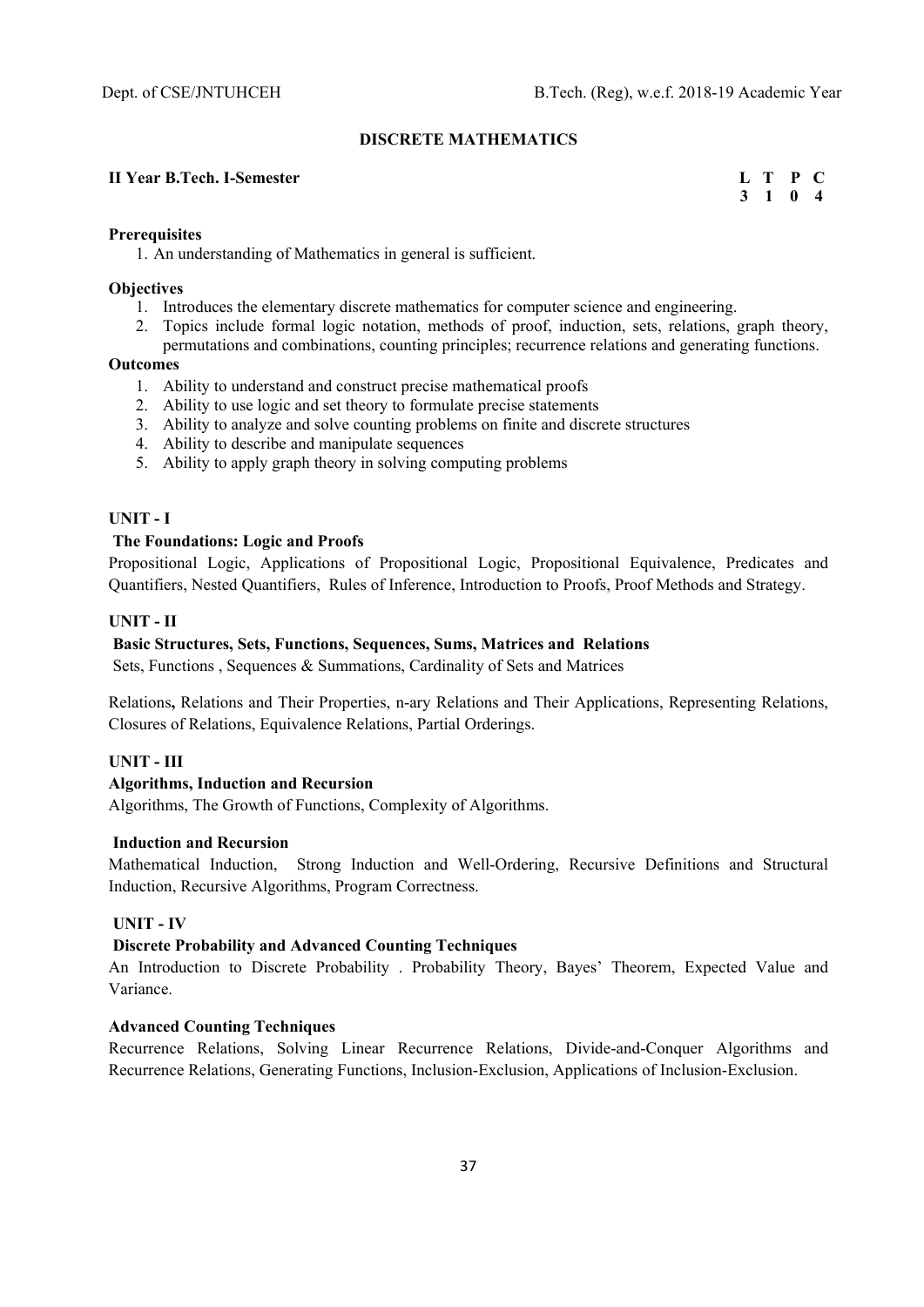# **UNIT - V**

# **Graphs**

Graphs and Graph Models, Graph Terminology and Special Types of Graphs, Representing Graphs and Graph Isomorphism, Connectivity, Euler and Hamilton Paths, Shortest-Path Problems, Planar Graphs, Graph Coloring.

# **Trees**

Introduction to Trees, Applications of Trees, Tree Traversal, Spanning Trees, Minimum Spanning Trees.

# **Textbook:**

1. Discrete Mathematics and Its Applications with Combinatorics and Graph Theory- Kenneth H Rosen, 7<sup>th</sup> Edition, TMH.

- 1. Discrete Mathematical Structures with Applications to Computer Science-J.P. Tremblay and R. Manohar, TMH,
- 2. Discrete Mathematics for Computer Scientists & Mathematicians: Joe L. Mott, Abraham Kandel, Teodore P. Baker, 2<sup>nd</sup> Edition, Pearson Education.
- 3. Discrete Mathematics- Richard Johnsonbaugh,  $7<sup>Th</sup>$  Edition, Pearson Education.
- 4. Discrete Mathematics with Graph Theory- Edgar G. Goodaire, Michael M. Parmenter.
- 5. Discrete and Combinatorial Mathematics an applied introduction: Ralph.P. Grimald, 5<sup>th</sup> Edition, Pearson Education,.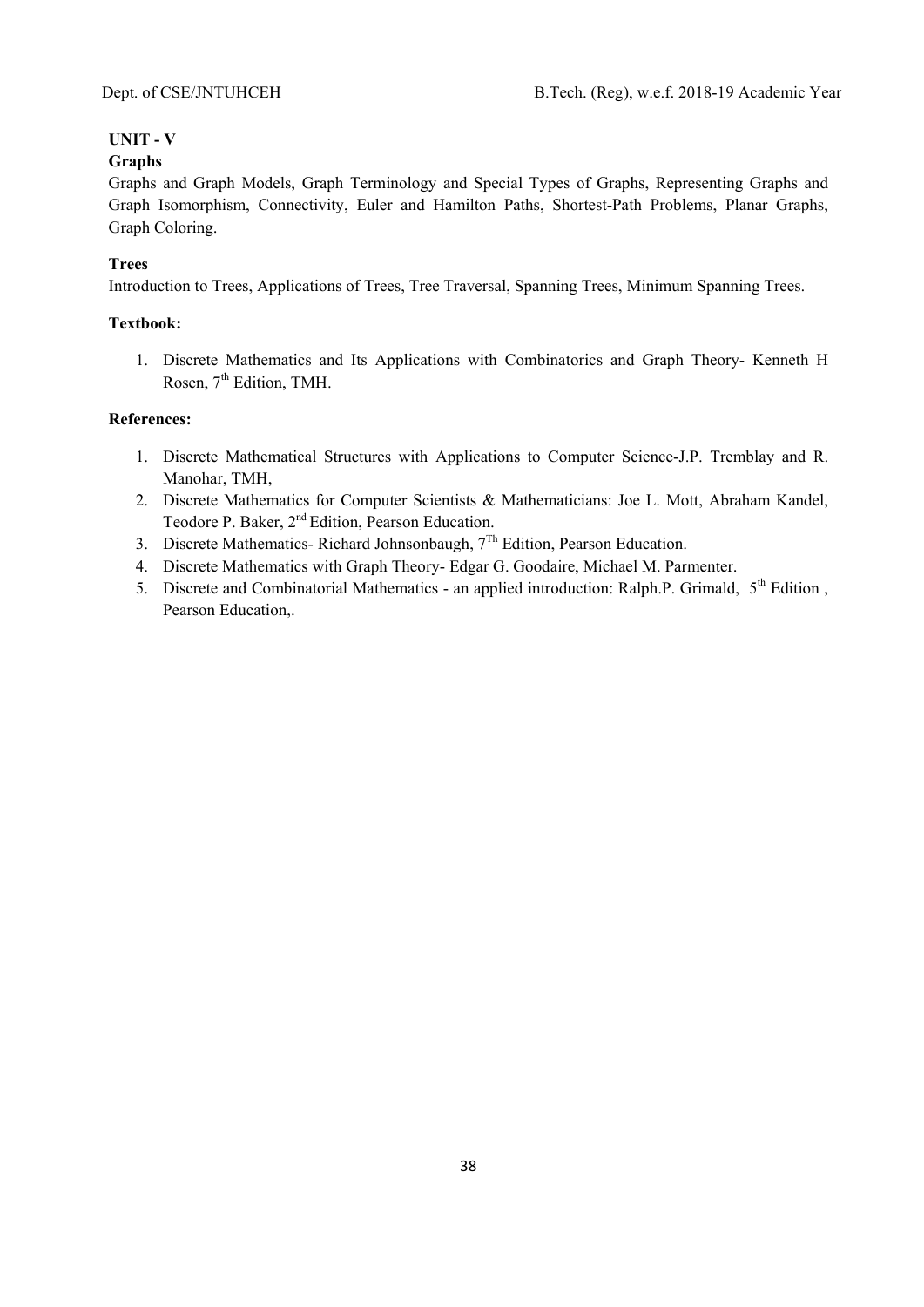### **COMPUTER ORGANIZATION & ARCHITECTURE**

### **II Year B.Tech. I-Semester L T P C**

 **3 0 0 3** 

**Prerequisites:** No prerequisites

**Co-requisite:** A Course on "Digital Logic Design and Microprocessors"

#### **Objectives**

- 1. The purpose of the course is to introduce principles of computer organization and the basic architectural concepts.
- 2. It begins with basic organization, design, and programming of a simple digital computer and introduces simple register transfer language to specify various computer operations.
- 3. Topics include computer arithmetic, instruction set design, microprogrammed control unit, pipelining and vector processing, memory organization and I/O systems, and multiprocessors

#### **Outcomes**

- 1. Understand the basics of instructions sets and their impact on processor design.
- 2. Demonstrate an understanding of the design of the functional units of a digital computer system.
- 3. Evaluate cost performance and design trade-offs in designing and constructing a computer processor including memory.
- 4. Design a pipeline for consistent execution of instructions with minimum hazards.
- 5. Recognize and manipulate representations of numbers stored in digital computers

### **UNIT - I**

**Digital Computers:** Introduction, Block diagram of Digital Computer, Definition of Computer Organization, Computer Design and Computer Architecture.

**Register Transfer Language and Micro operations:** Register Transfer language, Register Transfer, Bus and memory transfers, Arithmetic Micro operations, logic micro operations, shift micro operations, Arithmetic logic shift unit.

**Basic Computer Organization and Design:** Instruction codes, Computer Registers Computer instructions, Timing and Control, Instruction cycle, Memory Reference Instructions, Input – Output and Interrupt.

#### **UNIT - II**

**Micro Programmed Control:** Control memory, Address sequencing, micro program example, design of control unit.

**Central Processing Unit:** General Register Organization, Instruction Formats, Addressing modes, Data Transfer and Manipulation, Program Control.

## **UNIT - III**

**Data Representation:** Data types, Complements, Fixed Point Representation, Floating Point Representation.

**Computer Arithmetic:** Addition and subtraction, multiplication Algorithms, Division Algorithms, Floating – point Arithmetic operations. Decimal Arithmetic unit, Decimal Arithmetic operations.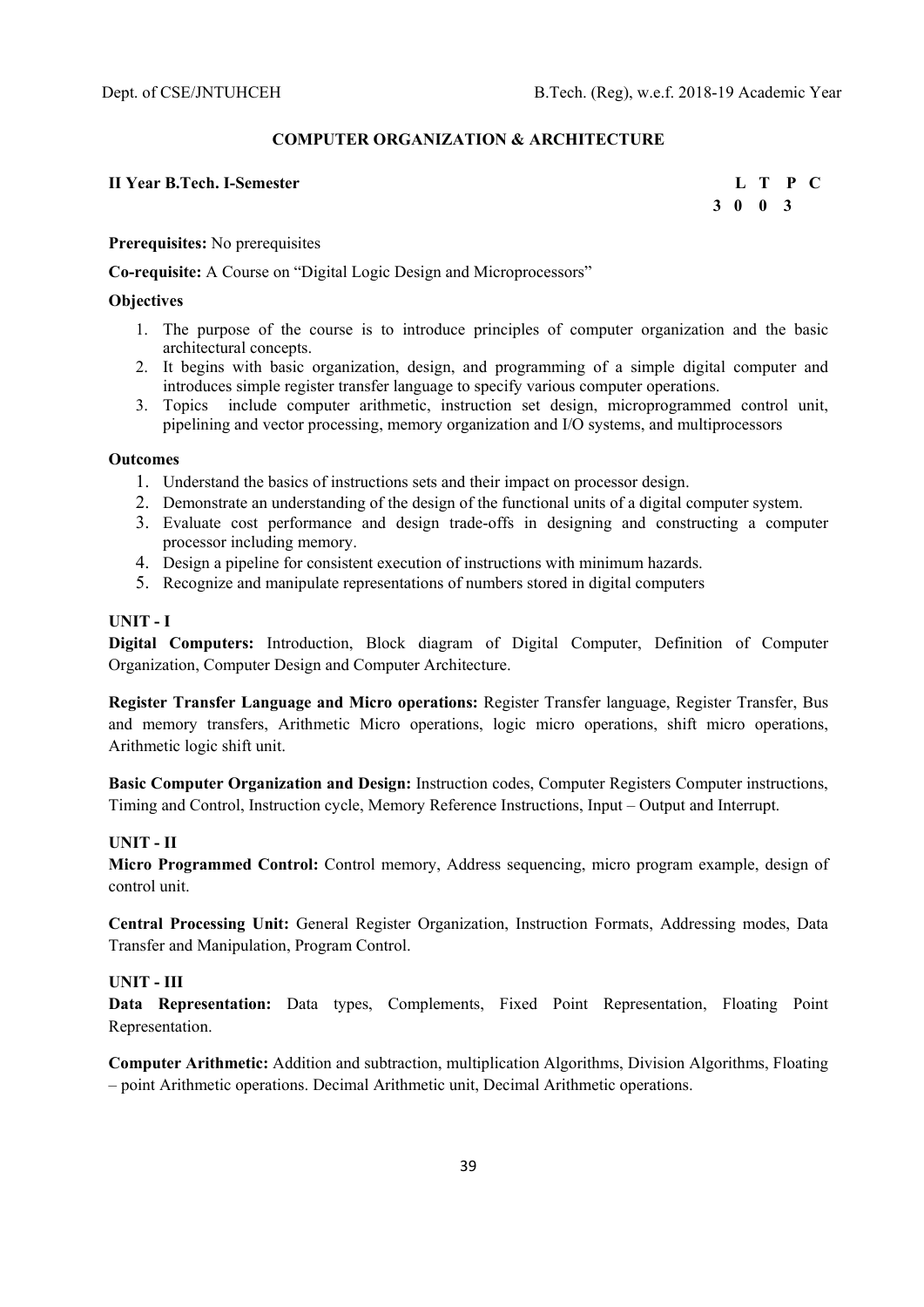# **UNIT - IV**

**Input-Output Organization:** Input-Output Interface, Asynchronous data transfer, Modes of Transfer, Priority Interrupt Direct memory Access.

**Memory Organization:** Memory Hierarchy, Main Memory, Auxiliary memory, Associate Memory, Cache Memory.

## **UNIT - V**

**Reduced Instruction Set Computer:** CISC Characteristics, RISC Characteristics.

**Pipeline and Vector Processing:** Parallel Processing, Pipelining, Arithmetic Pipeline, Instruction Pipeline, RISC Pipeline, Vector Processing, Arrey Processor.

**Multi Processors:** Characteristics of Multiprocessors, Interconnection Structures, Interprocessor arbitration, Interprocessor communication and synchronization, Cache Coherence.

### **Textbook:**

1. Computer System Architecture, M. Moris Mano, 3<sup>rd</sup> Edition, Pearson/PHI.

- 1. Computer Organization, Car Hamacher, Zvonks Vranesic, SafeaZaky, 5<sup>th</sup> Edition, McGraw Hill.
- 2. Computer Organization and Architecture, William Stallings  $6<sup>th</sup>$  Edition, Pearson/PHI.
- 3. Structured Computer Organization, Andrew S. Tanenbaum, 4<sup>th</sup> Edition, PHI/Pearson.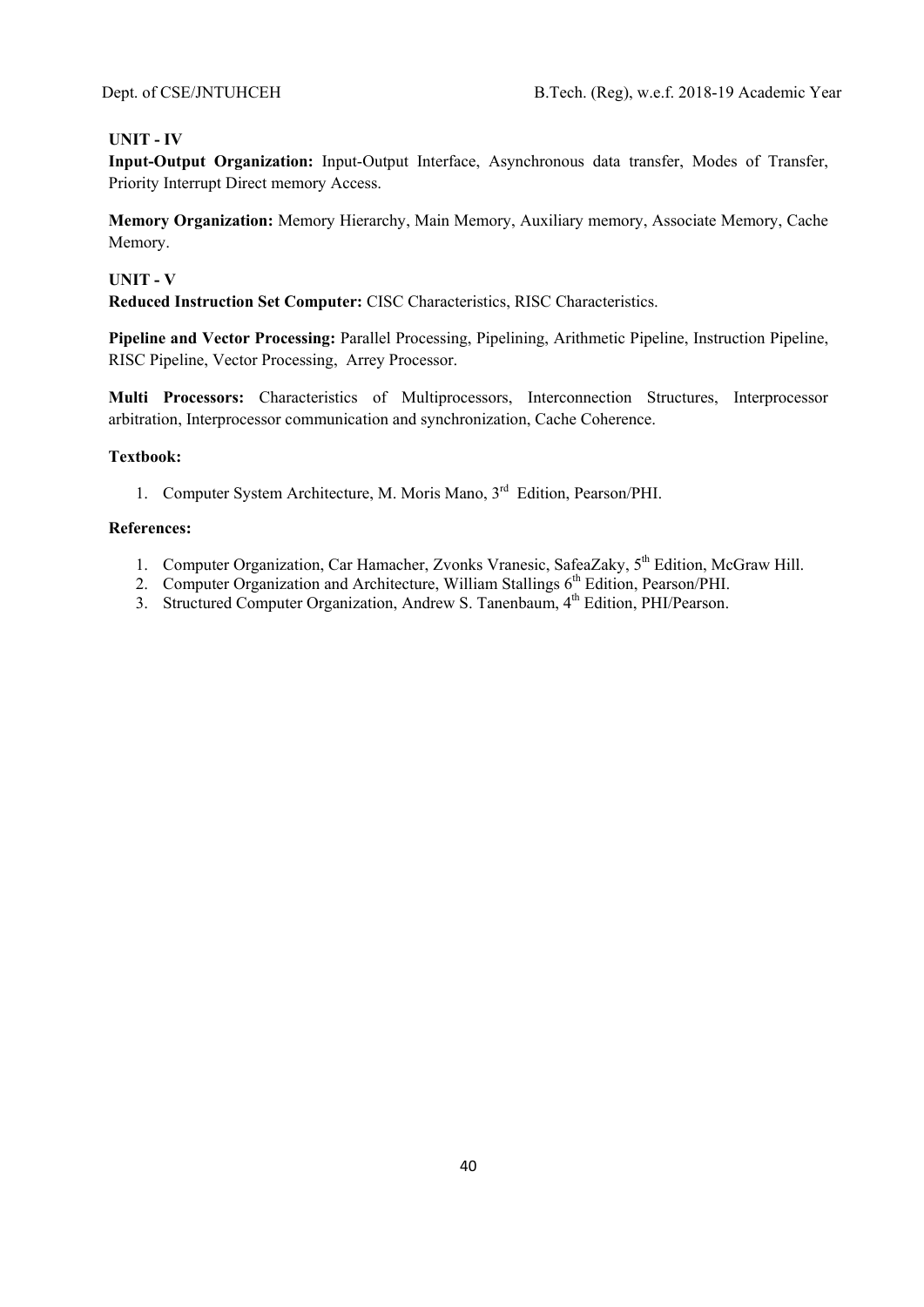### **OBJECT ORIENTED PROGRAMMING**

### **II Year B.Tech. I-Semester L T P C**

 **2 0 0 2** 

### **Prerequisites**

1. A course on "Programming for Problem Solving "

#### **Objectives**

- 1. Introduces object oriented programming concepts using the C++ language.
- 2. Introduces the principles of data abstraction, inheritance and polymorphism;
- 3. Introduces the principles of virtual functions and polymorphism
- 4. Introduces handling formatted I/O and unformatted I/O
- 5. Introduces exception handling

#### **Outcomes**

- 1. Able to develop programs with reusability
- 2. Develop programs for file handling
- 3. Handle exceptions in programming
- 4. Develop applications for a range of problems using object-oriented programming techniques

#### **UNIT - I**

**Object Oriented thinking** - Different paradigms for problem solving, need for OOP paradigm, differences between OOP and Procedure oriented programming, Overview of OOP concepts- Abstraction, Encapsulation, Inheritance and Polymorphism.

**C++ Basics:** Structure of a C++ program, Data types, Declaration of variables, Expressions, Operators, Operator Precedence, Evaluation of expressions, Type conversions, Pointers, Arrays, Pointers and Arrays, Strings, Structures, References.

Flow control statement- if, switch, while, for, do, break, continue, goto statements.

Functions - Scope of variables, Parameter passing, Default arguments, inline functions, Recursive functions, Pointers to functions.

Dynamic memory allocation and deallocation operators-new and delete, Preprocessor directives.

### **UNIT - II**

**C++ Classes And Data Abstraction:** Class definition, Class structure, Class objects, Class scope, this pointer, Friends to a class, Static class members, Constant member functions, Constructors and Destructors, Dynamic creation and destruction of objects, Data abstraction, ADT and information hiding.

#### **UNIT - III**

**Inheritance:** Defining a class hierarchy, Different forms of inheritance, Defining the Base and Derived classes, Access to the base class members, Base and Derived class construction, Destructors, Virtual base class.

**Virtual Functions And Polymorphism:** Static and Dynamic binding, virtual functions, Dynamic binding through virtual functions, Virtual function call mechanism, Pure virtual functions, Abstract classes, Implications of polymorphic use of classes, Virtual destructors.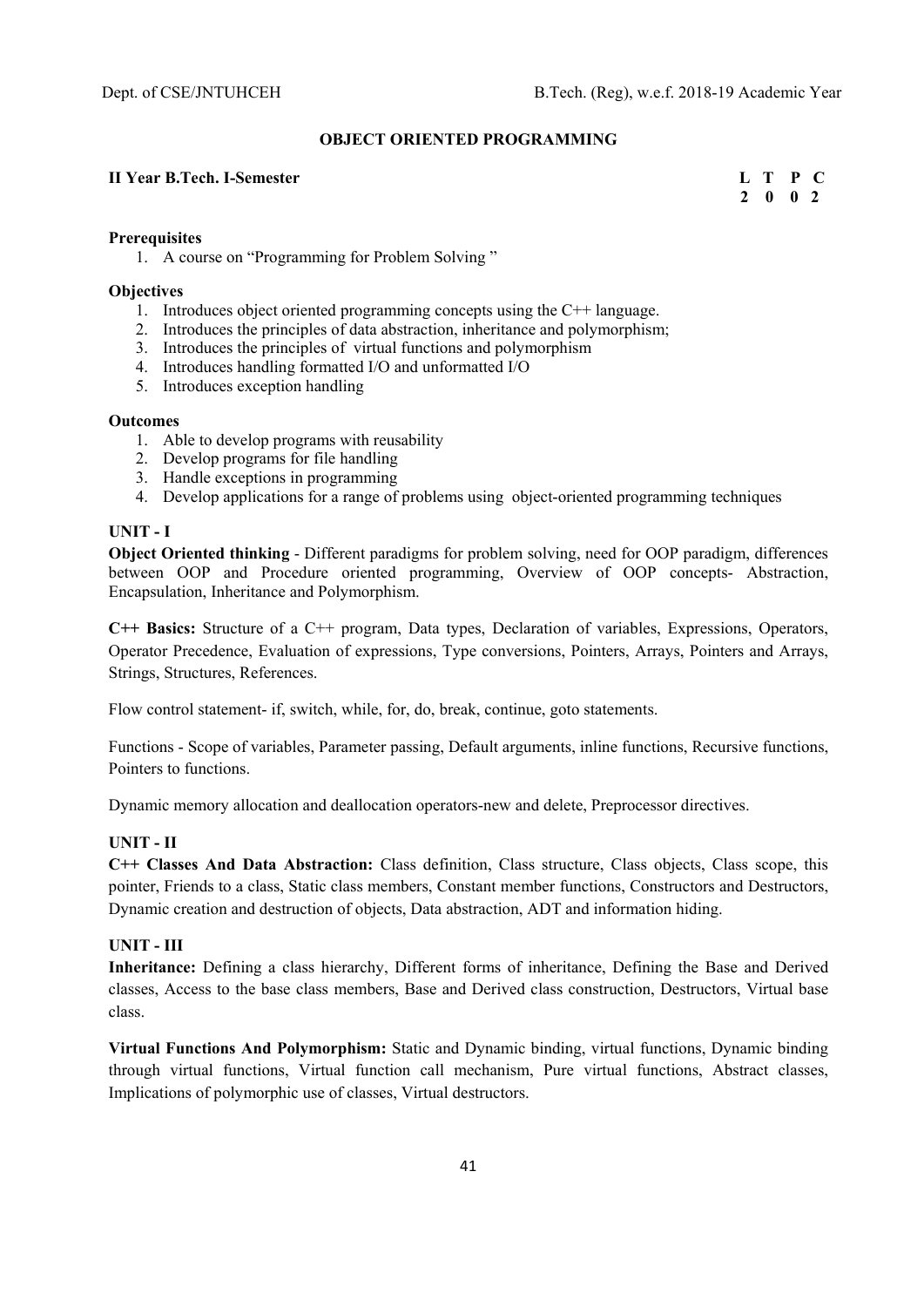## **UNIT - IV**

**C++ I/O:** I/O using C functions, Stream classes hierarchy, Stream I/O, File streams and String streams, Overloading operators, Error handling during file operations, Formatted I/O.

# **UNIT-V**

**Exception Handling:** Benefits of exception handling, Throwing an exception, The try block, Catching an exception, Exception objects, Exception specifications, Stack unwinding, Rethrowing an exception, Catching all exceptions.

### **Textbooks:**

- 1. The Complete Reference  $C++$ ,  $4<sup>th</sup>$  Edition, Herbert Schildt, TMH.
- 2. Problem solving with C++: The Object of Programming,  $4<sup>th</sup>$  Edition, Walter Savitch, Pearson Education.

- 1. The C++ Programming Language, B.Stroutstrup,  $3<sup>rd</sup>$  Edition, Pearson Education.
- 2. OOP in C++, T.Gaddis, J.Walters and G.Muganda, 3<sup>rd</sup> Edition, Wiley DreamTech Press.
- 3. Object Oriented Programming in C++, R.Lafore,  $3^{rd}$  Edition, Galigotia Publications pvt ltd.
- 4. Computer Science, a Structured Programming Approach Using C++, B.A.Forouzan and R.F.Gilberg, Thomson.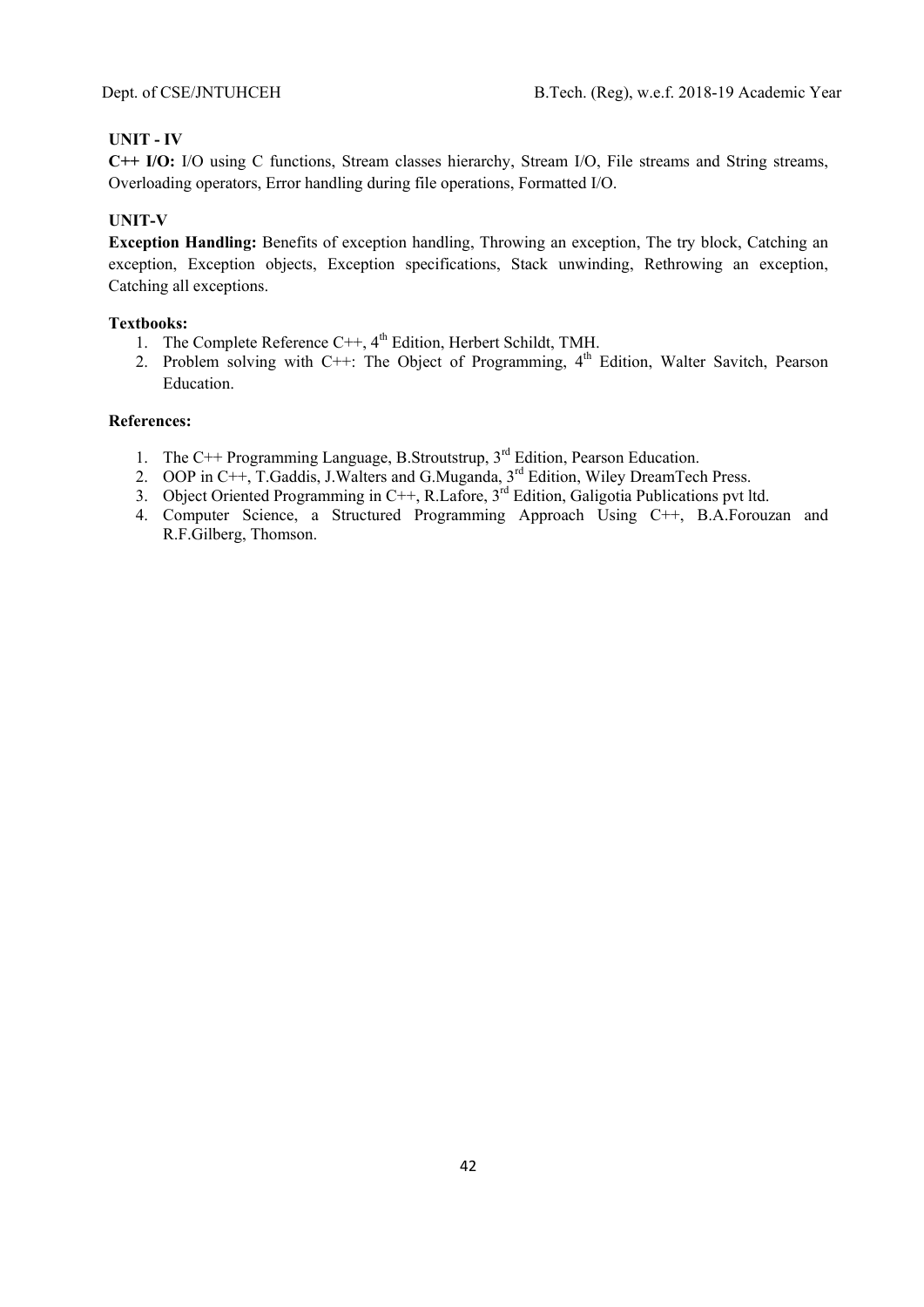### **ANALOG & DIGITAL ELECTRONICS LAB**

### **II Year B.Tech. I-Semester L T P C**

 **0 0 3 1.5** 

### **Objectives**

- 1. To introduce components such as diodes, BJTs and FETs.
- 2. To know the applications of components.
- 3. To give understanding of various types of amplifier circuits
- 4. To learn basic techniques for the design of digital circuits and fundamental concepts used in the design of digital systems.
- 5. To understand the concepts of combinational logic circuits and sequential circuits.

#### **Outcomes**

- 1. Know the characteristics of various components.
- 2. Understand the utilization of components.
- 3. Design and analyze small signal amplifier circuits.
- 4. Postulates of Boolean algebra and to minimize combinational functions
- 5. Design and analyze combinational and sequential circuits
- 6. Known about the logic families and realization of logic gates.

### **List of Experiments**

- 1. Full Wave Rectifier with & without filters
- 2. Common Emitter Amplifier Characteristics
- 3. Common Base Amplifier Characteristics
- 4. Common Source amplifier Characteristics
- 5. Measurement of h-parameters of transistor in CB, CE, CC configurations
- 6. Input and Output characteristics of FET in CS configuration
- 7. Realization of Boolean Expressions using Gates
- 8. Design and realization logic gates using universal gates
- 9. generation of clock using NAND / NOR gates
- 10. Design a 4 bit Adder / Subtractor
- 11. Design and realization a Synchronous and Asynchronous counters using flip-flops
- 12. Realization of logic gates using DTL, TTL, ECL, etc.,

### **Textbooks:**

- 1. Integrated Electronics: Analog and Digital Circuits and Systems, Jaccob Millman, Christos Halkias and Chethan D. Parikh, 2<sup>nd</sup> Edition, Tata McGraw-Hill Education, India, 2010.
- 2. Digital Design, Morris Mano and Michael D. Cilette, 5<sup>th</sup> Edition, Pearson, 2011.

- 1. Electronic Devices and Circuits, Jimmy J Cathey, Schaum's outline series, 1988.
- 2. Digital Principles, Roger L. Tokheim, 3<sup>rd</sup> Edition, Schaum's outline series, McGraw-Hill, 1994.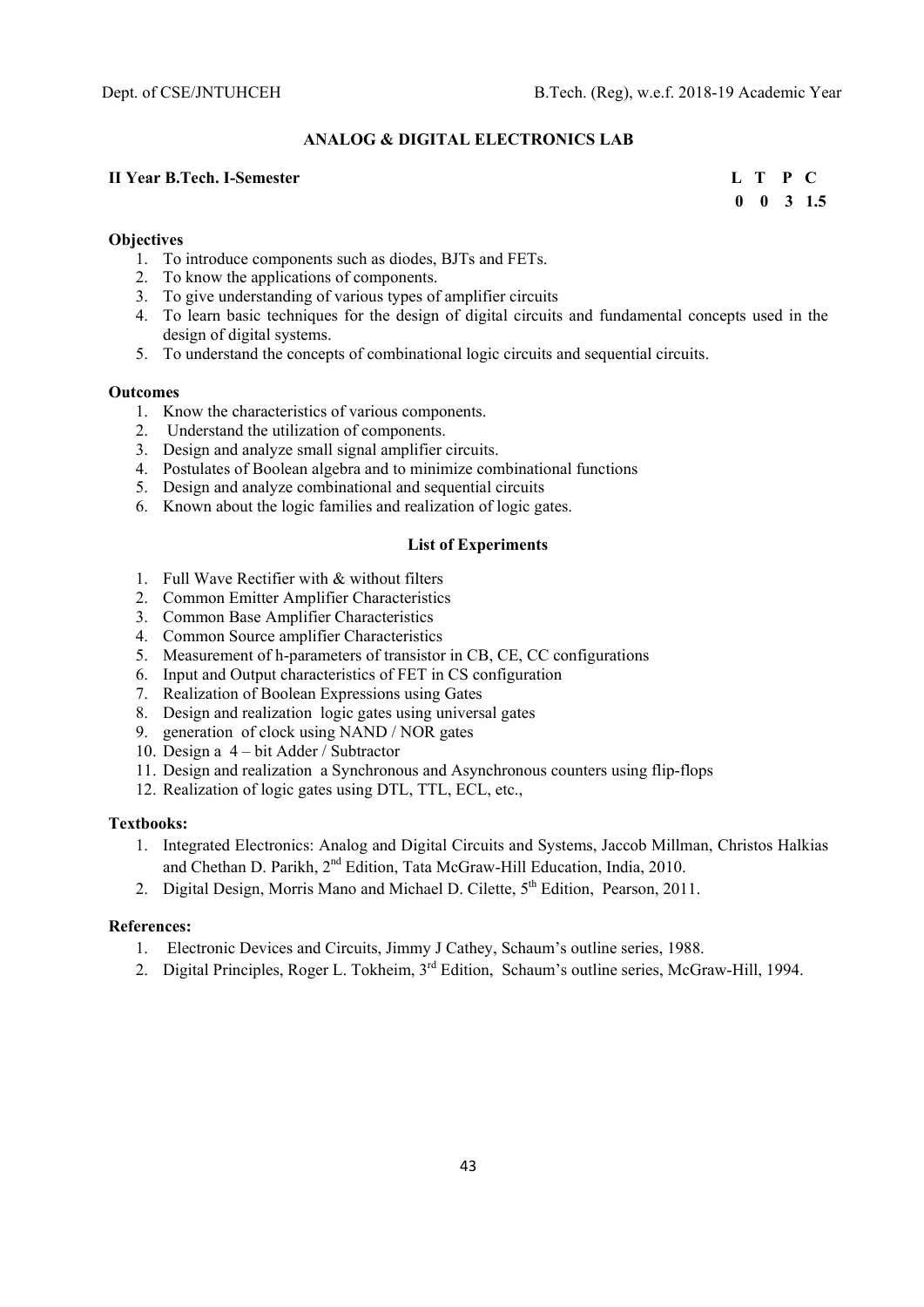#### **DATA STRUCTURES LAB**

#### **II Year B.Tech. I-Semester****L T P C**

 **0 0 3 1.5** 

#### **Prerequisites:**

1. A Course on "Programming for problem solving"

### **Objectives**

- 1. It covers various concepts of C programming language
- 2. It introduces searching and sorting algorithms
- 3. It provides an understanding of data structures such as stacks and queues.

#### **Outcomes**

- 1. Ability to develop C programs for computing and real life applications using basic elements like control statements, arrays, functions, pointers and strings, and data structures like stacks, queues and linked lists.
- 2. Ability to Implement searching and sorting algorithms

#### **List of Experiments**

- 1. Write a program that uses functions to perform the following operations on singly linked list.: i) Creation ii) Insertion iii) Deletion iv) Traversal
- 2. Write a program that uses functions to perform the following operations on doubly linked list.: i) Creation ii) Insertion iii) Deletion iv) Traversal
- 3. Write a program that uses functions to perform the following operations on circular linked list.: i) Creation ii) Insertion iii) Deletion iv) Traversal
- 4. Write a program that implement stack (its operations) using
	- i) Arrays ii) Pointers
- 5. Write a program that implement Queue (its operations) using
	- i) Arrays ii) Pointers
- 6. Write a program that implements the following sorting methods to sort a given list of integers in ascending order
	- i) Bubble sort ii) Selection sort iii) Insertion sort
- 7. Write a program that use both recursive and non recursive functions to perform the following searching operations for a Key value in a given list of integers:
	- i) Linear search ii) Binary search
- 8. Write a program to implement the tree traversal methods
- 9. Write a program to implement the graph traversal methods

#### **Textbooks:**

- 1. Fundamentals of data structures in C, E.Horowitz, S.Sahni and Susan Anderson Freed, 2<sup>nd</sup> Edition, Universities Press.
- 2. Data structures using C, A.S.Tanenbaum, Y. Langsam, and M.J. Augenstein, PHI/pearson education.

- 1. Data structures: A Pseudocode Approach with C, R.F.Gilberg And B.A.Forouzan, 2<sup>nd</sup> Edition, Cengage Learning.
- 2. Introduction to data structures in C, Ashok Kamthane, 1<sup>st</sup> Edition, PEARSON.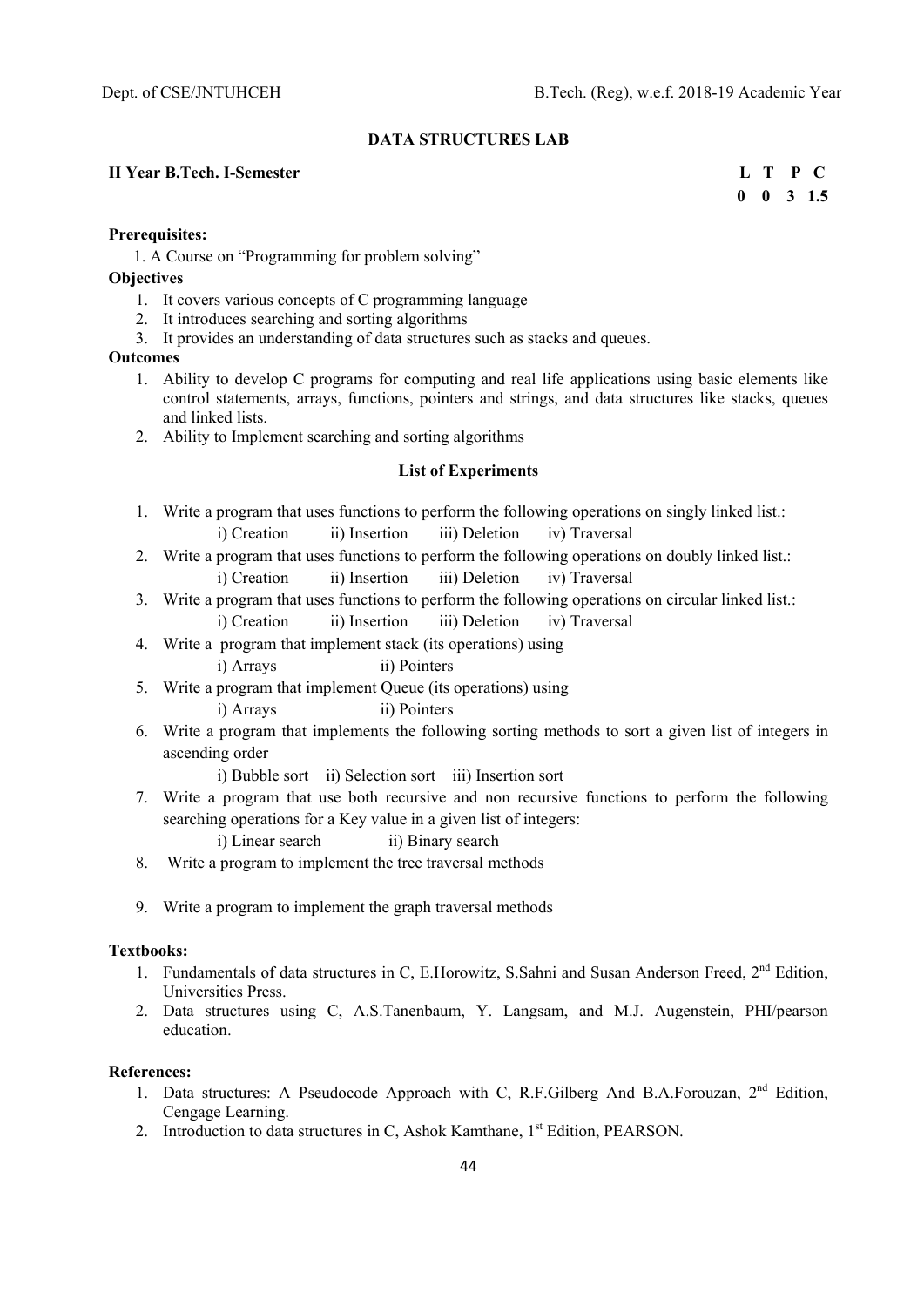#### **OBJECT ORIENTED PROGRAMMING USING C++ LAB**

## **II Year B.Tech. I-Semester** L T P C

**0 0 3 1.5** 

**Prerequisites:** A course on "Programming for Problem Solving"

### **Objectives**

- 1. Introduces object oriented programming concepts using the C++ language.
- 2. Introduces the principles of data abstraction, inheritance and polymorphism;
- 3. Introduces the principles of virtual functions and polymorphism
- 4. Introduces handling formatted I/O and unformatted I/O
- 5. Introduces exception handling

#### **Outcomes**

1. Ability to develop applications for a range of problems using object-oriented programming techniques

### **List of Experiments**

- 1. Program: Write a C++ Program to display names, roll no's, and grades of 3 students who have appeared in the examination. Declare the class of name, roll no's and grade. Create an array of class objects. Read and display the contents of the array.
- 2. Program: Write a C++ program to declare *struct*. Initialize and display contents of member variables.
- 3. Program: Write a C++ program to declare a class. Declare pointer to class. Initialize and display the contents of the class member.
- 4. Program: Given that an EMPLOYEE class contains following members: data members: Employee number, Employee name, Basic, DA, IT, Net Salary and print data members. Write a C++ program to read the data of N employee and compute Net salary of each employee (DA=52% of Basic and Income Tax (IT) =30% of the gross salary)**.**
- 5. Program: Write a C++ to illustrate the concepts of console I/O operations.
- 6. Write a C++ program to use scope resolution operator. Display the various values of the same variables declared at different scope levels.
- 7. Program: Write a C++ program to allocate memory using *new* operator.
- 8. Write a C++ program to create multilevel inheritance. (Hint:classes A1,A2, A3)
- 9. Write a C++ program to create an array of pointers. Invoke functions using array objects.
- 10. Write a C++ program to use pointer for both base and derived classes and call the member function. Use Virtual keyword.

#### **Textbooks:**

- 1. The Complete Reference  $C++$ ,  $4<sup>th</sup>$  Edition, Herbert Schildt, TMH.
- 2. Problem solving with C++: The Object of Programming,  $4<sup>th</sup>$  Edition, Walter Savitch, Pearson Education.

- 1. The C++ Programming Language, B.Stroutstrup,  $3<sup>rd</sup>$  Edition, Pearson Education.
- 2. OOP in C++, T.Gaddis, J.Walters and G.Muganda, 3<sup>rd</sup> Edition, Wiley DreamTech Press.
- 3. Object Oriented Programming in C++, R.Lafore,  $3<sup>rd</sup>$  Edition, Galigotia Publications pvt ltd.
- 4. Computer Science, a Structured Programming Approach Using C++, B.A.Forouzan and R.F.Gilberg, Thomson.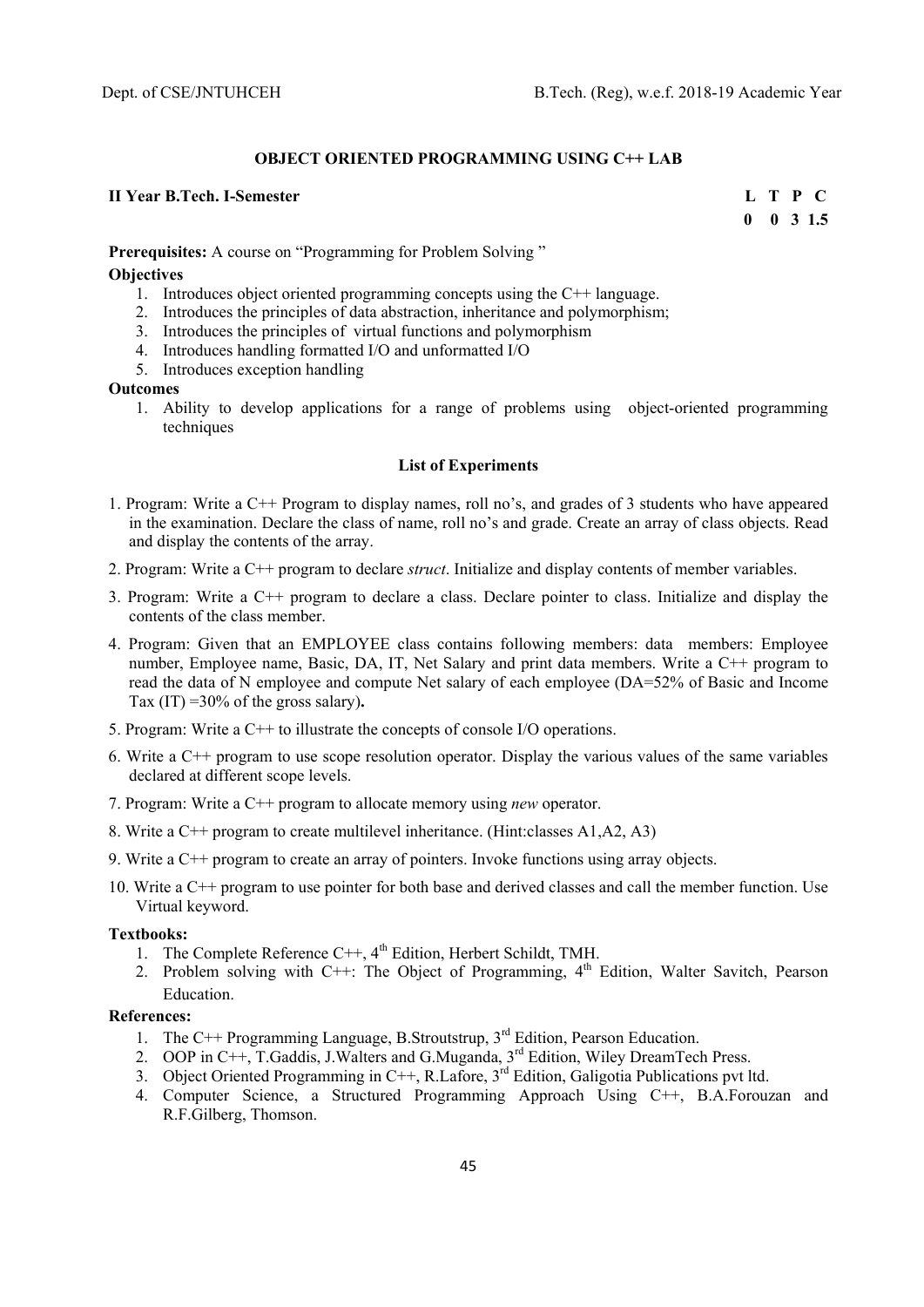#### **IT WORKSHOP LAB**

#### **II Year B.Tech. I-Semester L T P C**

 **0 0 3 1.5** 

#### **Objectives:**

The IT Workshop for engineers is a training lab course spread over 60 hours. The modules include training on PC Hardware, Internet & World Wide Web and Productivity tools including Word, Excel, Power Point and Publisher.

**PC Hardware** introduces the students to a personal computer and its basic peripherals, the process of assembling a personal computer, installation of system software like MS Windows, Linux and the required device drivers. In addition hardware and software level troubleshooting process, tips and tricks would be covered. **The students should work on working PC to disassemble and assemble to working condition and install Windows and Linux on the same PC. Students are suggested to work similar tasks in the Laptop scenario wherever possible. Internet & World Wide Web module introduces the different ways** of hooking the PC on to the internet from home and workplace and effectively usage of the internet. Usage of web browsers, email, newsgroups and discussion forums would be covered. In addition, awareness of cyber hygiene, i.e., protecting the personal computer from getting infected with the viruses, worms and other cyber attacks would be introduced. **Productivity tools** module would enable the students in crafting professional word documents, excel spread sheets, power point presentations and personal web sites using the Microsoft suite of office tools and LaTeX. (**Recommended to use Microsoft office 2007 in place of MS Office 2003)** 

### **PC Hardware**

**Task 1:** Identify the peripherals of a computer, components in a CPU and its functions. Draw the block diagram of the CPU along with the configuration of each peripheral and submit to your instructor.

**Task 2:** Every student should disassemble and assemble the PC back to working condition. Lab instructors should verify the work and follow it up with a Viva. Also students need to go through the video which shows the process of assembling a PC. A video would be given as part of the course content.

**Task 3:** Every student should individually install MS windows on the personal computer. Lab instructor should verify the installation and follow it up with a Viva.

**Task 4:** Every student should install Linux on the computer. This computer should have windows installed. The system should be configured as dual boot with both windows and Linux. Lab instructors should verify the installation and follow it up with a Viva

**Task 5: Hardware Troubleshooting:** Students have to be given a PC which does not boot due to improper assembly or defective peripherals. They should identify the problem and fix it to get the computer back to working condition. The work done should be verified by the instructor and followed up with a Viva.

**Task 6: Software Troubleshooting:** Students have to be given a malfunctioning CPU due to system software problems. They should identify the problem and fix it to get the computer back to working condition. The work done should be verified by the instructor and followed up with a Viva.

#### **Internet & World Wide Web**

**Task1**: **Orientation & Connectivity Boot Camp:** Students should get connected to their Local Area Network and access the Internet. In the process they configure the TCP/IP setting. Finally students should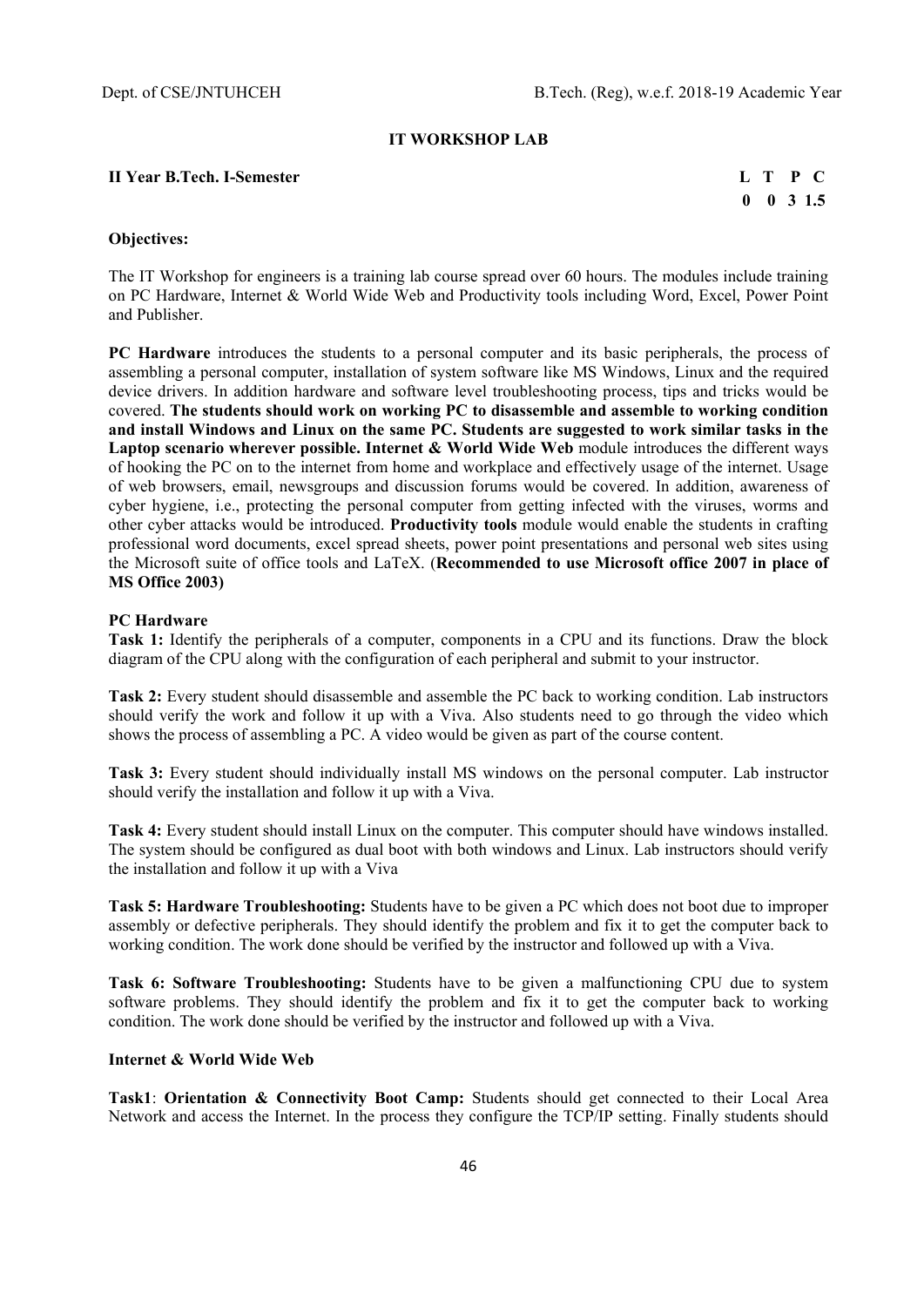demonstrate, to the instructor, how to access the websites and email. If there is no internet connectivity preparations need to be made by the instructors to simulate the WWW on the LAN.

**Task 2: Web Browsers, Surfing the Web:** Students customize their web browsers with the LAN proxy settings, bookmarks, search toolbars and pop up blockers. Also, plug-ins like Macromedia Flash and JRE for applets should be configured.

**Task 3**: **Search Engines & Netiquette:** Students should know what search engines are and how to use the search engines. A few topics would be given to the students for which they need to search on Google. This should be demonstrated to the instructors by the student.

**Task 4: Cyber Hygiene:** Students would be exposed to the various threats on the internet and would be asked to configure their computer to be safe on the internet. They need to first install an antivirus software, configure their personal firewall and windows update on their computer. Then they need to customize their browsers to block pop ups, block active x downloads to avoid viruses and/or worms.

### **LaTeX and Word**

**Task 1 – Word Orientation**: The mentor needs to give an overview of LaTeX and Microsoft (MS) office 2007/ equivalent (FOSS) tool word: Importance of LaTeX and MS office 2007/ equivalent (FOSS) tool Word as word Processors, Details of the four tasks and features that would be covered in each, Using LaTeX and word – Accessing, overview of toolbars, saving files, Using help and resources, rulers, format painter in word.

**Task 2: Using LaTeX and Word** to create project certificate. Features to be covered:- Formatting Fonts in word, Drop Cap in word, Applying Text effects, Using Character Spacing, Borders and Colors, Inserting Header and Footer, Using Date and Time option in both LaTeX and Word.

**Task 3: Creating project** abstract Features to be covered:-Formatting Styles, Inserting table, Bullets and Numbering, Changing Text Direction, Cell alignment, Footnote, Hyperlink, Symbols, Spell Check, Track Changes.

**Task 4 : Creating a Newsletter** : Features to be covered:- Table of Content, Newspaper columns, Images from files and clipart, Drawing toolbar and Word Art, Formatting Images, Textboxes, Paragraphs and Mail Merge in word.

## **Excel**

**Excel Orientation:** The mentor needs to tell the importance of MS office 2007/ equivalent (FOSS) tool Excel as a Spreadsheet tool, give the details of the four tasks and features that would be covered in each. Using Excel – Accessing, overview of toolbars, saving excel files, Using help and resources.

**Task 1: Creating a Scheduler -** Features to be covered: Gridlines, Format Cells, Summation, auto fill, Formatting Text

**Task 2 : Calculating GPA** - .Features to be covered:- Cell Referencing, Formulae in excel – average, std.deviation, Charts, Renaming and Inserting worksheets, Hyper linking, Count function, LOOKUP/VLOOKUP

**Task 3: Performance Analysis** - Features to be covered:- Split cells, freeze panes, group and outline, Sorting, Boolean and logical operators, Conditional formatting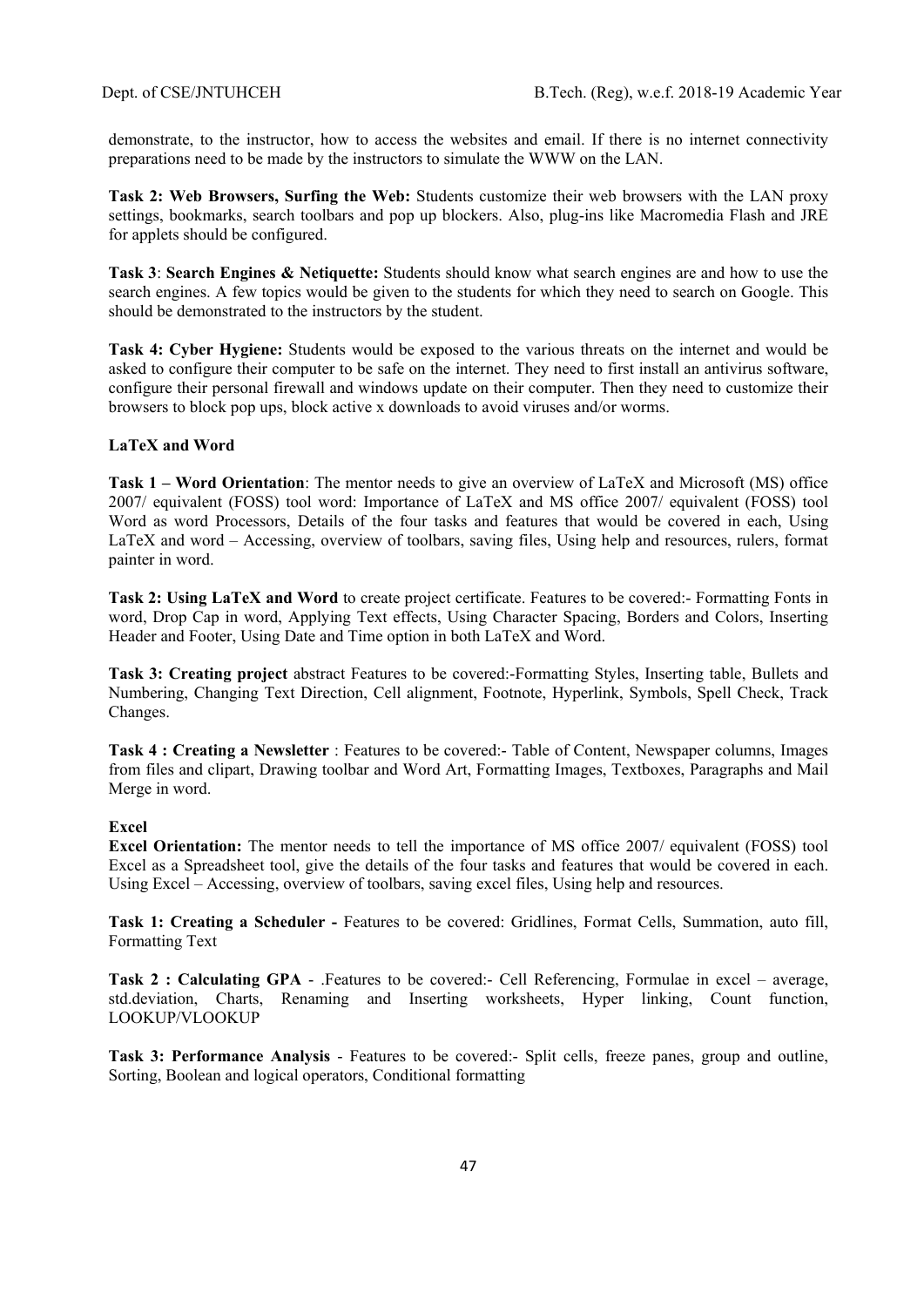#### **LaTeX and MS/equivalent (FOSS) tool Power Point**

**Task1:** Students will be working on basic power point utilities and tools which help them create basic power point presentation. Topic covered during this week includes :- PPT Orientation, Slide Layouts, Inserting Text, Word Art, Formatting Text, Bullets and Numbering, Auto Shapes, Lines and Arrows in both LaTeX and Powerpoint*.* Students will be given model power point presentation which needs to be replicated (exactly how it's asked).

**Task 2:** Second week helps students in making their presentations interactive. Topic covered during this week includes: Hyperlinks, Inserting –Images, Clip Art, Audio, Video, Objects, Tables and Charts.

**Task 3:** Concentrating on the in and out of Microsoft power point and presentations in LaTeX. Helps them learn best practices in designing and preparing power point presentation. Topic covered during this week includes: - Master Layouts (slide, template, and notes), Types of views (basic, presentation, slide slotter, notes etc), and Inserting – Background, textures, Design Templates, Hidden slides.

- 1. Comdex Information Technology course tool kit, Vikas Gupta, WILEY Dreamtech
- 2. The Complete Computer upgrade and repair book, 3rd Edition, Cheryl A Schmidt, WILEY Dreamtech
- 3. Introduction to Information Technology, ITL Education Solutions limited, Pearson Education.
- 4. PC Hardware and A+Handbook, Kate J. Chase, PHI (Microsoft)
- 5. LaTeX Companion, Leslie Lamport, PHI/Pearson.
- 6. IT Essentials PC Hardware and Software Companion Guide Third Edition by David Anfinson and Ken Quamme. – CISCO Press, Pearson Education. IT Essentials PC Hardware and Software Labs and Study Guide Third Edition by Patrick Regan – CISCO Press , Pearson Education. Microsoft Office 2007: The Missing Manual - Chris Grover, Mathew MacDonald, E.A.Vander Veer O'reilly Media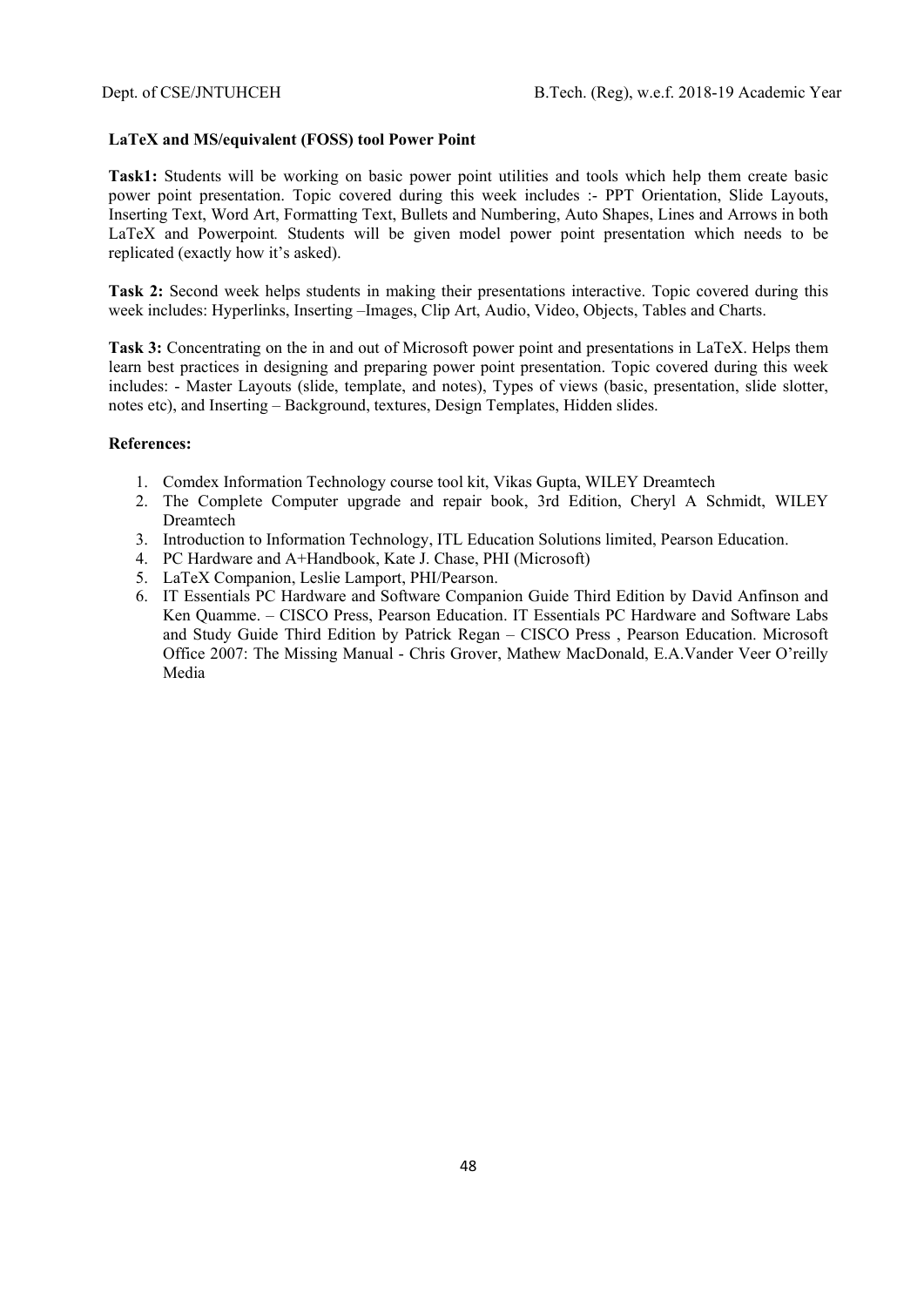#### **COMPUTER ORIENTED STATISTICAL METHODS**

### **II Year B.Tech. II-Semester**

|              | L T P C |  |
|--------------|---------|--|
| $\mathbf{3}$ | 1 0 4   |  |

**Pre-requisites:** Mathematics courses of first year of study.

#### **Objectives**

To learn

- 1. The theory of Probability, and probability distributions of single and multiple random variables
- 2. The sampling theory and testing of hypothesis and making inferences
- 3. Stochastic process and Markov chains.

#### **Outcomes**

After learning the contents of this paper the student must be able to

- 1. Apply the concepts of probability and distributions to some case studies
- 2. Correlate the material of one unit to the material in other units
- 3. Resolve the potential misconceptions and hazards in each topic of study**.**

#### **UNIT - I: Probability**

Sample Space, Events, Counting Sample Points, Probability of an Event, Additive Rules, Conditional Probability, Independence, and the Product Rule, Bayes' Rule,

**Random Variables and Probability Distributions:** Concept of a Random Variable, Discrete Probability Distributions, Continuous Probability Distributions, Statistical Independence.

#### **UNIT - II: Mathematical Expectation**

Mean of a Random Variable, Variance and Covariance of Random Variables, Means and Variances of Linear Combinations of Random Variables, Chebyshev's Theorem.

**Discrete Probability Distributions:** Introduction and Motivation, Binomial, Distribution, Geometric Distributions and Poisson distribution.

### **UNIT - III: Continuous Probability Distributions**

Continuous Uniform Distribution, Normal Distribution, Areas under the Normal Curve, Applications of the Normal Distribution, Normal Approximation to the Binomial, Gamma and Exponential Distributions.

**Fundamental Sampling Distributions:** Random Sampling, Some Important Statistics, Sampling Distributions, Sampling Distribution of Means and the Central Limit Theorem, Sampling Distribution of  $S^2$ , t –Distribution, F-Distribution.

#### **UNIT - IV: Estimation & Tests of Hypotheses**

Introduction, Statistical Inference, Classical Methods of Estimation.: Estimating the Mean, Standard Error of a Point Estimate, Prediction Intervals, Tolerance Limits, Estimating the Variance, Estimating a Proportion for single mean , Difference between Two Means, between Two Proportions for Two Samples and Maximum Likelihood Estimation.

Statistical Hypotheses: General Concepts, Testing a Statistical Hypothesis, Tests Concerning a Single Mean, Tests on Two Means, Test on a Single Proportion, Two Samples: Tests on Two Proportions.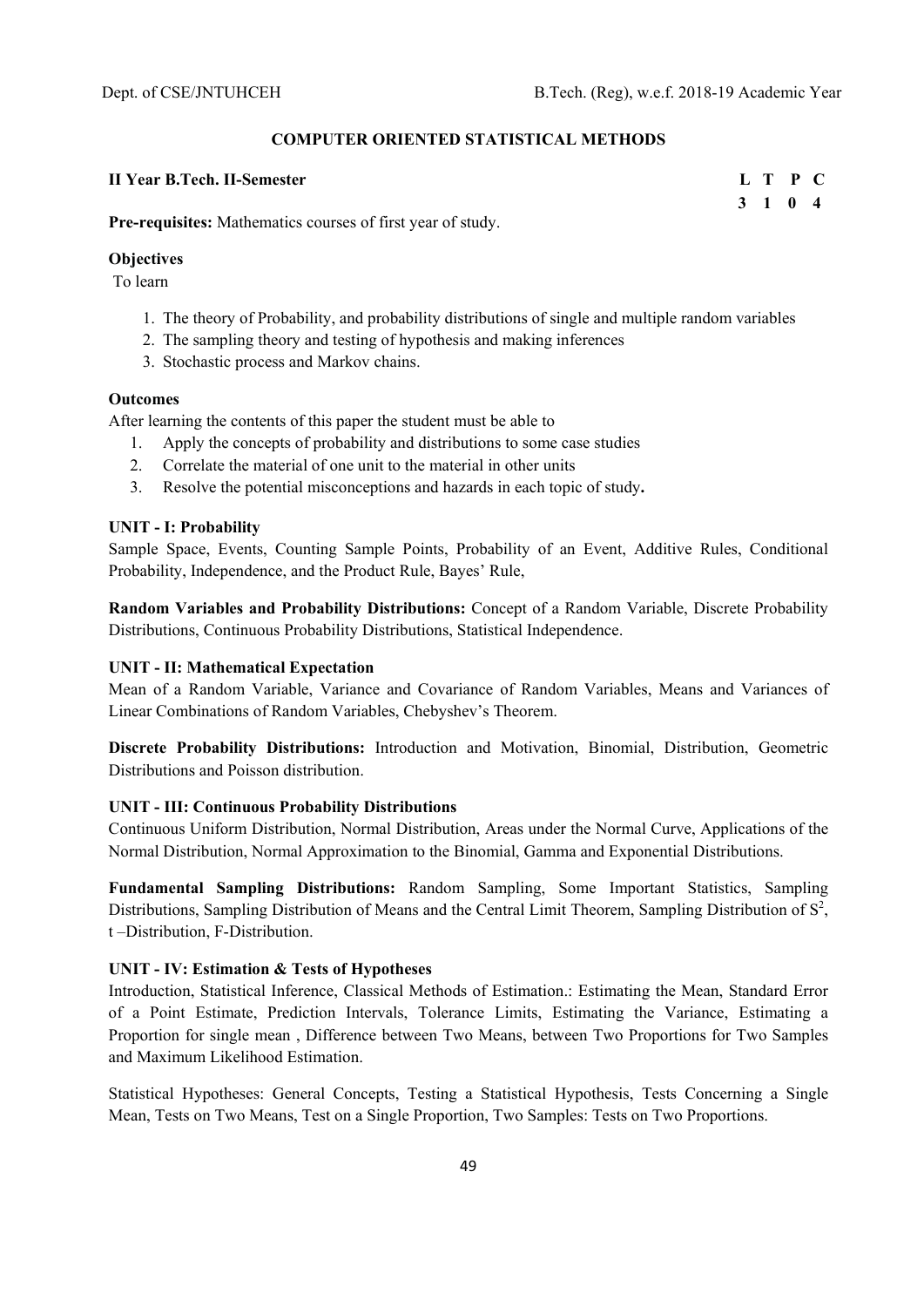# **UNIT - V: Stochastic Processes And Markov Chains**

Introduction to Stochastic processes- Markov process. Transition Probability, Transition Probability Matrix, First order and Higher order Markov process, n-step transition probabilities, Markov chain, Steady state condition, Markov analysis.

### **Textbooks:**

- 1. Ronald E. Walpole,Raymond H. Myers,Sharon L. Myers,Keying Ye, Probability & Statistics For Engineers & Scientists,  $9<sup>th</sup>$  Ed. Pearson Publishers.
- 2. S C Gupta and V K Kapoor, Fundamentals of Mathematical statistics, Khanna publications.
- 3. S.D.Sharma, Operations Research, Kedarnath and Ramnath Publishers, Meerut, Delhi

- 1. T.T. Soong, Fundamentals of Probability And Statistics For Engineers, John Wiley & Sons, Ltd, 2004. .
- 2. Sheldon M Ross, Probability and statistics for Engineers and scientists, academic press.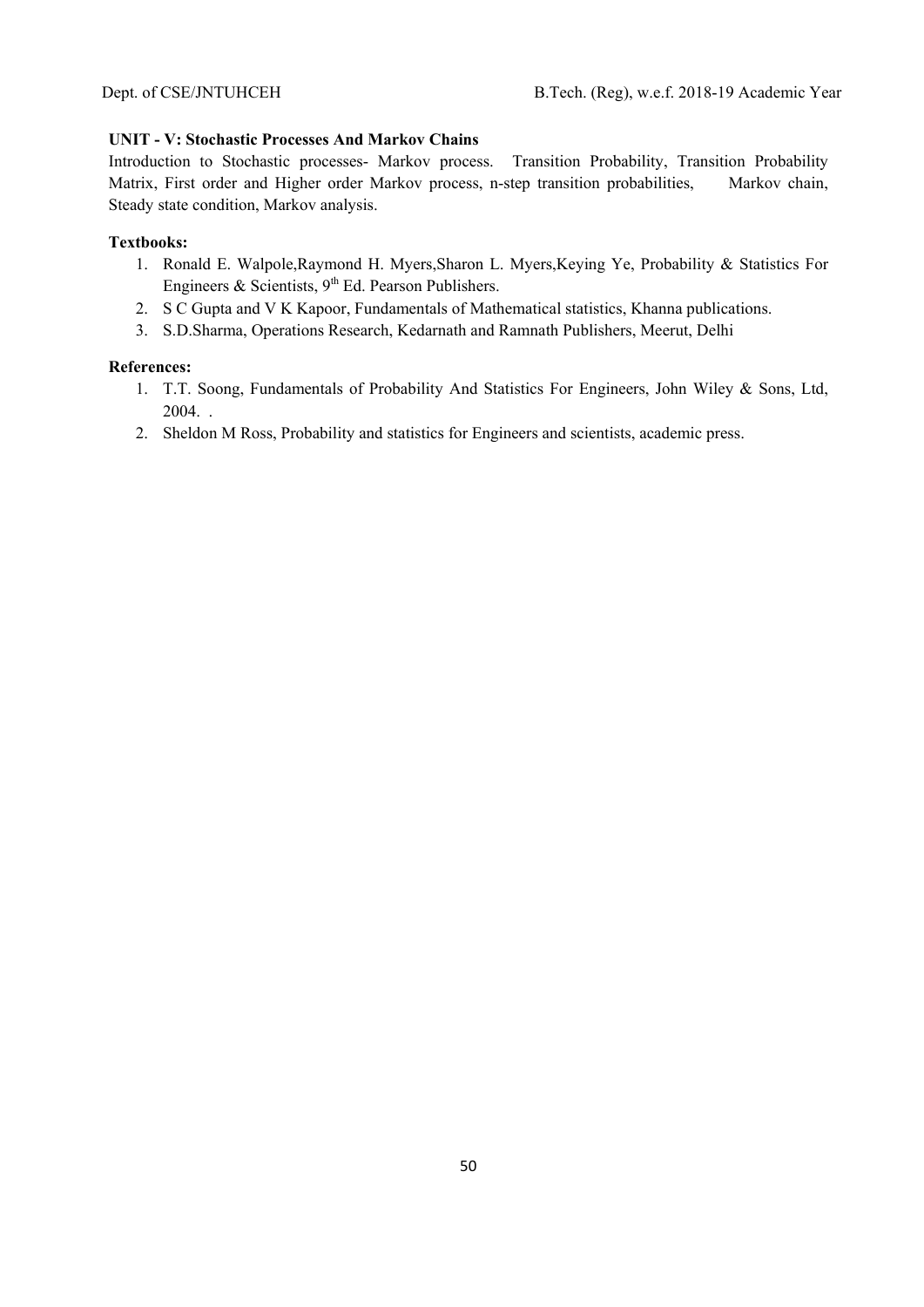### **BUSINESS ECONOMICS & FINANCIAL ANALYSIS**

#### **II Year R Tech. II-Semester**

|  | L T P C |  |
|--|---------|--|
|  | 3 0 0 3 |  |

### **Objective**

1. To prepare engineering students to analyze cost/ revenue/ financial data and to make economic and financial analysis in decision making process and to examine the performance of companies engaged in engineering.

### **Outcome**

1. To perform and evaluate present and future worth of the alternate projects and to appraise projects by using traditional and DCF Methods. To carry out cost benefit analysis of projects and to calculate BEP of different alternative projects.

### **UNIT - I**

**Introduction to Engineering Economics-** Basic Principles and Methodology of Engineering Economics– Fundamental Concepts - Demand – Demand Determinants - Law of Demand-Demand Forecasting and Methods - Elasticity of Demand - Theory of Firm – Supply- Elasticity of Supply.

## **UNIT - II**

**Macro Economic Concepts:** National Income Accounting - Methods of Estimation- Various Concepts of National Income - Inflation – Definition – Causes of Inflation and Measures to Control Inflation - New Economic Policy 1991 (Industrial policy, Trade policy, and Fiscal policy) Impact on Industry.

# **UNIT- III**

### **Production, Cost, Market Structures & Pricing:**

Production Analysis: Factors of Production, Production Function, Production Function with one variable input, two variable inputs, Returns to Scale, Different Types of Production Functions. Cost analysis: Types of Costs, Short run and Long run Cost Functions. Market Structures: Nature of Competition, Features of Perfect competition, Monopoly, Oligopoly, and Monopolistic Competition. Pricing: Types of Pricing, Product Life Cycle based Pricing, Break Even Analysis, Cost Volume Profit Analysis.

#### **UNIT - IV**

**Capital Budgeting Techniques:** Significance of Capital Budgeting - cash flows-Time Value of Money- Choosing between alternative investment proposals- Methods of Appraisal Techniques-Pay Back Period - Average Rate of Return – Net Present Value- Internal Rate of Return – Profitability Index.

## **UNIT - V**

**Introduction to Accounting:** Accounting Principles (GAPP), concepts, conventions- - Double entry system of Book keeping – Accounting rules- Journal- ledger- Trial balance- Trading and Profit and Loss account- Balance Sheet. ( Simple Problems).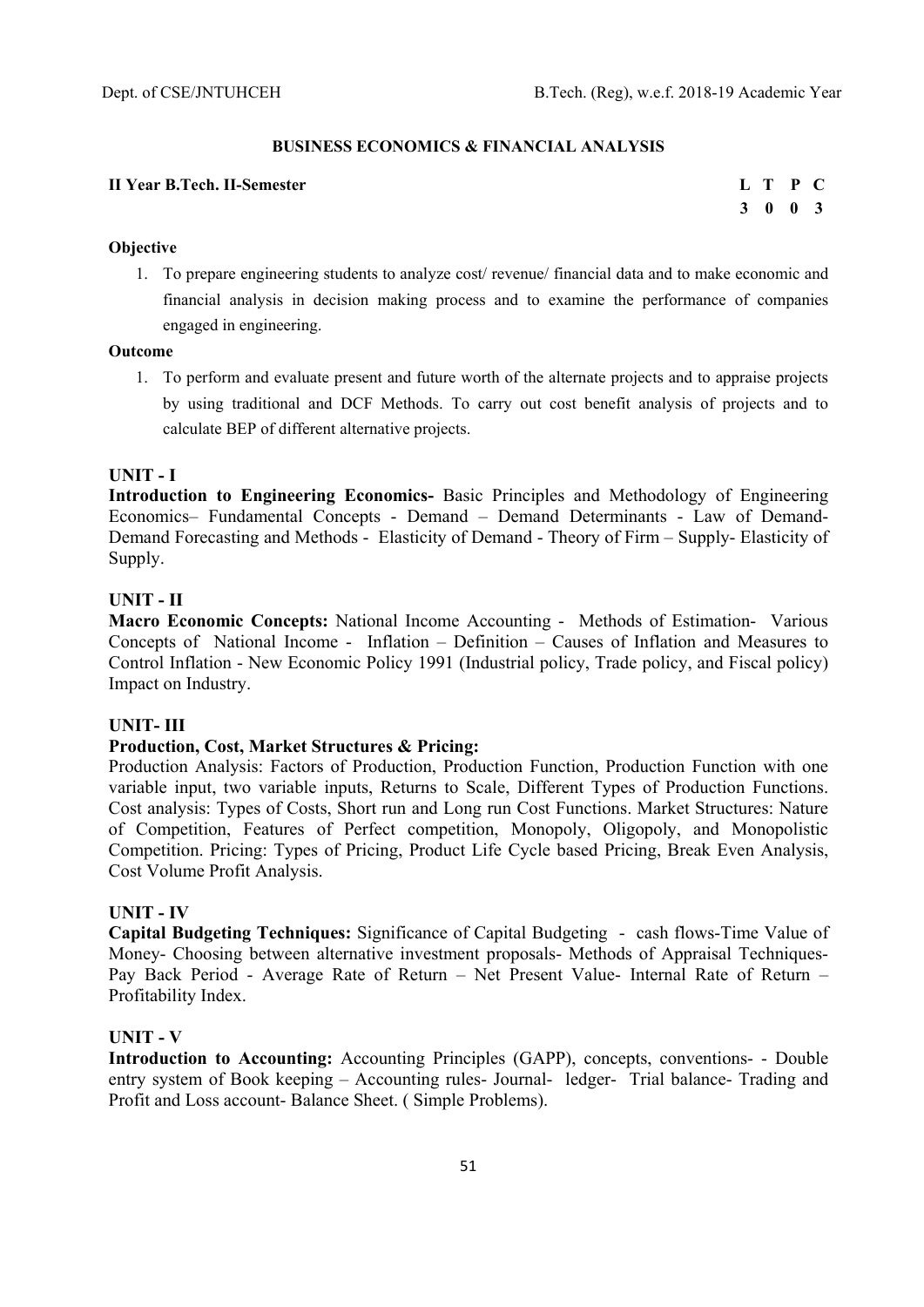### **Textbooks:**

- 1. Engineering Economics, Principles, Henry Malcom Steinar, McGraw Hill Pub.
- 2. Business Economics Theory and Applications, D.D.Chaturvedi, S.L.Gupta, International Book House Pvt. Ltd. 2013.
- 3. Accounting, Jain and Narang, Kalyani Publishers.
- 4. Cost Accounting, Arora, M.N, Vikas Publication.
- 5. Financial Management, S.N.Maheshwari, Vikas Publishing House.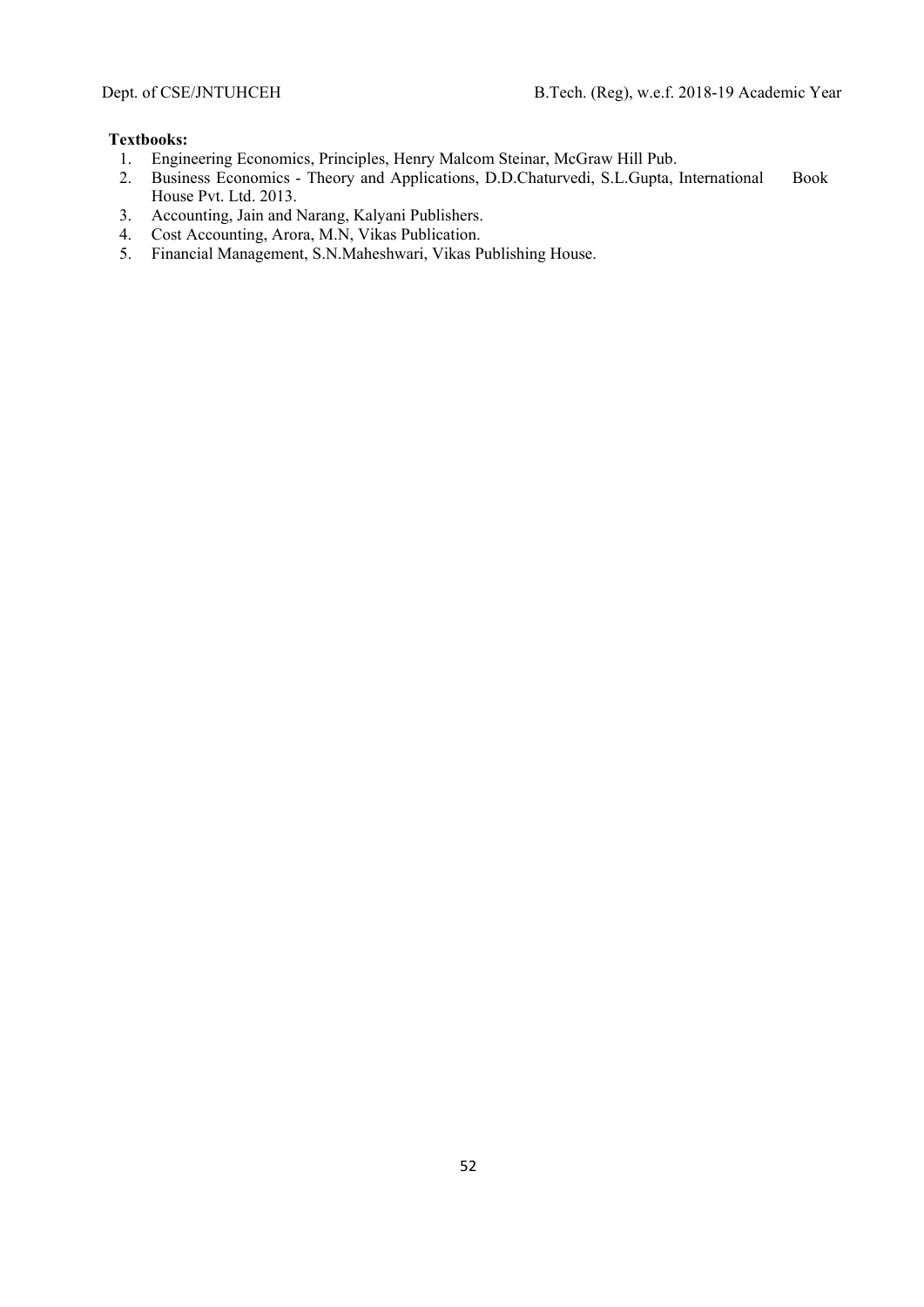#### **OPERATING SYSTEMS**

### **II Year B.Tech. II-Semester L** T P C

 **3 0 0 3** 

#### **Prerequisites**

- 1. A course on "Computer Programming and Data Structures"
- 2. A course on "Computer Organization and Architecture"

## **Objectives**

- 1. Provide an introduction to operating system concepts (i.e., processes, threads, scheduling, synchronization, deadlocks, memory management, file and I/O subsystems and protection)
- 2. Introduce the issues to be considered in the design and development of operating system
- 3. Introduce basic Unix commands, system call interface for process management, interprocess communication and I/O in Unix

### **Outcomes**

- 1. Will be able to control access to a computer and the files that may be shared
- 2. Demonstrate the knowledge of the components of computer and their respective roles in computing.
- 3. Ability to recognize and resolve user problems with standard operating environments.

 4. Gain practical knowledge of how programming languages, operating systems, and architectures interact and how to use each effectively.

### **UNIT - I**

**Operating System Introduction**, Structures - Simple Batch, Multiprogrammed, Time-shared, Personal Computer, Parallel, Distributed Systems, Real-Time Systems, System components, Operating System services, System Calls.

#### **UNIT - II**

**Process and CPU Scheduling** - Process concepts and scheduling, Operations on processes, Cooperating Processes, Threads, and Interposes Communication, Scheduling Criteria, Scheduling Algorithms, Multiple - Processor Scheduling.

**System call interface for process management-fork, exit, wait, waitpid, exec** 

#### **UNIT - III**

**Deadlocks** - System Model, Deadlocks Characterization, Methods for Handling Deadlocks, Deadlock Prevention, Deadlock Avoidance, Deadlock Detection, and Recovery from Deadlock.

**Process Management and Synchronization** - The Critical Section Problem, Synchronization Hardware, Semaphores, and Classical Problems of Synchronization, Critical Regions, Monitors.

**Interprocess Communication Mechanisms:** IPC between processes on a single computer system, IPC between processes on different systems, using pipes, FIFOs, message queues, shared memory.

#### **UNIT - IV**

**Memory Management and Virtual Memory** - Logical versus Physical Address Space, Swapping, Contiguous Allocation, Paging, Segmentation, Segmentation with Paging, Demand Paging, Page Replacement, Page Replacement Algorithms.

#### **UNIT - V**

**File System Interface and Operations** -Access methods, Directory Structure, Protection, File System Structure, Allocation methods, Free-space Management. Usage of open, create, read, write, close, lseek, stat, ioctl, system calls.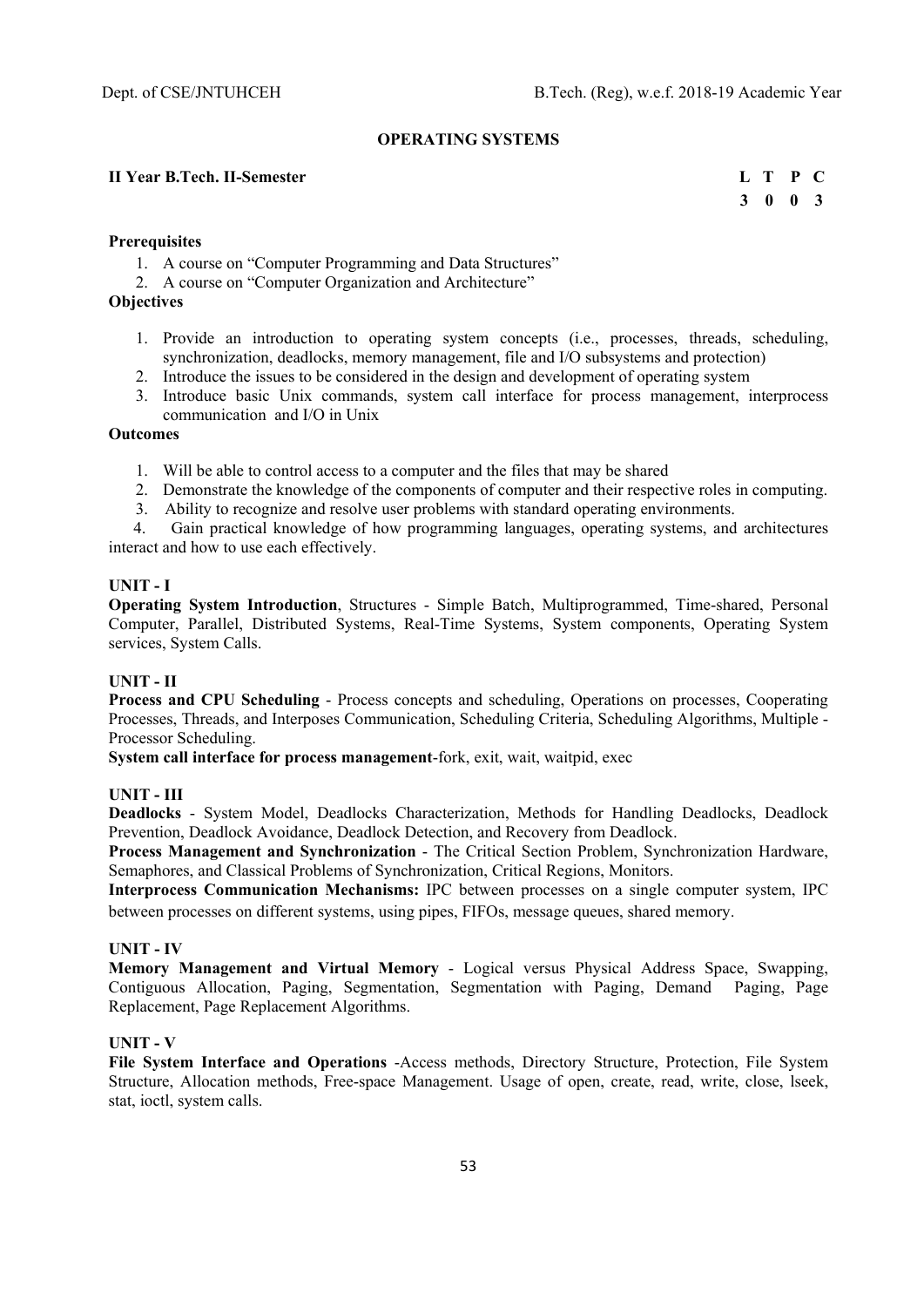# **Textbooks:**

- 1. Operating System Principles- Abraham Silberchatz, Peter B. Galvin, Greg Gagne 7<sup>th</sup> Edition, John Wiley
- 2. Advanced programming in the Unix environment, W.R.Stevens, Pearson education.

- 1. Operating Systems Internals and Design Principles, Stallings, 5<sup>th</sup> Edition, Pearson Education/PHI, 2005.
- 2. Operating System A Design Approach-Crowley,TMH.
- 3. Modern Operating Systems, Andrew S Tanenbaum 2<sup>nd</sup> edition, Pearson/PHI
- 4. Unix programming environment, Kernighan and Pike, PHI. / Pearson Education
- 5. Unix Internals The New Frontiers, U.Vahalia, Pearson Education.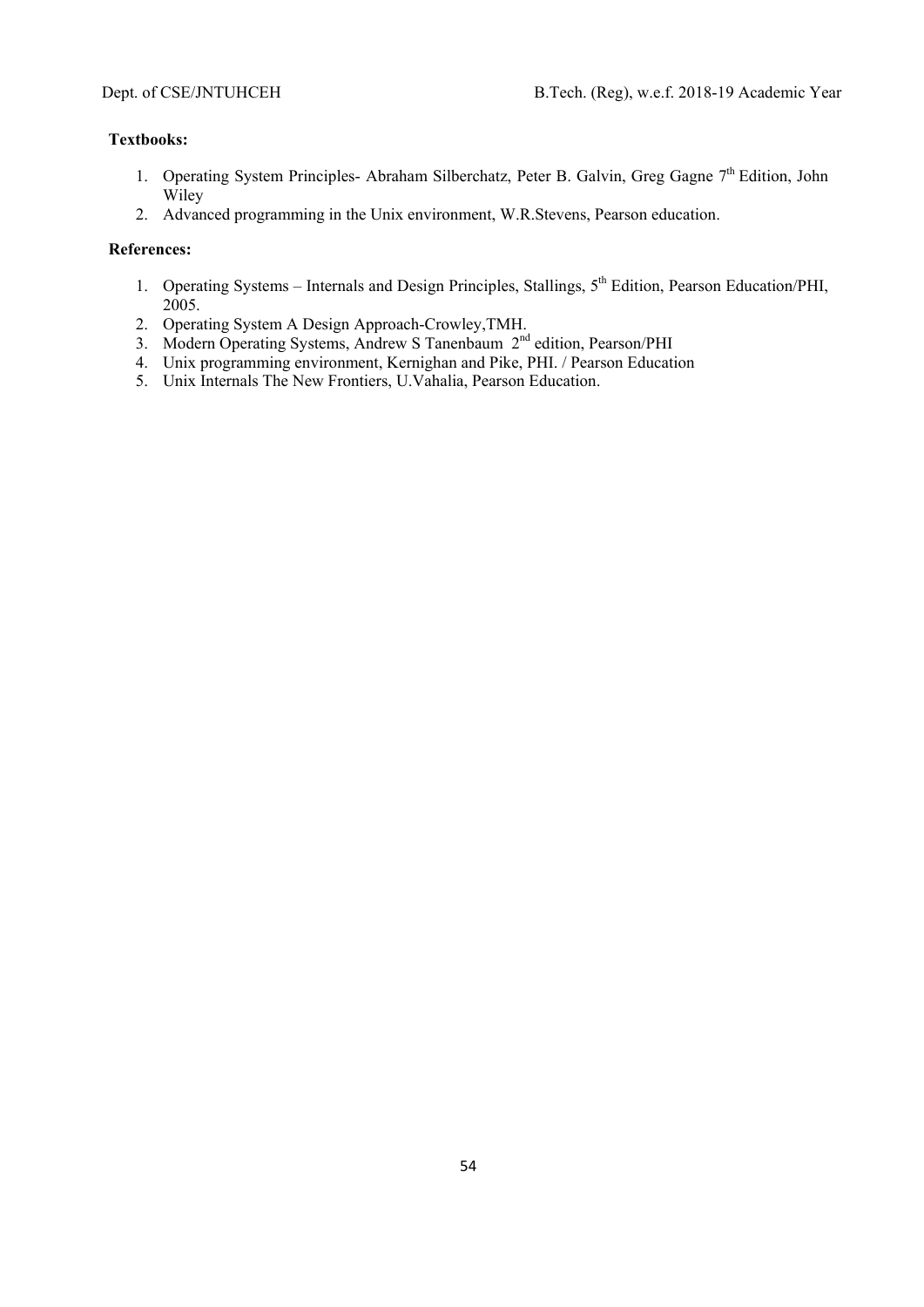### **DATABASE MANAGEMENT SYSTEMS**

### **II Year B.Tech. II-Semester L T P C**

 **3 0 0 3** 

### **Prerequisites**

1. A course on "Data Structures"

## **Objectives**

- 1. To understand the basic concepts and the applications of database systems.
- 2. To master the basics of SQL and construct queries using SQL.
- 3. Topics include data models, database design, relational model, relational algebra, transaction control, concurrency control, storage structures and access techniques.

#### **Outcomes**

- 1. Gain knowledge of fundamentals of DBMS, database design and normal forms
- 2. Master the basics of SQL for retrieval and management of data.
- 3. Be acquainted with the basics of transaction processing and concurrency control.
- 4. Familiarity with database storage structures and access techniques

### **UNIT - I**

**Database System Applications:** A Historical Perspective, File Systems versus a DBMS**,** the Data Model, Levels of Abstraction in a DBMS, Data Independence, Structure of a DBMS

**Introduction to Database Design**: Database Design and ER Diagrams, Entities, Attributes, and Entity Sets, Relationships and Relationship Sets, Additional Features of the ER Model, Conceptual Design With the ER Model

# **UNIT - II**

**Introduction to the Relational Model**: Integrity constraint over relations, enforcing integrity constraints, querying relational data, logical data base design, introduction to views, destroying/altering tables and views.

Relational Algebra**,** Tuple relational Calculus, Domain relational calculus.

## **UNIT - III**

**SQL: Queries, Constraints, Triggers:**form of basic SQL query, UNION, INTERSECT, and EXCEPT, Nested Queries, aggregation operators, NULL values, complex integrity constraints in SQL, triggers and active data bases.

**Schema refinement**: Problems caused by redundancy, decompositions, problems related to decomposition, reasoning about functional dependencies, FIRST, SECOND, THIRD normal forms, BCNF, lossless join decomposition, multi-valued dependencies, FOURTH normal form, FIFTH normal form.

### **UNIT - IV**

Transaction Concept, Transaction State, Implementation of Atomicity and Durability, Concurrent Executions, Serializability, Recoverability, Implementation of Isolation, Testing for serializability, Lock Based Protocols, Timestamp Based Protocols, Validation- Based Protocols, Multiple Granularity, Recovery and Atomicity, Log–Based Recovery, Recovery with Concurrent Transactions.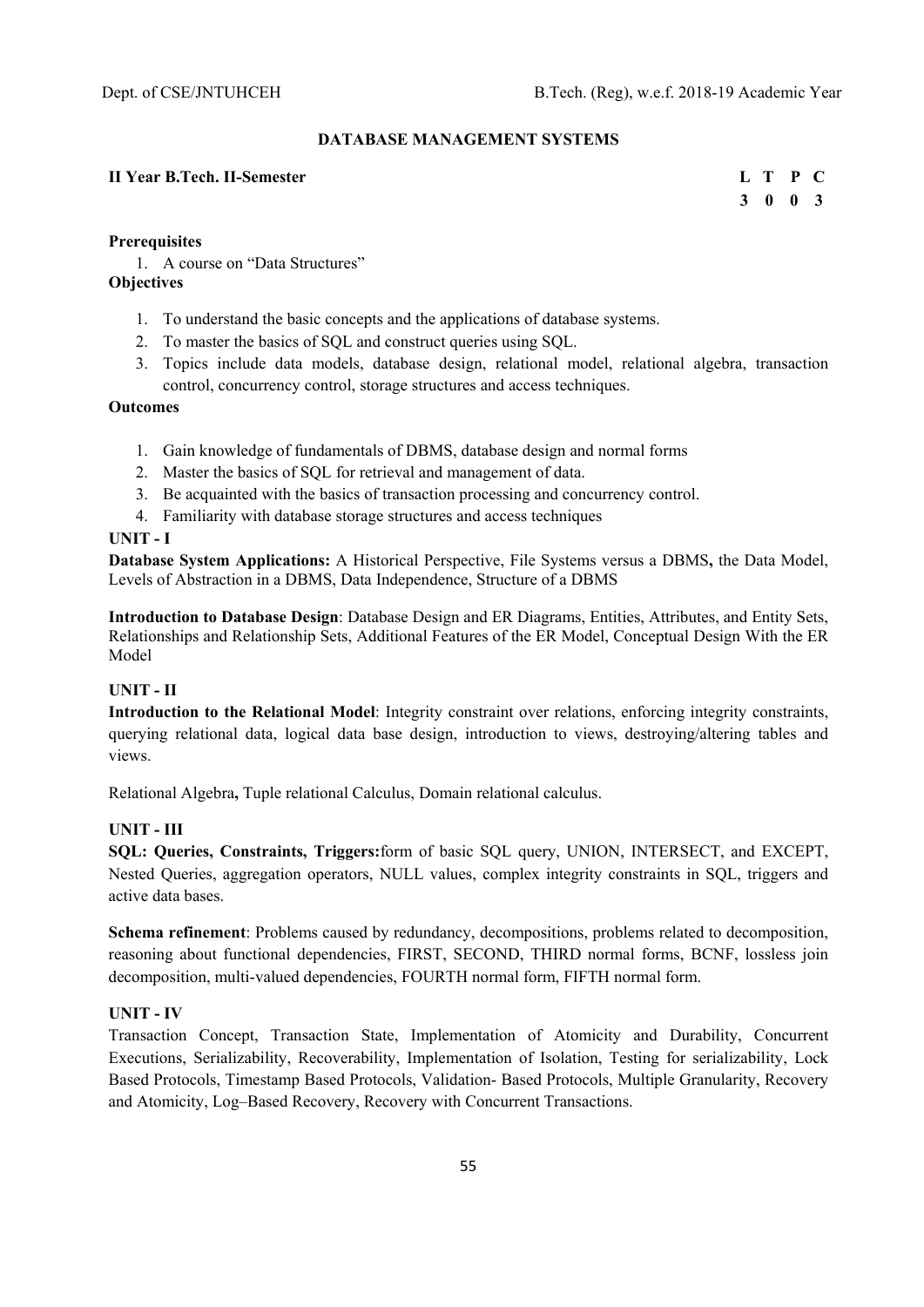## **UNIT - V**

Data on External Storage, File Organization and Indexing, Cluster Indexes, Primary and Secondary Indexes, Index data Structures, Hash Based Indexing, Tree base Indexing, Comparison of File Organizations, Indexes and Performance Tuning, Intuitions for tree Indexes, Indexed Sequential Access Methods (ISAM), B+ Trees: A Dynamic Index Structure.

# **Textbooks:**

- 1. Database Management Systems, Raghurama Krishnan, Johannes Gehrke, Tata Mc Graw Hill 3rd Edition
- 2. Database System Concepts, Silberschatz, Korth, Mc Graw hill, V edition.

- 1. Database Systems design, Implementation, and Management, Peter Rob & Carlos Coronel,  $7<sup>th</sup>$ Edition.
- 2. SQL The Complete Reference, James R. Groff, Paul N. Weinberg, 3<sup>rd</sup> Edition,
- 3. Oracle for Professionals, The X Team, S.Shah and V. Shah, SPD.
- 4. Database Systems Using Oracle: A Simplified guide to SQL and PL/SQL,Shah,PHI.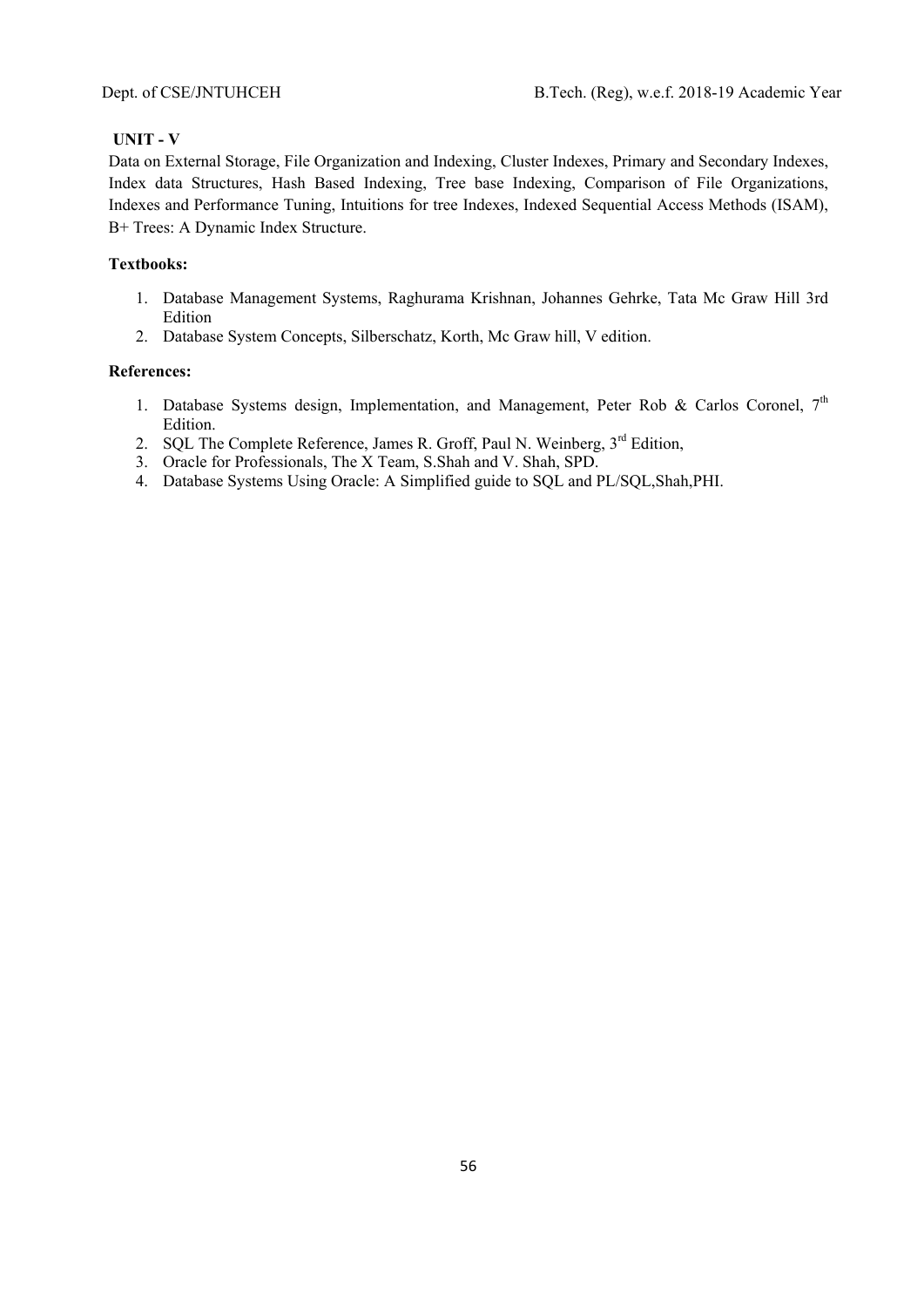# **DESIGN AND ANALYSIS OF ALGORITHMS**

# **II Year B.Tech. II-Semester** L T P C

 **3 0 0 3** 

### **Prerequisites**

- 1. A course on "Computer Programming and Data Structures"
- 2. A course on "Advanced Data Structures"

### **Objectives**

- 1. Introduces the notations for analysis of the performance of algorithms.
- 2. Introduces the data structure disjoint sets.
- 3. Describes major algorithmic techniques (divide-and-conquer, backtracking, dynamic programming, greedy, branch and bound methods) and mention problems for which each technique is appropriate;
- 4. Describes how to evaluate and compare different algorithms using worst-, average-, and best-case analysis.
- 5. Explains the difference between tractable and intractable problems, and introduces the problems that are P, NP and NP complete.

#### **Outcomes**

- 1. Ability to analyze the performance of algorithms
- 2. Ability to choose appropriate data structures and algorithm design methods for a specified application
- 3. Ability to understand how the choice of data structures and the algorithm design methods impact the performance of programs

### **UNIT - I**

**Introduction:** Algorithm, Performance Analysis-Space complexity, Time complexity, Asymptotic Notations- Big oh notation, Omega notation, Theta notation and Little oh notation.

**Divide and conquer**: General method, applications-Binary search, Quick sort, Merge sort, Strassen's matrix multiplication.

## **UNIT - II**

**Disjoint Sets**: Disjoint set operations, union and find algorithms **Backtracking**: General method, applications, n-queen's problem, sum of subsets problem, graph coloring

## **UNIT - III**

**Dynamic Programming**: General method, applications- Optimal binary search trees, 0/1 knapsack problem, All pairs shortest path problem, Traveling sales person problem, Reliability design.

# **UNIT - IV**

**Greedy method:** General method, applications-Job sequencing with deadlines, knapsack problem, Minimum cost spanning trees, Single source shortest path problem.

### **UNIT - V**

**Branch and Bound**: General method, applications - Travelling sales person problem, 0/1 knapsack problem - LC Branch and Bound solution, FIFO Branch and Bound solution.

**NP-Hard and NP-Complete problems**: Basic concepts, non deterministic algorithms, NP - Hard and NP-Complete classes, Cook's theorem.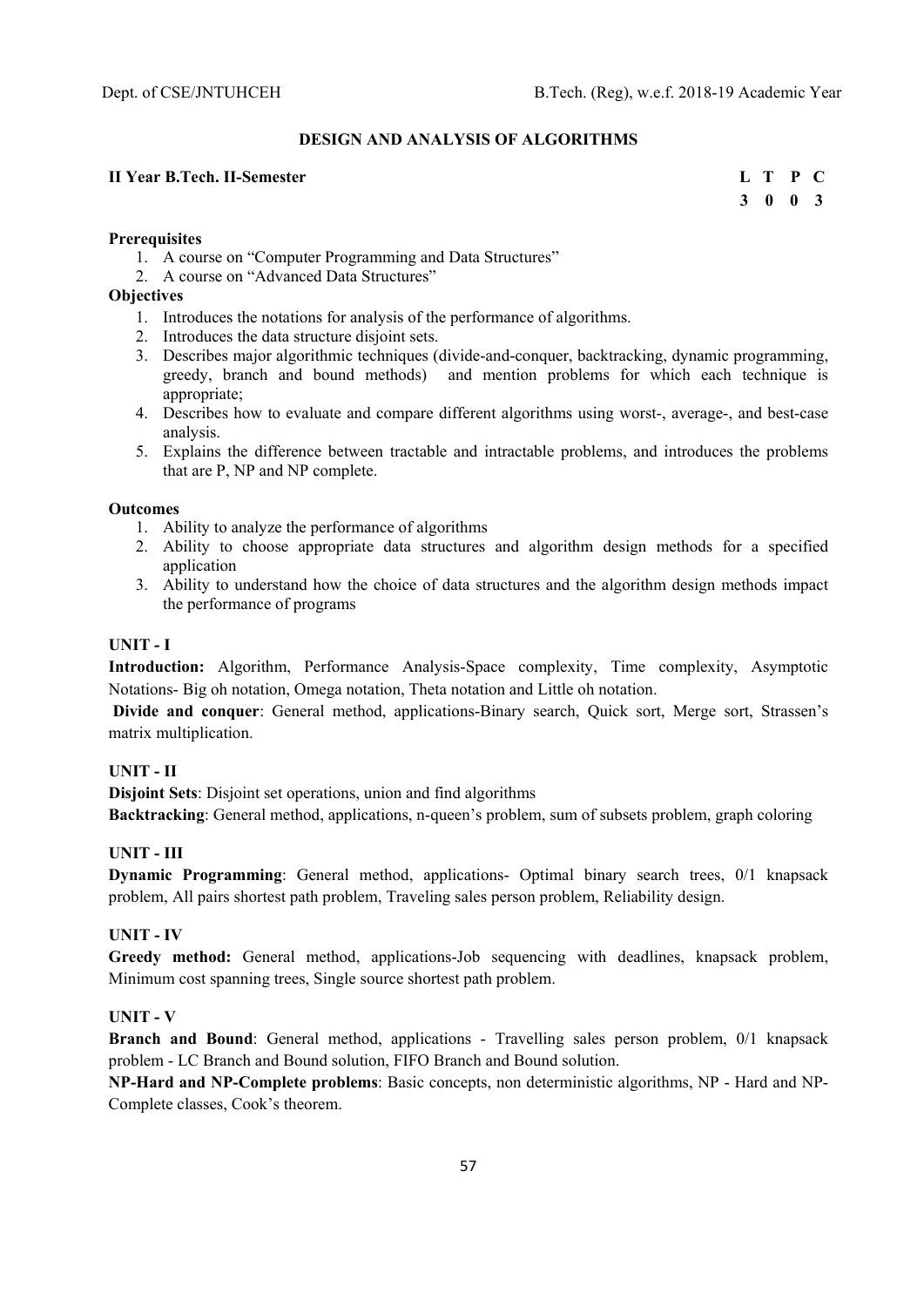### **Textbook:**

1. Fundamentals of Computer Algorithms, Ellis Horowitz,Satraj Sahni and Rajasekharan,University Press.

- 1. Design and Analysis of algorithms, Aho, Ullman and Hopcroft,Pearson education.
- 2. Introduction to Algorithms, second edition,T.H.Cormen, C.E.Leiserson, R.L.Rivest, and C.Stein, PHI Pvt. Ltd./ Pearson Education.
- 3. Algorithm Design: Foundations, Analysis and Internet Examples, M.T. Goodrich and R. Tamassia, John Wiley and sons.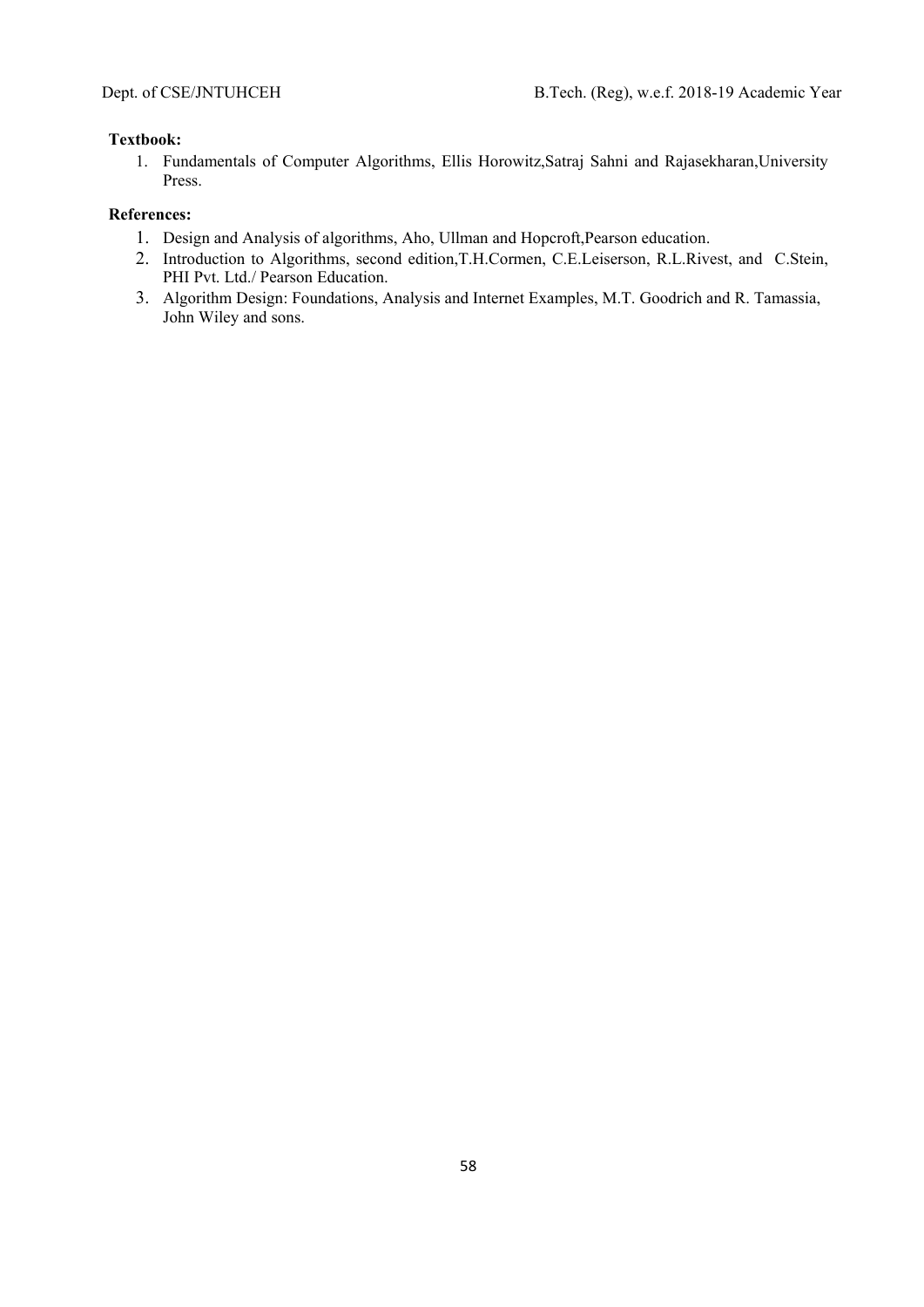## **OPERATING SYSTEMS LAB (Using UNIX/LINUX)**

### **II Year B.Tech. II-Semester L T P C**

 **0 0 3 1.5** 

# **Prerequisites**

- 1. A course on "Programming for Problem Solving"
- 2. A course on "Computer Organization and Architecture"

### **Co-requisite**

1. A course on "Operating Systems"

#### **Objectives**

- 1. To provide an understanding of the design aspects of operating system concepts through simulation
- 2. Introduce basic Unix commands, system call interface for process management, interprocess communication and I/O in Unix

### **Outcomes**

- 1. Simulate and implement operating system concepts such as scheduling, deadlock management, file management and memory management.
- 2. Able to implement C programs using Unix system calls

### **List of Experiments**

- 1. Write C programs to simulate the following CPU Scheduling algorithms a) FCFS b) SJF c) Round Robin d) priority
- 2. Write programs using the I/O system calls of UNIX/LINUX operating system (open, read, write, close, fcntl, seek, stat, opendir, readdir)
- 3. Write a C program to simulate Bankers Algorithm for Deadlock Avoidance and Prevention.
- 4. Write a C program to implement the Producer Consumer problem using semaphores using UNIX/LINUX system calls.
- 5. Write C programs to illustrate the following IPC mechanisms<br>a) Pipes b) FIFOs c) Message Oueues d) Sh
	- c) Message Queues d) Shared Memory
- 6. Write C programs to simulate the following memory management techniques
	- a) Paging b) Segmentation

## **Textbooks:**

- 1. Operating System Principles- Abraham Silberchatz, Peter B. Galvin, Greg Gagne 7<sup>th</sup> Edition, John Wiley
- 2. Advanced programming in the Unix environment, W.R.Stevens, Pearson education.

- 1. Operating Systems Internals and Design Principles Stallings, Fifth Edition–2005, Pearson Education/PHI
- 2. Operating System A Design Approach-Crowley,TMH.
- 3. Modern Operating Systems, Andrew S Tanenbaum 2<sup>nd</sup> edition, Pearson/PHI
- 4. Unix programming environment, Kernighan and Pike, PHI. / Pearson Education
- 5. Unix Internals The New Frontiers, U.Vahalia, Pearson Education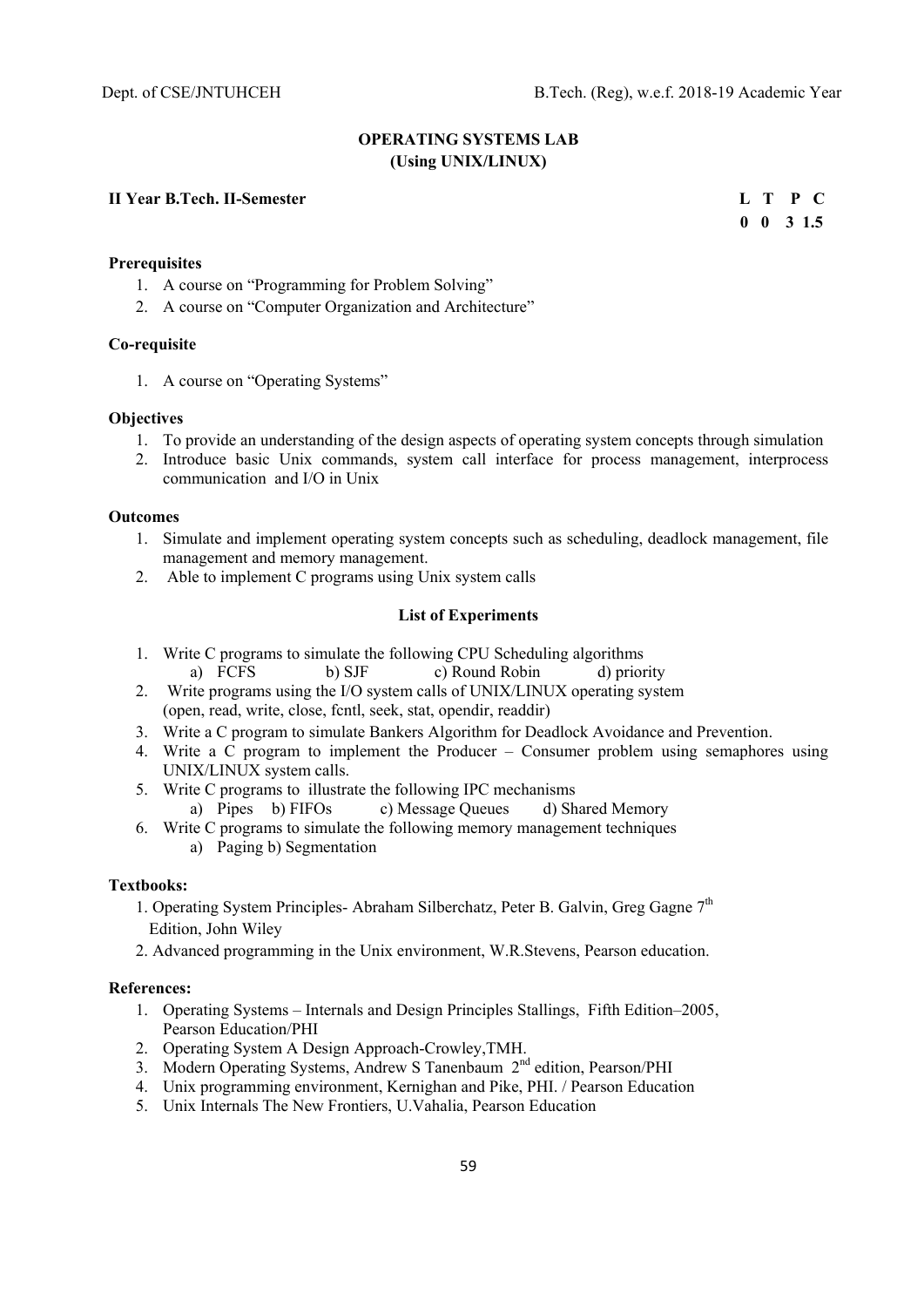#### **DATABASE MANAGEMENT SYSTEMS LAB**

### **II Year B.Tech. II-Semester L T P C**

 **0 0 3 1.5** 

#### **Co-requisites**

1. Co-requisite of course "Database Management Systems"

### **Objectives**

- 1. Introduce ER data model, database design and normalization
- 2. Learn SQL basics for data definition and data manipulation

#### **Outcomes**

- 1. Design database schema for a given application and apply normalization
- 2. Acquire skills in using SQL commands for data definition and data manipulation.
- 3. Develop solutions for database applications using procedures, cursors and triggers

#### **List of Experiments**

- 1) Concept design with E-R Model
- 2) Relational Model
- 3) Normalization
- 4) Practicing DDL commands
- 5) Practicing DML commands
- 6) Querying (using ANY, ALL, IN, Exists, NOT EXISTS, UNION, INTERSECT, Constraints etc.)
- 7) Queries using Aggregate functions, GROUP BY, HAVING and Creation and dropping of Views.
- 8) Triggers (Creation of insert trigger, delete trigger, update trigger)
- 9) Procedures
- 10) Usage of Cursors

### **Textbooks:**

- 1. Database Management Systems, Raghurama Krishnan, Johannes Gehrke, Tata Mc Graw Hill 3rd Edition
- 2. Database System Concepts, Silberschatz, Korth, Mc Graw hill, V edition.

- 1. Database Systems design, Implementation, and Management, Peter Rob & Carlos Coronel,  $7<sup>th</sup>$ Edition.
- 2. SQL The Complete Reference, James R. Groff, Paul N. Weinberg,  $3<sup>rd</sup>$  Edition,
- 3. Oracle for Professionals, The X Team, S.Shah and V. Shah, SPD.
- 4. Database Systems Using Oracle: A Simplified guide to SQL and PL/SQL,Shah,PHI.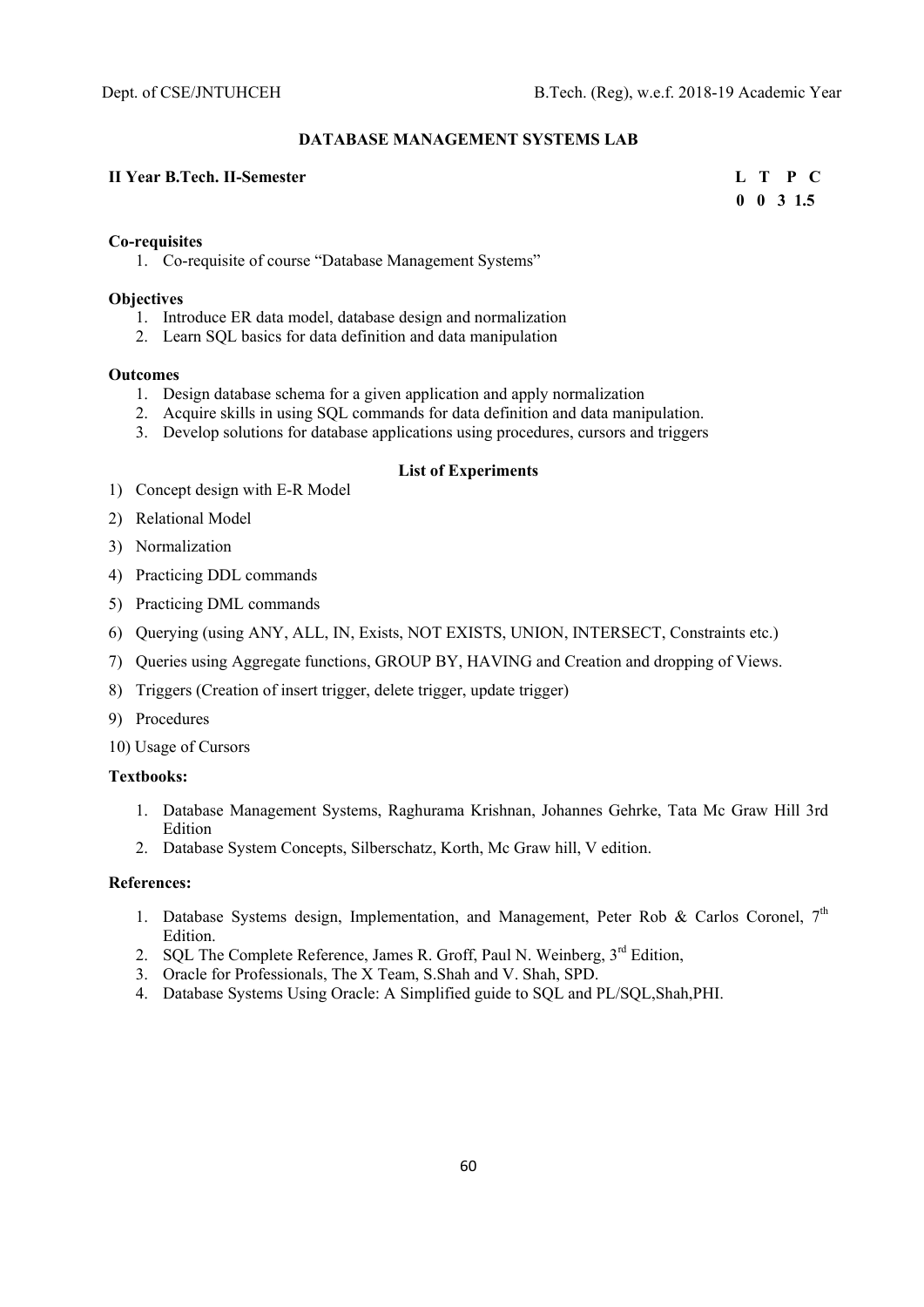#### **ALGORITHMS LAB USING JAVA**

### **II Year B.Tech. II-Semester L T P C**

 **0 1 2 2** 

#### **Prerequisites**

- 1. A Course on "Data Structures"
- 2. A Course on "Objected Oriented Programming through Java"

### **Objectives**

- 1. It covers various concepts of java programming language
- 2. It introduces searching and sorting algorithms
- 3. It introduces the feasible and optimal solutions by using the different design methods

#### **Outcomes**

- 1. Develop the feasible and optimal solutions by using Greedy and dynamic programming.
- 2. Able to design the searching algorithms

#### **List Of Programs:**

- 1. Write a program to implement n-Queen's problem
- 2. Write a program to implement Optimal Binary Search Tree
- 3. Write a program to implement 0/1 Knapsack problem by using Dynamic Programming
- 4. Write a program to implement Greedy Knapsack problem
- 5. Write a program to implement Prim's minimum cost spanning tree by using Greedy Method
- 6. Write a program to implement Kruskal's minimum cost spanning tree by using Greedy Method
- 7. Write a program to implement Job sequencing with deadlines by using Greedy Method
- 8. Write a program to implement Single source shortest path problem by using Greedy Method

### **Textbooks:**

1. Fundamentals of Computer Algorithms, Ellis Horowitz,Satraj Sahni and Rajasekharan,University Press.

- 1. Design and Analysis of algorithms, Aho, Ullman and Hopcroft,Pearson education.
- 2. Introduction to Algorithms, second edition,T.H.Cormen, C.E.Leiserson, R.L.Rivest, and C.Stein, PHI Pvt. Ltd./ Pearson Education.
- 3. Algorithm Design: Foundations, Analysis and Internet Examples, M.T. Goodrich and R. Tamassia, John Wiley and sons
- 4. Java The Complete Reference, Herbert Schildt's, 9<sup>th</sup> Edition, TATA McGRAW HILL.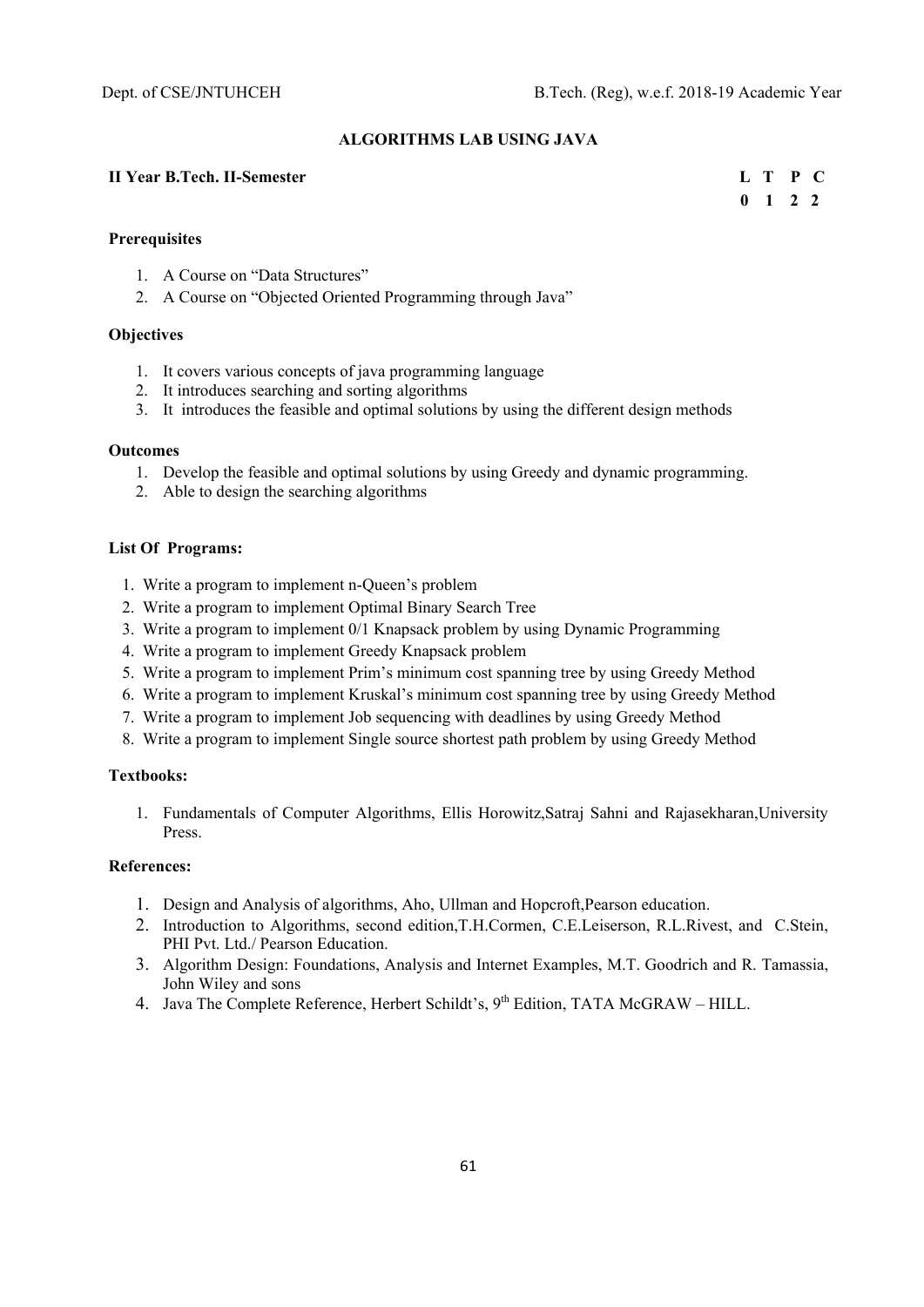### **ENVIRONMENTAL SCIENCE**

### **II Year B.Tech. II-Semester L T P C**

 **2 0 0 0** 

### **Pre-Requisites:** NIL

### **Objectives**

- 1. Creating the awareness about environmental problems among students.
- 2. Imparting basic knowledge about the environment and its allied problems.
- 3. Developing an attitude of concern for the environment.
- 4. Motivating students to participate in environment protection and environment improvement.

#### **Outcomes**

At the end of the course, it is expected that students will be able to:

- 1. Identify and analyze environmental problems as well as the risks associated with these problems
- 2. Understand what it is to be a steward in the environment
- 3. Studying how to live their lives in a more sustainable manner

# **UNIT - I MULTIDISCIPLINARY NATURE OF ENVIRONMENTAL STUDIES:**

Definition, Scope and Importance – Need for Public Awareness.

**NATURAL RESOURCES:** Renewable and non-renewable resources – Natural resources and associated problems – Forest resources – Use and over – exploitation, deforestation, case studies – Timber extraction – Mining, dams and other effects on forest and tribal people – Water resources – Use and over utilization of surface and ground water – Floods, drought, conflicts over water, dams – benefits and problems - Mineral resources: Use and exploitation, environmental effects of extracting and using mineral resources, case studies.

## **UNIT – II**

**ECOSYSTEMS:** Concept of an ecosystem. - Structure and function of an ecosystem. - Producers, consumers and decomposers. - Energy flow in the ecosystem - Ecological succession. - Food chains, food webs and ecological pyramids. - Introduction, types, characteristic features, structure and function of the following ecosystem:

- a. Forest ecosystem
- b. Grassland ecosystem
- c. Desert ecosystem
- d. Aquatic ecosystems (ponds, streams, lakes, rivers, oceans, estuaries)

# **UNIT – III**

**BIODIVERSITY AND ITS CONSERVATION :** Introduction - Definition: genetic, species andecosystem diversity. - Bio-geographical classification of India - Value of biodiversity: consumptive use, productive use, social, ethical, aesthetic and option values - . Biodiversity at global, National and local levels. - . India as a mega-diversity nation - Hot-sports of biodiversity - Threats to biodiversity: habitat loss, poaching of wildlife, man-wildlife conflicts. - Endangered and endemic species of India – Conservation of biodiversity: In-situ and Ex-situ conservation of biodiversity.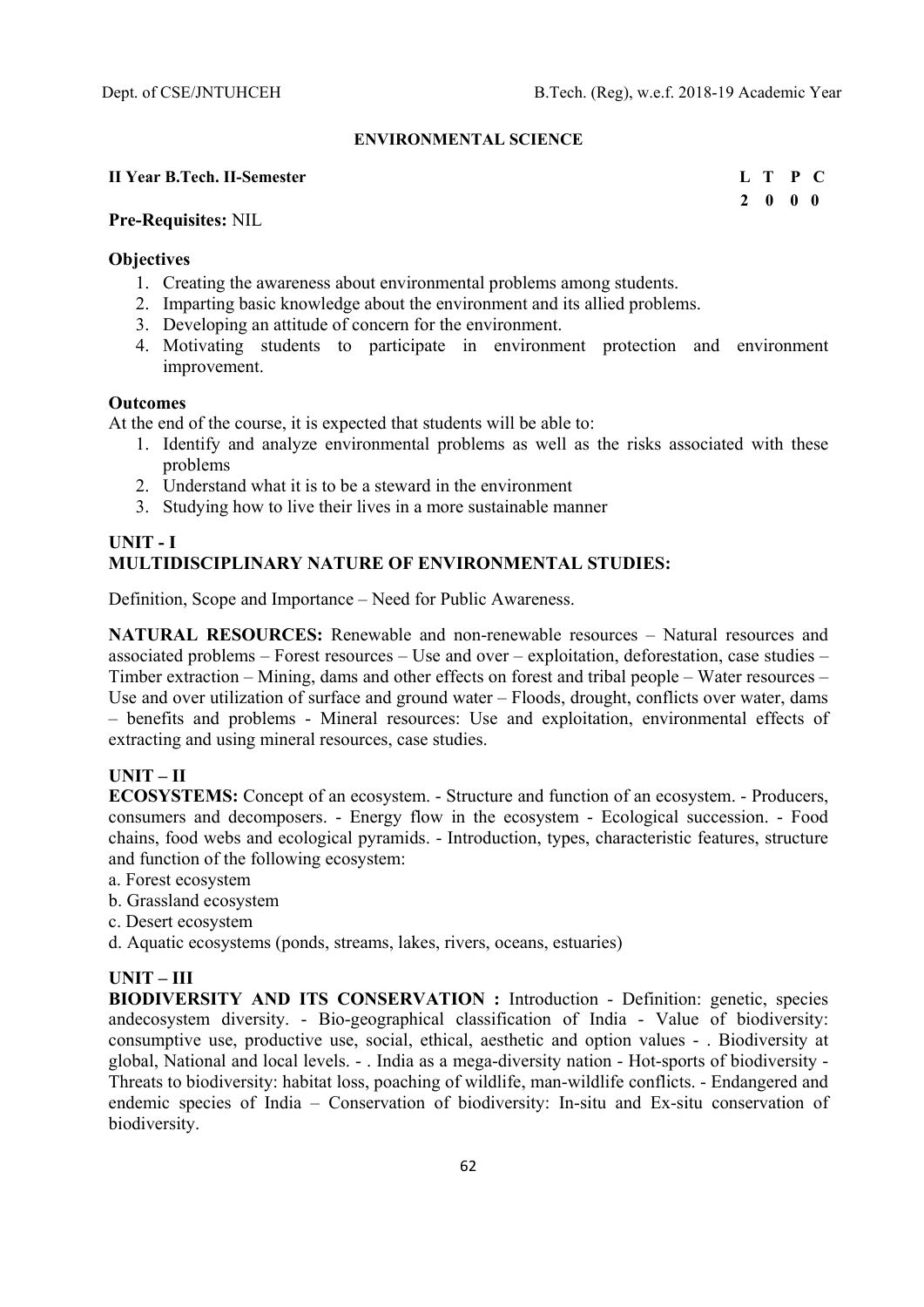# **UNIT – IV**

# **Environmental Pollution and control:**

**Environmental Pollution**: Classification of pollution, **Air Pollution**: Primary and secondary pollutants, Automobile and Industrial pollution, Ambient air quality standards.

Water pollution: Sources and types of pollution, drinking water quality standards. Soil Pollution: Sources and types, Impacts of modern agriculture, degradation of soil**.** 

**Noise Pollution**: Sources and Health hazards, standards, Solid waste: Municipal Solid Waste management, composition and characteristics of e-Waste and its management. Pollution control technologies: Wastewater Treatment methods: Primary, secondary and Tertiary.Overview of air pollution control technologies, Concepts of bioremediation. Climate change and impacts on human environment. Ozone depletion and Ozone depleting substances (ODS). Deforestation and desertification. International conventions / Protocols: Earth summit, Kyoto protocol, and Montréal Protocol.

# **UNIT – V**

SOCIAL ISSUES AND THE ENVIRONMENT: From Unsustainable to Sustainable development - Urban problems related to energy -Water conservation, rain water harvesting, watershed management - Resettlement and rehabilitation of people; its problems and concerns. Case Studies - Environmental ethics:

Issues and possible solutions. -Climate change, global warming, acid rain, ozone layer depletion, nuclear accidents and holocaust. Case Studies -Wasteland reclamation. –Consumerism and waste products. - Environment Protection Act. -Air (Prevention and Control of Pollution) Act. -Water (Prevention and control of Pollution) Act -Wildlife Protection Act -Forest Conservation Act - Issues involved in enforcement of environmental legislation. -Public awareness.

**HUMAN POPULATION AND THE ENVIRONMENT:** Population growth, variation among nations. Population explosion - Family Welfare Programme. -Environment and human health. - Human Rights. -Value Education. -HIV/AIDS. -Women and Child Welfare. -Role of information Technology in Environment and human health. –Case Studies.

# **Textbooks:**

- 1. Textbook of Environmental Studies for Undergraduate Courses by Erach Bharucha for University Grants Commission., Universities Press
- 2. Environmental Studies by R. Rajagopalan, Oxford University Press.

# **References:**

1. Textbook of Environmental Sciences and Technology by M. Anji Reddy, BS Publication.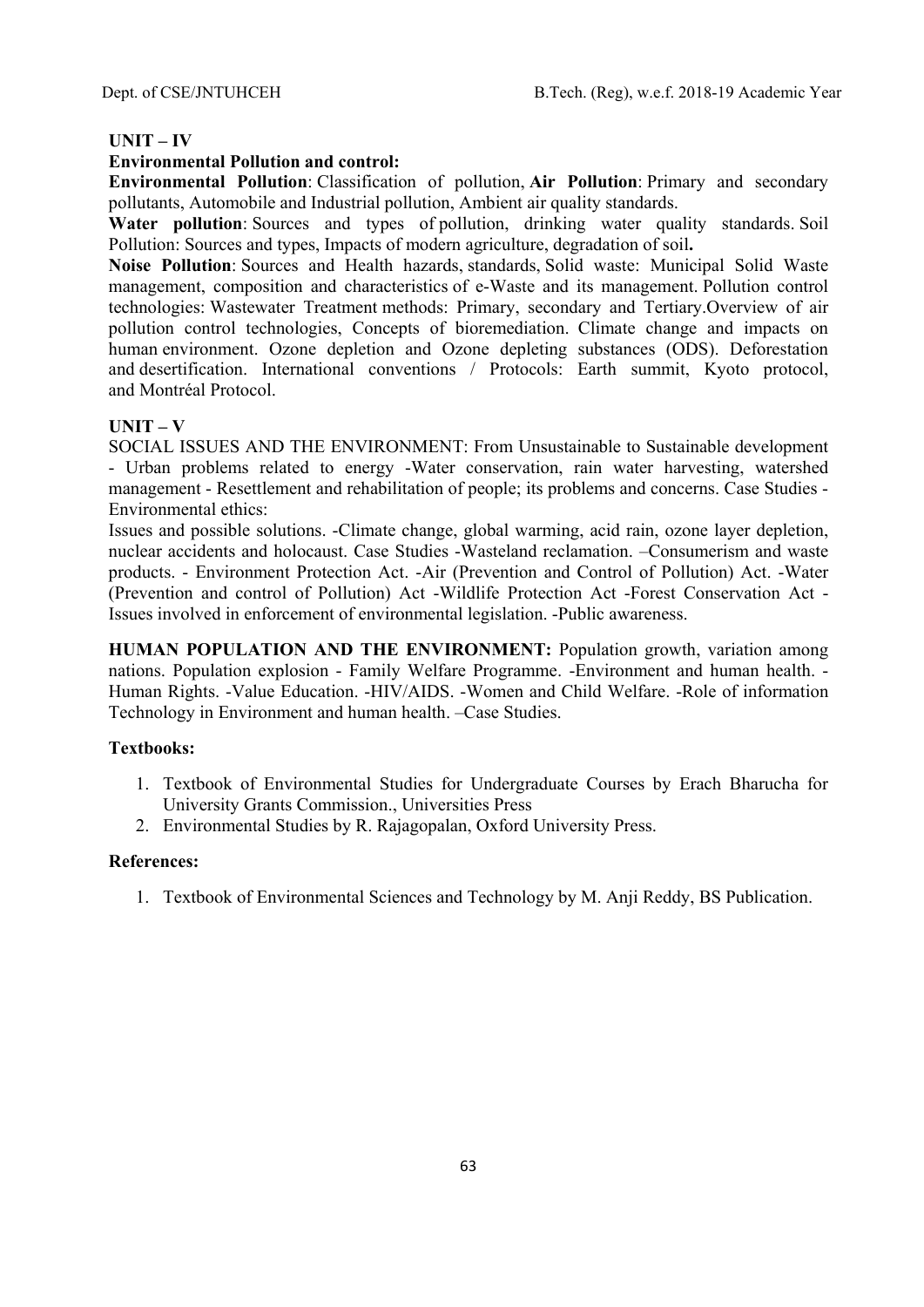### **FORMAL LANGUAGES AND AUTOMATA THEORY**

#### **III Year B.Tech. I-Semester L T P C**

#### **Objectives**

- 1. To provide introduction to some of the central ideas of theoretical computer science from the perspective of formal languages.
- 2. To introduce the fundamental concepts of formal languages, grammars and automata theory.
- 3. Classify machines by their power to recognize languages.
- 4. Employ finite state machines to solve problems in computing.
- 5. To understand deterministic and non-deterministic machines.
- 6. To understand the differences between decidability and undecidability.

### **Outcomes**

- 1. Able to understand the concept of abstract machines and their power to recognize the languages.
- 2. Able to employ finite state machines for modeling and solving computing problems.
- 3. Able to design context free grammars for formal languages.
- 4. Able to distinguish between decidability and undecidability.
- 5. Able to gain proficiency with mathematical tools and formal methods.

# **UNIT - I**

**Introduction to Finite Automata:**Structural Representations, Automata and Complexity, the Central Concepts of Automata Theory – Alphabets, Strings, Languages, Problems.

**Nondeterministic Finite Automata**:Formal Definition, an application, Text Search, Finite Automata with Epsilon-Transitions.

**Deterministic Finite Automata:** Definition of DFA, How A DFA Process Strings, The language of DFA, Conversion of NFA with  $\epsilon$ -transitions to NFA without  $\epsilon$ -transitions. Conversion of NFA to DFA, Moore and Melay machines

#### **UNIT - II**

**Regular Expressions**: Finite Automata and Regular Expressions, Applications of Regular Expressions, Algebraic Laws for Regular Expressions, Conversion of Finite Automata to Regular Expressions.

**Pumping Lemma for Regular Languages**,: Statement of the pumping lemma, Applications of the Pumping Lemma.

**Closure Properties of Regular Languages**: Closure properties of Regular languages, Decision Properties of Regular Languages, Equivalence and Minimization of Automata.

### **UNIT - III**

**Context-Free Grammars:**Definition of Context-Free Grammars, Derivations Using a Grammar, Leftmost and Rightmost Derivations, the Language of a Grammar, Sentential Forms, Parse Tress, Applications of Context-Free Grammars, Ambiguity in Grammars and Languages. **Push Down Automata**: Definition of the Pushdown Automaton, the Languages of a PDA, Equivalence of PDA's and CFG's, Acceptance by final state, Acceptance by empty stack, Deterministic Pushdown Automata. From CFG to PDA, From PDA to CFG.

 **3 0 0 3**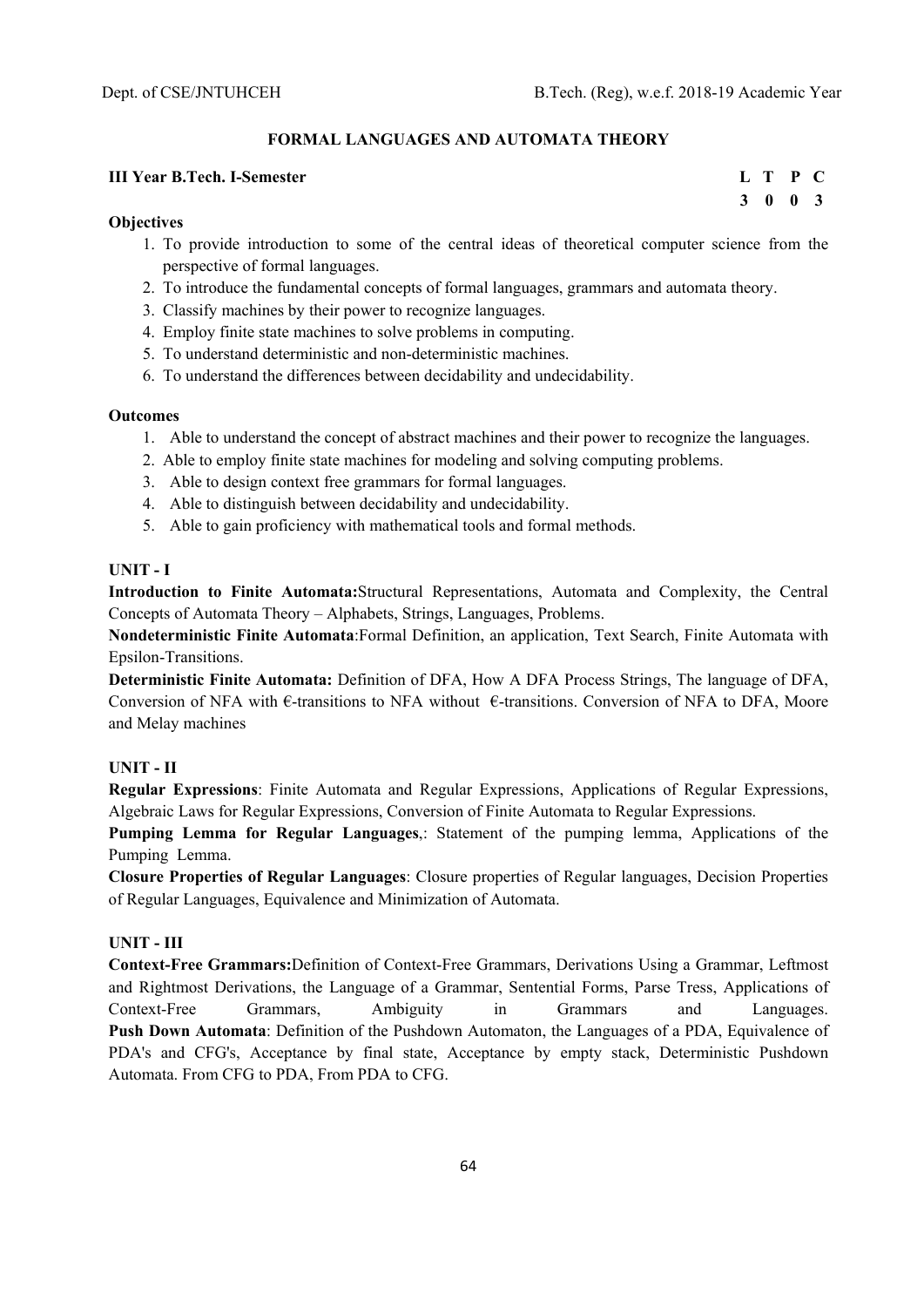### **UNIT - IV**

**Normal Forms for Context- Free Grammars**:Eliminating useless symbols, Eliminating €-Productions. Chomsky Normal form ,Griebech Normal form.

**Pumping Lemma for Context-Free Languages:** Statement of pumping lemma, Applications

**Closure Properties of Context-Free Languages**:Closure properties of CFL's, Decision Properties of CFL's

**Turing Machines**: Introduction to Turing Machine,Formal Description, Instantaneous description, The language of a Turing machine

### **UNIT - V**

**Types of Turing machine:** Turing machines and halting

**Undecidability:** Undecidability, A Language that is Not Recursively Enumerable, An Undecidable Problem That is RE, Undecidable Problems about Turing Machines, Recursive languages, Properties of recursive languages, Post's Correspondence Problem, Modified Post Correspondence problem, Other Undecidable Problems, Counter machines.

## **Textbooks:**

- 1. Introduction to Automata Theory, Languages, and Computation, 3<sup>nd</sup> Edition, John E. Hopcroft, Rajeev Motwani, Jeffrey D. Ullman, Pearson Education.
- 2. Theory of Computer Science Automata languages and computation, Mishra and Chandrashekaran, 2<sup>nd</sup> Edition, PHI.

- 1. Introduction to Languages and The Theory of Computation, John C Martin, TMH.
- 2. Introduction to Computer Theory, Daniel I.A. Cohen, John Wiley.
- 3. A Text book on Automata Theory, P. K. Srimani, Nasir S. F. B, Cambridge University Press.
- 4. Introduction to the Theory of Computation, Michael Sipser,  $3<sup>rd</sup>$  edition, Cengage Learning.
- 5. Introduction to Formal languages Automata Theory and Computation, Kamala Krithivasan, Rama R, Pearson.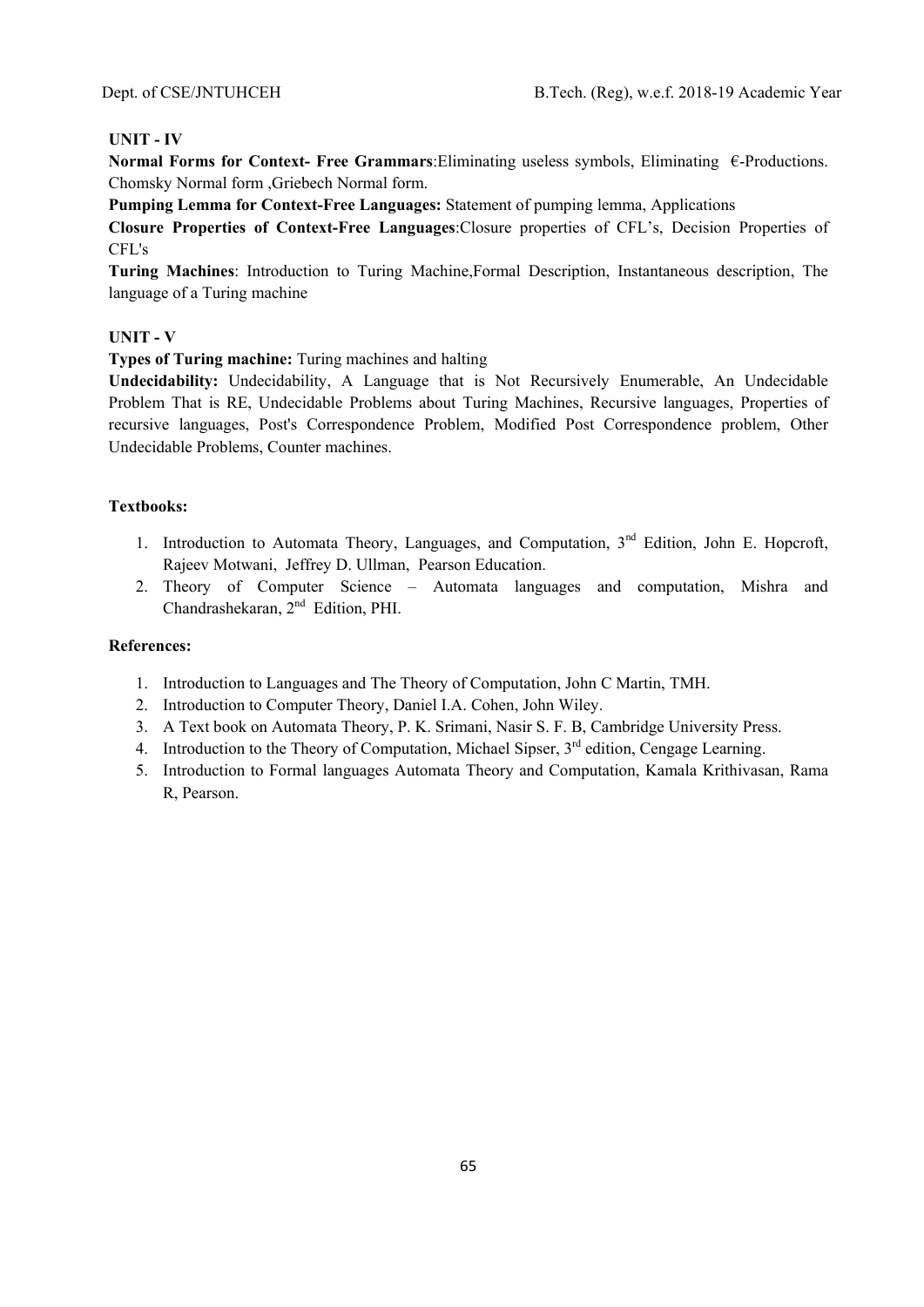#### **SOFTWARE ENGINEERING**

### **III Year B.Tech. I-Semester**

| L T P C                     |  |
|-----------------------------|--|
| $3 \quad 0 \quad 0 \quad 3$ |  |

#### **Objectives**

- 1. The aim of the course is to provide an understanding of the working knowledge of the techniques for estimation, design, testing and quality management of large software development projects.
- 2. Topics include process models, software requirements, software design, software testing, software process/product metrics, risk management, quality management and UML diagrams

#### **Outcomes**

- 1. Ability to translate end-user requirements into system and software requirements, using e.g. UML, and structure the requirements in a Software Requirements Document (SRD).
- 2. Identify and apply appropriate software architectures and patterns to carry out high level design of a system and be able to critically compare alternative choices.
- 3. Will have experience and/or awareness of testing problems and will be able to develop a simple testing report

### **UNIT - I**

**Introduction to Software Engineering:** The evolving role of software, changing nature of software, software myths.

**A Generic view of process:** Software engineering- a layered technology, a process framework, the capability maturity model integration (CMMI), process patterns, process assessment, personal and team process models.

**Process models:** The waterfall model, incremental process models, evolutionary process models, the unified process.

### **UNIT - II**

**Software Requirements:** Functional and non-functional requirements, user requirements, system requirements, interface specification, the software requirements document.

**Requirements engineering process:** Feasibility studies, requirements elicitation and analysis, requirements validation, requirements management.

**System models:** Context models, behavioral models, data models, object models, structured methods.

### **UNIT - III**

**Design Engineering:** Design process and design quality, design concepts, the design model.

**Creating an architectural design:** software architecture, data design, architectural styles and patterns, architectural design, conceptual model of UML, basic structural modeling, class diagrams, sequence diagrams, collaboration diagrams, use case diagrams, component diagrams.

#### **UNIT - IV**

**Testing Strategies:** A strategic approach to software testing, test strategies for conventional software, black-box and white-box testing, validation testing, system testing, the art of debugging.

**Product metrics:** Software quality, metrics for analysis model, metrics for design model, metrics for source code, metrics for testing, metrics for maintenance.

#### **UNIT - V**

**Metrics for Process and Products:** Software measurement, metrics for software quality.

**Risk management:** Reactive Vs proactive risk strategies, software risks, risk identification, risk projection, risk refinement, RMMM, RMMM plan.

**Quality Management:** Quality concepts, software quality assurance, software reviews, formal technical reviews, statistical software quality assurance, software reliability, the ISO 9000 quality standards.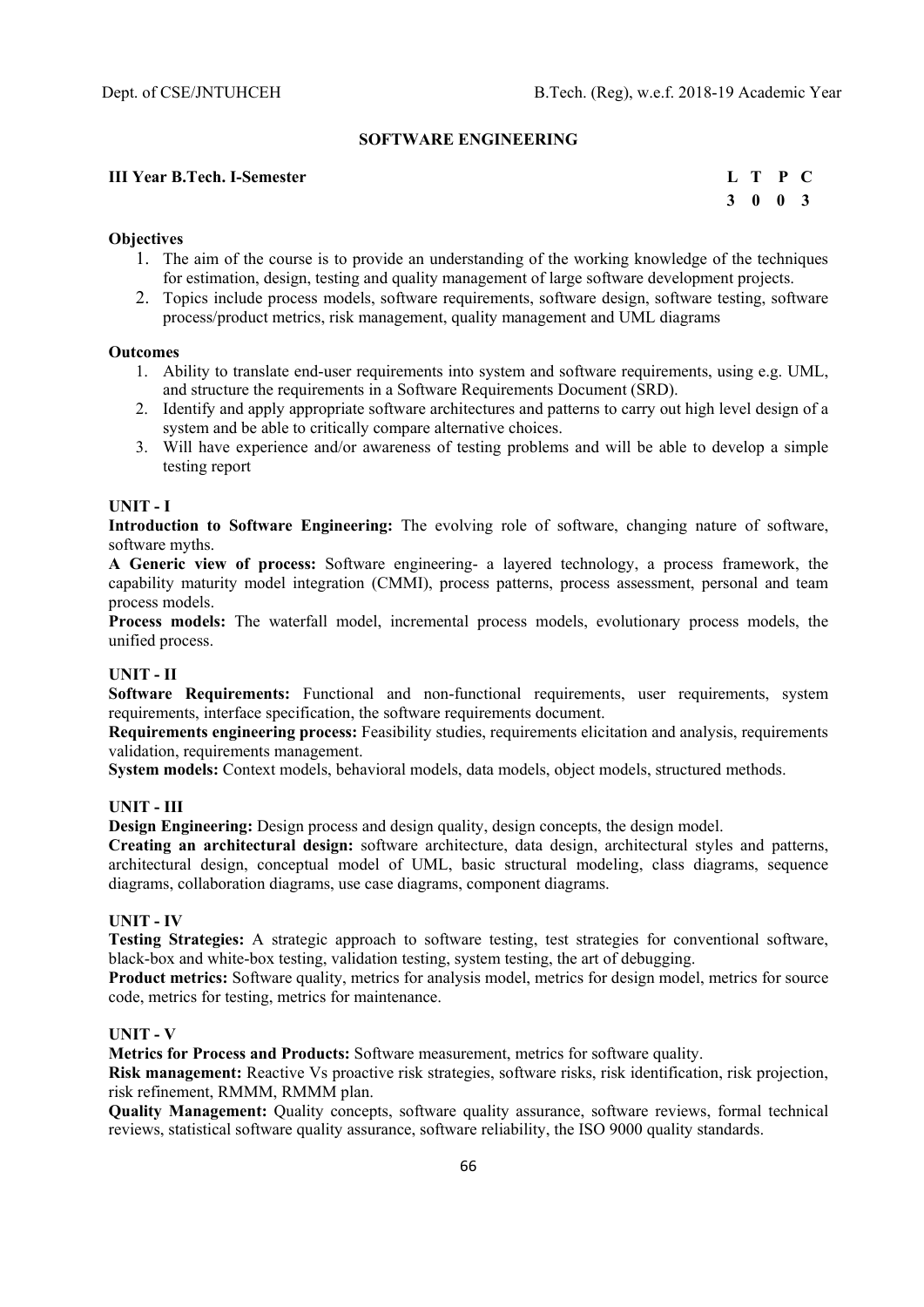### **Textbooks:**

- 1. Software Engineering, A practitioner's Approach- Roger S. Pressman, 6<sup>th</sup> edition, Mc GrawHill International Edition.
- 2. Software Engineering, Ian Sommerville,  $7<sup>th</sup>$  edition, Pearson Education.
- 3. The Unified Modeling Language user guide Grady Booch, James Rambaugh, Ivar Jacobson, Pearson Education.

- 1. Software Engineering, an Engineering approach- James F. Peters, Witold Pedrycz, John Wiely.
- 2. Software Engineering principles and practice- Waman S Jawadekar, The Mc Graw-Hill Companies.
- 3. Fundamentals of object oriented design using UML Meiler page-Jones: Pearson Eductaion.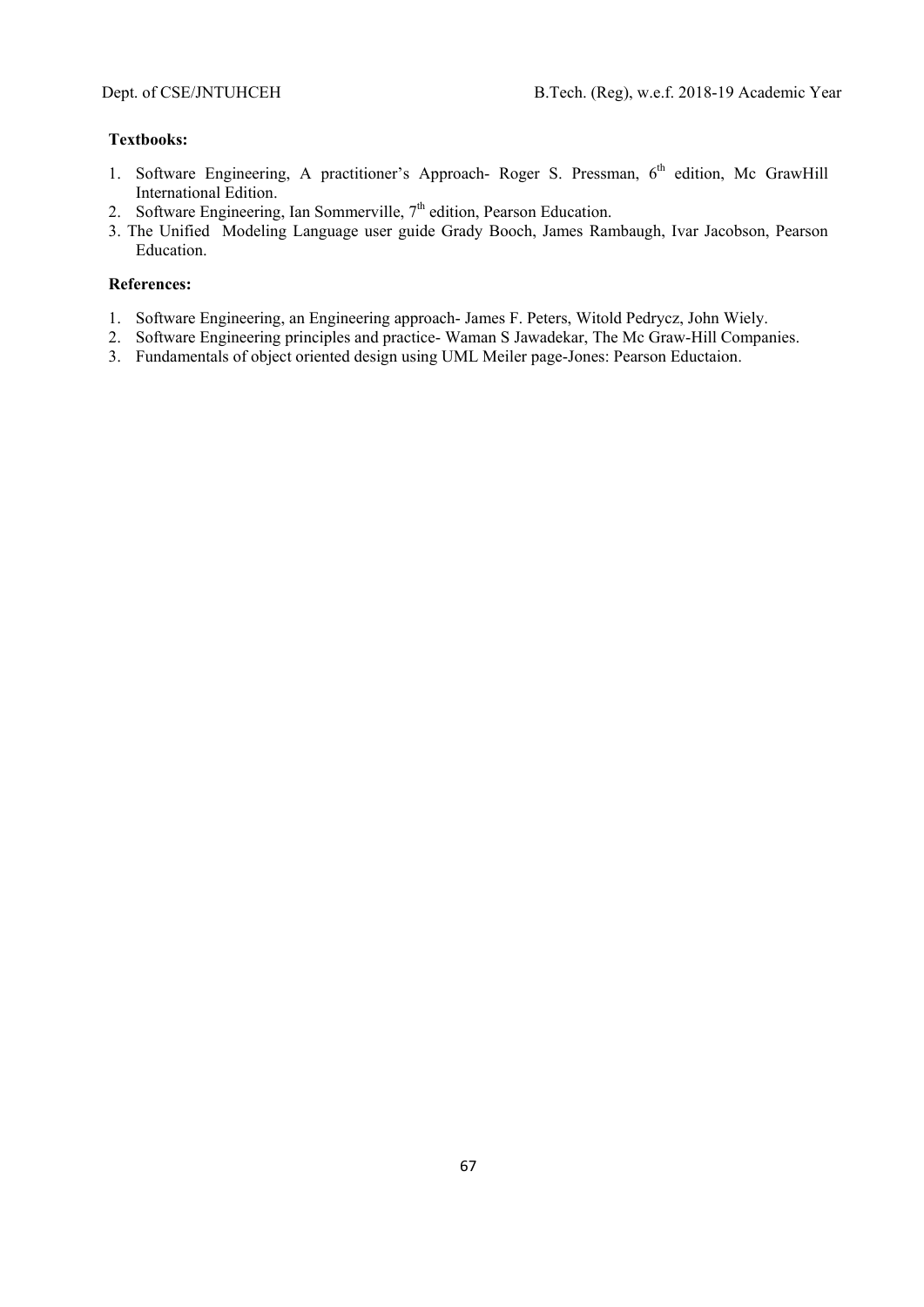## **COMPUTER NETWORKS**

### **III Year B.Tech. I-Semester** L T P C

 **3 0 0 3** 

### **Prerequisites**

- 1. A course on "Programming for problem solving"
- 2. A course on "Data Structures"

## **Objectives**

- 1. The objective of the course is to equip the students with a general overview of the concepts and fundamentals of computer networks.
- 2. Familiarize the students with the standard models for the layered approach to communication between machines in a network and the protocols of the various layers.

### **Outcomes**

- 1. Gain the knowledge of the basic computer network technology.
- 2. Gain the knowledge of the functions of each layer in the OSI and TCP/IP reference model.
- 3. Obtain the skills of subnetting and routing mechanisms.
- 4. Familiarity with the essential protocols of computer networks, and how they can be applied in network design and implementation.

### **UNIT - I**

Network hardware, Network software, OSI, TCP/IP Reference models, Example Networks: ARPANET, Internet.

**Physical Layer:** Guided Transmission media: twisted pairs, coaxial cable, fiber optics, Wireless transmission.

## **UNIT - II**

**Data link layer:** Design issues, framing, Error detection and correction.

**Elementary data link protocols:** simplex protocol, A simplex stop and wait protocol for an error-free channel, A simplex stop and wait protocol for noisy channel.

**Sliding Window protocols:** A one-bit sliding window protocol, A protocol using Go-Back-N, A protocol using Selective Repeat, Example data link protocols.

**Medium Access sub layer:** The channel allocation problem, Multiple access protocols: ALOHA, Carrier sense multiple access protocols, collision free protocols. Wireless LANs, Data link layer switching.

## **UNIT - III**

**Network Layer:** Design issues, Routing algorithms: shortest path routing, Flooding, Hierarchical routing, Broadcast, Multicast, distance vector routing, Congestion Control Algorithms, Quality of Service, Internetworking, The Network layer in the internet.

## **UNIT - IV**

**Transport Layer:** Transport Services, Elements of Transport protocols, Connection management, TCP and UDP protocols.

#### **UNIT - V**

**Application Layer** –Domain name system, SNMP, Electronic Mail; the World WEB, HTTP, Streaming audio and video.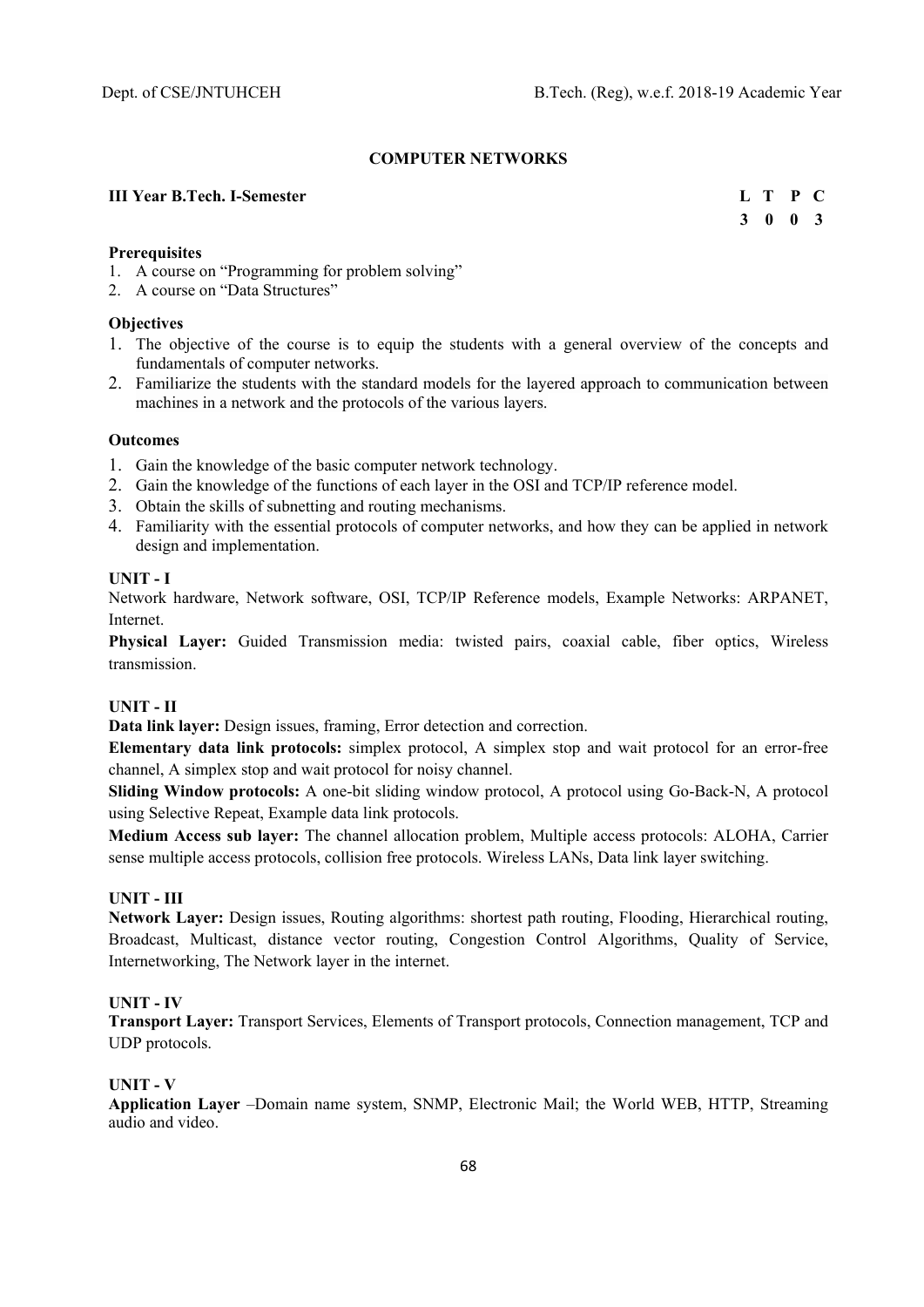### **Textbook:**

1. Computer Networks, Andrew S Tanenbaum, David. j. Wetherall, 5<sup>th</sup> Edition. Pearson Education/PHI

- 1. An Engineering Approach to Computer Networks, S.Keshav, 2<sup>nd</sup> Edition, Pearson Education
- 2. Data Communications and Networking Behrouz A. Forouzan. 3rd Edition, TMH.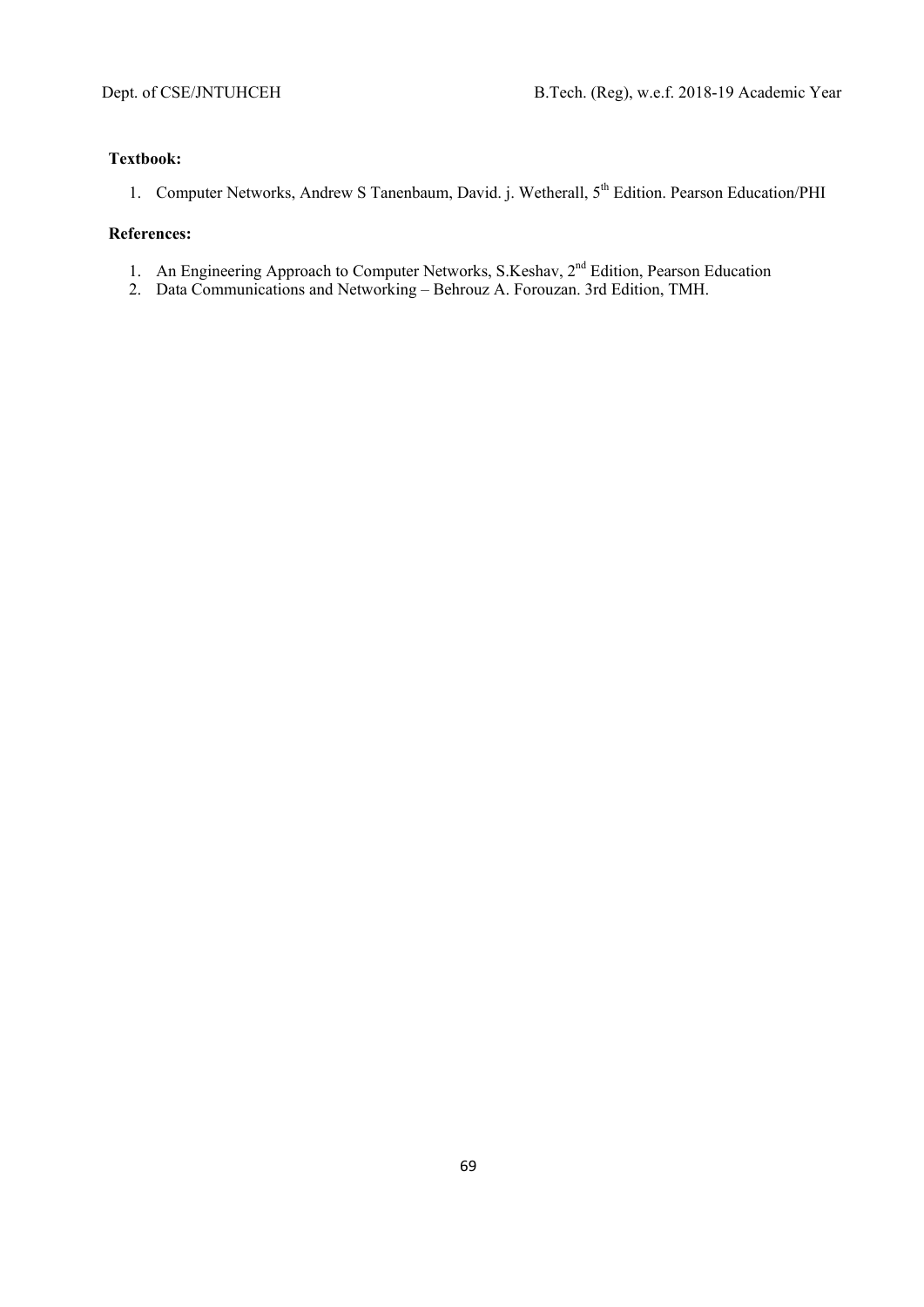### **ARTIFICIAL INTELLIGENCE**

### **III Year B.Tech. I-Semester L T P C**

 **3 0 0 3** 

#### **Prerequisites**

- 1. A course on "Computer Programming and Data Structures"
- 2. A course on "Advanced Data Structures"
- 3. A course on "Design and Analysis of Algorithms"
- 4. A course on "Mathematical Foundations of Computer Science"
- 5. Some background in linear algebra, data structures and algorithms, and probability will all be helpful

#### **Objectives**

- 1. To learn the distinction between optimal reasoning Vs. human like reasoning
- 2. To understand the concepts of state space representation, exhaustive search, heuristic search together with the time and space complexities.
- 3. To learn different knowledge representation techniques.
- 4. To understand the applications of AI, namely game playing, theorem proving, and machine learning.

#### **Outcomes**

- 1. Ability to formulate an efficient problem space for a problem expressed in natural language.
- 2. Select a search algorithm for a problem and estimaate its time and space complexities.
- 3. Possess the skill for representing knowledge using the appropriate technique for a given problem.
- 4. Possess the ability to apply AI techniques to solve problems of game playing, and machine learning.

# **UNIT - I**

#### **Problem Solving by Search-I**

Introduction to AI, Intelligent Agents

#### **Problem Solving by Search –II:**

Problem-Solving Agents, Searching for Solutions, Uninformed Search Strategies: Breadth-first search, Uniform cost search, Depth-first search, Iterative deepening Depth-first search, Bidirectional search, Informed (Heuristic) Search Strategies: Greedy best-first search, A\* search, Heuristic Functions, Beyond Classical Search: Hill-climbing search, Simulated annealing search, Local Search in Continuous Spaces, Searching with Non-Deterministic Actions, Searching wih Partial Observations, Online Search Agents and Unknown Environment .

### **UNIT - II**

# **Problem Solving by Search-II and Propositional Logic**

# **Adversarial Search:**

Games, Optimal Decisions in Games, Alpha–Beta Pruning, Imperfect Real-Time Decisions.

# **Constraint Satisfaction Problems :**

 Defining Constraint Satisfaction Problems, Constraint Propagation, Backtracking Search for CSPs, Local Search for CSPs, The Structure of Problems.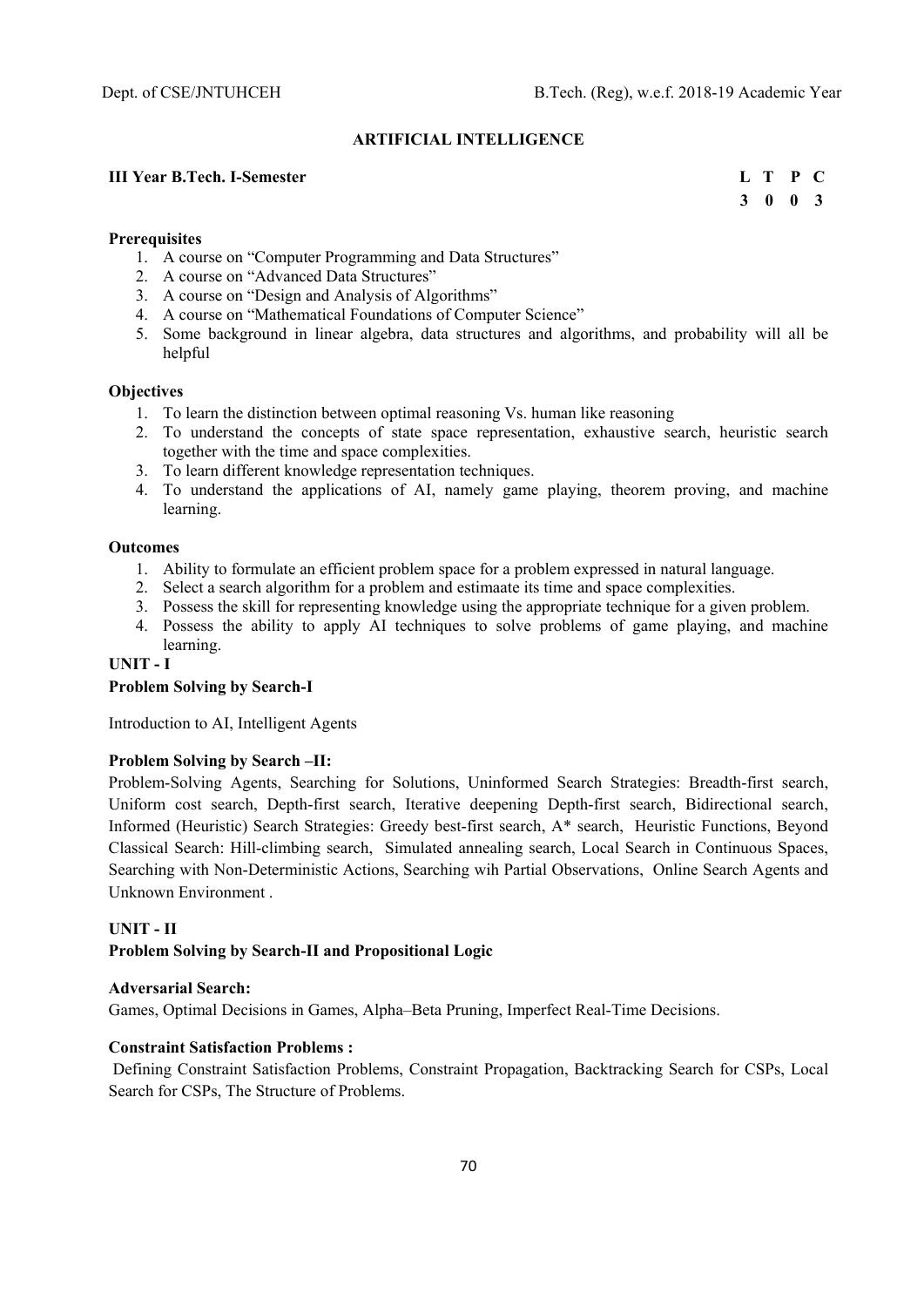### **Propositional Logic:**

Knowledge-Based Agents, The Wumpus World, Logic, Propositional Logic, Propositional Theorem Proving: Inference and proofs , Proof by resolution, Horn clauses and definite clauses, Forward and backward chaining , Effective Propositional Model Checking , Agents Based on Propositional Logic.

### **UNIT - III**

#### **Logic and Knowledge Representation**

## **First-Order Logic:**

Representation, Syntax and Semantics of First-Order Logic, Using First-Order Logic, Knowledge Engineering in First-Order Logic.

#### **Inference in First-Order Logic:**

Propositional vs. First-Order Inference, Unification and Lifting, Forward Chaining, Backward Chaining, Resolution.

### **Knowledge Representation:**

Ontological Engineering, Categories and Objects, Events. Mental Events and Mental Objects, Reasoning Systems for Categories, Reasoning with Default Information.

## **UNIT - IV Planning**

## **Classical Planning:**

Definition of Classical Planning, Algorithms for Planning with State-Space Search, Planning Graphs, other Classical Planning Approaches, Analysis of Planning approaches.

#### **Planning and Acting in the Real World :**

Time, Schedules, and Resources, Hierarchical Planning, Planning and Acting in Nondeterministic Domains, Multi agent Planning,.

## **UNIT - V**

### **Uncertain knowledge and Learning**

#### **Uncertainty :**

Acting under Uncertainty, Basic Probability Notation, Inference Using Full Joint Distributions, Independence, Bayes' Rule and Its Use,

#### **Probabilistic Reasoning:**

Representing Knowledge in an Uncertain Domain, The Semantics of Bayesian Networks, Efficient Representation of Conditional Distributions, Approximate Inference in Bayesian Networks, Relational and First-Order Probability, Other Approaches to Uncertain Reasoning ; Dempster-Shafer theory.

#### **Learning:**

Forms of Learning, Supervised Learning, Learning Decision Trees.Knowledge in Learning : Logical Formulation of Learning, Knowledge in Learning, Explanation-Based Learning, Learning Using Relevance Information, Inductive Logic Programming.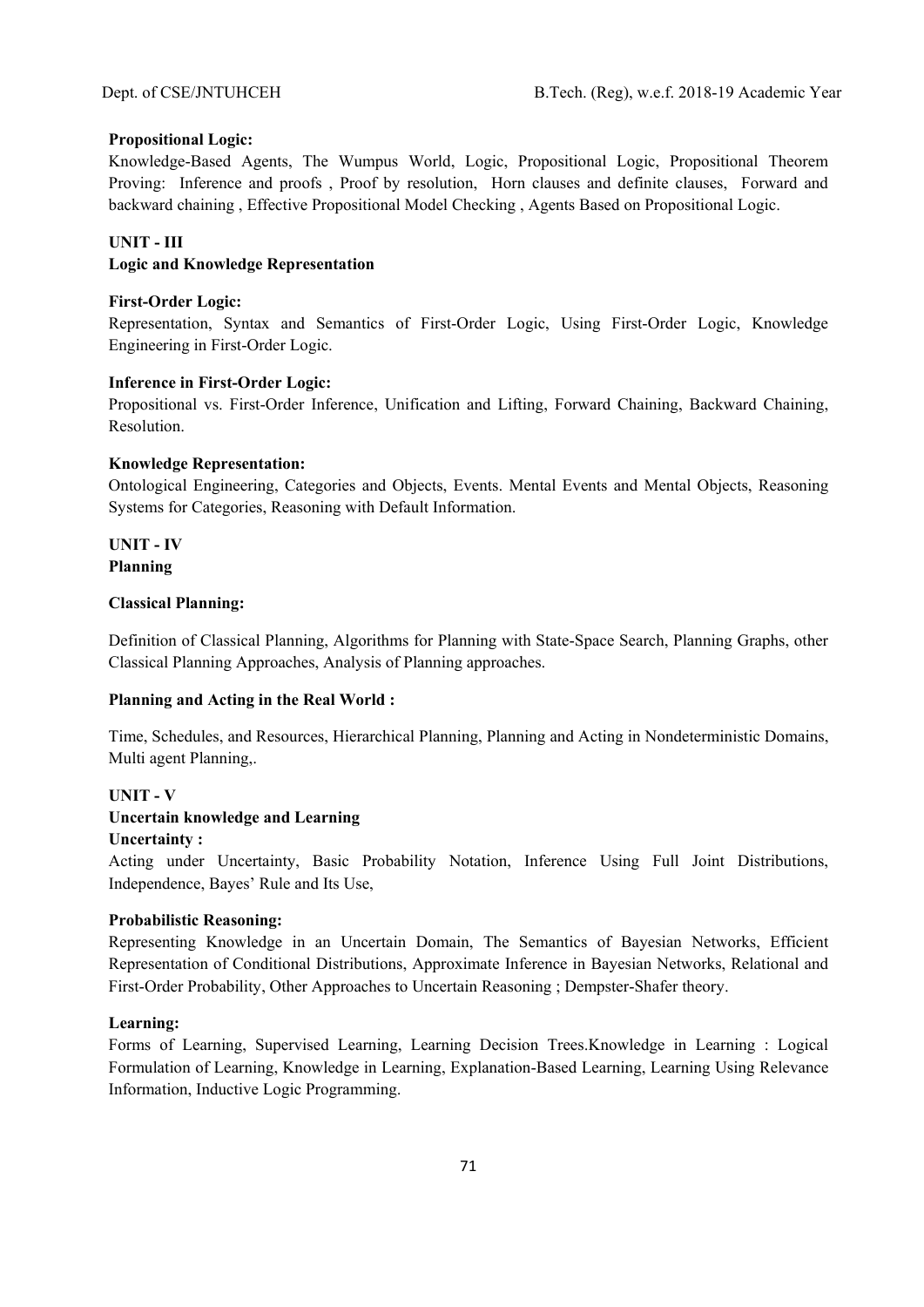## **Textbooks:**

1. Artificial Intelligence A Modern Approach, Stuart Russell and Peter Norvig, 3<sup>rd</sup> Edition, Pearson Education.

- 1. Artificial Intelligence, E.Rich and K.Knight, , 3<sup>rd</sup> Edition, TMH
- 2. Artificial Intelligence, Patrick Henny Winston, 3<sup>rd</sup> Edition, Pearson Education.
- 3. Artificial Intelligence, Shivani Goel, Pearson Education.
- 4. Artificial Intelligence and Expert systems Patterson, Pearson Education.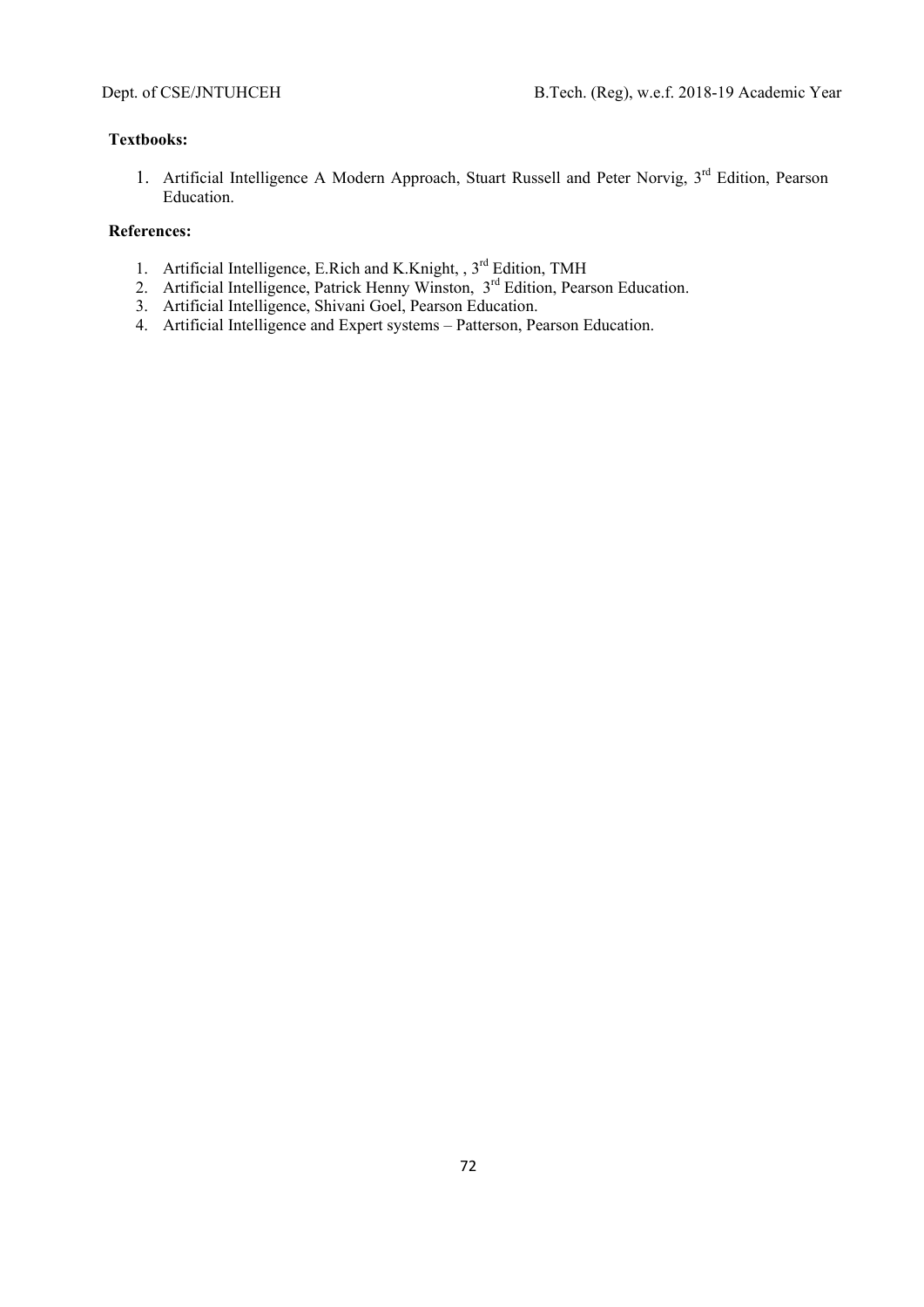# **INFORMATION THEORY & CODING**

(Professional Elective - I)

# **III Year B.Tech. I-Semester**

|  | L T P C         |  |
|--|-----------------|--|
|  | $3 \t0 \t0 \t3$ |  |

## **Prerequisite**

1. A Course on "Digital Communications"

## **Objectives:**

- 1. To acquire the knowledge in measurement of information and errors.
- 2. Understand the importance of various codes for communication systems
- 3. To design encoder and decoder of various codes.
- 4. To known the applicability of source and channel codes

### **Outcomes:**

- 1. Learn measurement of information and errors.
- 2. Obtain knowledge in designing various source codes and channel codes
- 3. Design encoders and decoders for block and cyclic codes
- 4. Understand the significance of codes in various applications

# **UNIT - I**

## **Coding for Reliable Digital Transmission and storage**

Mathematical model of Information, A Logarithmic Measure of Information, Average and Mutual Information and Entropy, Types of Errors, Error Control Strategies.

**Source Codes:** Shannon-fano coding, Huffman coding

# **UNIT - II**

**Linear Block Codes:** Introduction to Linear Block Codes, Syndrome and Error Detection, Minimum Distance of a Block code, Error-Detecting and Error-correcting Capabilities of a Block code, Standard array and Syndrome Decoding, Probability of an undetected error for Linear Codes over a BSC, Hamming Codes. Applications of Block codes for Error control in data storage system

# **UNIT - III**

**Cyclic Codes :** Description, Generator and Parity-check Matrices, Encoding, Syndrome Computation and Error Detection, Decoding ,Cyclic Hamming Codes, Shortened cyclic codes, Error-trapping decoding for cyclic codes, Majority logic decoding for cyclic codes.

# **UNIT - IV**

**Convolutional Codes :** Encoding of Convolutional Codes- Structural and Distance Properties, state, tree, trellis diagrams, maximum likelihood decoding, Sequential decoding, Majority- logic decoding of Convolution codes. Application of Viterbi Decoding and Sequential Decoding, Applications of Convolutional codes in ARQ system.

# **UNIT - V**

**BCH Codes:** Minimum distance and BCH bounds, Decoding procedure for BCH codes, Syndrome computation and iterative algorithms, Error locations polynomials for single and double error correction.

### **Textbooks:**

- 1. Error Control Coding- Fundamentals and Applications –Shu Lin, Daniel J.Costello,Jr, Prentice Hall, Inc 2014.
- 2. Error Correcting Coding Theory-Man Young Rhee, McGraw Hill Publishing 1989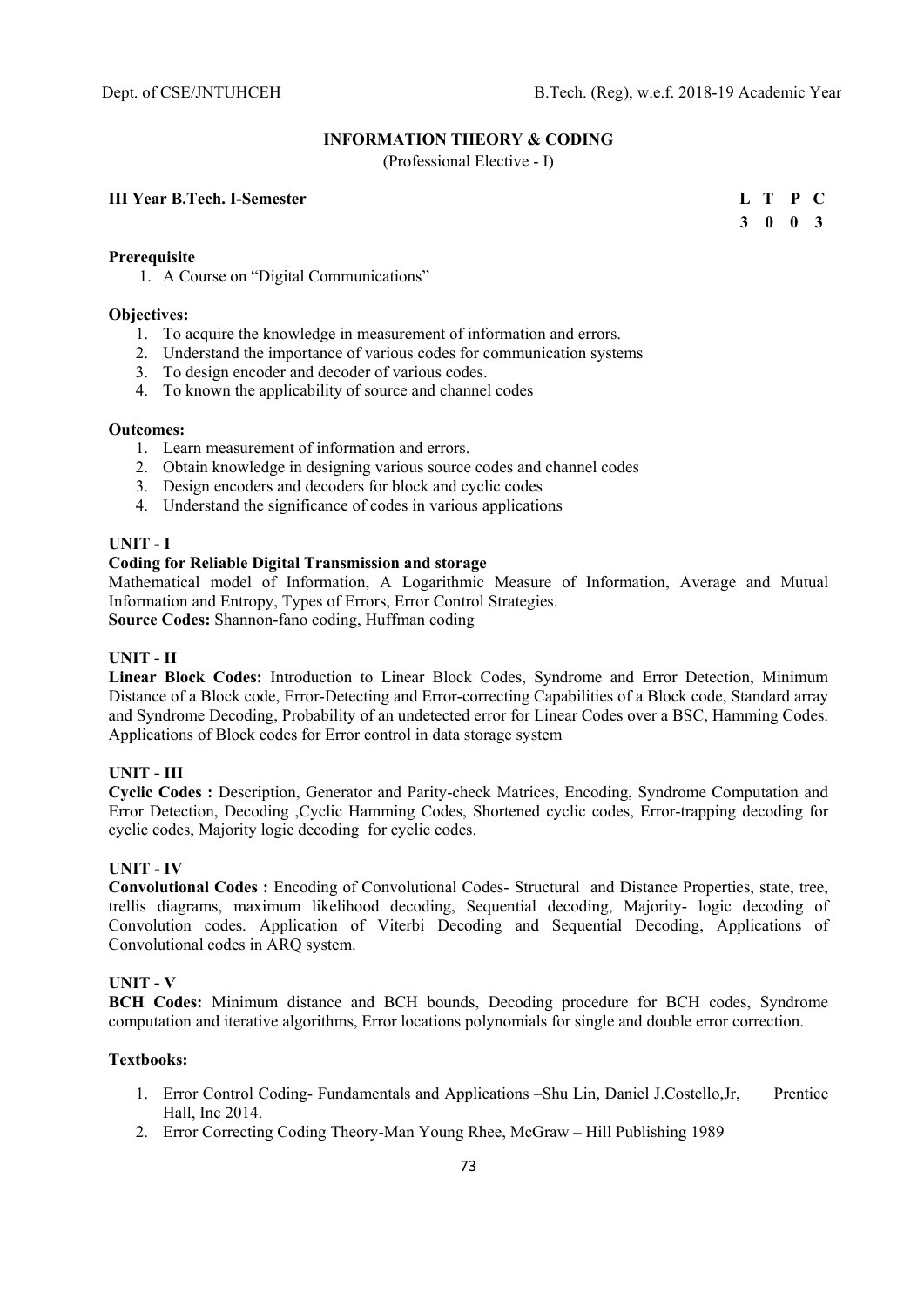- 1. Digital Communications, John G. Proakis, 5<sup>th</sup> Edition, TMH 2008.
- 2. Introduction to Error Control Codes, Salvatore Gravano, Oxford
- 3. Error Correction Coding Mathematical Methods and Algorithms, Todd K.Moon, 2006, Wiley India.
- 4. Information Theory, Coding and Cryptography Ranjan Bose, 2<sup>nd</sup> Edition, 2009, TMH.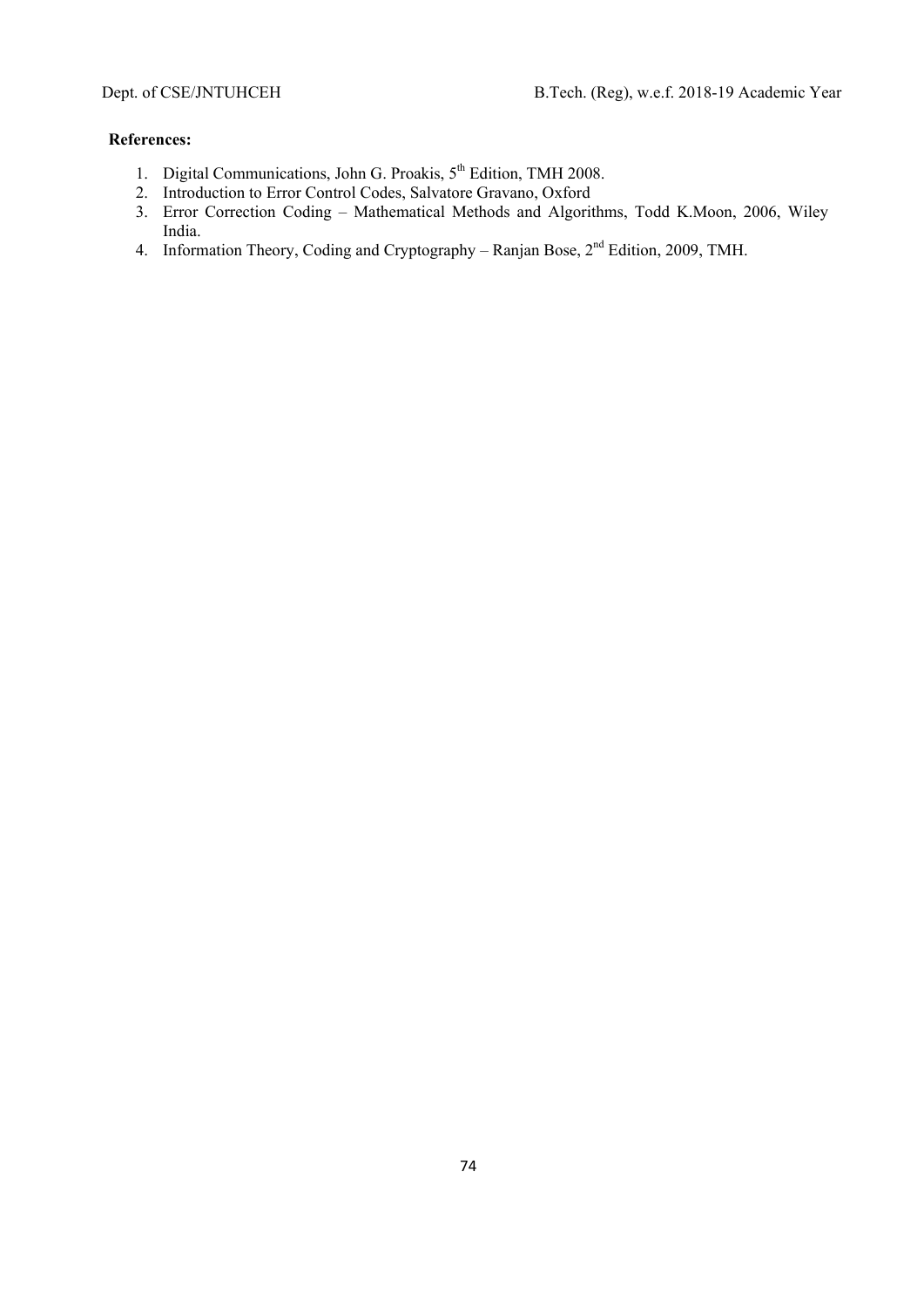## **ADVANCED COMPUTER ARCHITECTURE**

(Professional Elective - I)

# **III Year B.Tech. I-Semester**

|  | L T P C         |  |
|--|-----------------|--|
|  | $3 \t0 \t0 \t3$ |  |

**Prerequisites:** A Course on "Computer Organization"

# **Objectives**

- 1. To impart the concepts and principles of parallel and advanced computer architectures.
- 2. To develop the design techniques of Scalable and multithreaded Architectures.
- 3. To Apply the concepts and techniques of parallel and advanced computer architectures to design modern computer systems

# **Outcomes**

Gain knowledge of

- 1. Computational models and Computer Architectures.
- 2. Concepts of parallel computer models.
- 3. Scalable Architectures, Pipelining, Superscalar processors, multiprocessors

## **UNIT - I**

Theory of Parallelism, Parallel computer models, The State of Computing, Multiprocessors and Multicomputers, Multivector and SIMD Computers, PRAM and VLSI models, Architectural development tracks, Program and network properties, Conditions of parallelism, Program partitioning and Scheduling, Program flow Mechanisms, System interconnect Architectures.

## **UNIT - II**

Principals of Scalable performance, Performance metrics and measures, Parallel Processing applications, Speed up performance laws, Scalability Analysis and Approaches, Hardware Technologies, Processes and Memory Hierarchy, Advanced Processor Technology, Superscalar and Vector Processors, Memory Hierarchy Technology, Virtual Memory Technology.

### **UNIT - III**

Bus Cache and Shared memory, Backplane bus systems, Cache Memory organizations, Shared-Memory Organizations, Sequential and weak consistency models, Pipelining and superscalar techniques, Linear Pipeline Processors, Non-Linear Pipeline Processors, Instruction Pipeline design, Arithmetic pipeline design, superscalar pipeline design.

# **UNIT - IV**

Parallel and Scalable Architectures, Multiprocessors and Multicomputers, Multiprocessor system interconnects, cache coherence and synchronization mechanism, Three Generations of Multicomputers, Message-passing Mechanisms, Multivetor and SIMD computers, Vector Processing Principals, Multivector Multiprocessors, Compound Vector processing, SIMD computer Organizations, The connection machine  $CM-5$ ,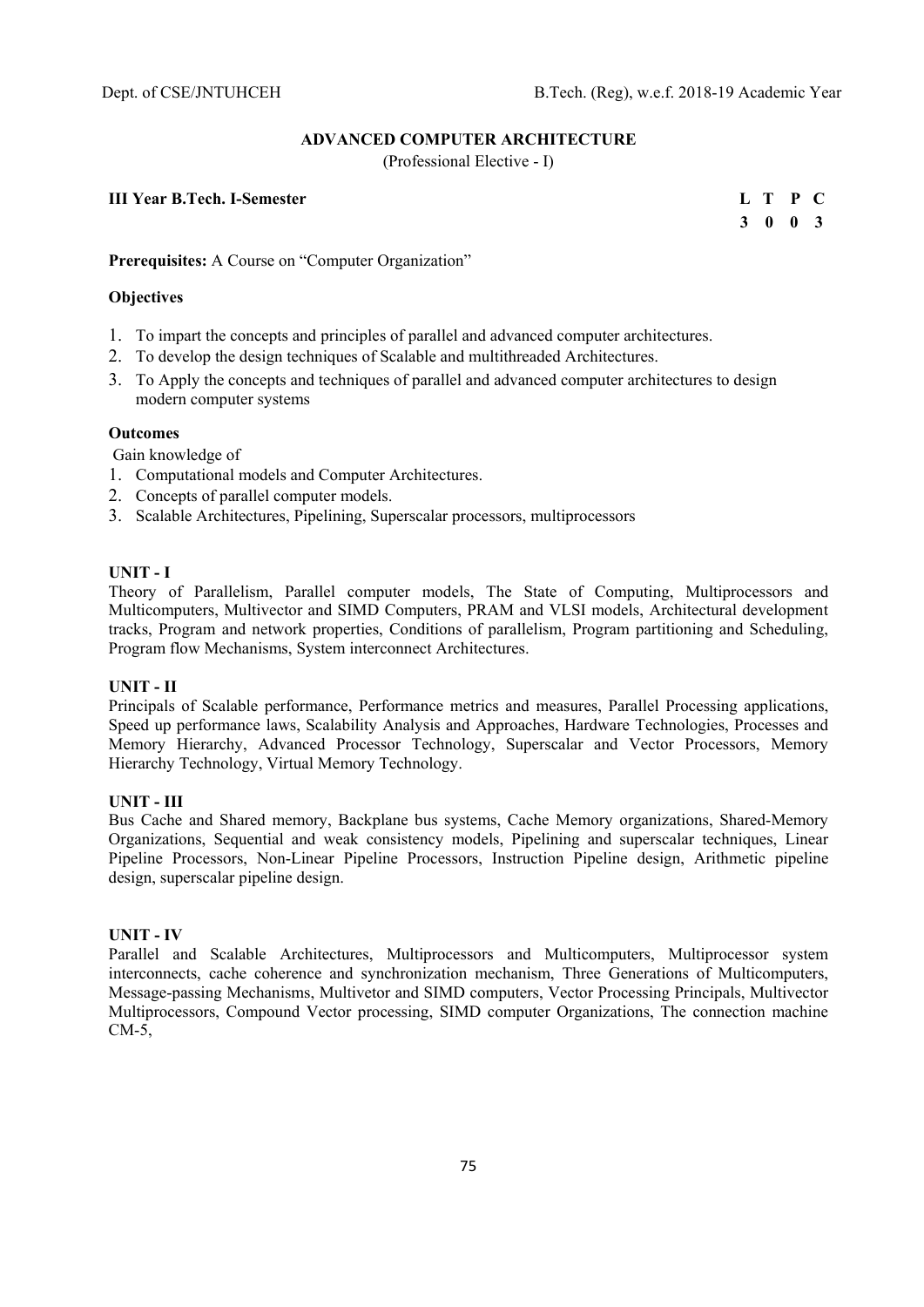# **UNIT - V**

Scalable, Multithreaded and Dataflow Architectures, Latency-hiding techniques, Principals of Multithreading, Fine-Grain Multicomputers, Scalable and multithreaded Architectures, Dataflow and hybrid Architectures.

# **Textbook:**

1. Advanced Computer Architecture, Kai Hwang, 2<sup>nd</sup> Edition, Tata McGraw Hill Publishers.

- 1. Computer Architecture, J.L.Hennessy and D.A. Patterson, 4<sup>th</sup> Edition, ELSEVIER.
- 2. Advanced Computer Architectures, S.G.Shiva, Special Indian edition, CRC,Taylor &Francis.
- 3. Introduction to High Performance Computing for Scientists and Engineers, G.Hager and G.Wellein, CRC Press, Taylor & Francis Group.
- 4. Advanced Computer Architecture, D.Sima, T .Fountain, P.Kacsuk, Pearson education.
- 5. Computer Architecture, B.Parhami, Oxford Univ. Press.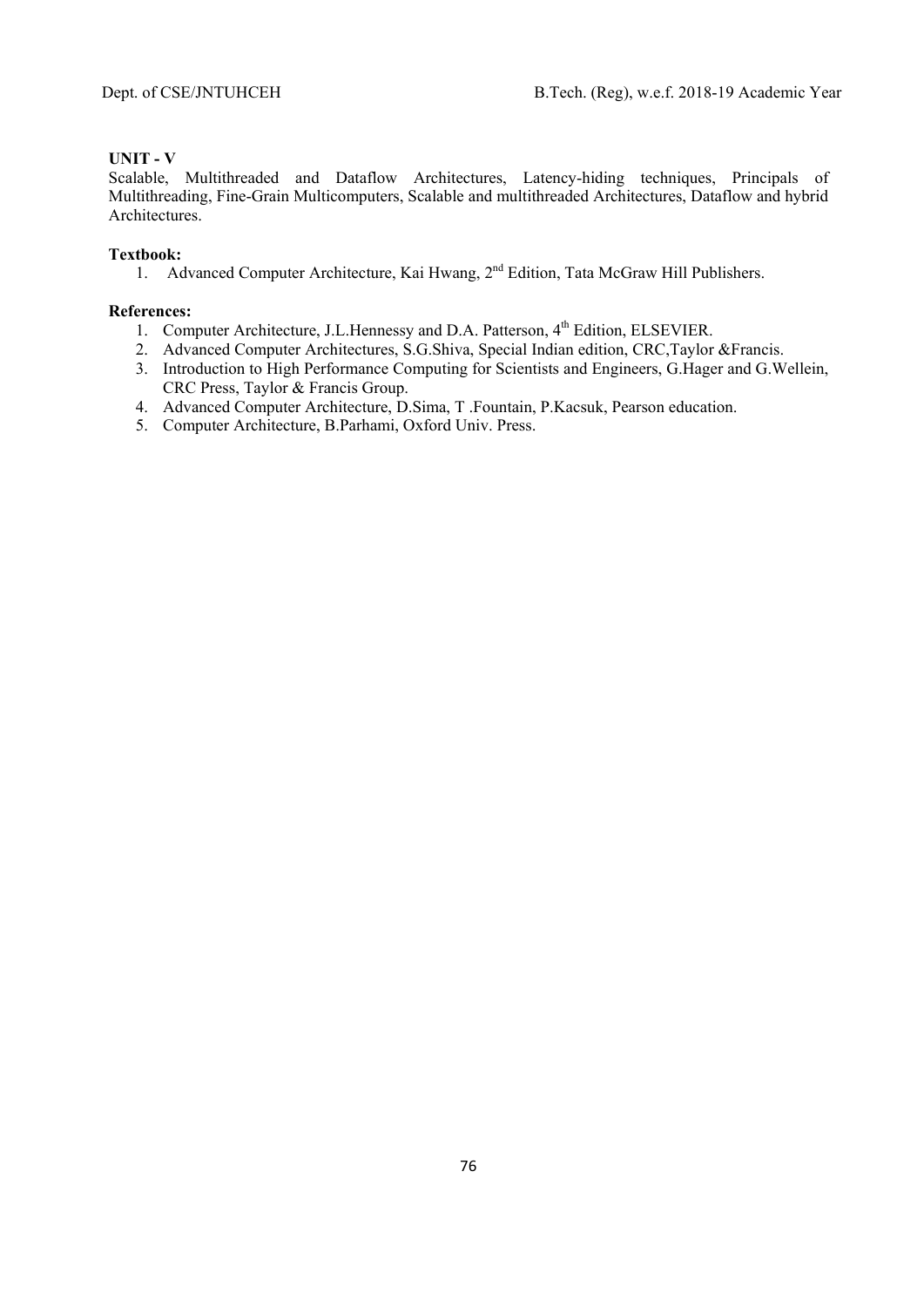**3 0 0 3** 

## **DATA MINING**

## (Professional Elective - I)

# **III Year B.Tech. I-Semester L T P C**

#### **Prerequisites**

- 1. A course on "Database Management Systems"
- 2. Knowledge of probability and statistics

#### **Objectives**

- 1. It presents methods for mining frequent patterns, associations, and correlations.
- 2. It then describes methods for data classification and prediction, and data–clustering approaches.
- 3. It covers mining various types of data stores such as spatial, textual, multimedia, streams.

#### **Outcomes**

- 1. Ability to understand the types of the data to be mined and present a general classification of tasks and primitives to integrate a data mining system.
- 2. Apply preprocessing methods for any given raw data.
- 3. Extract interesting patterns from large amounts of data.
- 4. Discover the role played by data mining in various fields.
- 5. Choose and employ suitable data mining algorithms to build analytical applications
- 6. Evaluate the accuracy of supervised and unsupervised models and algorithms.

#### **UNIT - I**

#### **Data Mining**

Data–Types of Data–, Data Mining Functionalities– Interestingness Patterns–Classification of Data Mining systems– Data mining Task primitives –Integration of Data mining system with a Data warehouse–Major issues in Data Mining–Data Preprocessing.

#### **UNIT – II**

## **Association Rule Mining**

Mining Frequent Patterns–Associations and correlations– Mining Methods– Mining Various kinds of Association Rules– Correlation Analysis– Constraint based Association mining. Graph Pattern Mining, SPM.

# **UNIT – III**

#### **Classification**

Classification and Prediction**–** Basic concepts–Decision tree induction–Bayesian classification, Rule– based classification, Lazy learner.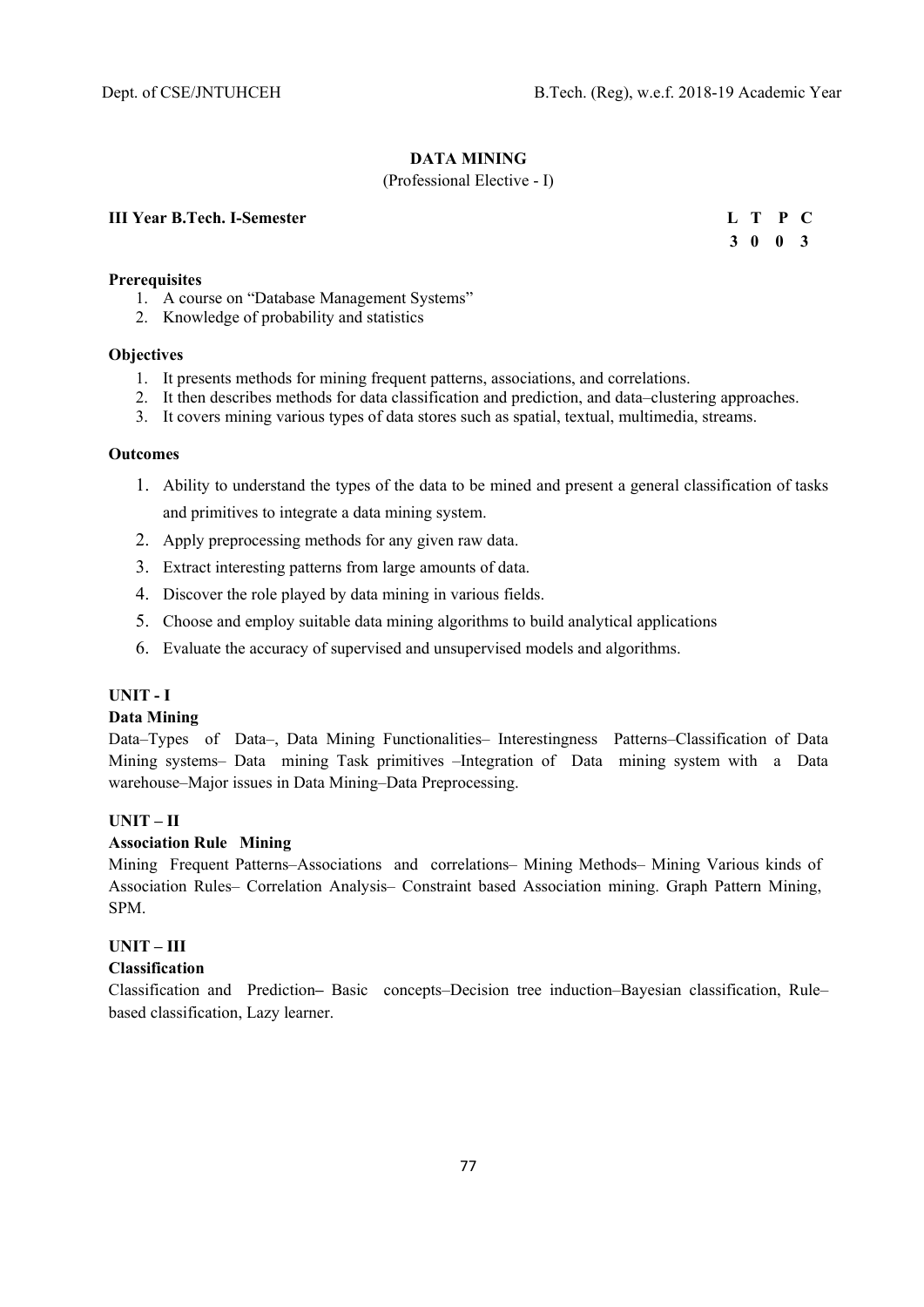# **UNIT – IV**

## **Clustering And Applications**

Cluster analysis–Types of Data in Cluster Analysis–Categorization of Major Clustering Methods– Partitioning Methods,–Hierarchical Methods– Density–Based Methods,–Grid–Based Methods, Outlier Analysis.

## **UNIT - V**

## **Advanced Concepts**

Basic concepts in Mining data streams–Mining Time–series data––Mining sequence patterns in Transactional databases–.Mining Object– Spatial– Multimedia–Text and Web data**–** Spatial Data mining– Multimedia Data mining–Text Mining– Mining the World Wide Web.

### **Textbooks:**

- 1. Data Mining Concepts and Techniques Jiawei Han & Micheline Kamber, 3<sup>rd</sup> Edition Elsevier.
- 2. Data Mining Introductory and Advanced topics –Margaret H Dunham, PEA.

# **References:**

1. Data Mining: Practical Machine Learning Tools and Techniques, Ian H. Witten and Eibe Frank, 2<sup>nd</sup> Edition, Morgan Kaufmann, 2005.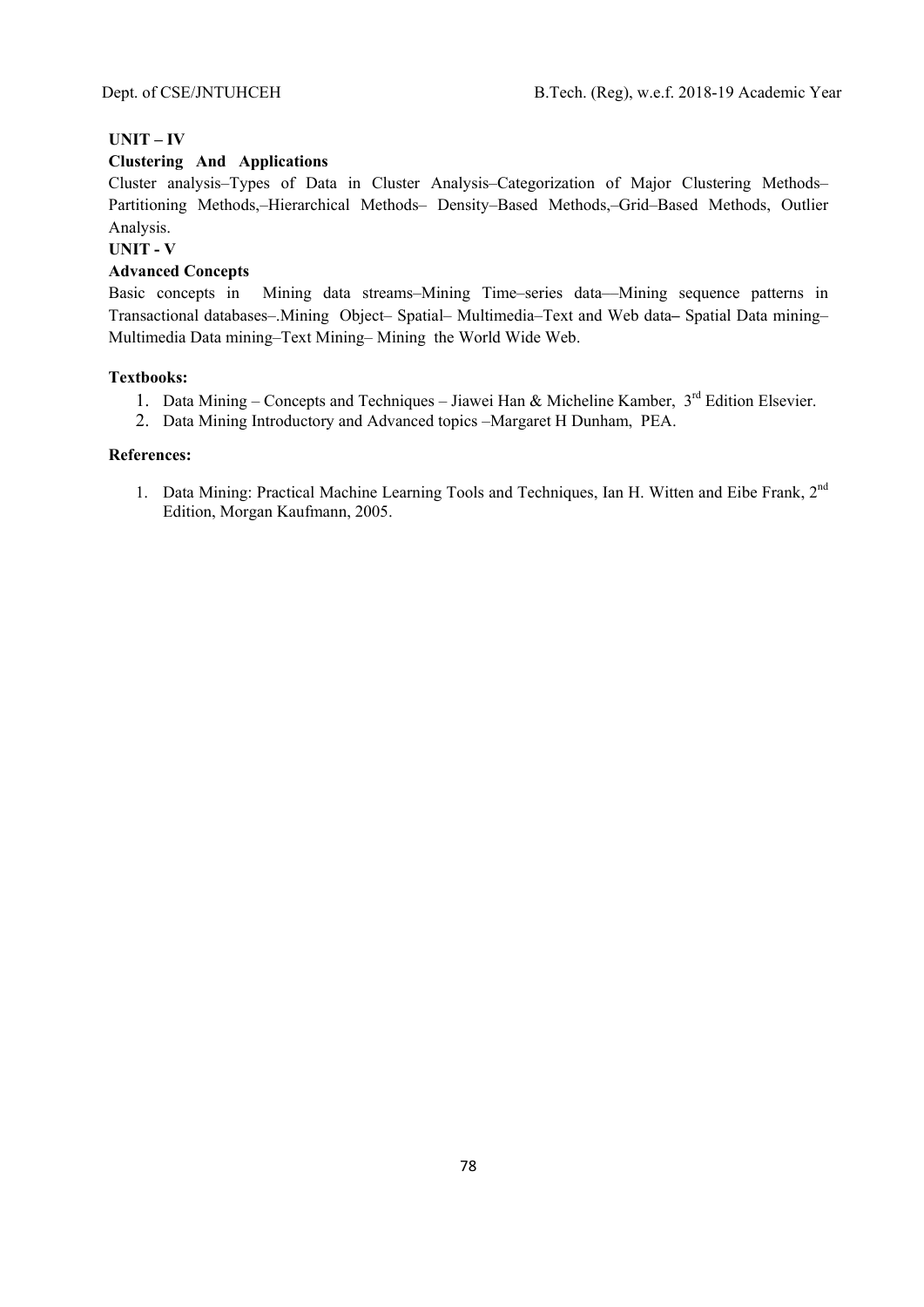# **IMAGE PROCESSING**

(Professional Elective - I)

# **III Year B.Tech. I-Semester** L T P C

 **3 0 0 3** 

## **Prerequisites**

- 1. Students are expected to have knowledge in linear signals and systems, Fourier Transform, basic linear algebra, basic probability theory and basic programming techniques; knowledge of Digital Signal Processing is desirable.
- 2. A course on "Computational Mathematics"
- 3. A course on "Computer Oriented Statistical Methods"

## **Objectives**

- 1. Provide a theoretical and mathematical foundation of fundamental Digital Image Processing concepts.
- 2. The topics include image acquisition; sampling and quantization; preprocessing; enhancement; restoration; segmentation; and compression.

### **Outcomes**

- 1. Demonstrate the knowledge of the basic concepts of two-dimensional signal acquisition, sampling, and quantization.
- 2. Demonstrate the knowledge of filtering techniques.
- 3. Demonstrate the knowledge of 2D transformation techniques.
- 4. Demonstrate the knowledge of image enhancement, segmentation, restoration and compression techniques.

# **UNIT - I**

**Digital Image Fundamentals:** Digital Image through Scanner, Digital Camera. Concept of Gray Levels. Gray Level to Binary Image Conversion. Sampling and Quantization. Relationship between Pixels. Imaging Geometry. 2D Transformations-DFT, DCT, KLT and SVD.

### **UNIT - II**

Image Enhancement in Spatial Domain Point Processing, Histogram Processing, Spatial Filtering, Enhancement in Frequency Domain, Image Smoothing, Image Sharpening.

### **UNIT - III**

Image Restoration Degradation Model, Algebraic Approach to Restoration, Inverse Filtering, Least Mean Square Filters, Constrained Least Squares Restoration, Interactive Restoration.

# **UNIT - IV**

Image Segmentation Detection of Discontinuities, Edge Linking and Boundary Detection, Thresholding, Region Oriented Segmentation.

### **UNIT - V**

Image Compression Redundancies and their Removal Methods, Fidelity Criteria, Image Compression Models, Source Encoder and Decoder, Error Free Compression, Lossy Compression.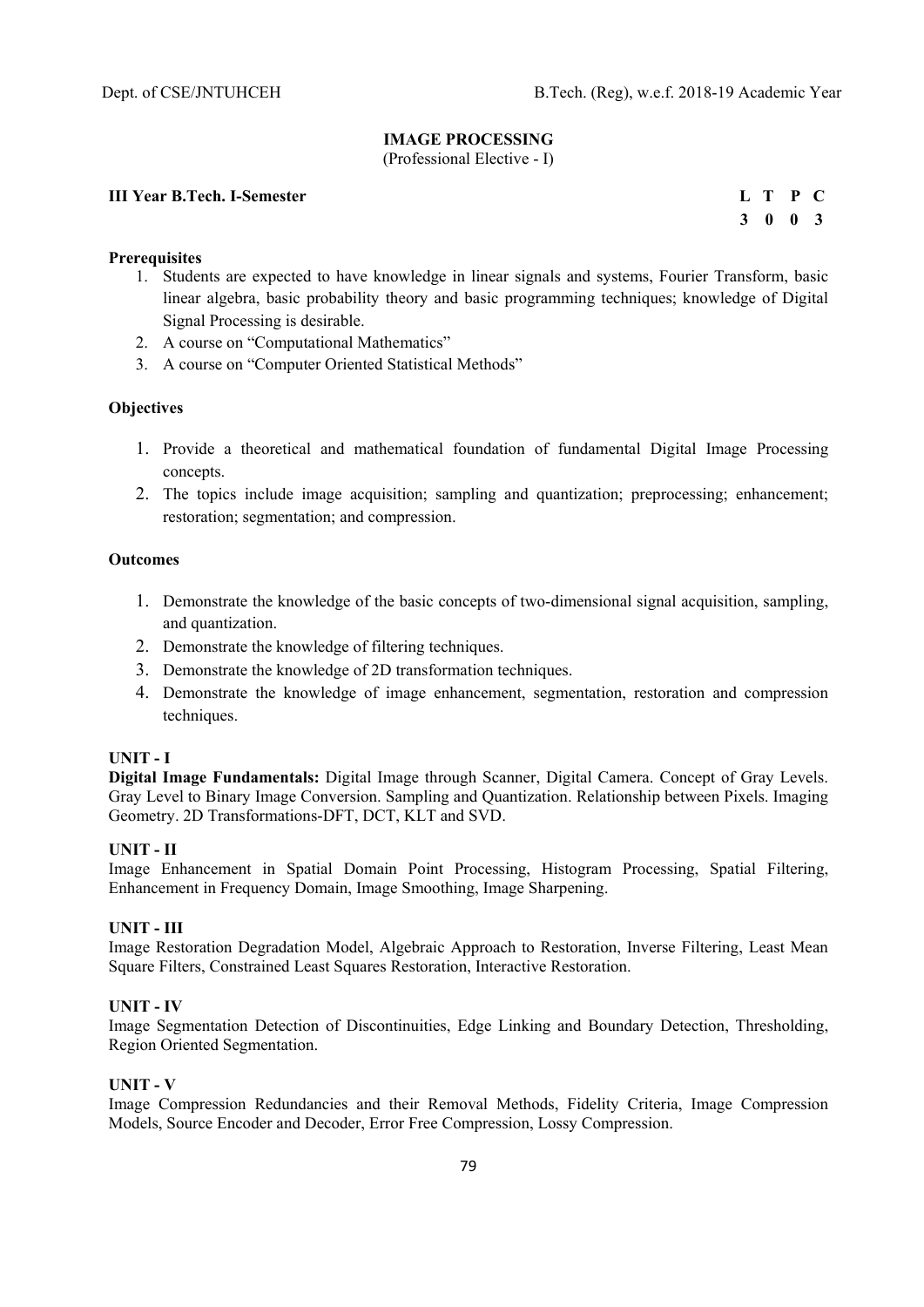# **Textbook:**

1. Digital Image Processing: R.C. Gonzalez & R.E. Woods, 2<sup>nd</sup> Edition, Addison Wesley/ Pearson Education, 2004.

- 1. Fundamentals of Digital Image Processing, A.K.Jain , PHI.
- 2. Digital Image Processing using MAT LAB, Rafael C. Gonzalez, Richard E. Woods, Steven L. Eddins: Pearson Education India, 2004.
- 3. Digital Image Processing, William K. Pratt, 3<sup>rd</sup> Edition, John Wilely, 2004.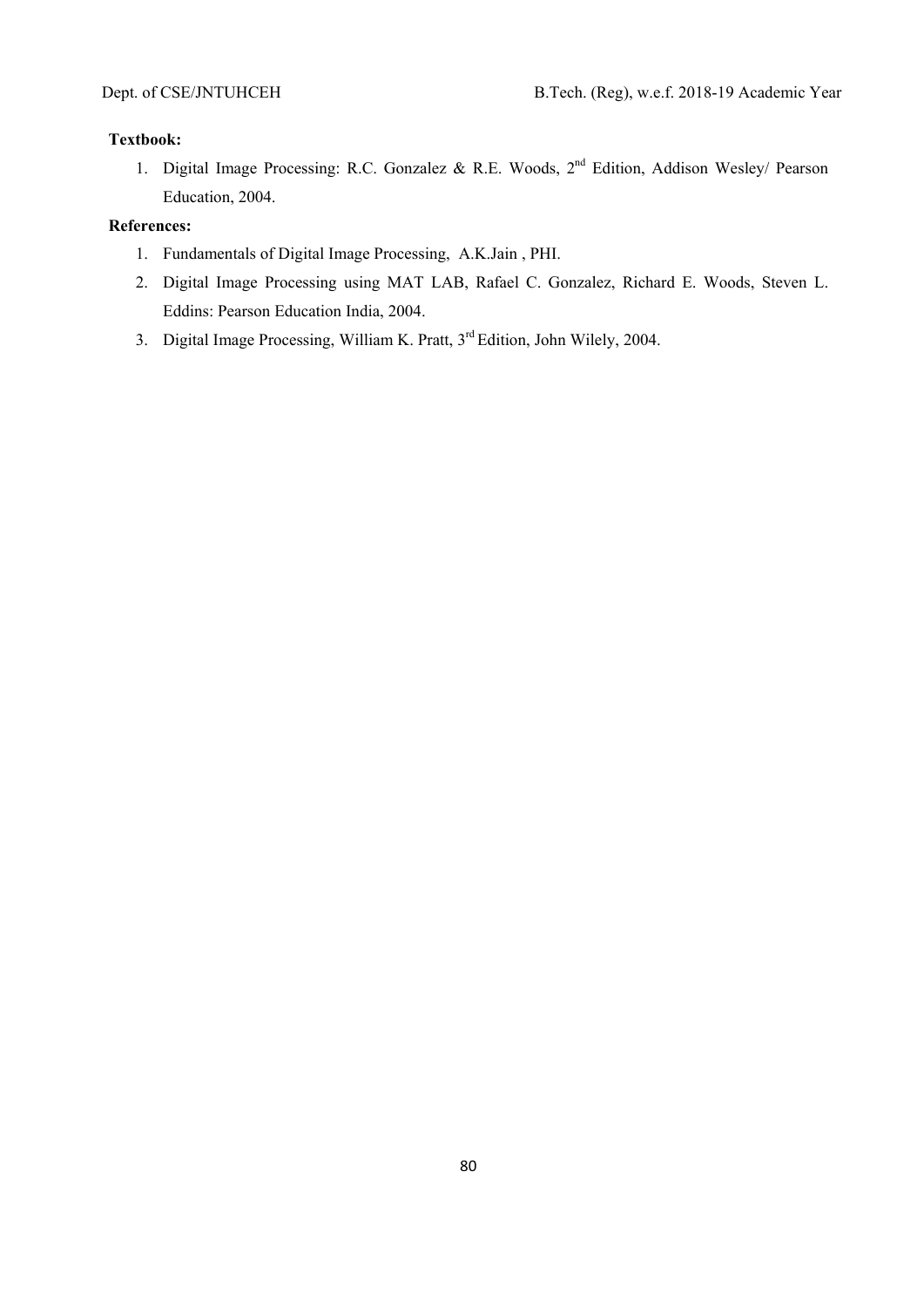## **PRINCIPLES OF PROGRAMMING LANGUAGES**

(Professional Elective-I)

# **III Year B.Tech. CSE I-Semester**

| II Year B.Tech. CSE I-Semester | L T P C |  |
|--------------------------------|---------|--|
|                                | 3 0 0 3 |  |

# **Prerequisites**

- 1. A course on "Mathematical Foundations of Computer Science"
- 2. A course on "Computer Programming and Data Structures"

## **Objectives**

- 1. Introduce important paradigms of programming languages
- 2. To provide conceptual understanding of high level language design and implementation
- 3. Topics include programming paradigms; syntax and semantics; data types, expressions and statements; subprograms and blocks; abstract data types; concurrency; functional and logic programming languages; and scripting languages

### **Outcomes**

- 1. Acquire the skills for expressing syntax and semantics in formal notation
- 2. Identify and apply a suitable programming paradigm for a given computing application
- 3. Gain knowledge of and able to compare the features of various programming languages

# **UNIT - I**

**Preliminary Concepts**: Reasons for Studying Concepts of Programming Languages, Programming Domains, Language Evaluation Criteria, Influences on Language Design, Language Categories, Language Design Trade-Offs, Implementation Methods, Programming Environments

**Syntax and Semantics:** General Problem of Describing Syntax and Semantics, Formal Methods of Describing Syntax, Attribute Grammars, Describing the Meanings of Programs

# **UNIT - II**

**Names, Bindings, and Scopes**: Introduction, Names, Variables, Concept of Binding, Scope, Scope and Lifetime, Referencing Environments, Named Constants

**Data Types**: Introduction, Primitive Data Types, Character String Types, User Defined Ordinal Types, Array, Associative Arrays, Record, Union, Tuple Types, List Types, Pointer and Reference Types, Type Checking, Strong Typing, Type Equivalence

**Expressions and Statements:** Arithmetic Expressions, Overloaded Operators, Type Conversions, Relational and Boolean Expressions, Short Circuit Evaluation, Assignment Statements, Mixed-Mode Assignment

**Control Structures** – Introduction, Selection Statements, Iterative Statements, Unconditional Branching, Guarded Commands.

# **UNIT - III**

**Subprograms and Blocks:** Fundamentals of Sub-Programs, Design Issues for Subprograms, Local Referencing Environments, Parameter Passing Methods, Parameters that Are Subprograms, Calling Subprograms Indirectly, Overloaded Subprograms, Generic Subprograms, Design Issues for Functions, User Defined Overloaded Operators, Closures, Coroutines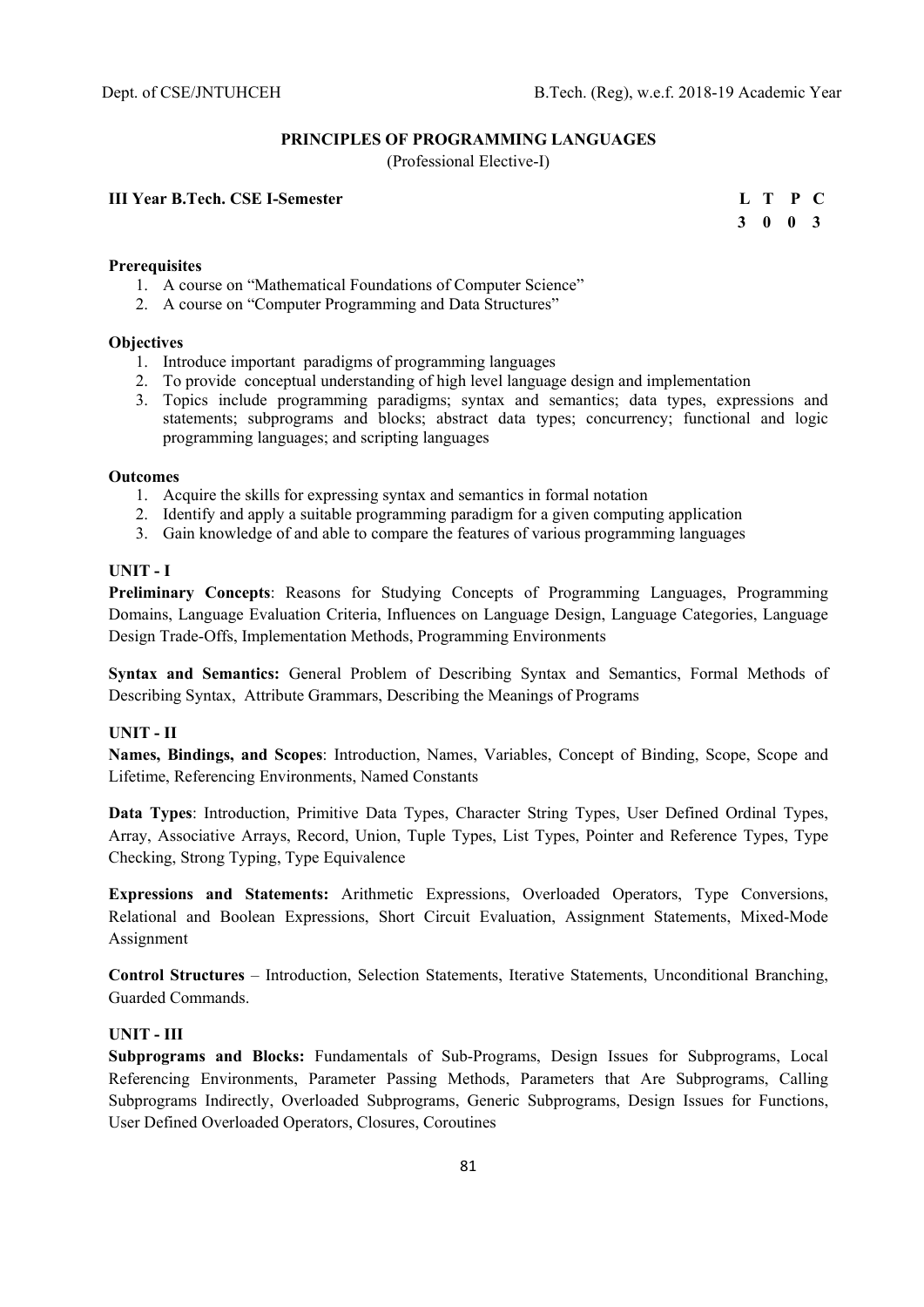**Implementing Subprograms**: General Semantics of Calls and Returns, Implementing Simple Subprograms, Implementing Subprograms with Stack-Dynamic Local Variables, Nested Subprograms, Blocks, Implementing Dynamic Scoping

**Abstract Data Types:** The Concept of Abstraction, Introductions to Data Abstraction, Design Issues, Language Examples, Parameterized ADT, Encapsulation Constructs, Naming Encapsulations

# **UNIT - IV**

**Concurrency:** Introduction, Introduction to Subprogram Level Concurrency, Semaphores, Monitors, Message Passing, Java Threads, Concurrency in Function Languages, Statement Level Concurrency.

Exception Handling and Event Handling: Introduction, Exception Handling in Ada, C++, Java, Introduction to Event Handling, Event Handling with Java and C#.

# **UNIT - V**

**Functional Programming Languages:** Introduction, Mathematical Functions, Fundamentals of Functional Programming Language, LISP, Support for Functional Programming in Primarily Imperative Languages, Comparison of Functional and Imperative Languages

**Logic Programming Language:** Introduction, an Overview of Logic Programming, Basic Elements of Prolog, Applications of Logic Programming.

**Scripting Language:** Pragmatics, Key Concepts, Case Study: Python – Values and Types, Variables, Storage and Control, Bindings and Scope, Procedural Abstraction, Data Abstraction, Separate Compilation, Module Library. (Text Book 2)

## **Textbooks:**

- 1. Concepts of Programming Languages, Robert .W. Sebesta,  $10^{th}$  Edition, Pearson Edtn
- 2. Programming Language Design Concepts, D. A. Watt, Wiley Dreamtech, 2007.

- 1. Programming Languages, A.B. Tucker, R.E. Noonan, 2nd Edition, TMH.
- 2. Programming Languages, K. C.Louden, 2nd Edition, Thomson, 2003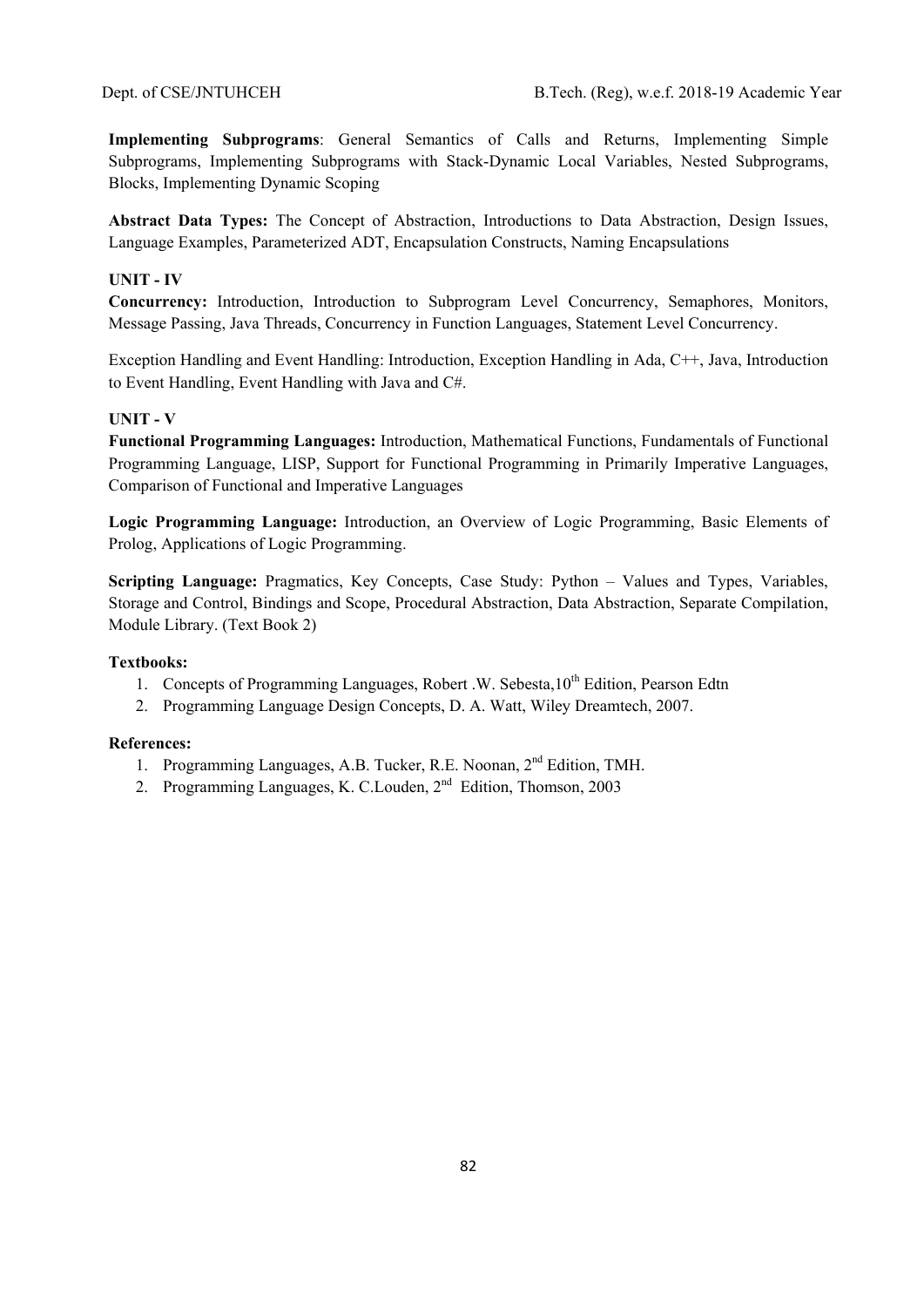# **COMPUTER GRAPHICS**

(Professional Elective - II)

# **III Year B.Tech. CSE I-Semester**

|  | L T P C |  |
|--|---------|--|
|  | 3 0 0 3 |  |

# **Prerequisites**

- 1. Familiarity with the theory and use of coordinate geometry and of linear algebra such as matrix multiplication.
- 2. A course on "Computer Programming and Data Structures"

### **Objectives**

- 1. The aim of this course is to provide an introduction of fundamental concepts and theory of computer graphics.
- 2. Topics covered include graphics systems and input devices; geometric representations and 2D/3D transformations; viewing and projections; illumination and color models; animation; rendering and implementation; visible surface detection;

#### **Outcomes**

- 1. Acquire familiarity with the relevant mathematics of computer graphics.
- 2. Be able to design basic graphics application programs, including animation
- 3. Be able to design applications that display graphic images to given specifications

## **UNIT - I**

**Introduction:** Application areas of Computer Graphics, overview of graphics systems, video-display devices, raster-scan systems, random scan systems, graphics monitors and work stations and input devices

**Output primitives**: Points and lines, line drawing algorithms (Bresenham's and DDA Algorithm), midpoint circle and ellipse algorithms

**Polygon Filling**: Scan-line algorithm, boundary-fill and flood-fill algorithms

## **UNIT - II**

**2-D geometrical transforms**: Translation, scaling, rotation, reflection and shear transformations, matrix representations and homogeneous coordinates, composite transforms, transformations between coordinate systems

**2-D viewing**: The viewing pipeline, viewing coordinate reference frame, window to view-port coordinate transformation, viewing functions, Cohen-Sutherland algorithms, Sutherland –Hodgeman polygon clipping algorithm.

# **UNIT - III**

**3-D object representation**: Polygon surfaces, quadric surfaces, spline representation, Hermite curve, Bezier curve and B-Spline curves, Bezier and B-Spline surfaces. Basic illumination models, polygon rendering methods.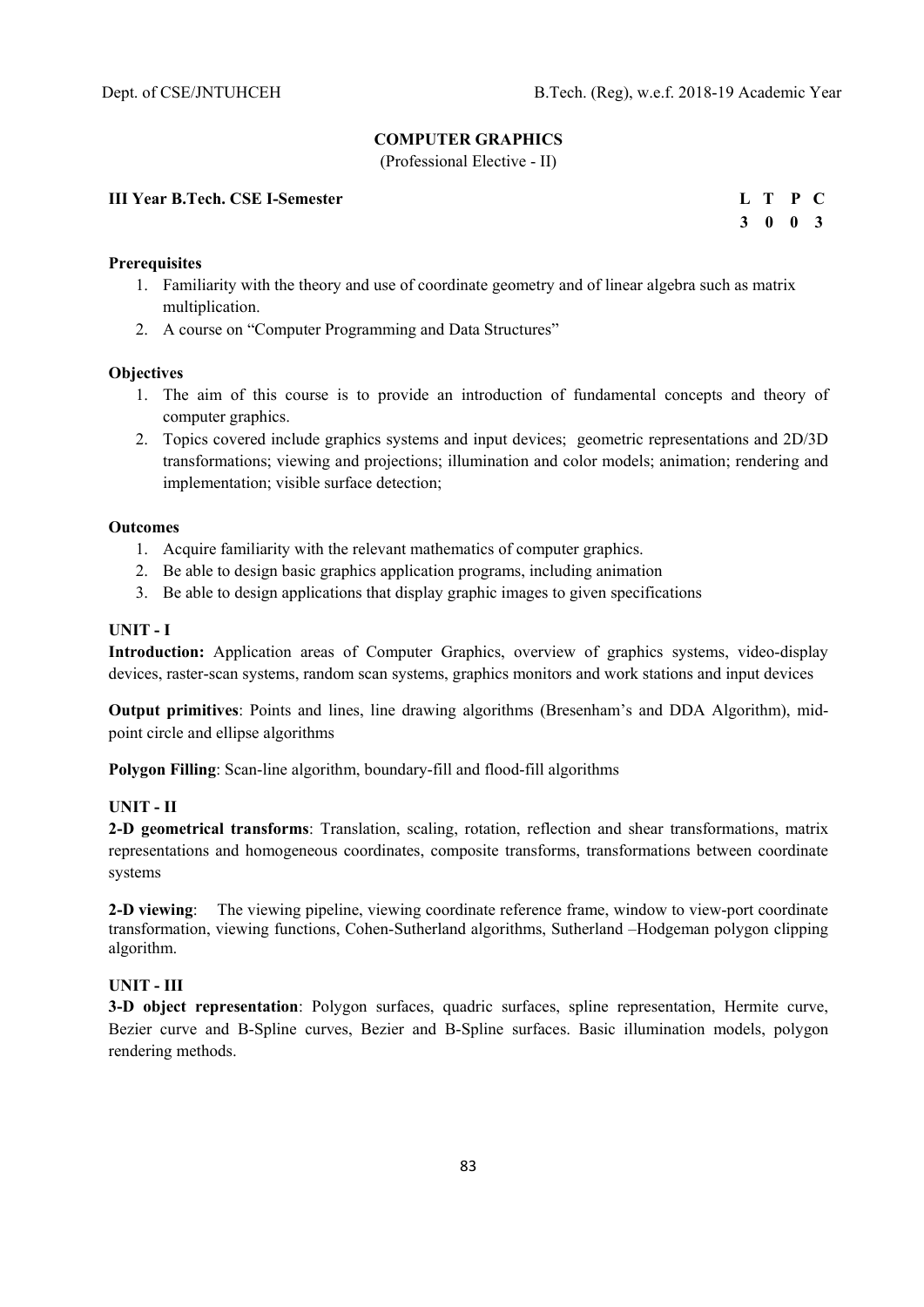# **UNIT - IV**

**3-D Geometric transformations**: Translation, rotation, scaling, reflection and shear transformations, composite transformations.

**3-D viewing**: Viewing pipeline, viewing coordinates, view volume and general projection transforms and clipping.

# **UNIT - V**

**Computer animation**: Design of animation sequence, general computer animation functions, raster animation, computer animation languages, key frame systems, motion specifications

**Visible surface detection methods**: Classification, back-face detection, depth-buffer, BSP-tree methods and area sub-division methods

### **Textbooks:**

- 1. Computer Graphics *C version*, Donald Hearn and M.Pauline Baker, Pearson Education
- 2. Computer Graphics Principles & practice, 2nd Edition in C, Foley, VanDam, Feiner and Hughes, Pearson Education.
- 3. Computer Graphics, Steven Harrington, TMH

- 1. Procedural elements for Computer Graphics, David F Rogers, 2<sup>nd</sup> Edition, Tata Mc Graw Hill.
- 2. Principles of Interactive Computer Graphics", Neuman and Sproul, TMH.
- 3. Principles of Computer Graphics, Shalini Govil, Pai, 2005, Springer.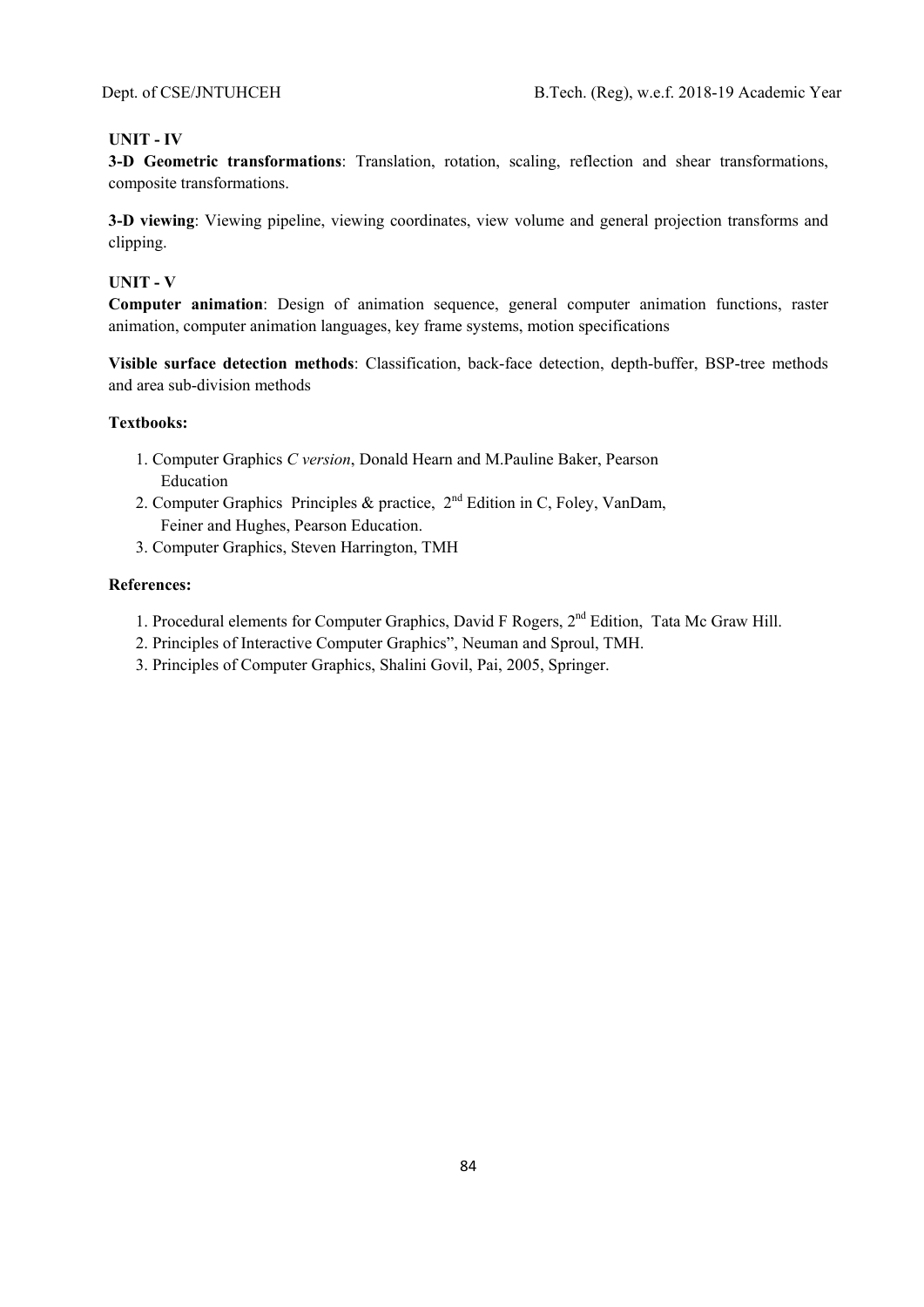## **ADVANCED OPERATING SYSTEMS**

(Professional Elective - II)

# **III Year B.Tech. CSE I-Semester**

|  | L T P C                     |  |
|--|-----------------------------|--|
|  | $3 \quad 0 \quad 0 \quad 3$ |  |

## **Objectives**

- 1. To study, learn, and understand the main concepts of advanced operating systems (parallel processing systems, distributed systems, real time systems, network operating systems, and open source operating systems)
- 2. Hardware and software features that support these systems.

### **Outcomes**

- 1. Understand the design approaches of advanced operating systems
- 2. Analyze the design issues of distributed operating systems.
- 3. Evaluate design issues of multi processor operating systems.
- 4. Identify the requirements Distributed File System and Distributed Shared Memory.
- 5. Formulate the solutions to schedule the real time applications.

## **UNIT - I**

**Architectures of Distributed Systems:** System Architecture Types, Distributed Operating Systems, Issues in Distributed Operating Systems, Communication Primitives. **Theoretical Foundations:** Inherent Limitations of a Distributed System, Lamport's Logical Clocks, Vector Clocks, Causal Ordering of Messages, Termination Detection.

## **UNIT - II**

**Distributed Mutual Exclusion:** The Classification of Mutual Exclusion Algorithms, **Non-Token –Based Algorithms:** Lamport's Algorithm, The Ricart-Agrawala Algorithm, Maekawa's Algorithm, **Token-Based Algorithms:** Suzuki-Kasami's Broadcast Algorithm, Singhal's Heurisric Algorithm, Raymond's Heuristic Algorithm.

# **UNIT - III**

**Distributed Deadlock Detection:** Preliminaries, Deadlock Handling Strategies in Distributed Systems, Issues in Deadlock Detection and Resolution, Control Organizations for Distributed Deadlock Detection, Centralized- Deadlock – Detection Algorithms, Distributed Deadlock Detection Algorithms, Hierarchical Deadlock Detection Algorithms

# **UNIT - IV**

**Multiprocessor System Architectures**: Introduction, Motivation for multiprocessor Systems, Basic Multiprocessor System Architectures **Multi Processor Operating Systems**: Introduction, Structures of Multiprocessor Operating Systems, Operating Design Issues , Threads , Process Synchronization , Processor Scheduling.

**Distributed File Systems:** Architecture, Mechanisms for Building Distributed File Systems, Design Issues

## **UNIT - V**

**Distributed Scheduling:** Issues in Load Distributing, Components of a Load Distributed Algorithm, Stability, Load Distributing Algorithms, Requirements for Load Distributing, Task Migration, Issues in task Migration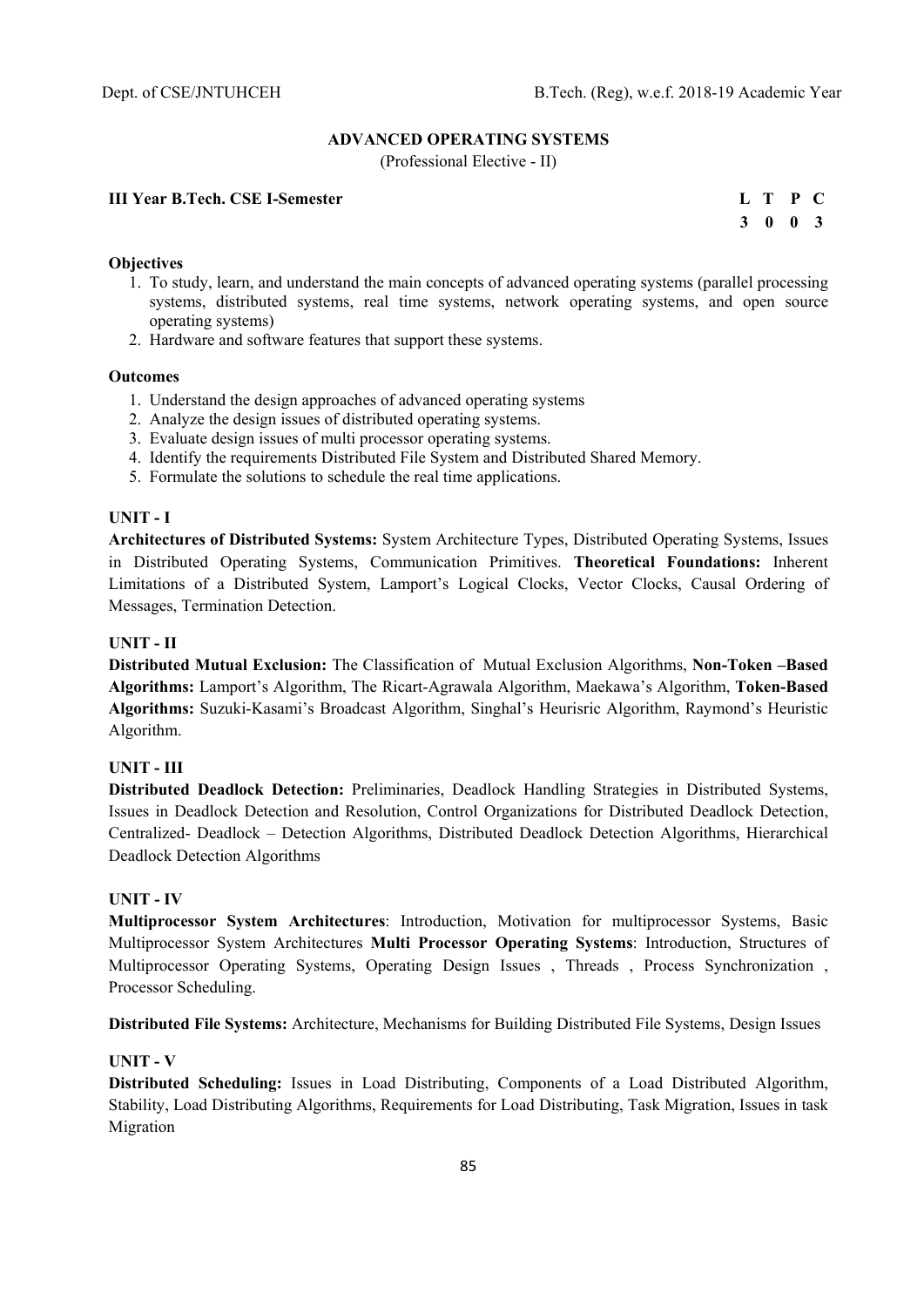**Distributed Shared Memory:** Architecture and Motivation, Algorithms for Implementing DSM, Memory Coherence, Coherence Protocols, Design Issues

# **Textbook:**

1. Advanced Concepts in Operating Systems, Mukesh Singhal, Niranjan G. Shivaratri, Tata McGraw-Hill Edition 2001

# **Reference:**

1. Distributed Systems: Andrew S. Tanenbaum, Maarten Van Steen, Pearson Prentice Hall, Edition – 2, 2007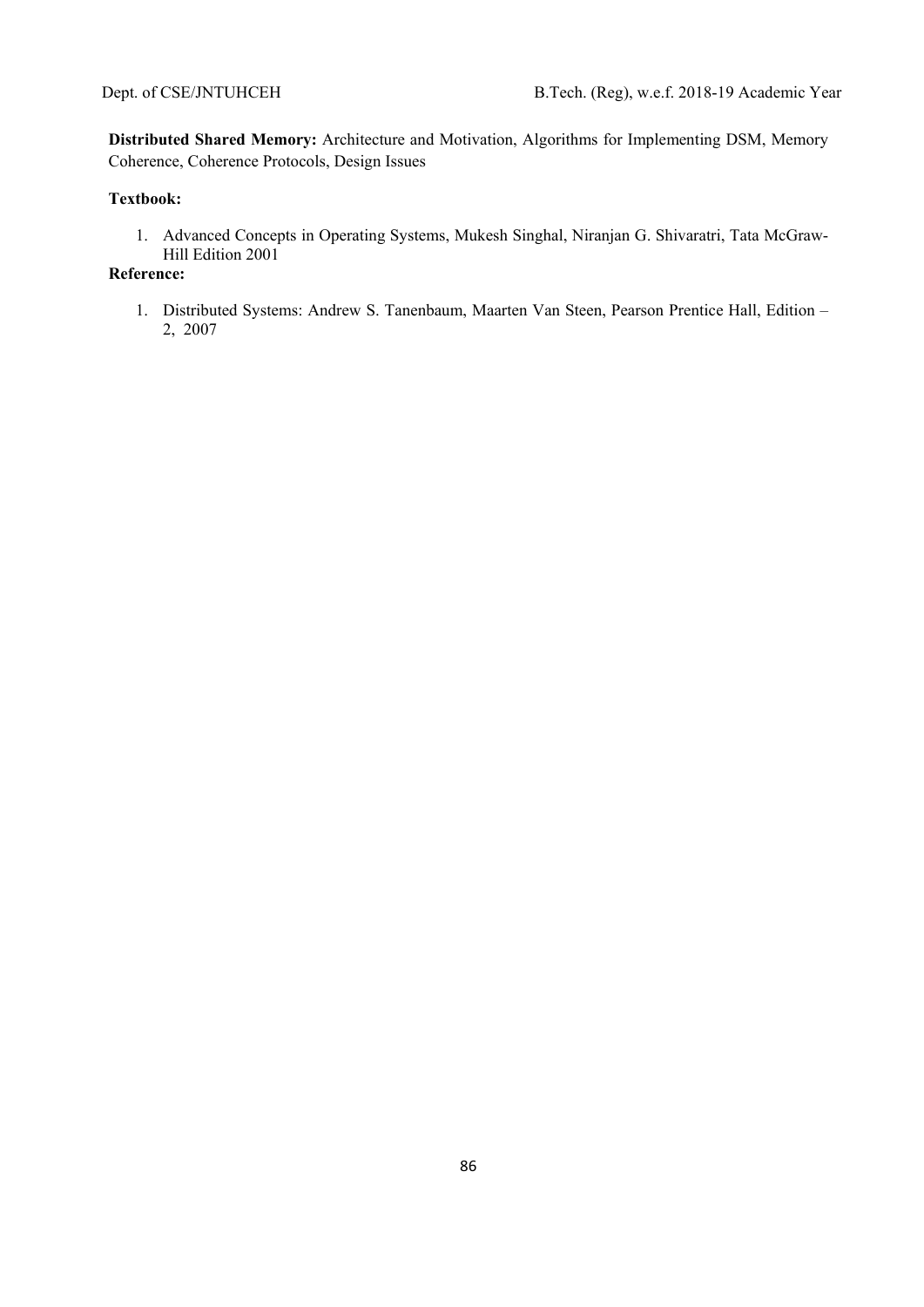## **INFORMATION RETRIEVAL SYSTEMS**

(Professional Elective - II)

## **III Year B.Tech. CSE I-Semester**

|  | L T P C         |  |
|--|-----------------|--|
|  | $3 \t0 \t0 \t3$ |  |

## **Prerequisites**

1. A Course on "Data Structures"

# **Objectives**

- 1. To learn the important concepts and algorithms in IRS
- 2. To understand the data/file structures that are necessary to design, and implement information retrieval (IR) systems.

## **Outcomes**

- 1. Ability to apply IR principles to locate relevant information large collections of data
- 2. Ability to design different document clustering algorithms
- 3. Implement retrieval systems for web search tasks.
- 4. Design an Information Retrieval System for web search tasks.

## **UNIT - I**

Introduction to Information Retrieval Systems: Definition of Information Retrieval System, Objectives of Information Retrieval Systems, Functional Overview, Relationship to Database Management Systems, Digital Libraries and Data Warehouses

Information Retrieval System Capabilities: Search Capabilities, Browse Capabilities, Miscellaneous Capabilities

# **UNIT - II**

Cataloging and Indexing: History and Objectives of Indexing, Indexing Process, Automatic Indexing, Information Extraction

Data Structure: Introduction to Data Structure, Stemming Algorithms, Inverted File Structure, N-Gram Data Structures, PAT Data Structure, Signature File Structure, Hypertext and XML Data Structures, Hidden Markov Models

# **UNIT - III**

Automatic Indexing: Classes of Automatic Indexing, Statistical Indexing, Natural Language, Concept Indexing, Hypertext Linkages

Document and Term Clustering: Introduction to Clustering, Thesaurus Generation, Item Clustering, Hierarchy of Clusters

# **UNIT - IV**

User Search Techniques: Search Statements and Binding, Similarity Measures and Ranking, Relevance Feedback, Selective Dissemination of Information Search, Weighted Searches of Boolean Systems, Searching the INTERNET and Hypertext

Information Visualization: Introduction to Information Visualization, Cognition and Perception, Information Visualization Technologies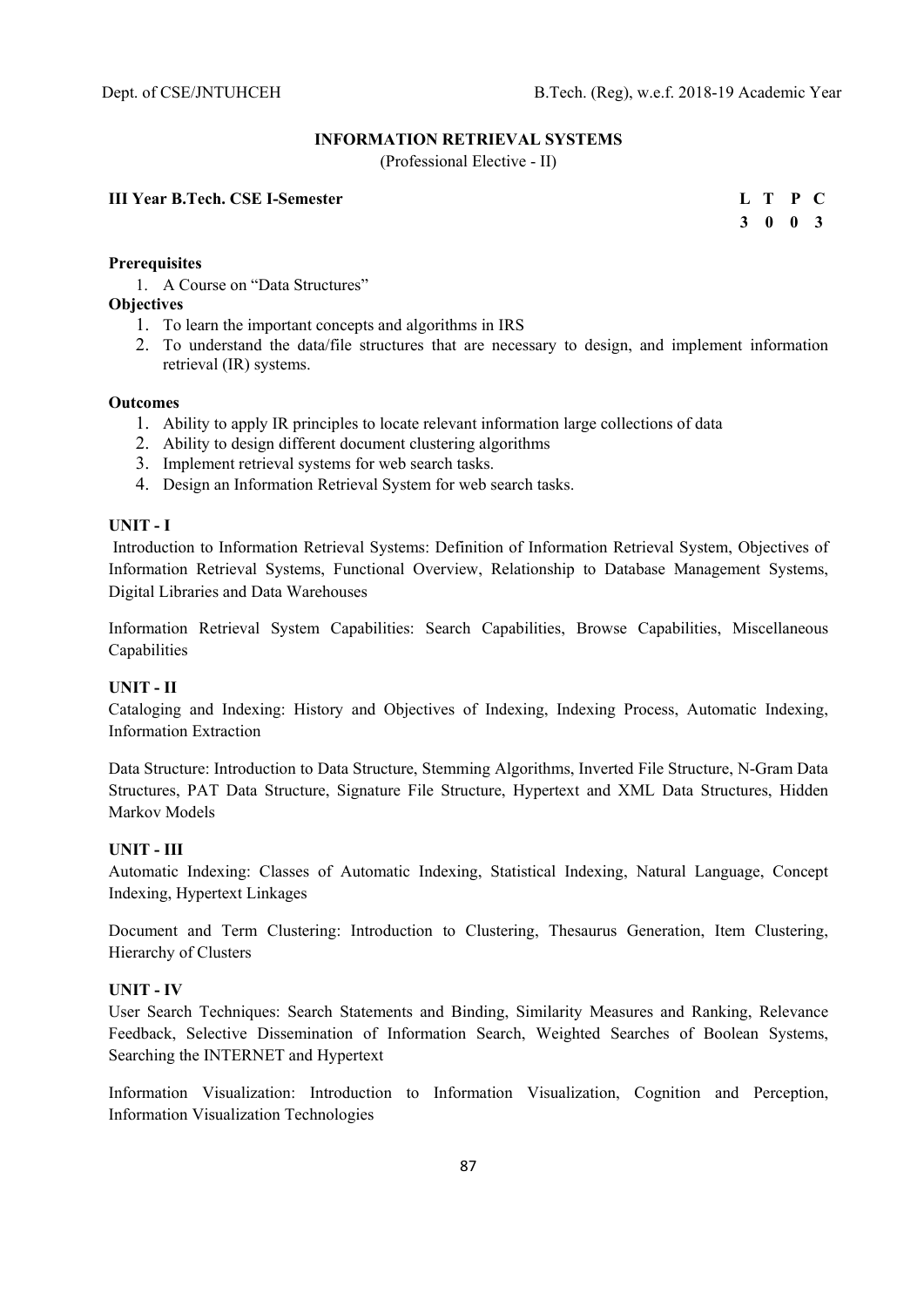# **UNIT - V**

Text Search Algorithms: Introduction to Text Search Techniques, Software Text Search Algorithms, Hardware Text Search Systems

Multimedia Information Retrieval: Spoken Language Audio Retrieval, Non-Speech Audio Retrieval, Graph Retrieval, Imagery Retrieval, Video Retrieval

# **Textbook:**

1. Information Storage and Retrieval Systems – Theory and Implementation, Gerald J. Kowalski, Mark T. Maybury, 2<sup>nd</sup> Edition, Springer.

- 1. Information Retrieval Data Structures and Algorithms, Frakes, W.B., Ricardo Baeza-Yates, Prentice Hall, 1992.
- 2. Information Storage & Retrieval, Robert Korfhage, John Wiley & Sons.
- 3. Modern Information Retrieval, Yates and Neto, Pearson Education.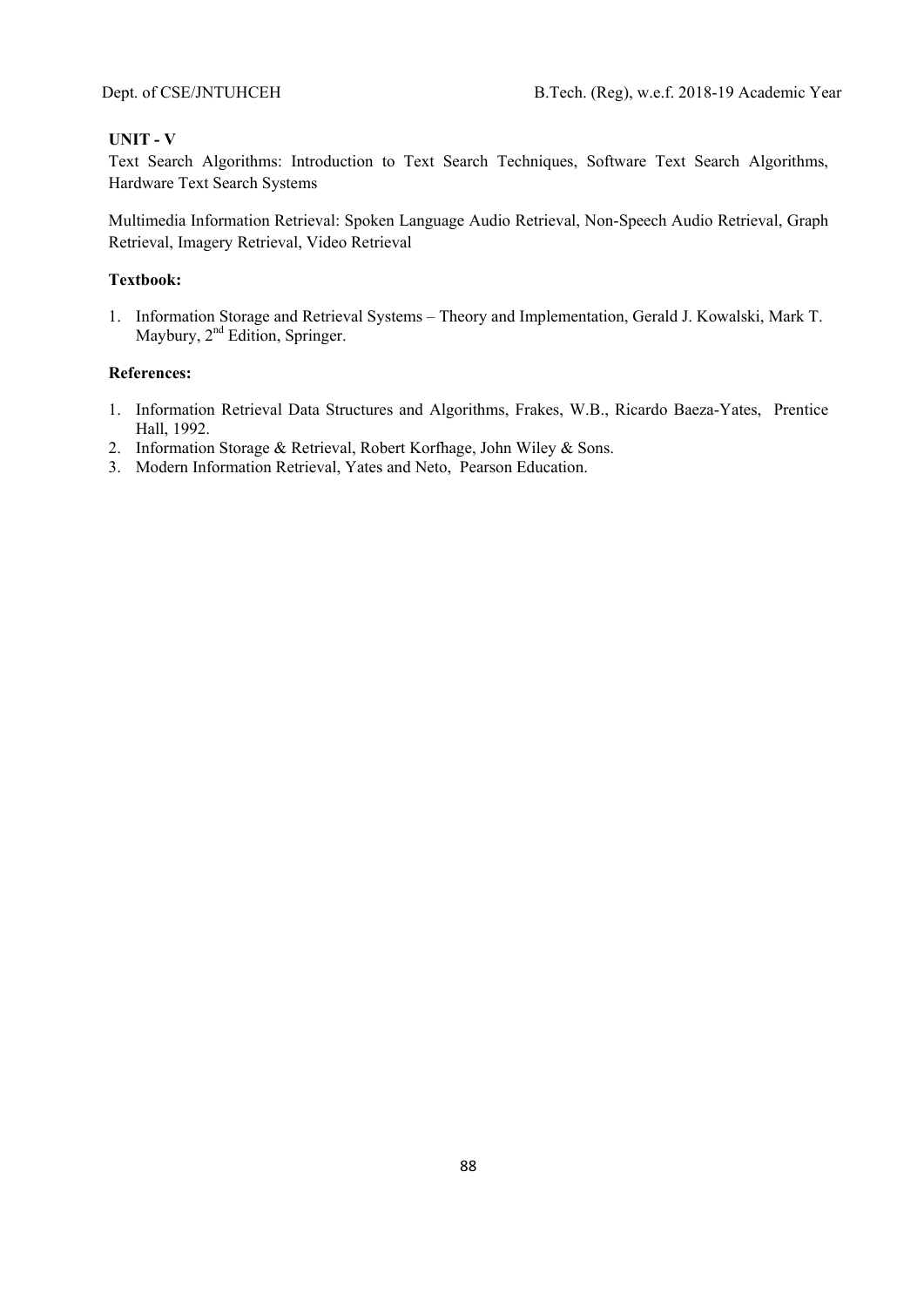# **ADVANCED DATABASES**

(Professional Elective - II)

**III Year B.Tech. CSE I-Semester** 

|  | L T P C         |  |
|--|-----------------|--|
|  | $3 \t0 \t0 \t3$ |  |

# **Prerequisites**

1. A course on "Database Management Systems"

## **Objectives**

- 1. The purpose of the course is to enrich the previous knowledge of database systems and exposing the need for distributed database technology to confront with the deficiencies of the centralized database systems.
- 2. Introduce basic principles and implementation techniques of distributed database systems.
- 3. Equip students with principles and knowledge of parallel and object oriented databases.
- 4. Topics include distributed DBMS architecture and design; query processing and optimization; distributed transaction management and reliability; parallel and object database management systems.

### **Outcomes**

- 1. Understand theoretical and practical aspects of distributed database systems.
- 2. Study and identify various issues related to the development of distributed database system.
- 3. Understand the design aspects of object oriented database system and related development.

## **UNIT - I**

**Introduction;** Distributed Data Processing, Distributed Database System, Promises of DDBSs, Problem areas.

**Distributed DBMS Architecture**: Architectural Models for Distributed DBMS, DDMBS Architecture.

**Distributed Database Design**: Alternative Design Strategies, Distribution Design issues, Fragmentation, Allocation.

# **UNIT - II**

**Query processing and decomposition**: Query processing objectives, characterization of query processors, layers of query processing, query decomposition, localization of distributed data.

**Distributed query Optimization**: Query optimization, centralized query optimization, distributed query optimization algorithms.

### **UNIT - III**

**Transaction Management**: Definition, properties of transaction, types of transactions, distributed concurrency control: serializability, concurrency control mechanisms & algorithms, time - stamped & optimistic concurrency control Algorithms, deadlock Management.

## **UNIT - IV**

**Distributed DBMS Reliability**: Reliability concepts and measures, fault-tolerance in distributed systems, failures in Distributed DBMS, local & distributed reliability protocols, site failures and network partitioning.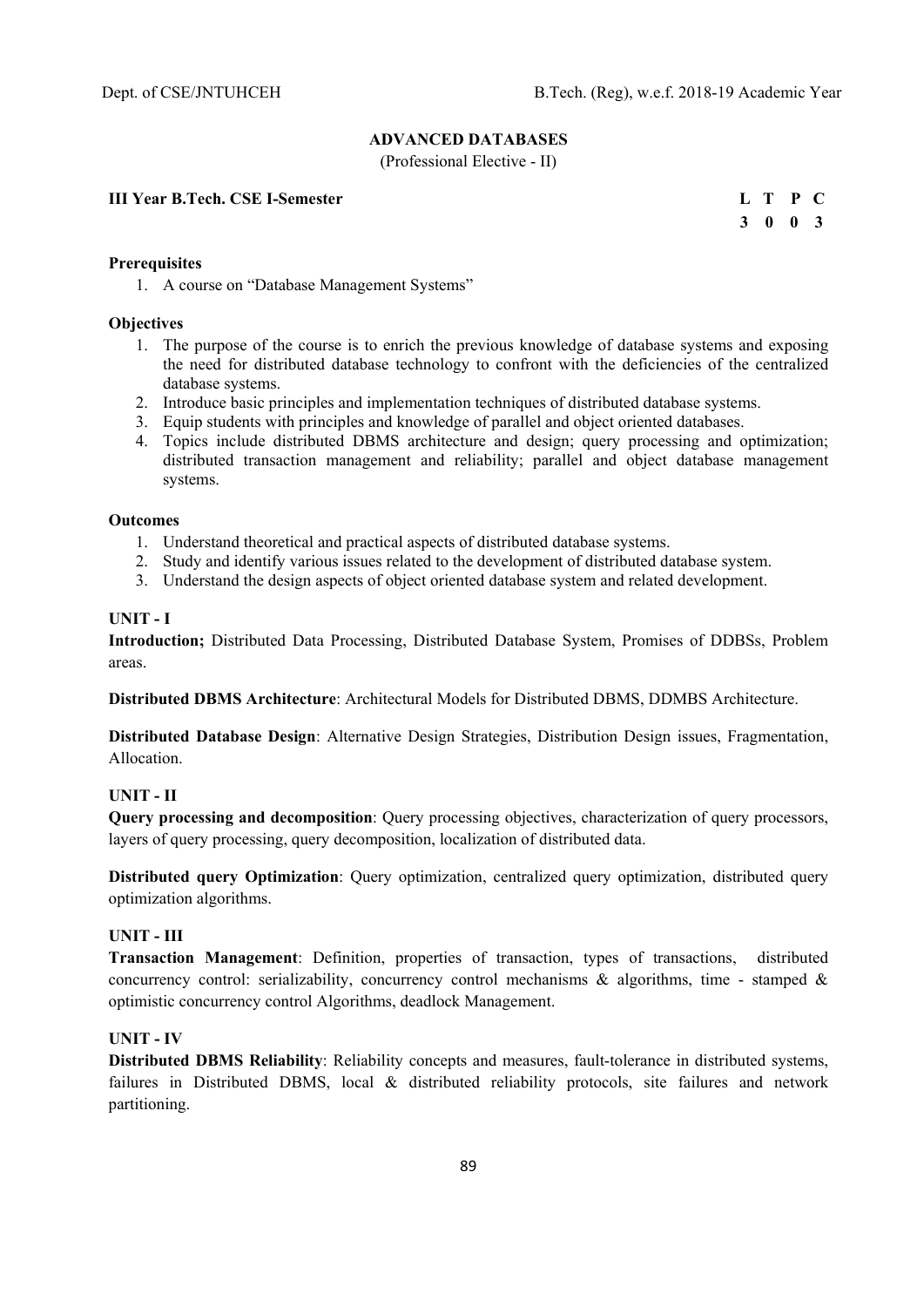**Parallel Database Systems**: Parallel database system architectures, parallel data placement, parallel query processing, load balancing, database clusters.

# **UNIT - V**

**Distributed object Database Management Systems**: Fundamental object concepts and models, object distributed design, architectural issues, object management, distributed object storage, object query Processing.

**Object Oriented Data Model** : Inheritance, object identity, persistent programming languages, persistence of objects, comparison OODBMS and ORDBMS

### **Textbooks:**

- 1. Principles of Distributed Database Systems, M.Tamer OZSU and Patuck Valduriez, Pearson Edn. Asia, 2001.
- 2. Distributed Databases, Stefano Ceri and Giuseppe Pelagatti, McGraw Hill.

## **References:**

1. Database Systems: The Complete Book, Hector Garcia-Molina, Jeffrey D. Ullman, Jennifer Widom, 2<sup>nd</sup> Edition, Pearson International Edition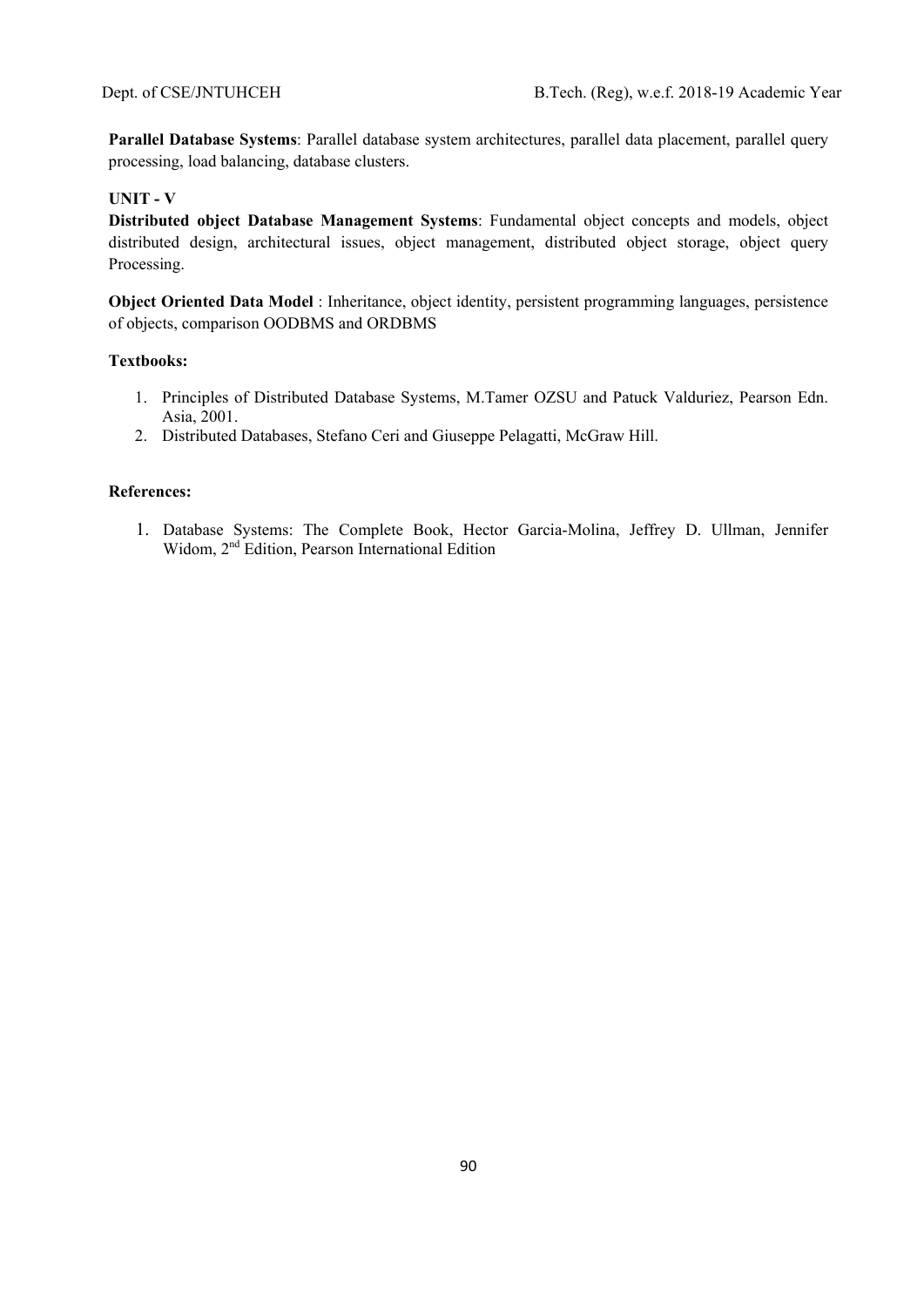**3 0 0 3** 

# **NATURAL LANGUAGE PROCESSING**

(Professional Elective - II)

# **III Year B.Tech. CSE I-Semester L T P C**

#### **Prerequisites**

- 1. A Course on "Data structures"
- 2. A Course on "Finite automata and Probability theory"

## **Objectives**

1. Introduce to some of the problems and solutions of NLP and their relation to linguistics and statistics.

## **Outcomes**

- 1. Show sensitivity to linguistic phenomena and an ability to model them with formal grammars.
- 2. Understand and carry out proper experimental methodology for training and evaluating empirical NLP systems
- 3. Able to manipulate probabilities, construct statistical models over strings and trees, and estimate parameters using supervised and unsupervised training methods.
- 4. Able to design, implement, and analyze NLP algorithms
- 5. Able to design different language modeling Techniques.

# **UNIT - I**

**Finding the Structure of Words:** Words and Their Components, Issues and Challenges, Morphological Models

**Finding the Structure of Documents:** Introduction, Methods, Complexity of the Approaches, Performances of the Approaches

# **UNIT - II**

**Syntax Analysis:** Parsing Natural Language, Treebanks: A Data-Driven Approach to Syntax, Representation of Syntactic Structure, Parsing Algorithms, Models for Ambiguity Resolution in Parsing, Multilingual Issues

# **UNIT - III**

**Semantic Parsing:** Introduction, Semantic Interpretation, System Paradigms, Word Sense Systems, Software.

### **UNIT - IV**

Predicate-Argument Structure, Meaning Representation Systems, Software.

# **UNIT - V**

**Discourse Processing:** Cohension, Reference Resolution, Discourse Cohension and Structure

**Language Modeling:** Introduction, N-Gram Models, Language Model Evaluation, Parameter Estimation, Language Model Adaptation, Types of Language Models, Language-Specific Modeling Problems, Multilingual and Crosslingual Language Modeling

### **Textbooks**

- 1. Multilingual natural Language Processing Applications : From Theory to Practice, Daniel M. Bikel and Imed Zitouni, Pearson Publication
- 2. Natural Language Processing and Information Retrieval, Tanvier Siddiqui, U.S. Tiwary

### **Reference**

1. Speech and Natural Language Processing, Daniel Jurafsky & James H Martin, Pearson Publications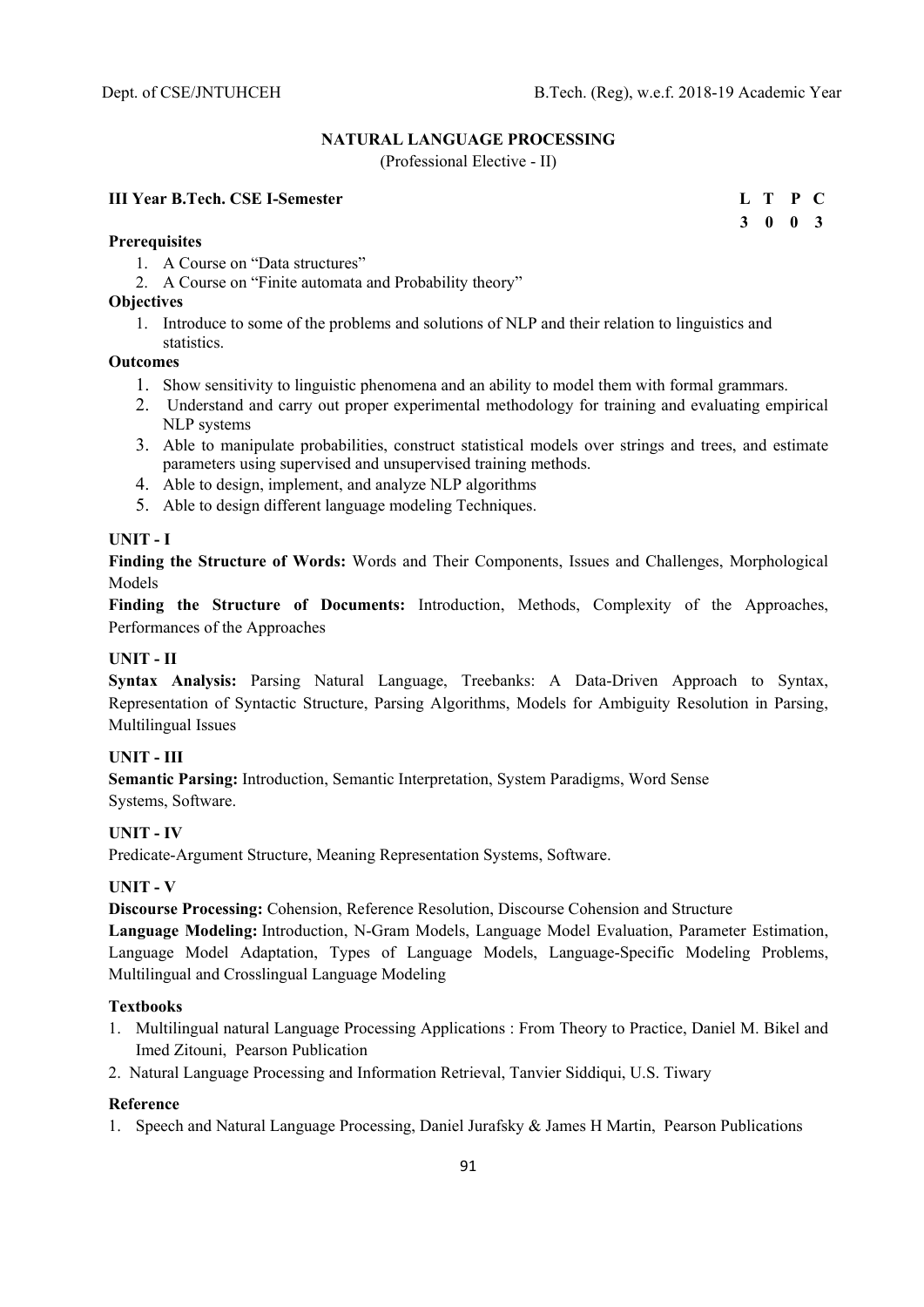#### **SOFTWARE ENGINEERING LAB**

# **III Year B.Tech. CSE I-Semester L T P C**

 **0 0 3 1.5** 

#### **Prerequisites**

1. A course on "Programming for Problem Solving"

#### **Co-requisite**

1. A Course on "Software Engineering"

# **Objectives**

1. To have hands on experience in developing a software project by using various software engineering principles and methods in each of the phases of software development.

#### **Outcomes**

- 1. Ability to translate end-user requirements into system and software requirements
- 2. Ability to generate a high level design of the system from the software requirements
- 3. Will have experience and/or awareness of testing problems and will be able to develop a simple testing report

# **List of Experiments**

## **Do the following 8 exercises for any two projects given in the list of sample projects or any other projects:**

- 1. Development of problem statement.
- 2. Preparation of Software Requirement Specification Document, Design Documents and Testing Phase related documents.
- 3. Preparation of Software Configuration Management and Risk Management related documents.
- 4. Study and usage of any Design phase CASE tool
- 5. Performing the Design by using any Design phase CASE tools.
- 6. Develop test cases for unit testing and integration testing
- 7. Develop test cases for various white box and black box testing techniques.

#### **Sample Projects:**

- 1. Passport automation System
- 2. Book Bank
- 3. Online Exam Registration
- 4. Stock Maintenance System
- 5. Online course reservation system
- 6. E-ticketing
- 7. Software Personnel Management System
- 8. Credit Card Processing
- 9. E-book management System.
- 10. Recruitment system

#### **Textbooks:**

- 1. Software Engineering, A practitioner's Approach- Roger S. Pressman, 6<sup>th</sup> edition, Mc GrawHill International Edition.
- 2. Software Engineering, Ian Sommerville,  $7<sup>th</sup>$  edition, Pearson Education.
- 3. The unified modeling language user guide Grady Booch, James Rambaugh, Ivar Jacobson, Pearson Education.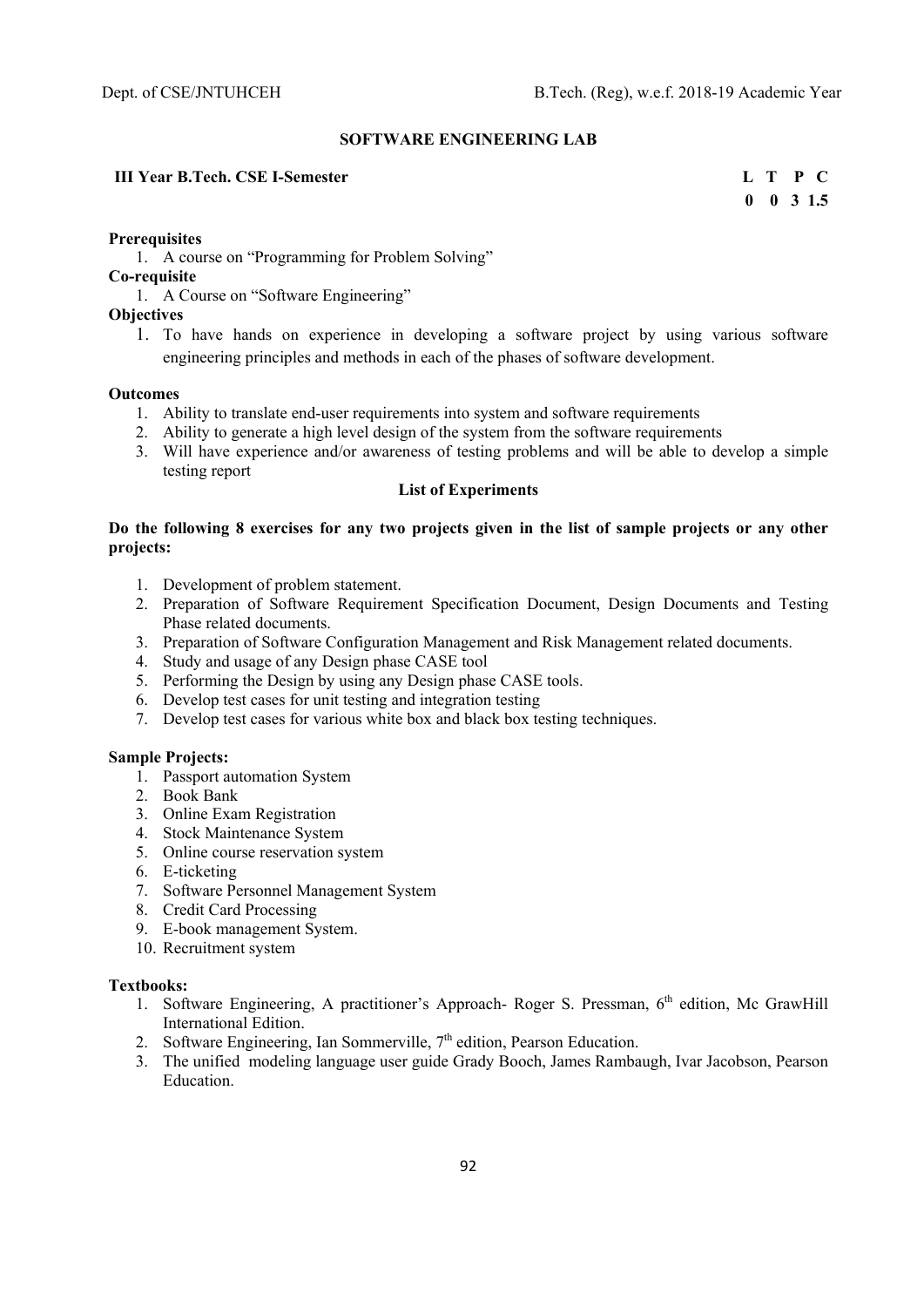# **COMPUTER NETWORKS LAB**

# **III Year B.Tech. CSE I-Semester L T P C**

 **0 0 3 1.5** 

## **Objectives**

- 1. To understand the working principle of various communication protocols.
- 2. To understand the network simulator environment and visualize a network topology and observe its performance
- 3. To analyze the traffic flow and the contents of protocol frames

#### **Outcomes**

- 1. Implement data link layer farming methods
- 2. Analyze error detection and error correction codes.
- 3. Implement and analyze routing and congestion issues in network design.
- 4. Implement Encoding and Decoding techniques used in presentation layer
- 5. To be able to work with different network tools

## **List of Experiments**

- 1. Implement the data link layer framing methods such as character, character-stuffing and bit stuffing.
- 2. Write a program to compute CRC code for the polynomials CRC-12, CRC-16 and CRC CCIP
- 3. Develop a simple data link layer that performs the flow control using the sliding window protocol, and loss recovery using the Go-Back-N mechanism.
- 4. Implement Dijsktra's algorithm to compute the shortest path through a network
- 5. Take an example subnet of hosts and obtain a broadcast tree for the subnet.
- 6. Implement distance vector routing algorithm for obtaining routing tables at each node.
- 7. Implement data encryption and data decryption
- 8. Write a program for congestion control using Leaky bucket algorithm.
- 9. Write a program for frame sorting technique used in buffers.

### 10. **Wireshark**

- i. Packet Capture Using Wire shark
- ii. Starting Wire shark
- iii. Viewing Captured Traffic
- iv. Analysis and Statistics & Filters.
- 11. How to run Nmap scan
- 12. Operating System Detection using Nmap
- 13. Do the following using NS2 Simulator
	- i. NS2 Simulator-Introduction
	- ii. Simulate to Find the Number of Packets Dropped
	- iii. Simulate to Find the Number of Packets Dropped by TCP/UDP
	- iv. Simulate to Find the Number of Packets Dropped due to Congestion
	- v. Simulate to Compare Data Rate& Throughput.
	- vi. Simulate to Plot Congestion for Different Source/Destination
	- vii. Simulate to Determine the Performance with respect to Transmission of Packets

### **Textbook:**

1. Computer Networks, Andrew S Tanenbaum, David. j. Wetherall, 5<sup>th</sup> Edition. Pearson Education/PHI

- 1. An Engineering Approach to Computer Networks, S.Keshav,  $2<sup>nd</sup>$  Edition, Pearson Education
- 2. Data Communications and Networking Behrouz A. Forouzan. 3rd Edition, TMH.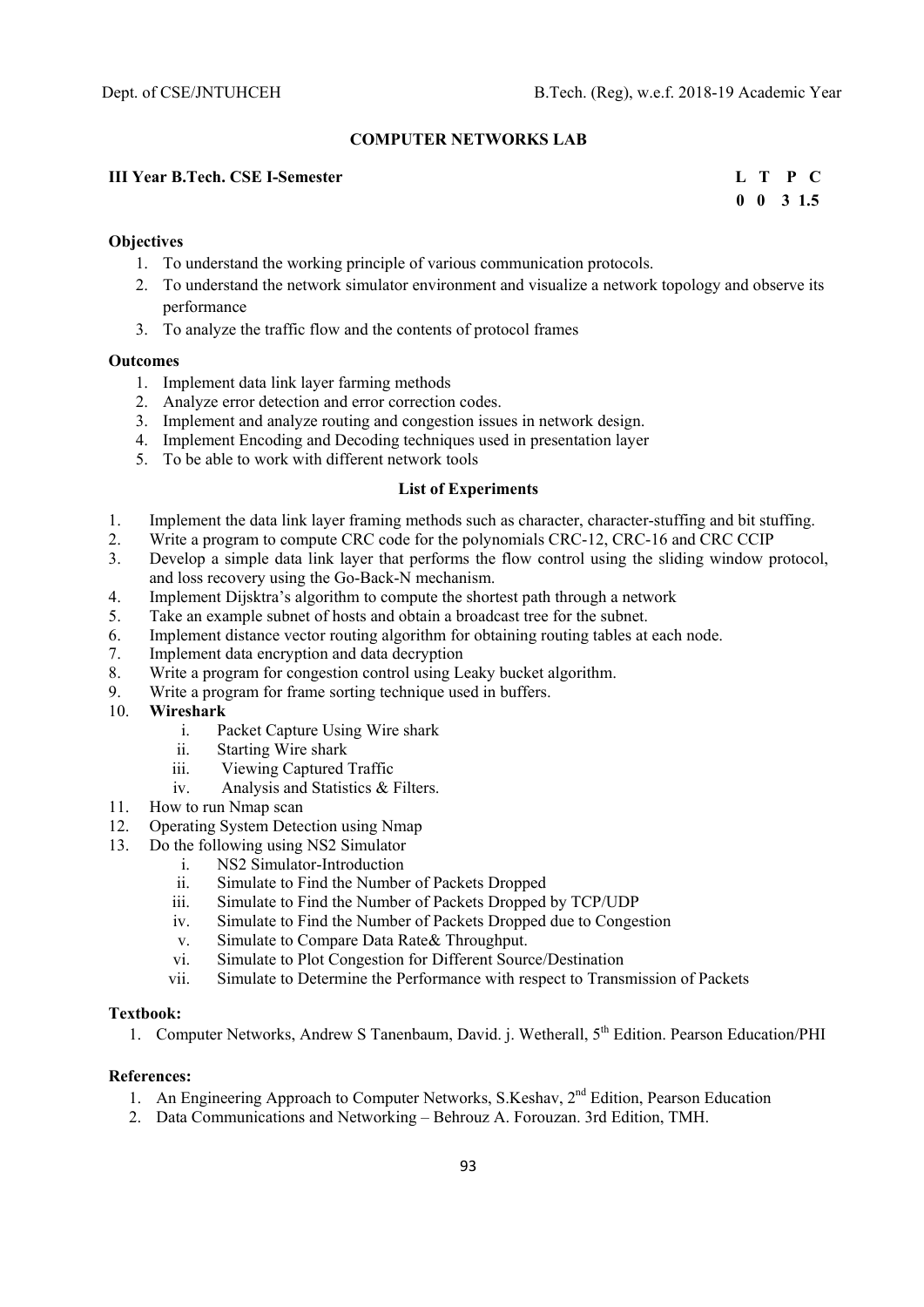## **ADVANCED ENGLISH COMMUNICATION SKILLS (AECS) LAB**

## **III Year B.Tech. CSE I-Semester L T P C**

 **0 0 2 1** 

## **1. Introduction**

The introduction of the Advanced Communication Skills Lab is considered essential at 3<sup>rd</sup> vear level. At this stage, the students need to prepare themselves for their careers which may require them to listen to, read, speak and write in English both for their professional and interpersonal communication in the globalised context.

The proposed course should be a laboratory course to enable students to use 'good' English and perform the following:

- Gathering ideas and information to organize ideas relevantly and coherently.
- Engaging in debates.
- Participating in group discussions.
- Facing interviews.
- Writing project/research reports/technical reports.
- Making oral presentations.
- Writing formal letters.
- Transferring information from non-verbal to verbal texts and vice-versa.
- Taking part in social and professional communication.

### **2. Objectives:**

This Lab focuses on using multi-media instruction for language development to meet the following targets:

- 1. To improve the students' fluency in English, through a well-developed vocabulary and enable them to listen to English spoken at normal conversational speed by educated English speakers and respond appropriately in different socio-cultural and professional contexts.
- 2. Further, they would be required to communicate their ideas relevantly and coherently in writing.
- 3. To prepare all the students for their placements.

### **3. Syllabus**:

The following course content to conduct the activities is prescribed for the Advanced English Communication Skills (AECS) Lab:

- 1. **Activities on Fundamentals of Inter-personal Communication and Building Vocabulary**  Starting a conversation – responding appropriately and relevantly – using the right body language – Role Play in different situations & Discourse Skills- using visuals - Synonyms and antonyms, word roots, one-word substitutes, prefixes and suffixes, study of word origin, business vocabulary, analogy, idioms and phrases, collocations & usage of vocabulary.
- 2. **Activities on Reading Comprehension** –General Vs Local comprehension, reading for facts, guessing meanings from context, scanning, skimming, inferring meaning, critical reading& effective googling.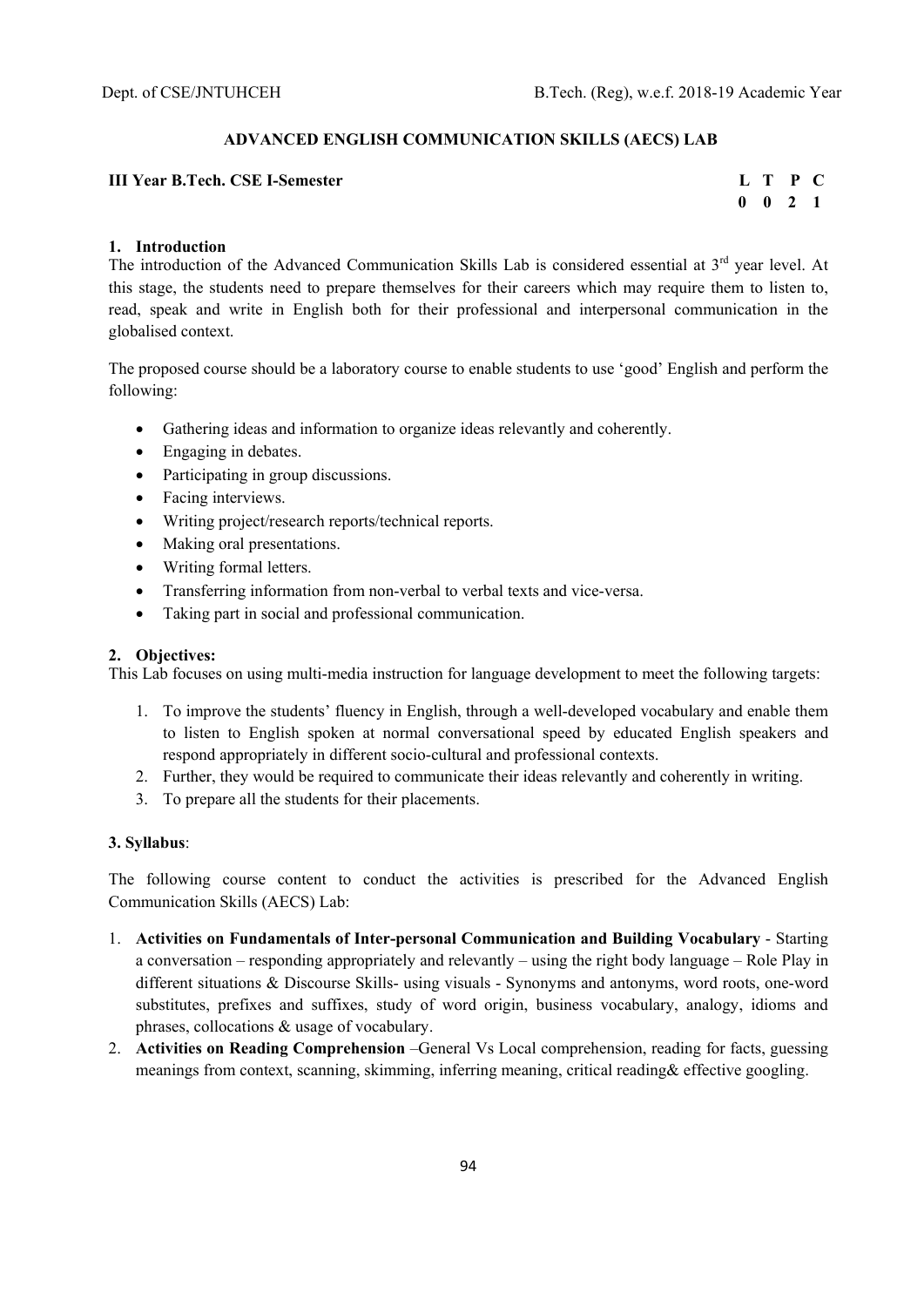- 3. **Activities on Writing Skills** Structure and presentation of different types of writing *letter writing/Resume writing/ e-correspondence/Technical report writing/* – planning for writing –improving one's writing.
- 4. **Activities on Presentation Skills** Oral presentations (individual and group) through JAM sessions/seminars/**PPTs** and written presentations through posters/projects/reports/ emails/assignments etc.
- 5. **Activities on Group Discussion and Interview Skills** Dynamics of group discussion, intervention, summarizing, modulation of voice, body language, relevance, fluency and organization of ideas and rubrics for evaluation- Concept and process, pre-interview planning, opening strategies, answering strategies, interview through tele-conference & video-conference and Mock Interviews.

### **4. Minimum Requirement:**

The Advanced English Communication Skills (AECS) Laboratory shall have the following infrastructural facilities to accommodate at least 35 students in the lab:

- Spacious room with appropriate acoustics.
- Round Tables with movable chairs
- Audio-visual aids
- LCD Projector
- Public Address system
- $\bullet$  P IV Processor, Hard Disk 80 GB, RAM–512 MB Minimum, Speed 2.8 GHZ
- T. V, a digital stereo & Camcorder
- Headphones of High quality

## **5. Suggested Software:**

The software consisting of the prescribed topics elaborated above should be procured and used.

- **•** Oxford Advanced Learner's Compass,  $7<sup>th</sup>$  Edition
- **DELTA's key to the Next Generation TOEFL Test: Advanced Skill Practice.**
- **Lingua TOEFL CBT Insider**, by Dreamtech
- **TOEFL & GRE**( KAPLAN, AARCO&BARRONS, USA, Cracking GRE by CLIFFS)

# **6. Books Recommended:**

- 1. Effective Technical Communication by M Asharaf Rizvi. McGraw Hill Education (India) Pvt. Ltd. 2<sup>nd</sup> Edition
- 2. Academic Writing: A Handbook for International Students by Stephen Bailey, Routledge, 5<sup>th</sup> Edition
- 3. Learn Correct English A Book of Grammar, Usage and Composition by Shiv K. Kumar and Hemalatha Nagarajan. Pearson 2007
- 4. Professional Communication by Aruna Koneru, McGraw Hill Education (India) Pvt. Ltd, 2016.
- 5. Technical Communication by Meenakshi Raman & Sangeeta Sharma, Oxford University Press 2009.
- 6. Technical Communication by Paul V. Anderson. 2007. Cengage Learning pvt. Ltd. New Delhi.
- 7. English Vocabulary in Use series, Cambridge University Press 2008.
- 8. Handbook for Technical Communication by David A. McMurrey& Joanne Buckley. 2012. Cengage Learning.
- 9. Communication Skills by Leena Sen, PHI Learning Pvt Ltd., New Delhi, 2009.
- 10. Job Hunting by Colm Downes, Cambridge University Press 2008.
- 11. English for Technical Communication for Engineering Students, Aysha Vishwamohan, Tata Mc Graw-Hil 2009.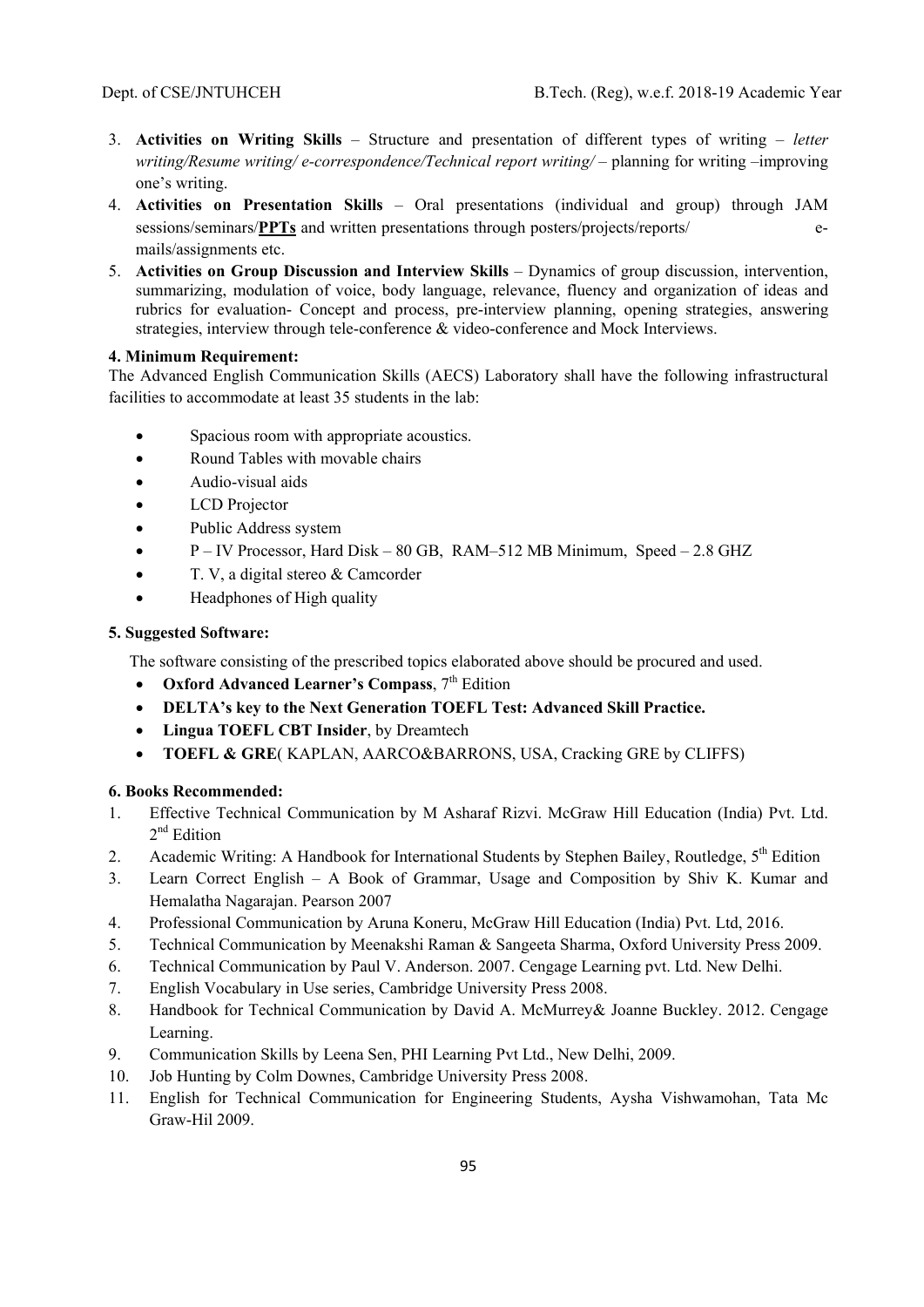## **CONSTITUTION OF INDIA (Mandate Course)**

## **III Year B.Tech. CSE I-Semester****L T P C**

#### **Objectives**

- 1. To understand the premises informing the twin themes of liberty and freedom from a civil rights perspective.
- 2. To address the growth of Indian opinion regarding modern Indian intellectuals' constitutional role and entitlement to civil and economic rights as well as the emergence of nationhood in the early years of Indian nationalism.
- 3. To address the role of socialism in India after the commencement of the Bolshevik Revolution in 1917 and its impact on the initial drafting of the Indian Constitution

#### **Outcomes**

- 1. To discuss the growth of the demand for civil rights in India for the bulk of Indians before the arrival of Gandhi in Indian politics.
- 2. To Discuss the intellectual origins of the framework of argument that informed the conceptualization of social reforms leading to revolution in India.
- 3. Discuss the circumstances surrounding the foundation of the Congress Socialist Party [CSP] under the leadership of Jawaharlal Nehru and the eventual failure of the proposal of direct elections through adult suffrage in the Indian Constitution.
- 4. Discuss the passage of the Hindu Code Bill of1956

#### **UNIT – I**

**History of Making of the Indian Constitution:** History, Drafting Committee, ( Composition & Working)

## **UNIT – II**

**Philosophy of the Indian Constitution:** Preamble, Salient Features

#### **UNIT - III**

# **Contours of Constitutional Rights &Duties:**

Fundamental Rights Right to Equality Right to Freedom Right against Exploitation Right to Freedom of Religion Cultural and Educational Rights Right to Constitutional Remedies Directive Principles of StatePolicy Fundamental Duties.

#### **UNIT – IV**

## **Organs of Governance:**

Parliament Composition Qualifications and Disqualifications Powers and Functions President Governor Council of Ministers Judiciary, Appointment and Transfer of Judges, Qualifications Powers and Functions

 **2 0 0 0**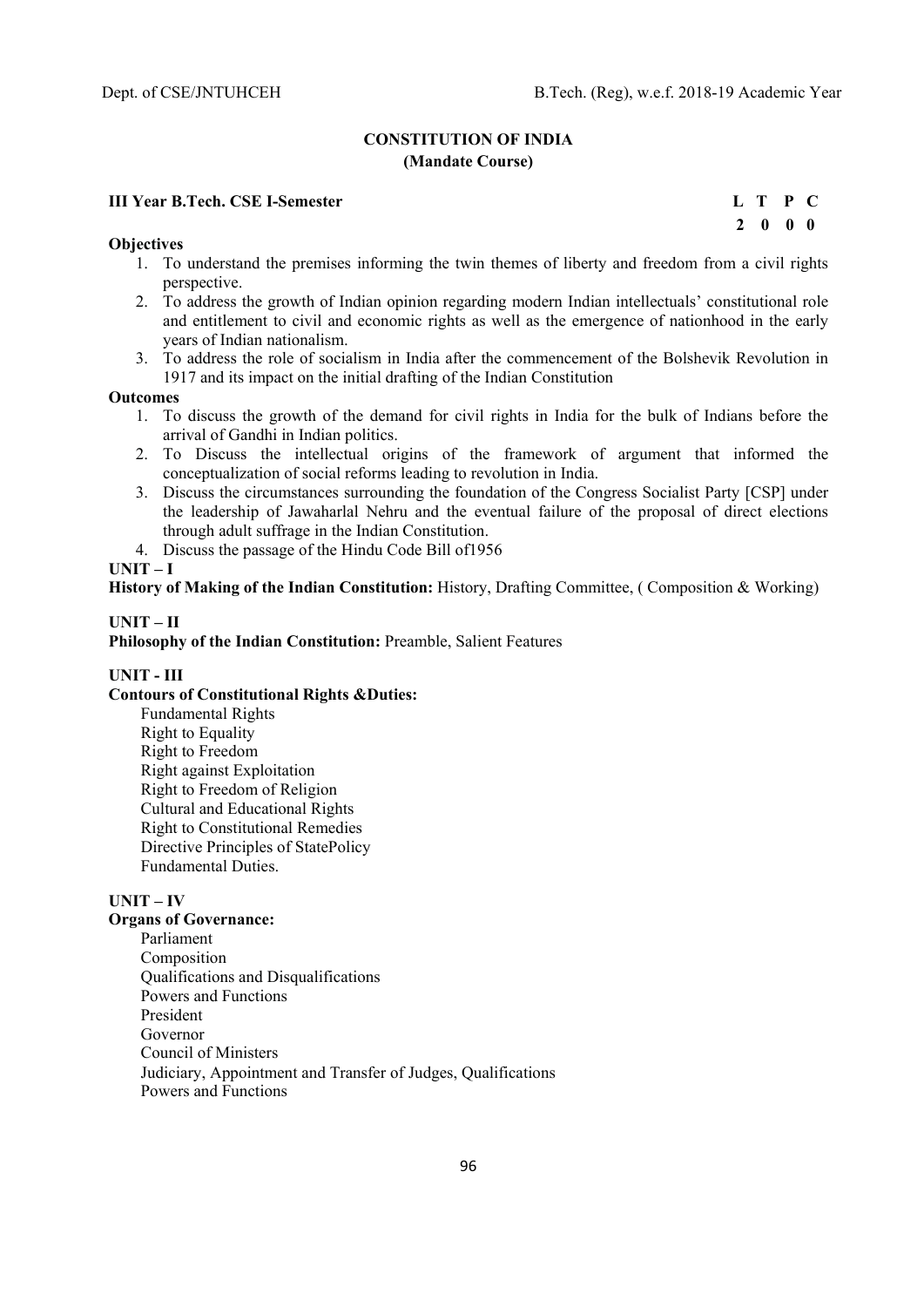# **UNIT – V**

## **Local Administration:**

District's Administration head: Role and Importance, Municipalities: Introduction, Mayor and role of Elected Representative CEO of Municipal Corporation. Pachayati raj: Introduction, PRI: Zila Pachayat. Elected officials and their roles, CEO ZilaPachayat: Position and role.

Block level: Organizational Hierarchy (Different departments),

Village level: Role of Elected and Appointed officials,

Importance of grass root democracy

# **UNIT – VI**

# **Election Commission:**

Election Commission: Role and Functioning. Chief Election Commissioner and Election Commissioners. State Election Commission: Role and Functioning. Institute and Bodies for the welfare of SC/ST/OBC and women.

#### **Textbooks:**

- 1. The Constitution of India, 1950 (Bare Act), Government Publication.
- 2. D.D. Basu, Introduction to the Constitution of India, Lexis Nexis, 2015.
- 3. Dr. S. N. Busi, Dr. B. R. Ambedkar framing of Indian Constitution, 1st Edition, 2015.
- 4. M. P. Jain, Indian Constitution Law, 7th Ed., Lexis Nexis, 2014.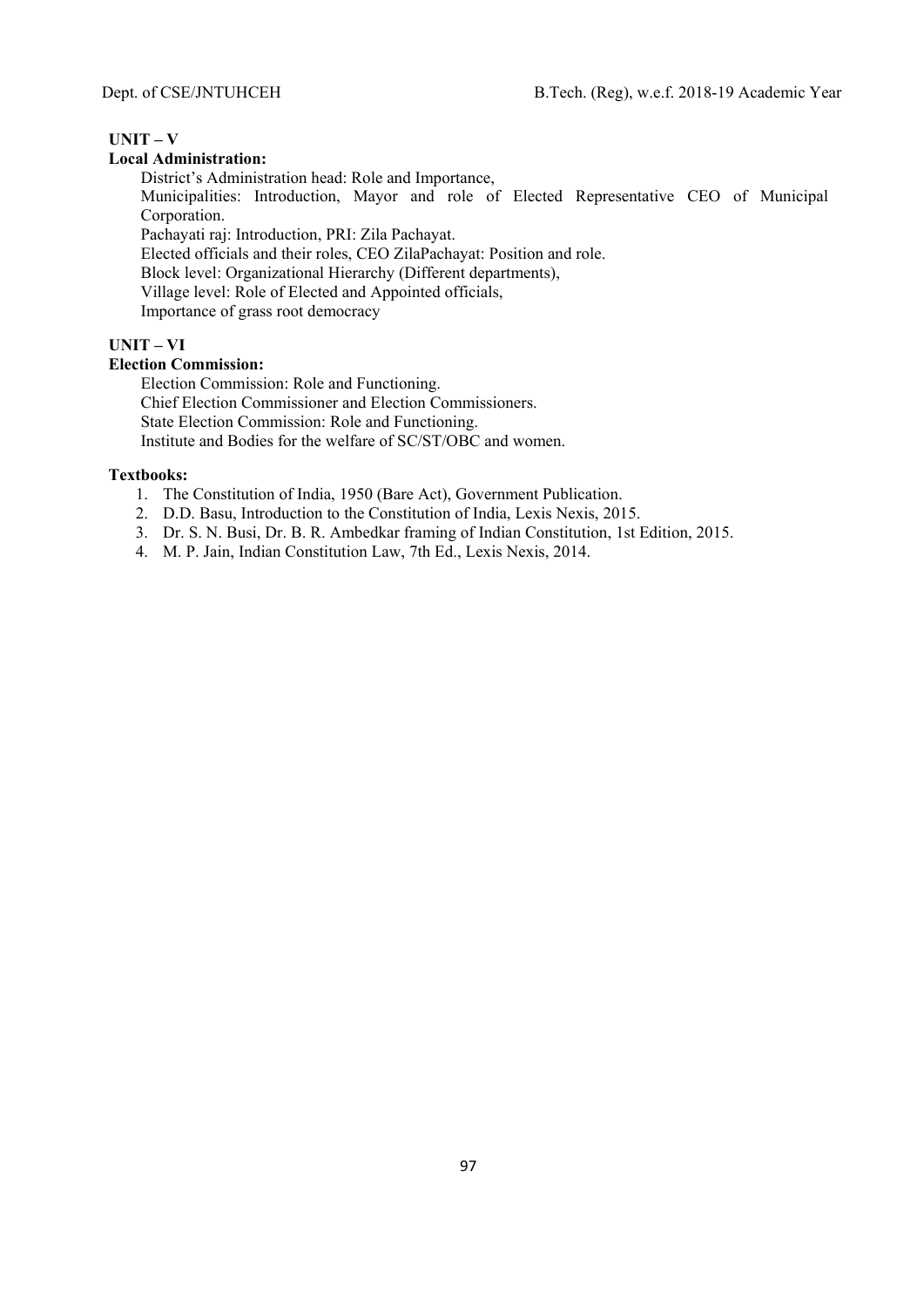### **MACHINE LEARNING**

## **III Year B.Tech. CSE II-Semester**

|  | L T P C                     |  |
|--|-----------------------------|--|
|  | $3 \quad 1 \quad 0 \quad 4$ |  |

#### **Prerequisites**

- 1. A Course on "Data Structures"
- 2. Knowledge on statistical methods

#### **Objectives**

- 1. This course explains machine learning techniques such as decision tree learning, Bayesian learning etc.
- 2. To understand computational learning theory.
- 3. To study the pattern comparison techniques.

#### **Outcomes**

- 1. Understand the concepts of computational intelligence like machine learning
- 2. Ability to get the skill to apply machine learning techniques to address the real time problems in different areas
- 3. Understand the Neural Networks and its usage in machine learning application.

### **UNIT - I**

Introduction - Well-posed learning problems, designing a learning system, Perspectives and issues in machine learning

Concept learning and the general to specific ordering – introduction, a concept learning task, concept learning as search, find-S: finding a maximally specific hypothesis, version spaces and the candidate elimination algorithm, remarks on version spaces and candidate elimination, inductive bias**.**

**Decision Tree Learning –** Introduction, decision tree representation, appropriate problems for decision tree learning, the basic decision tree learning algorithm, hypothesis space search in decision tree learning, inductive bias in decision tree learning, issues in decision tree learning.

### **UNIT - II**

**Artificial Neural Networks-1–** Introduction, neural network representation, appropriate problems for neural network learning, perceptions, multilayer networks and the back-propagation algorithm.

**Artificial Neural Networks-2-** Remarks on the Back-Propagation algorithm, An illustrative example: face recognition, advanced topics in artificial neural networks.

**Evaluation Hypotheses –** Motivation, estimation hypothesis accuracy, basics of sampling theory, a general approach for deriving confidence intervals, difference in error of two hypotheses, comparing learning algorithms.

## **UNIT - III**

**Bayesian learning –** Introduction, Bayes theorem, Bayes theorem and concept learning, Maximum Likelihood and least squared error hypotheses, maximum likelihood hypotheses for predicting probabilities, minimum description length principle, Bayes optimal classifier, Gibs algorithm, Naïve Bayes classifier, an example: learning to classify text, Bayesian belief networks, the EM algorithm.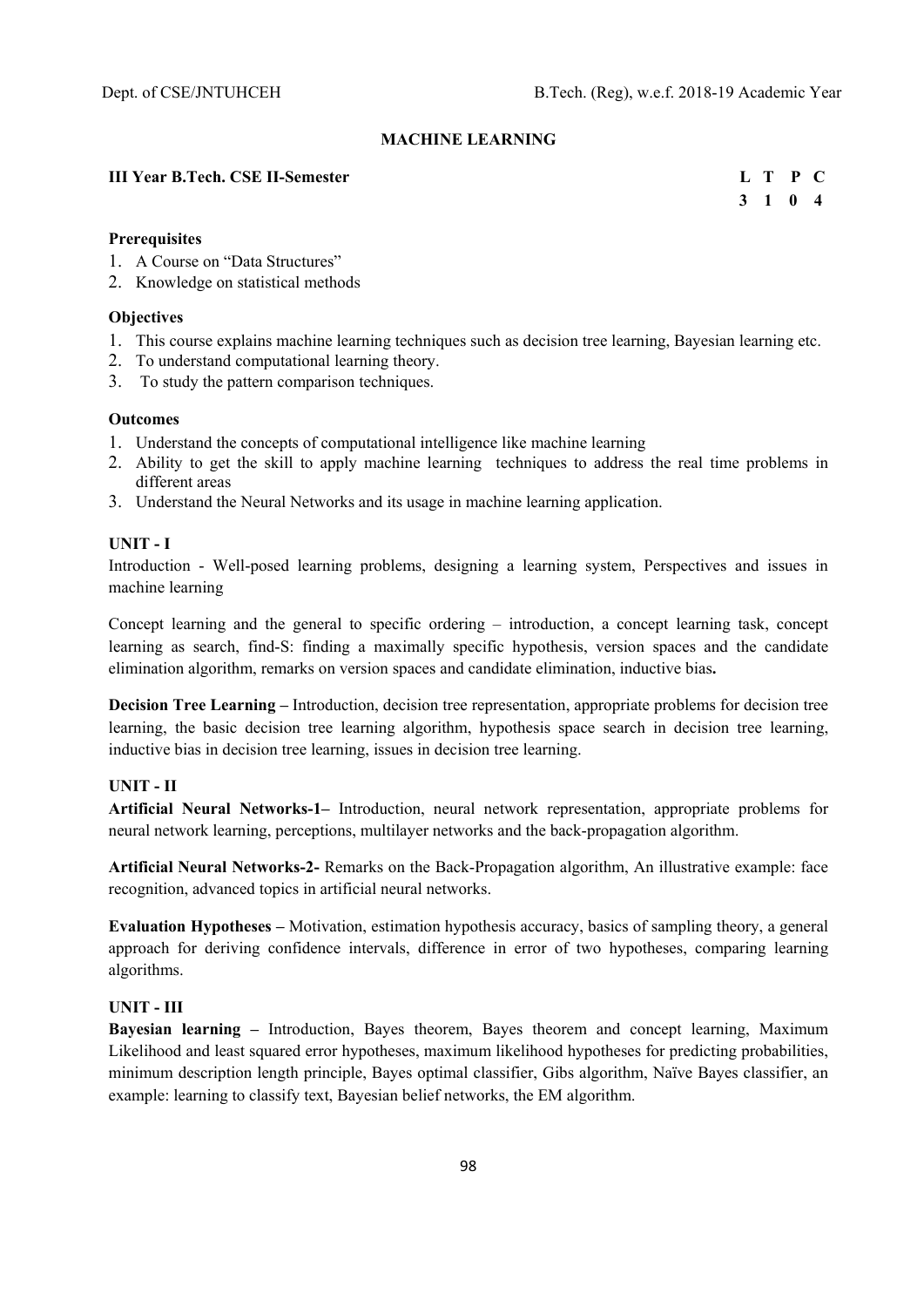**Computational learning theory –** Introduction, probably learning an approximately correct hypothesis, sample complexity for finite hypothesis space, sample complexity for infinite hypothesis spaces, the mistake bound model of learning.

**Instance-Based Learning**- Introduction, *k*-nearest neighbour algorithm, locally weighted regression, radial basis functions, case-based reasoning, remarks on lazy and eager learning.

# **UNIT- IV**

**Genetic Algorithms** – Motivation, Genetic algorithms, an illustrative example, hypothesis space search, genetic programming, models of evolution and learning, parallelizing genetic algorithms.

**Learning Sets of Rules** – Introduction, sequential covering algorithms, learning rule sets: summary, learning First-Order rules, learning sets of First-Order rules: FOIL, Induction as inverted deduction, inverting resolution.

**Reinforcement Learning** – Introduction, the learning task, *Q*–learning, non-deterministic, rewards and actions, temporal difference learning, generalizing from examples, relationship to dynamic programming.

## **UNIT - V**

**Analytical Learning-1**- Introduction, learning with perfect domain theories: PROLOG-EBG, remarks on explanation-based learning, explanation-based learning of search control knowledge.

**Analytical Learning-2-**Using prior knowledge to alter the search objective, using prior knowledge to augment search operators.

**Combining Inductive and Analytical Learning** – Motivation, inductive-analytical approaches to learning, using prior knowledge to initialize the hypothesis.

#### **Textbook:**

1. Machine Learning, Tom M. Mitchell, vMcGraw-Hill

#### **References:**

1. Machine Learning: An Algorithmic Perspective, Stephen Marshland, Taylor & Francis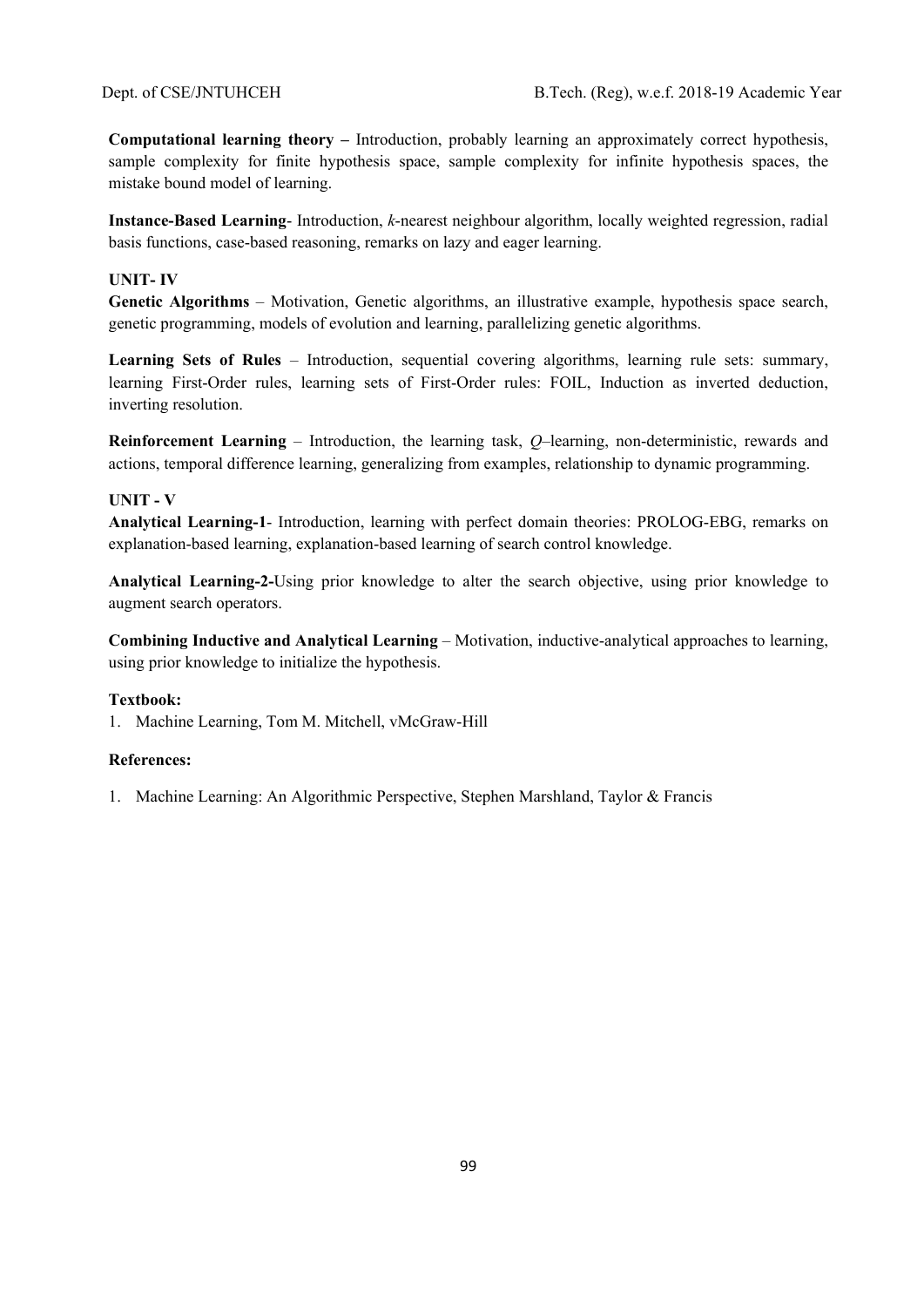### **COMPILER DESIGN**

## **III Year B.Tech. CSE II-Semester L T P C**

 **3 1 0 4** 

## **Prerequisites**

- 1. A course on "Formal Languages and Automata Theory"
- 2. A course on "Computer Organization and architecture"
- 3. A course on "Computer Programming and Data Structures"

# **Objectives**

- 1. Introduce the major concepts of language translation and compiler design and impart the knowledge of practical skills necessary for constructing a compiler.
- 2. Topics include phases of compiler, parsing, syntax directd translation, type checking use of symbol tables, code optimization techniques, intermediate code generation, code generation and data flow analysis.

## **Outcomes**

- 1. Demonstrate the ability to design a compiler given a set of language features.
- 2. Demonstrate the the knowledge of patterns, tokens & regular expressions for lexical analysis.
- 3. Acquire skills in using lex tool & yacc tool for devleoping a scanner and parser.
- 4. Design and implement LL and LR parsers
- 5. Design algorithms to do code optimization in order to improve the performance of a program in terms of space and time complexity.
- 6. Design algorithms to generate machine code.

## **UNIT - I**

**Introduction:** The structure of a compiler, the science of building a compiler, programming language basics

 **Lexical Analysis:** The Role of the Lexical Analyzer, Input Buffering, Recognition of Tokens, The Lexical-Analyzer Generator Lex, Finite Automata, From Regular Expressions to Automata, Design of a Lexical-Analyzer Generator, Optimization of DFA-Based Pattern Matchers.

# **UNIT - II**

**Syntax Analysis:** Introduction, Context-Free Grammars, Writing a Grammar, Top-Down Parsing, Bottom-Up Parsing, Introduction to LR Parsing: Simple LR, More Powerful LR Parsers, Using Ambiguous Grammars and Parser Generators.

# **UNIT - III**

**Syntax-Directed Translation:** Syntax-Directed Definitions, Evaluation Orders for SDD's, Applications of Syntax-Directed Translation, Syntax-Directed Translation Schemes, Implementing L-Attributed SDD's.

**Intermediate-Code Generation:** Variants of Syntax Trees, Three-Address Code, Types and Declarations, Type Checking, Control Flow, Switch-Statements, Intermediate Code for Procedures.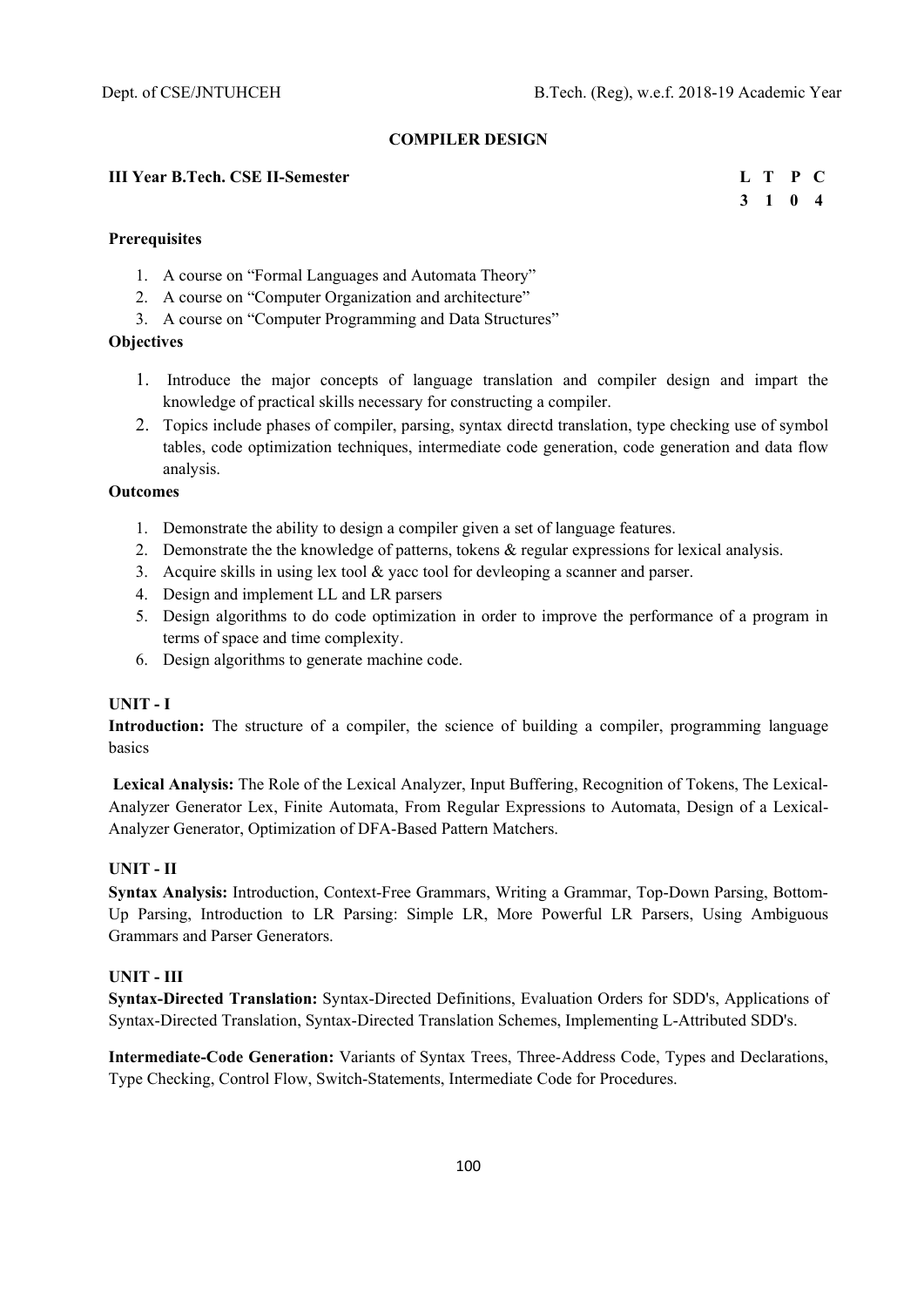# **UNIT - IV**

**Run-Time Environments:** Stack Allocation of Space, Access to Nonlocal Data on the Stack, Heap Management, Introduction to Garbage Collection, Introduction to Trace-Based Collection.

**Code Generation:** Issues in the Design of a Code Generator, The Target Language, Addresses in the Target Code, Basic Blocks and Flow Graphs, Optimization of Basic Blocks, A Simple Code Generator, Peephole Optimization, Register Allocation and Assignment, Dynamic Programming Code-Generation.

## **UNIT - V**

**Machine-Independent Optimization:** The Principal Sources of Optimization, Introduction to Data-Flow Analysis, Foundations of Data-Flow Analysis, Constant Propagation, Partial-Redundancy Elimination, Loops in Flow Graphs.

# **Textbook:**

1. Compilers: Principles, Techniques and Tools, Alfred V. Aho, Monica S. Lam, Ravi Sethi, Jeffry D. Ullman, 2nd Edition, Pearson.

- 1. lex & yacc John R. Levine, Tony Mason, Doug Brown, O'reilly
- 2. Compiler Construction, Kenneth C. Louden, Thomson. Course Technology.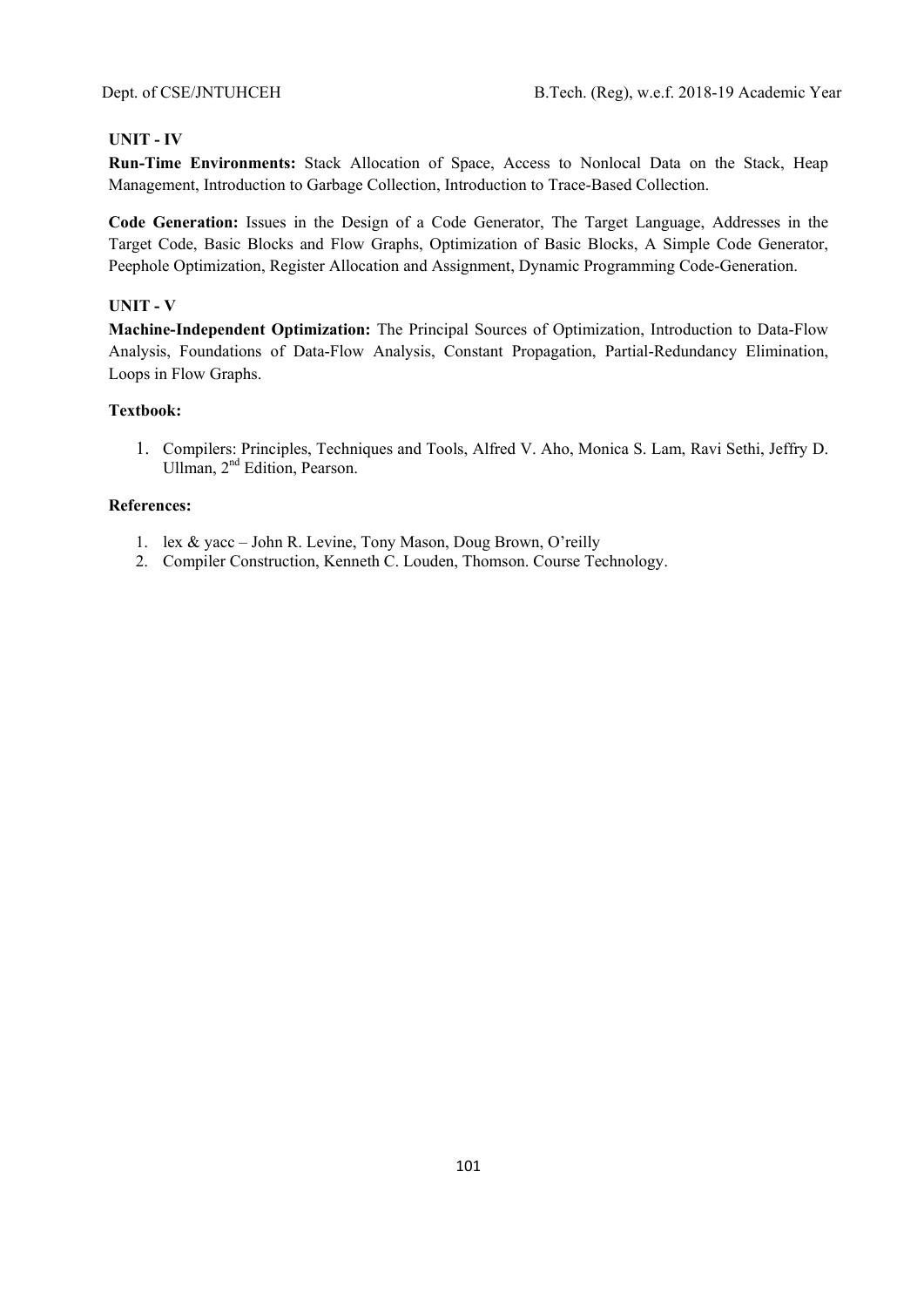**3 0 0 3** 

# **WEB TECHNOLOGIES**

## **III Year B.Tech. CSE II-Semester L T P C**

## **Objectives**

- 1. To introduce PHP language for server side scripting
- 2. To introduce XML and processing of XML Data with Java
- 3. To introduce Server side programming with Java Servlets and JSP
- 4. To introduce Client side scripting with Javascript and AJAX.

## **Outcomes**

- 1. Gain knowledge of client side scripting, validation of forms and AJAX programming
- 2. Have understanding of server side scripting with PHP language
- 3. Have understanding of what is XML and how to parse and use **XML** Data with Java
- 4. To introduce Server side programming with Java Servlets and JSP

### **UNIT- I**

**Introduction to PHP:** Declaring variables, data types, arrays, strings, operators, expressions, control structures, functions, Reading data from web form controls like text boxes, radio buttons, lists etc., Handling File Uploads. Connecting to database (MySQL as reference), executing simple queries, handling results, Handling sessions and cookies

**File Handling in PHP:** File operations like opening, closing, reading, writing, appending, deleting etc. on text and binary files, listing directories.

## **UNIT- II**

**HTML Common tags**- List, Tables, images, forms, Frames; Cascading Style sheets;

**XML:** Introduction to XML, Defining XML tags, their attributes and values, Document Type Definition, XML Schemes, Document Object Model, XHTML Parsing XML Data **–** DOM and SAX Parsers in java.

# **UNIT - III**

**Introduction to Servlets:** Common Gateway Interface (CGt), Life cycle of a Servlet, deploying a servlet, The Servlet API, Reading Servlet parameters, Reading Initialization parameters, Handling Http Request & Responses, Using Cookies and Sessions, connecting to a database using JDBC.

### **UNIT - IV**

**Introduction to JSP:** The Anatomy of a JSP Page, JSP Processing, Declarations, Directives, Expressions, Code Snippets, implicit objects, Using Beans in JSP Pages, Using Cookies and session for session tracking, connecting to database in JSP.

### **UNIT - V**

**Client side Scripting:** Introduction to Javascript, Javascript language – declaring variables, scope of variables, functions. event handlers (onclick, onsubmit etc.), Document Object Model, Form validation.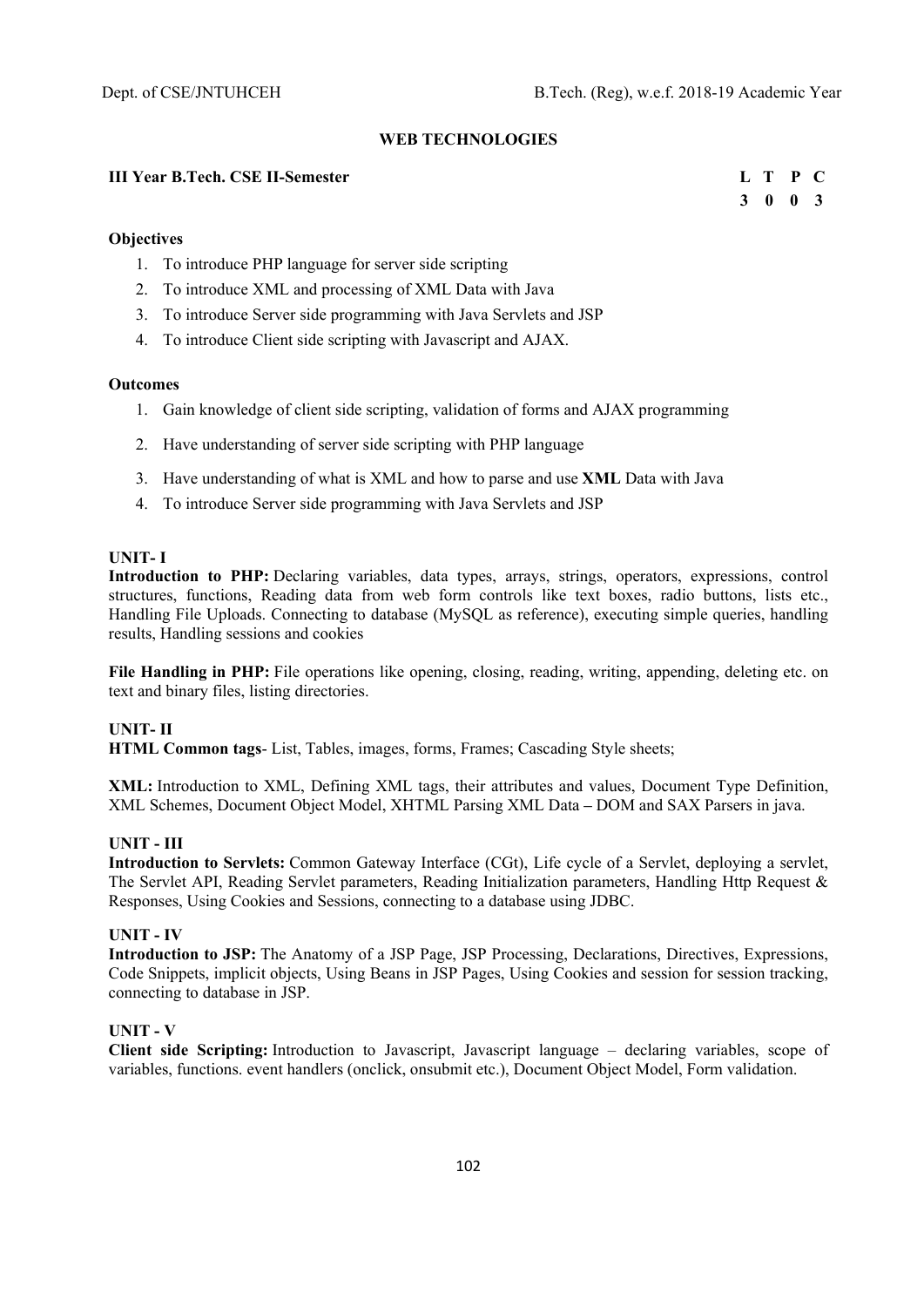# **Textbooks:**

- 1. Web Technologies, Uttam K Roy, Oxford University Press
- 2. The Complete Reference PHP Steven Holzner, Tata McGraw-Hill

- 1. Web Programming, building internet applications, Chris Bates, 2<sup>nd</sup> Edition, Wiley Dreamtech
- 2. Java Server Pages, Hans Bergsten, SPD O'Reilly,
- 3. Java Script, D. Flanagan,  $6<sup>th</sup>$  Edition, O'Reilly Media.
- 4. Beginning Web Programming-Jon Duckett WROX.
- 5. Beginning web Frogramming von Buckett Witch.<br>5. Programming world wide web, R.W.Sebesta, 4<sup>th</sup> Edition, Pearson.
- 6. Internet and World Wide Web How to program, Dietel and Nieto, Pearson.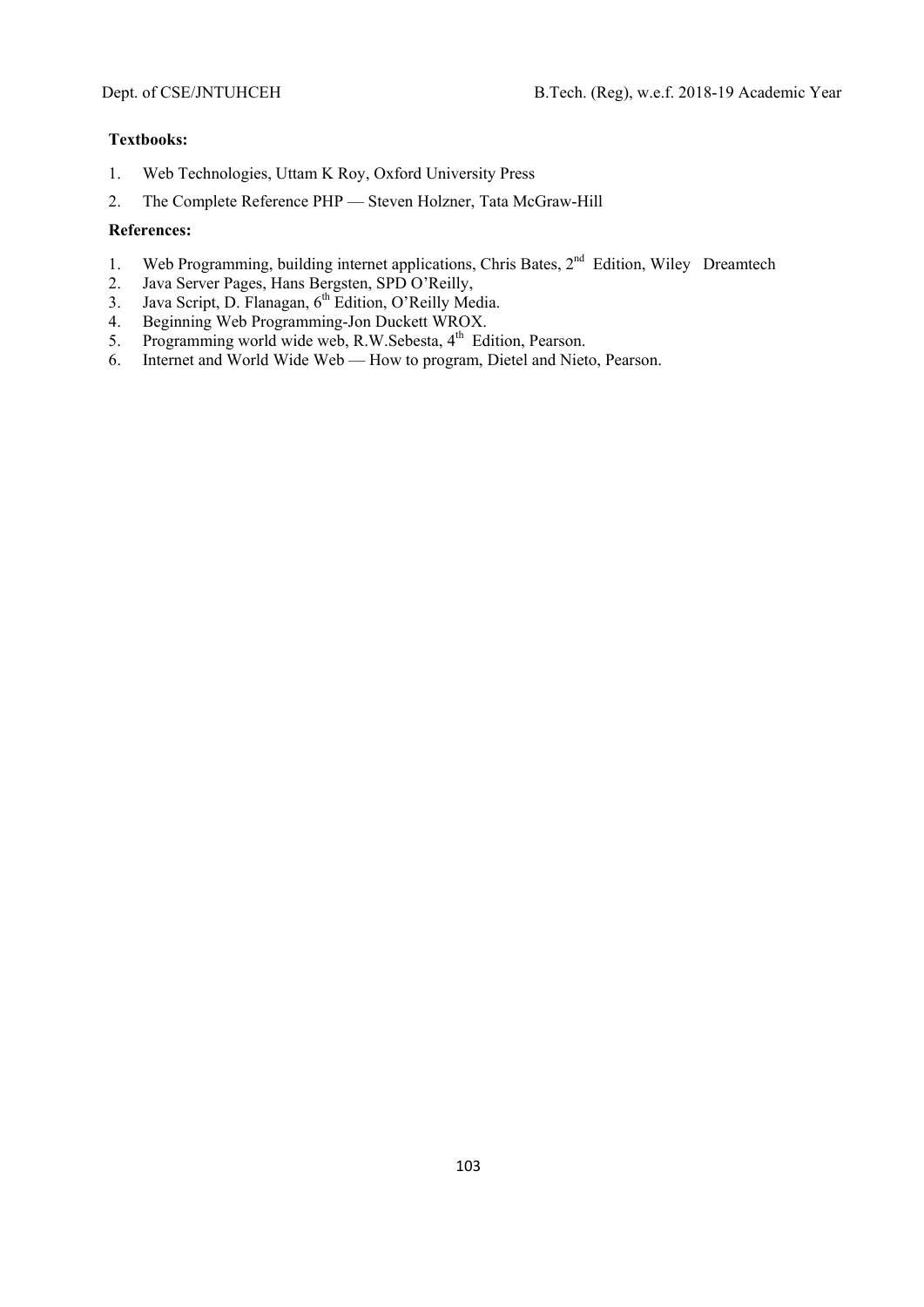# **CONCURRENT PROGRAMMING**

(Professional Elective - III)

## **III Year B.Tech. CSE II-Semester**

|  | L T P C         |  |
|--|-----------------|--|
|  | $3 \t0 \t0 \t3$ |  |

## **Prerequisites**

- 1. A course on "Operating Systems"
- 2. A course on "Java Programming"

#### **Objectives**

1. To explore the abstractions used in concurrent programming

#### **Outcomes**

- 1. Ability to implement the mechanisms for communication and co-ordination among concurrent processes.
- 2. Ability to understand and reason about concurrency and concurrent objects
- 3. Ability to implement the locking and non-blocking mechanisms
- 4. Ability to understand concurrent objects

# **UNIT - I**

 Introduction - Shared Objects and Synchronization, A Fable, Properties of Mutual Exclusion, The Moral, The Producer–Consumer Problem, The Harsh Realities of Parallelization.

Mutual Exclusion - Time, Critical Sections, 2-Thread Solutions, The Peterson Lock, The Filter Lock, Lamport's Bakery Algorithm.

### **UNIT - II**

Concurrent Objects - Concurrency and Correctness, Sequential Objects, Quiescent consistency, Sequential Consistency, Linearizability, Linearization Points, Formal Definitions

Linearizability, Compositional Linearizability, The Nonblocking Property, Progress conditions, Dependent Progress Conditions, The Java Memory Model, Locks and synchronized Blocks, Volatile Fields, Final Fields.

### **UNIT - III**

Synchronization Operations, Consensus Numbers, Consensus Protocols, The compareAndSet() Operation, Introduction Universality, A Lock-Free Universal, Construction Wait-Free Universal Construction, Spin Locks , Test-And-Set Locks

## **UNIT - IV**

Linked Lists: The Role of Locking, Introduction, List-Based Sets, Concurrent Reasoning, Coarse-Grained Synchronization, Fine-Grained Synchronization, Optimistic Synchronization, Lazy Synchronization, Non-Blocking Synchronization

### **UNIT - V**

Concurrent Queues and the ABA Problem, Concurrent Stacks and Elimination, Transactional Memories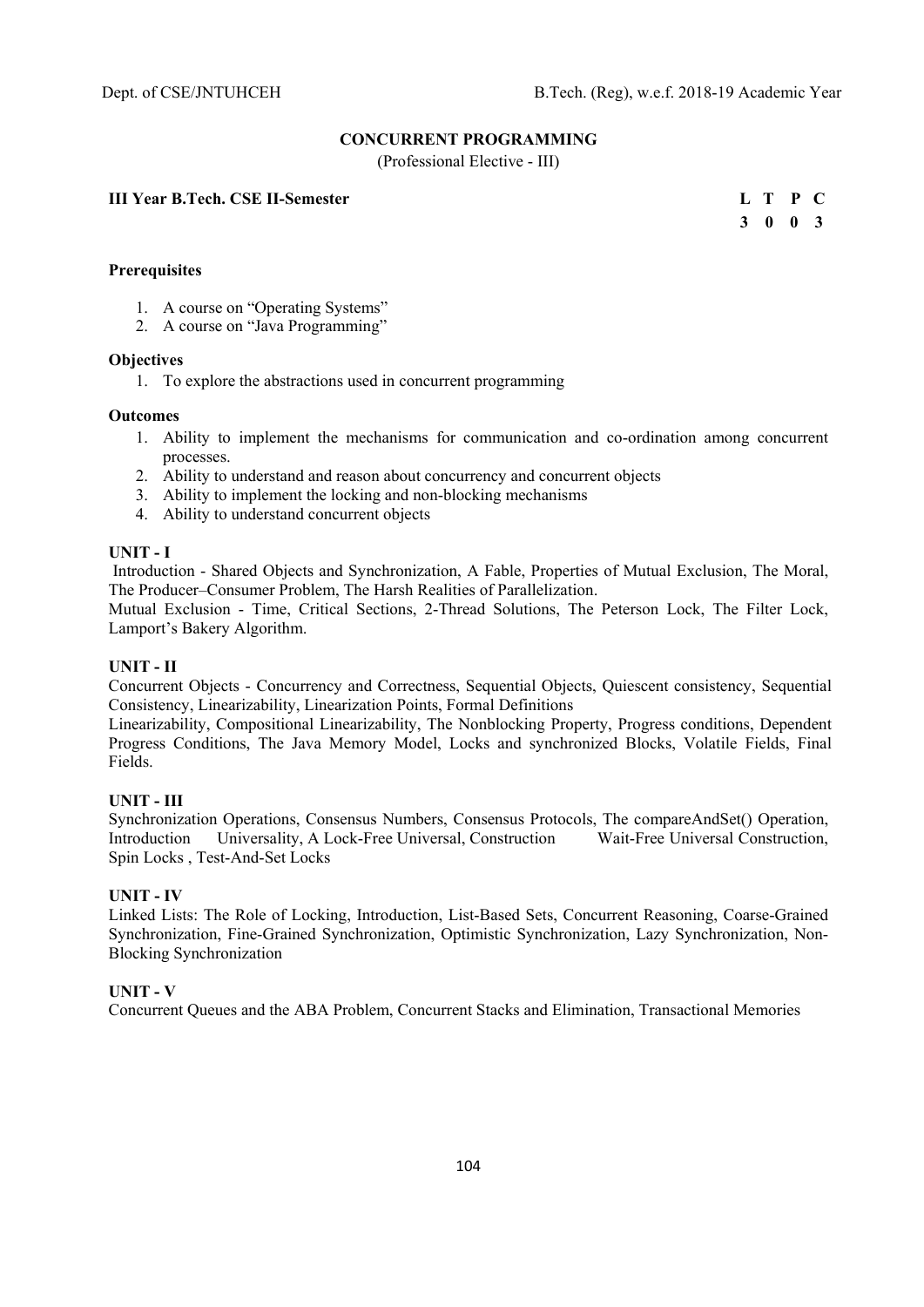# **Textbook:**

1. The Art of Multiprocessor Programming, Maurice Herlihy and Nir Shavit, 1<sup>st</sup> Edition, Morgan Kaufmman Publishers, Indian Reprint 2012.

- 1. Java Concurrency in Practice by Brian Goetz, Tim Peierls, Joshua Block, Joseph Bowbeer, David Holmes and Doug Lea, 1<sup>st</sup> Edition, Addison Wesley, 2006.
- 2. Concurrent Programming in Java<sup>TM</sup>: Design Principles and Patterns, Doug Lea, 2<sup>nd</sup> Edition, Addison Wesley, 1999.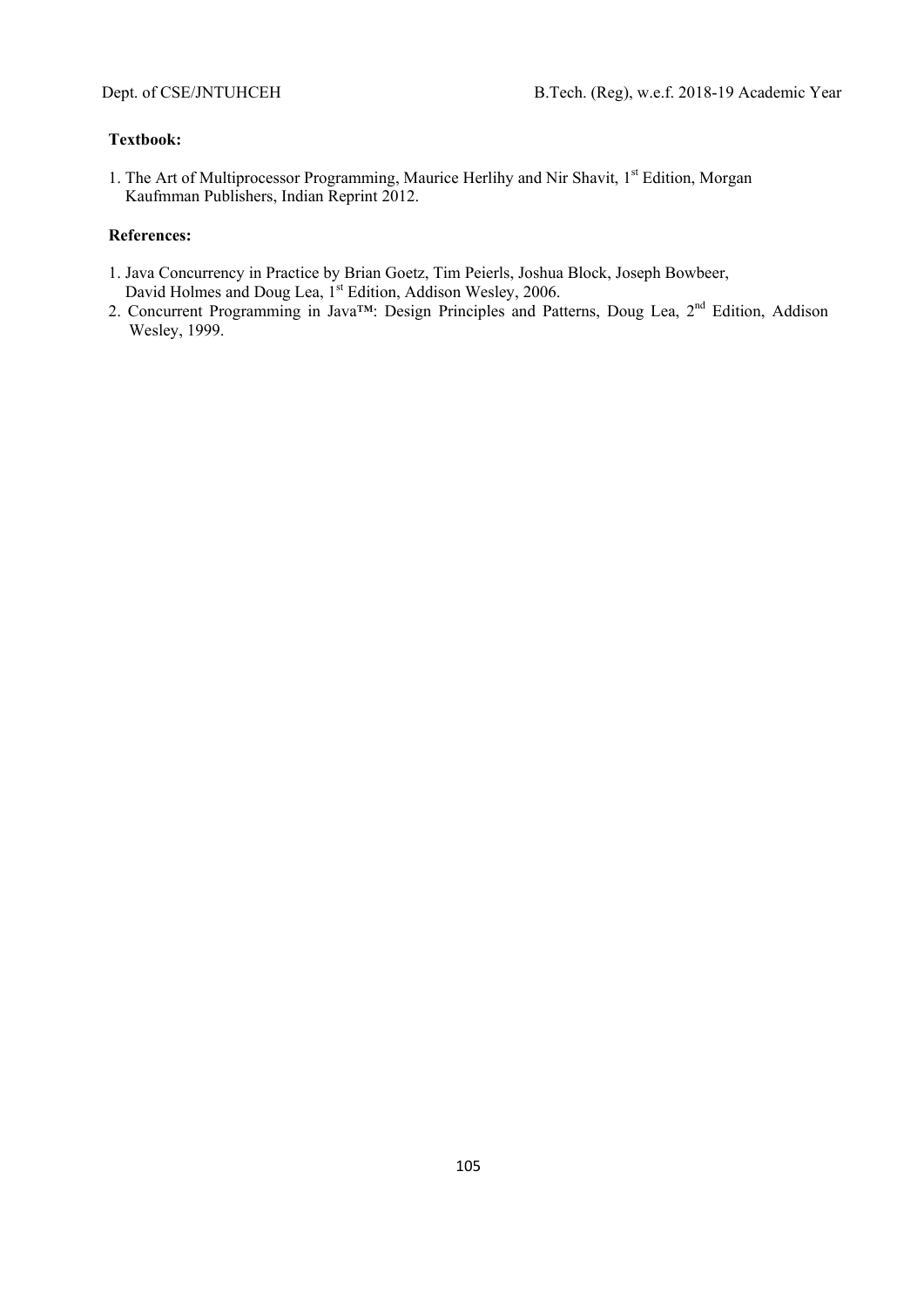# **NETWORK PROGRAMMING**

(Professional Elective - III)

# **III Year B.Tech. CSE II-Semester L T P C**

 **3 0 0 3** 

## **Objectives**

- 1. To understand inter process and inter-system communication
- 2. To understand socket programming in its entirety
- 3. To understand usage of TCP/UDP / Raw sockets
- 4. To understand how to build network applications

# **Outcomes**

- 1. To write socket API based programs
- 2. To design and implement client-server applications using TCP and UDP sockets
- 3. To analyze network programs

## **UNIT - I**

**Introduction to Network Programming:** OSI model, Unix standards, TCP and UDP & TCP connection establishment and Format, Buffer sizes and limitation, standard internet services, Protocol usage by common internet application.

**Sockets :** Address structures, value – result arguments, Byte ordering and manipulation function and related functions Elementary TCP sockets – Socket, connect, bind, listen, accept, fork and exec function, concurrent servers. Close function and related function.

# **UNIT - II**

**TCP client server :** Introduction, TCP Echo server functions, Normal startup, terminate and signal handling server process termination, Crashing and Rebooting of server host shutdown of server host.

**Elementary UDP sockets**: Introduction UDP Echo server function, lost datagram, summary of UDP example, Lack of flow control with UDP, determining outgoing interface with UDP.

**I/O Multiplexing:** I/O Models, select function, Batch input, shutdown function, poll function, TCP Echo server,

# **UNIT - III**

**Socket options:** getsockopt and setsockopt functions. Socket states, Generic socket option IPV6 socket option ICMPV6 socket option IPV6 socket option and TCP socket options.

**Advanced I/O Functions**-Introduction, Socket Timeouts, recv and send Functions,readv and writev Functions, recvmsg and sendmsg Functions, Ancillary Data, How Much Data Is Queued?, Sockets and Standard I/O, T/TCP: TCP for Transactions.

### **UNIT - IV**

**Elementary name and Address conversions:** DNS, gethost by Name function, Resolver option, Function and IPV6 support, uname function, other networking information.

**Daemon Processes and inetd Superserver – Introduction, syslogd Daemon, syslog Function, daemon** init Function, inetd Daemon, daemon\_inetd Function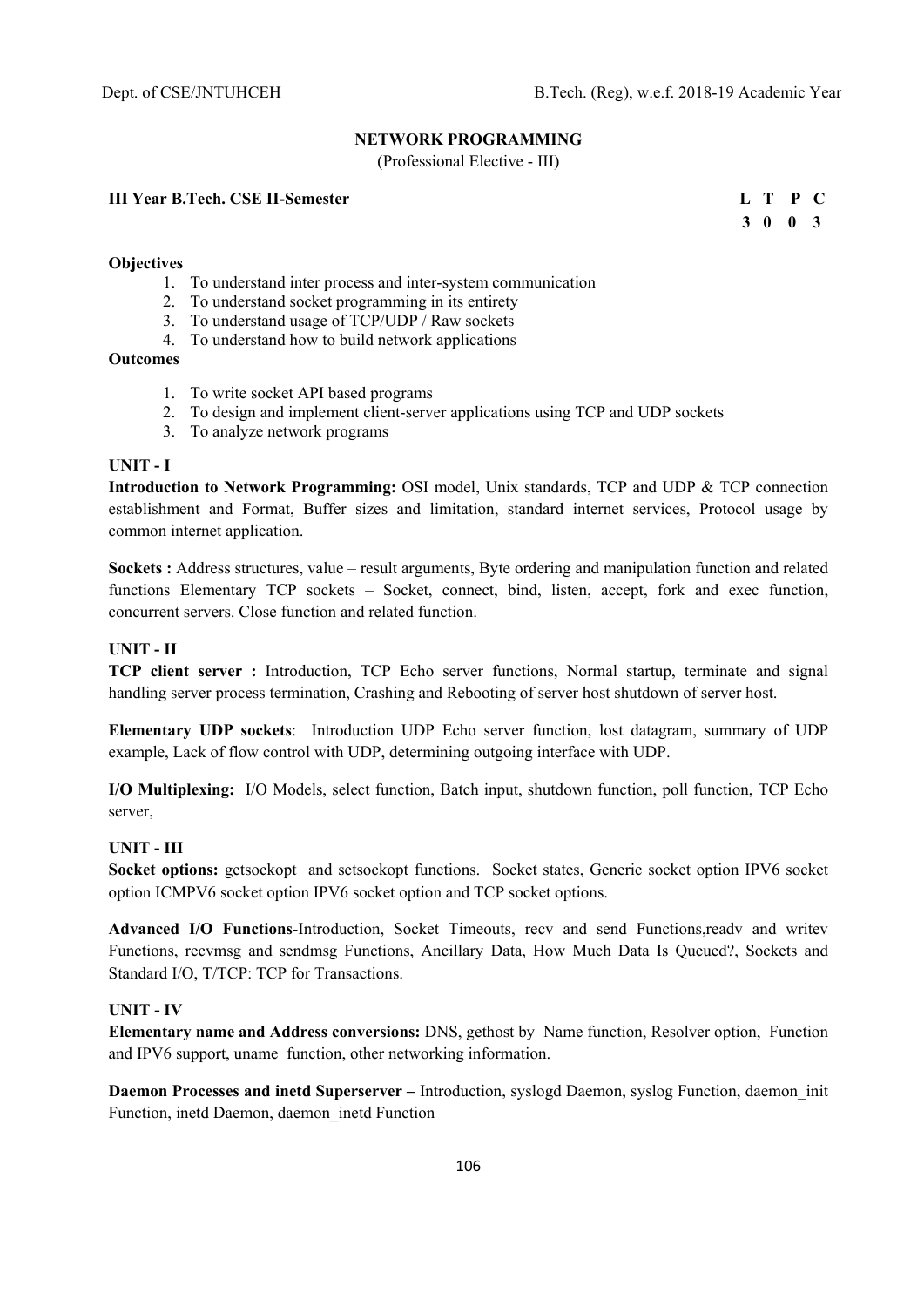**Broadcasting**- Introduction, Broadcast Addresses, Unicast versus Broadcast, dg\_cli Function Using Broadcasting, Race Conditions

**Multicasting**- Introduction, Multicast Addresses, Multicasting versus Broadcasting on A LAN, Multicasting on a WAN, Multicast Socket Options, meast join and Related Functions, dg\_cli Function Using Multicasting, Receiving MBone Session Announcements, Sending and Receiving, SNTP: Simple Network Time Protocol, SNTP (Continued)

## **UNIT - V**

Raw Sockets-Introduction, Raw Socket Creation, Raw Socket Output, Raw Socket Input, Ping Program, Traceroute Program, An ICMP Message Daemon,

Datalink Access- Introduction, BPF: BSD Packet Filter, DLPI: Data Link Provider Interface, Linux: **SOCK\_PACKET, libpcap**: Packet Capture Library, Examining the UDP Checksum Field.

Remote Login: Terminal line disciplines, Pseudo-Terminals, Terminal modes, Control Terminals, rlogin Overview, RPC Transparency Issues.

### **Textbooks:**

- 1. UNIX Network Programming, W. Richard **Stevens**, Bill Fenner, Andrew M. Rudoff, Pearson Education
- 2. UNIX Network Programming, W.Richard Stevens, 1<sup>st</sup> Edition, PHI.

- 1. UNIX Systems Programming using C++ T CHAN, PHI.
- 2. UNIX for Programmers and Users, Graham GLASS, King abls, 3<sup>rd</sup> Edition, Pearson Education
- 3. Advanced UNIX Programming, M. J. ROCHKIND, 2<sup>nd</sup> Edition, Pearson Education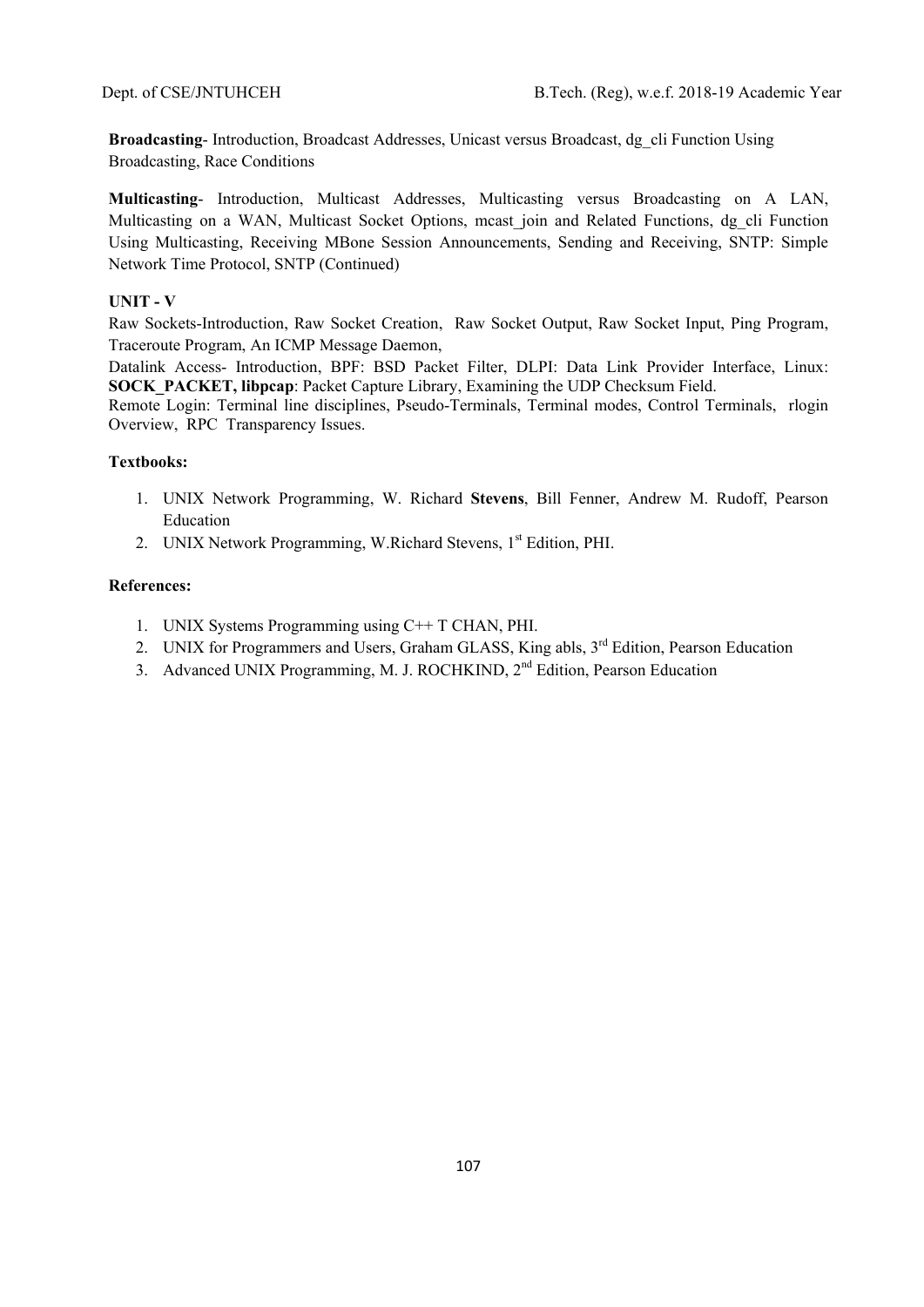# **SCRIPTING LANGUAGES**

(Professional Elective - III)

# **III Year B.Tech. CSE II-Semester L T P C**

 **3 0 0 3** 

# **Prerequisites**

- 1. A course on "Computer Programming and Data Structures"
- 2. A course on "Object Oriented Programming Concepts"

# **Objectives**

- 1. This course provides an introduction to the script programming paradigm
- 2. Introduces scripting languages such as Perl, Ruby and TCL.
- 3. Learning TCL

# **Outcomes**

- 1. Comprehend the differences between typical scripting languages and typical system and application programming languages.
- 2. Gain knowledge of the strengths and weakness of Perl, TCL and Ruby; and select an appropriate language for solving a given problem.
- 3. Acquire programming skills in scripting language

# **UNIT - I**

Introduction : Ruby ,Rails, The structure and Excution of Ruby Programs ,Package Management with RUBYGEMS, Ruby and web : Writing CGI scripts , cookies, Choice of Webservers ,SOAP and webservices

RubyTk – Simple Tk Application ,widgets , Binding events , Canvas ,scrolling

# **UNIT - II**

Extending Ruby : Ruby Objects in C , the Jukebox extension, Memory allocation ,Ruby Type System , Embedding Ruby to Other Languages , Embedding a Ruby Interperter

# **UNIT - III**

Introduction to PERL and Scripting

Scripts and Programs, Origin of Scripting , Scripting Today, Characteristics of Scripting Languages,Uses for Scripting Languages, Web Scripting, and the universe of Scripting Languages. PERL- Names and Values, Variables, Scalar Expressions, Control Structures, arrays, list, hashes, strings, pattern and regular expressions, subroutines.

# **UNIT - IV**

Advanced perl

Finer points of looping, pack and unpack, filesystem, eval, datastructures, packages, modules, objects, interfacing to the operating system, Creating Internet ware applications, Dirty Hands Internet Programming, security Isses.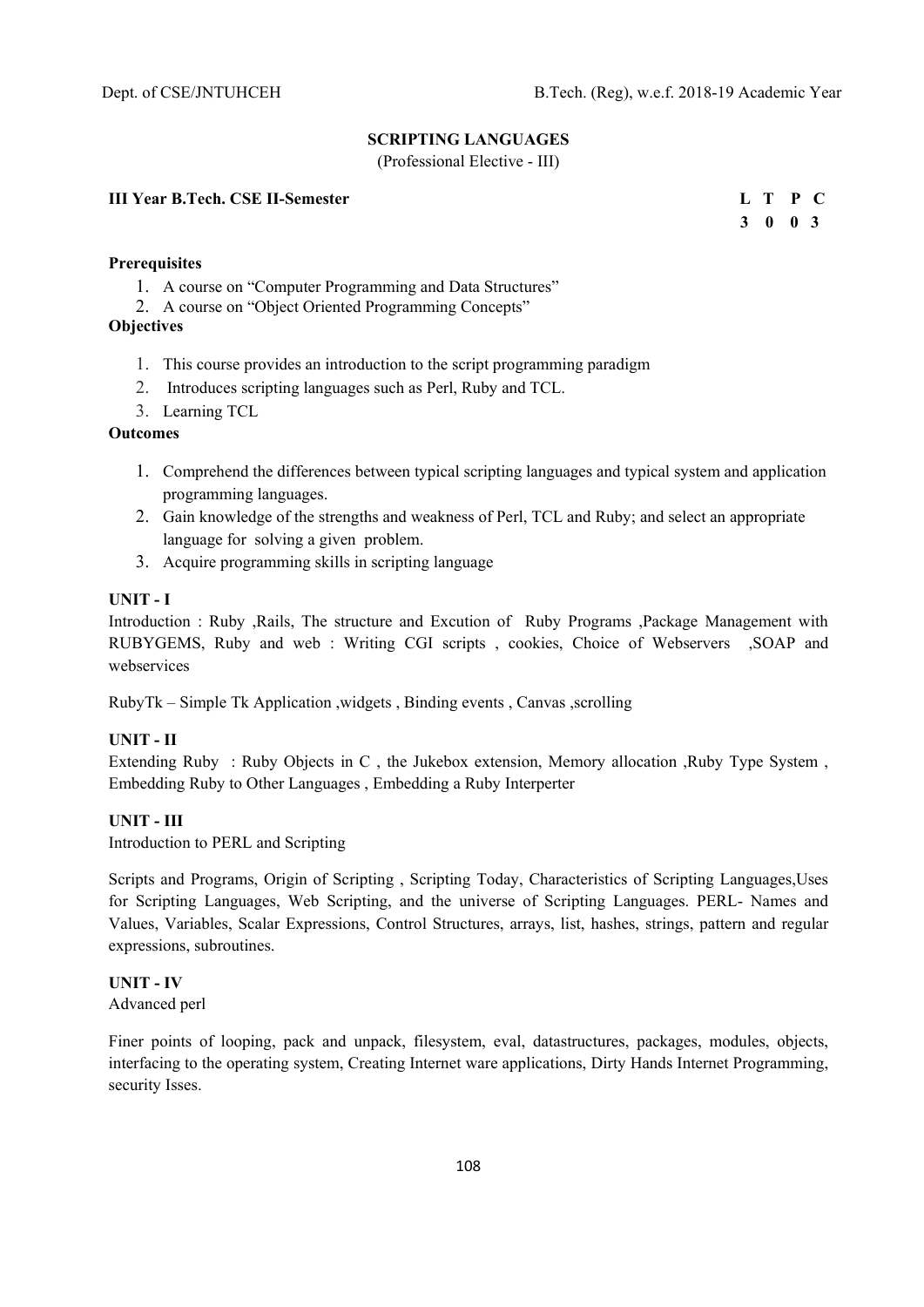# **UNIT - V**

# **TCL**

TCL Structure, syntax, Variables and Data in TCL, Control Flow, Data Structures, input/output, procedures , strings , patterns, files, Advance TCL- eval, source, exec and uplevel commands, Name spaces, trapping errors, event driven programs, making applications internet aware, Nuts and Bolts Internet Programming, Security Issues, C Interface.

# **Tk**

Tk-Visual Tool Kits, Fundamental Concepts of Tk, Tk by example, Events and Binding , Perl-Tk.

# **Textbooks:**

- 1. The World of Scripting Languages , David Barron,Wiley Publications.
- 2. Ruby Programming language by David Flanagan and Yukihiro Matsumoto O'Reilly
- 3. "Programming Ruby" The Pramatic Programmers guide by Dabve Thomas Second edition

- 1. Open Source Web Development with LAMP using Linux Apache, MySQL, Perl and PHP,J.Lee and B.Ware(Addison Wesley) Pearson Education.
- 2. Perl by Example, E.Quigley, Pearson Education.
- 3. Programming Perl,Larry Wall,T.Christiansen and J.Orwant, O'Reilly, SPD.
- 4. Tcl and the Tk Tool kit, Ousterhout, Pearson Education.
- 5. Perl Power, J.P.Flynt, Cengage Learning.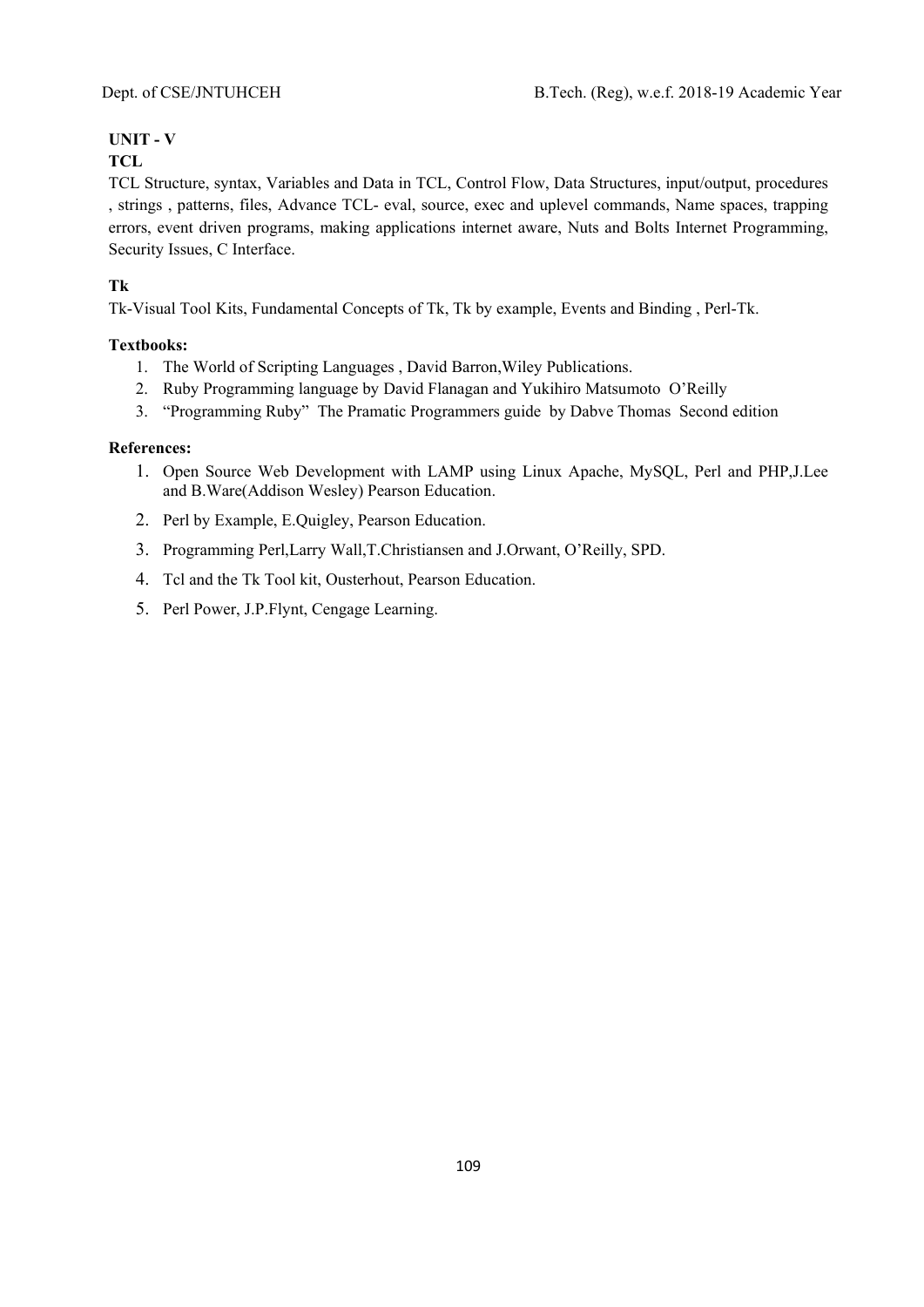# **MOBILE APPLICATION DEVELOPMENT**

(Professional Elective - III)

# **III Year B.Tech. CSE II-Semester L T P C**

 **3 0 0 3** 

# **Prerequisites**

- 1. Acquaintance with JAVA programming
- 2. A Course on "Database Management Systems"

# **Objectives**

- 1. To demonstrate their understanding of the fundamentals of Android operating systems
- 2. To improves their skills of using Android software development tools
- 3. To demonstrate their ability to develop software with reasonable complexity on mobile platform
- 4. To demonstrate their ability to deploy software to mobile devices
- 5. To demonstrate their ability to debug programs running on mobile devices

#### **Outcomes**

- 1. Student understands the working of Android OS Practically.
- 2. Student will be able to develop Android user interfaces
- 3. Student will be able to develop, deploy and maintain the Android Applications.

# **UNIT - I**

Introduction to Android Operating System: Android OS design and Features – Android development framework, SDK features, Installing and running applications on Android Studio, Creating AVDs, Types of Android applications, Best practices in Android programming, Android tools

Android application components – Android Manifest file, Externalizing resources like values, themes, layouts, Menus etc, Resources for different devices and languages, Runtime Configuration Changes

Android Application Lifecycle – Activities, Activity lifecycle, activity states, monitoring state changes

# **UNIT - II**

Android User Interface: Measurements – Device and pixel density independent measuring UNIT - s Layouts – Linear, Relative, Grid and Table Layouts

User Interface (UI) Components – Editable and non editable TextViews, Buttons, Radio and Toggle Buttons, Checkboxes, Spinners, Dialog and pickers

Event Handling – Handling clicks or changes of various UI components

Fragments – Creating fragments, Lifecycle of fragments, Fragment states, Adding fragments to Activity, adding, removing and replacing fragments with fragment transactions, interfacing between fragments and Activities, Multi-screen Activities

# **UNIT - III**

Intents and Broadcasts: Intent – Using intents to launch Activities, Explicitly starting new Activity, Implicit Intents, Passing data to Intents, Getting results from Activities, Native Actions, using Intent to dial a number or to send SMS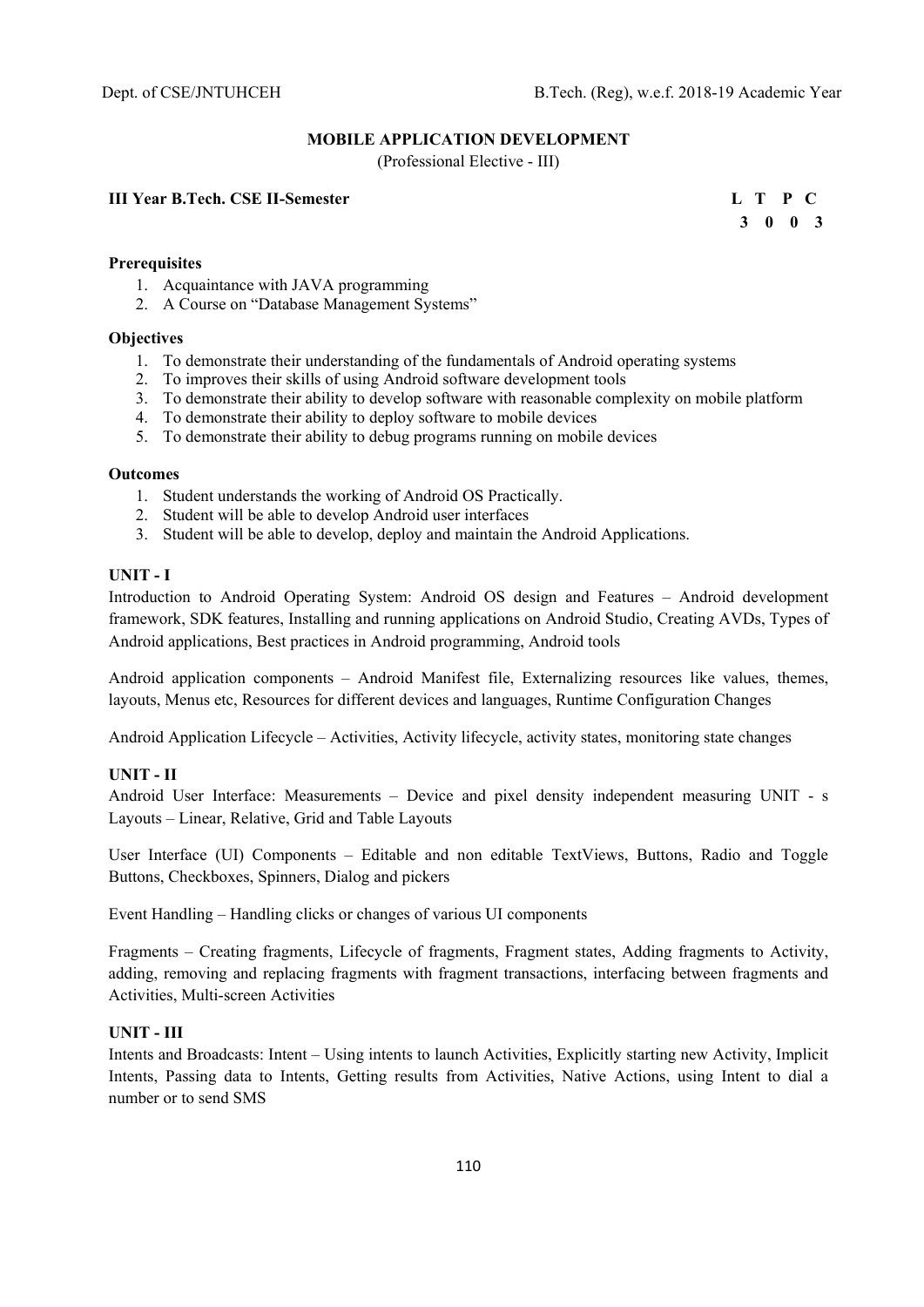Broadcast Receivers – Using Intent filters to service implicit Intents, Resolving Intent filters, finding and using Intents received within an Activity

Notifications – Creating and Displaying notifications, Displaying Toasts

# **UNIT - IV**

Persistent Storage: Files – Using application specific folders and files, creating files, reading data from files, listing contents of a directory Shared Preferences – Creating shared preferences, saving and retrieving data using Shared Preference

# **UNIT - V**

Database – Introduction to SQLite database, creating and opening a database, creating tables, inserting retrieving and etindelg data, Registering Content Providers, Using content Providers (insert, delete, retrieve and update)

# **Textbooks:**

- 1. Professional Android 4 Application Development, Reto Meier, Wiley India, (Wrox) , 2012
- 2. Android Application Development for Java Programmers, James C Sheusi, Cengage Learning, 2013

#### **Reference:**

1. Beginning Android 4 Application Development, Wei-Meng Lee, Wiley India (Wrox), 2013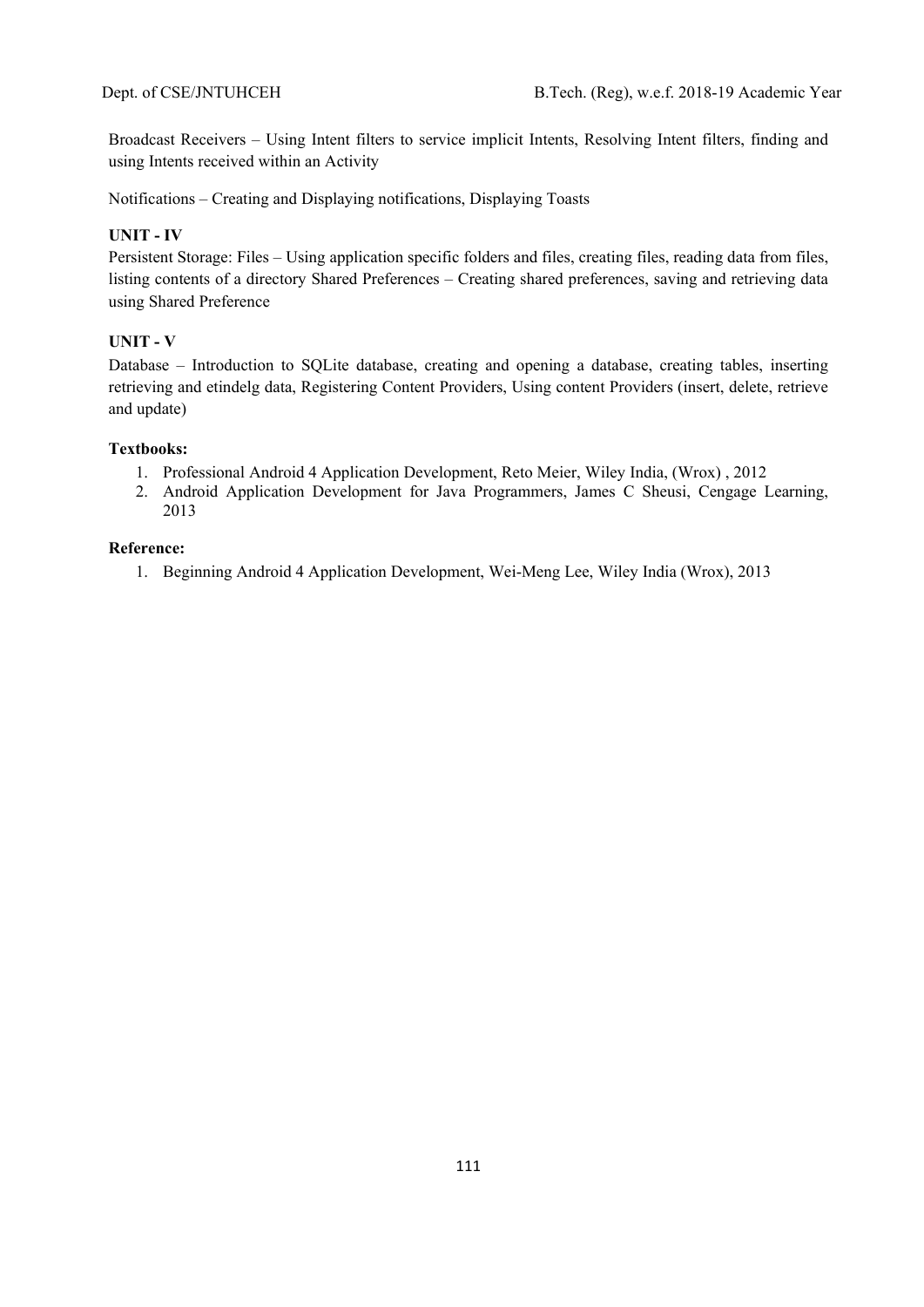# **SOFTWARE TESTING METHODOLOGIES**

(Professional Elective - III)

# **III Year B.Tech. CSE II-Semester**

|  | L T P C                  |  |
|--|--------------------------|--|
|  | $3\quad 0\quad 0\quad 3$ |  |

#### **Prerequisites**

1. A course on "Software Engineering"

#### **Objectives**

- 1. To provide knowledge of the concepts in software testing such as testing process, criteria, strategies, and methodologies.
- 2. To develop skills in software test automation and management using latest tools.

#### **Outcomes**

1. Design and develop the best test strategies in accordance to the development model.

#### **UNIT - I**

**Introduction**: Purpose of testing, Dichotomies, model for testing, consequences of bugs, taxonomy of bugs **Flow graphs and Path testing:** Basics concepts of path testing, predicates, path predicates and achievable paths, path sensitizing, path instrumentation, application of path testing.

# **UNIT - II**

**Transaction Flow Testing**: transaction flows, transaction flow testing techniques. Dataflow testing: Basics of dataflow testing, strategies in dataflow testing, application of dataflow testing. **Domain Testing**: domains and paths, Nice & ugly domains, domain testing, domains and interfaces testing, domain and interface testing, domains and testability.

# **UNIT - III**

 **Paths, Path products and Regular expressions:** path products & path expression, reduction procedure, applications, regular expressions & flow anomaly detection.

 **Logic Based Testing:** overview, decision tables, path expressions, kv charts, specifications.

# **UNIT - IV**

**State, State Graphs and Transition testing**: state graphs, good & bad state graphs, state testing, Testability tips.

# **UNIT - V**

**Graph Matrices and Application**: Motivational overview, matrix of graph, relations, power of a matrix, node reduction algorithm, building tools. (Student should be given an exposure to a tool like JMeter or Winrunner).

#### **Textbooks**

- 1. Software Testing techniques, Baris Beizer,  $2<sup>nd</sup>$  Edition, Dreamtech.
- 2. Software Testing Tools, Dr.K.V.K.K.Prasad, Dreamtech.

- 1. The craft of software testing, Brian Marick, Pearson Education.
- 2. Software Testing Techniques SPD(Oreille)
- 3. Software Testing in the Real World, Edward Kit, Pearson.
- 4. Effective methods of Software Testing, Perry, John Wiley.
- 5. Art of Software Testing, Meyers, John Wiley.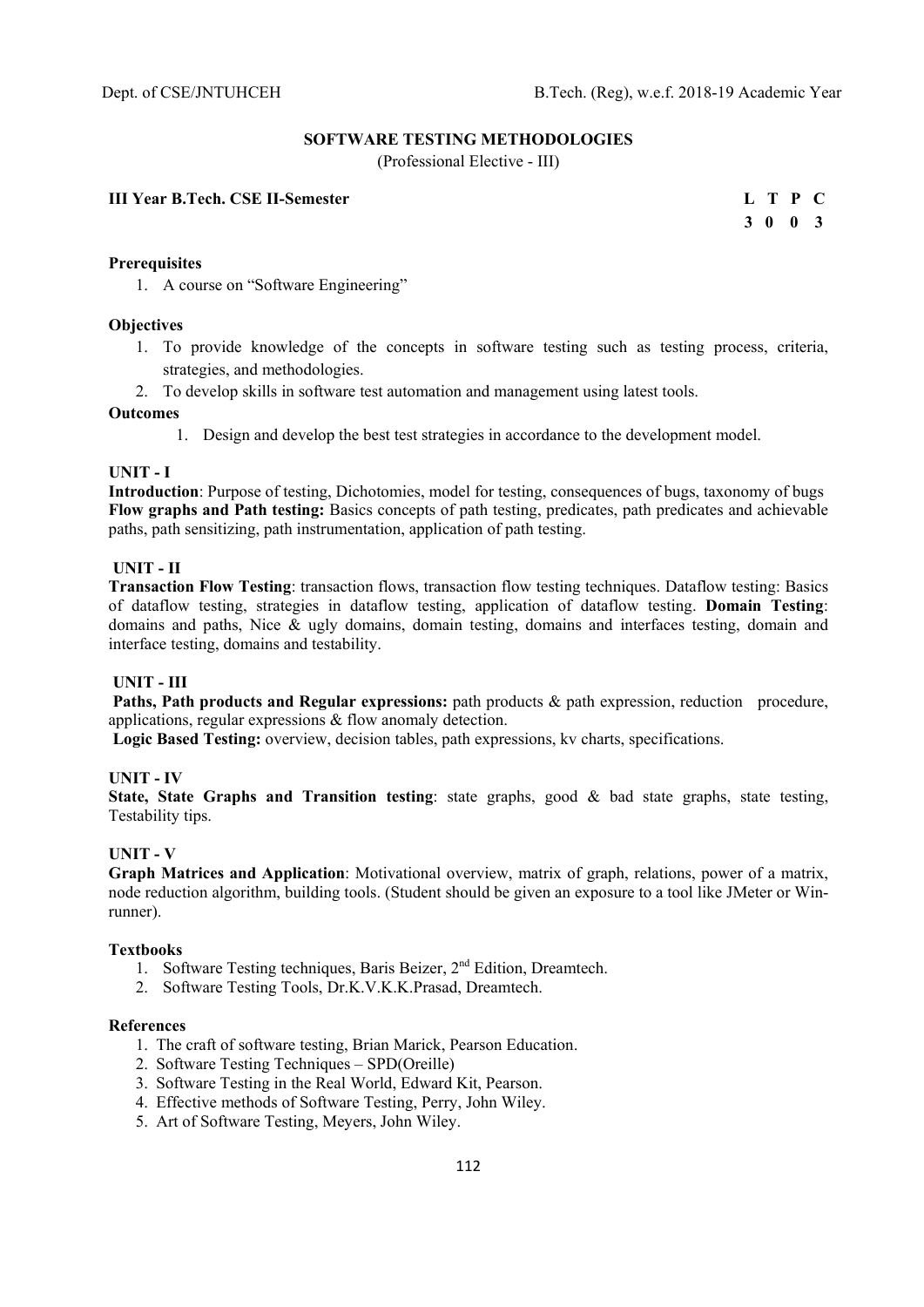#### **MACHINE LEARNING LAB USING PYTHON**

#### **III Year B.Tech. CSE II-Semester L T P C**

 **0 0 3 1.5** 

#### **Objective**

1. To get an overview of the various machine learning techniques and can able to demonstrate them using python.

#### **Outcomes**

- 1. Understand complexity of Machine Learning algorithms and their limitations;
- 2. Understand modern notions in data analysis oriented computing;
- 3. Be capable of confidently applying common Machine Learning algorithms in practice and implementing their own;
- 4. Be capable of performing experiments in Machine Learning using real-world data.

#### **List of Experiments**

- 1. The probability that it is Friday and that a student is absent is 3 %. Since there are 5 school days in a week, the probability that it is Friday is 20 %. What is the probability that a student is absent given that today is Friday? Apply Baye's rule in python to get the result. (Ans: 15%)
- 2. Extract the data from database using python
- 3. Implement k-nearest neighbours classification using python
- 4. Given the following data, which specify classifications for nine combinations of VAR1 and VAR2 predict a classification for a case where VAR1=0.906 and VAR2=0.606, using the result of kmeans clustering with 3 means (i.e., 3 centroids)

VAR1 VAR2 CLASS

 1.713 1.586 0 0.180 1.786 1 0.353 1.240 1 0.940 1.566 0 1.486 0.759 1 1.266 1.106 0 1.540 0.419 1 0.459 1.799 1 0.773 0.186 1

5. The following training examples map descriptions of individuals onto high, medium and low creditworthiness.

 medium skiing design single twenties no -> highRisk high golf trading married forties yes -> lowRisk low speedway transport married thirties yes -> medRisk medium football banking single thirties yes -> lowRisk high flying media married fifties yes -> highRisk low football security single twenties no -> medRisk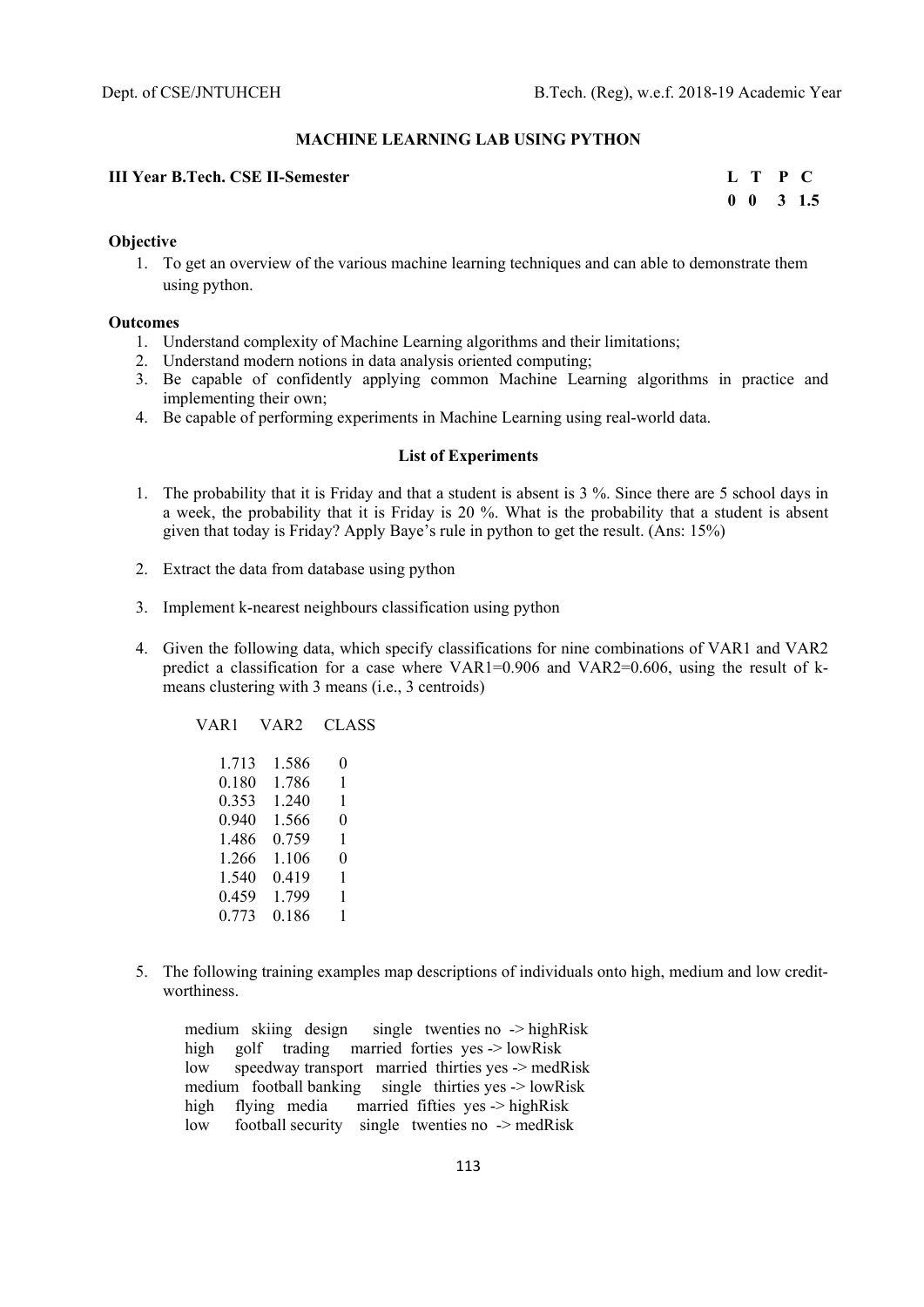medium golf media single thirties yes -> medRisk medium golf transport married forties yes -> lowRisk high skiing banking single thirties yes -> highRisk low golf unemployed married forties yes -> highRisk

Input attributes are (from left to right) income, recreation, job, status, age-group, home-owner. Find the unconditional probability of `golf' and the conditional probability of `single' given `medRisk' in the dataset?

- 6. Implement linear regression using python.
- 7. Implement Naïve Bayes theorem to classify the English text
- 8. Implement an algorithm to demonstrate the significance of genetic algorithm
- 9. Implement the finite words classification system using Back-propagation algorithm

# **Textbooks:**

- 1. Machine Learning, Tom M. Mitchell,vMcGraw-Hill
- 2. A Complete Introduction to the Python Language, Mark Summerfield,  $2<sup>nd</sup>$  Edition.
- 3. Python The Complete Reference, Martin C. Brown, Brandon A. Nordin.

#### **Reference:**

1. Machine Learning: An Algorithmic Perspective, Stephen Marshland, Taylor & Francis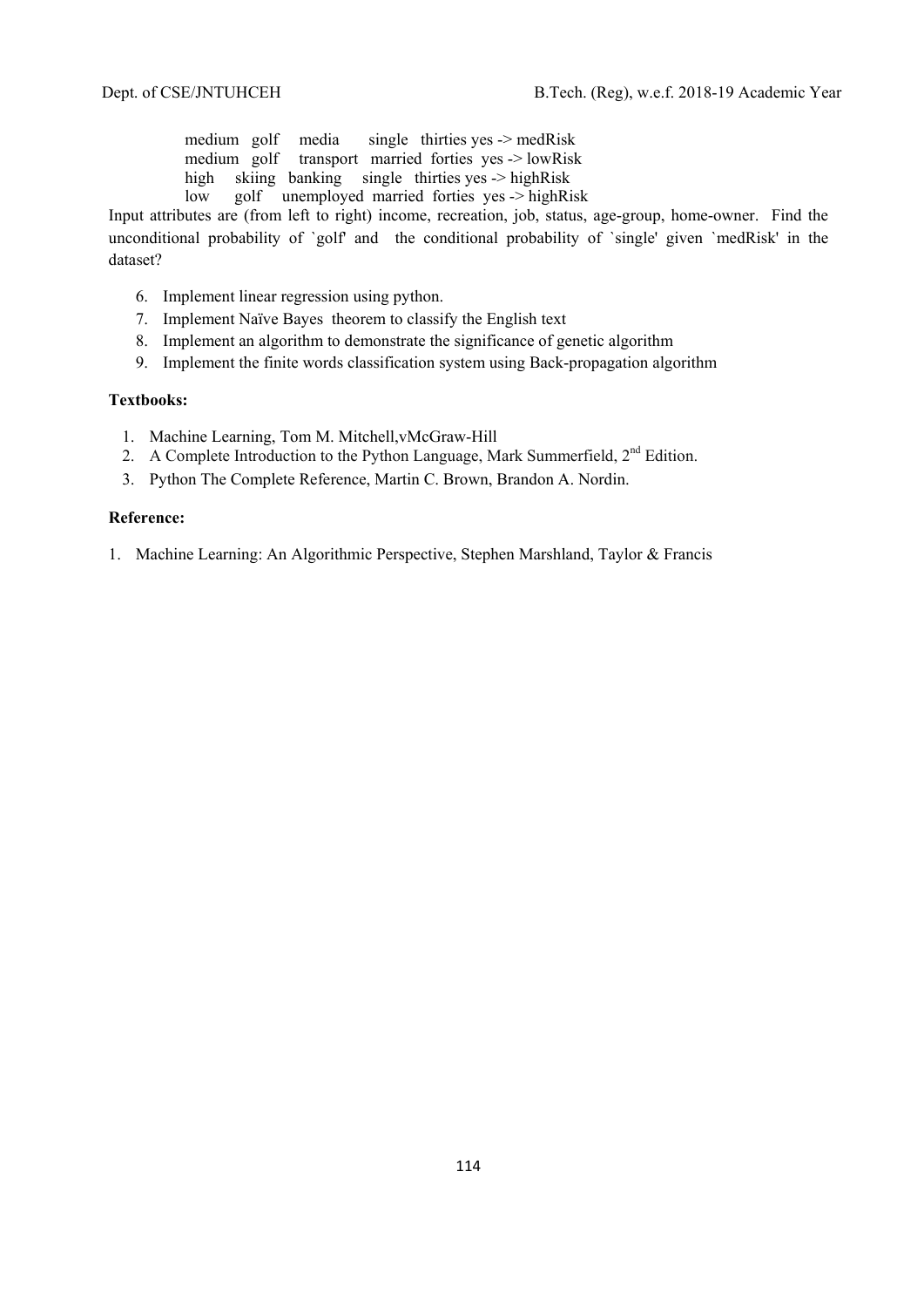#### **COMPILER DESIGN & WEB TECHNOLOGIES LAB**

# **III Year B.Tech. CSE II-Semester Letter Letter Letter Letter Letter Letter C** Letter **L** T P C

# **0 0 4 2**

#### **Prerequisites**

- 1. A Course on "Objected Oriented Programming through Java"
- 2. A Course on "Formal Languages & Automata Theory"

#### **Co-requisites**

1. A course on "Web Technologies"

# **Objectives**

- 1. To provide hands-on experience on web technologies
- 2. To develop client-server application using web technologies
- 3. To introduce server side programming with Java servlets and JSP
- 4. To understand the various phases in the design of a compiler.
- 5. To understand the design of top-down and bottom-up parsers.
- 6. To understand syntax directed translation schemes.
- 7. To introduce lex and yacc tools.

# **Outcomes**

- 1. Design and develop interactive and dynamic web applications using HTML, CSS, JavaScript and XML
- 2. Apply client-server principles to develop scalable and enterprise web applications.
- 3. Ability to design, develop, and implement a compiler for any language.
- 4. Able to use lex and yacc tools for developing a scanner and a parser.
- 5. Able to design and implement LL and LR parsers.

# **List of Experiments**

Compiler Design Experiments

- 1. Write a LEX Program to scan reserved word & Identifiers of C Language
- 2. Implement Predictive Parsing algorithm
- 3. Write a C program to generate three address code.
- 4. Implement SLR(1) Parsing algorithm
- 5. Design LALR bottom up parser for the given language

```
<program> ::= <block>\langle \text{block} \rangle ::= \{ \langle \text{variabledefinition} \rangle \langle \text{slist} \rangle \}\left| \right. { \leslist > }
<variabledefinition> ::= int <vardeflist> ; 
<vardeflist> ::= <vardec> | <vardec> , <vardeflist> 
\langle \text{vardec}\rangle ::= \langleidentifier> |\langleidentifier> |\langle \text{constant}\rangle ]
\langleslist\rangle ::= \langlestatement\rangle | \langlestatement\rangle ; \langleslist\rangle<statement> ::= <assignment> | <ifstatement> | <whilestatement> 
             | <br/>block> | <printstatement> | <empty>
\langleassignment\rangle ::= \langleidentifier\rangle = \langleexpression\rangle
```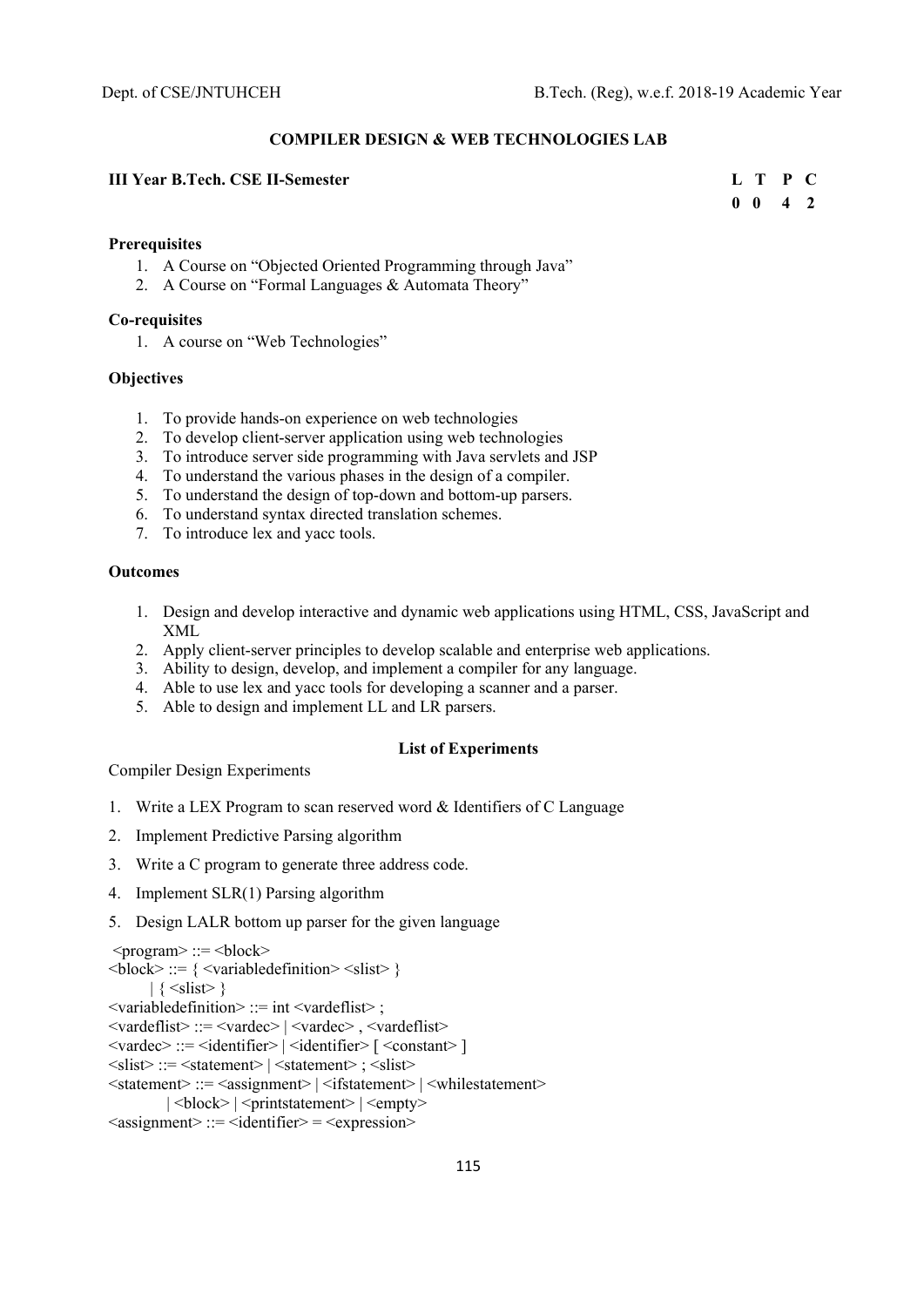```
|\triangleleft dentifier> \leq \leq \leq \leq \leq \leq \leq \leq \leq \leq \leq \leq \leq \leq \leq \leq \leq \leq \leq \leq \leq \leq \leq \leq \leq \leq \leq \leq \leq \leq \leq \leq \leq \leq 
<ifstatement> ::= if <bexpression> then <slist> else <slist> endif 
            | if <br/>bexpression> then <slist> endif
<whilestatement> ::= while <bexpression> do <slist> enddo 
\leqprintstatement\geq ::= print ( \leqexpression\geq )
\langle expression> ::= \langle expression>\langleaddingop>\langleterm>|\langleterm>|\langleaddingop>\langleterm>
\langlebexpression\rangle::=\langleexpression\rangle\langlerelop\rangle\langleexpression\rangle\lerelop> ::= \le | \le | = | > | | | | =\leqaddingop> ::= + | -
\langle \text{term} \rangle ::= \langle \text{term} \rangle \langle \text{number} \rangle = \langle \text{factor} \rangle\text{<} multop> ::= * |/
<factor> ::= <constant> | <identifier> | <identifier> [ <expression>] 
    | ( <expression>)\leqconstant\geq ::= \leqdigit\geq \leqdigit\geq \leqconstant\geq<identifier> ::= <identifier> <letterordigit> | <letter> 
\leq letterordigit\geq ::= \leq letter\geq | \leq digit\geq\leqletter\geq:= a|b|c|d|e|f|g|h|i|j|k|l|m|n|o|p|q|r|s|t|u|v|w|x|y|z
\ledigit> ::= 0|1|2|3|4|5|6|7|8|9<empty> has the obvious meaning 
Comments (zero or more characters enclosed between the standard C/Java-style comment brackets /*...*/) 
     can be inserted. The language has rudimentary support for 1-dimensional arrays. The declaration int 
     a[3] declares an array of three elements, referenced as a[0], a[1] and a[2]. Note also that you should
     worry about the scoping of names. 
A simple program written in this language is: 
{ int a[3], t1, t2;
 t1=2;
 a[0]=1; a[1]=2; a[t1]=3;t2 = -(a[2]+t1*6)/(a[2]-t1); if t2>5 then 
   print(t2);
  else { 
    int t3; 
    t3=99; 
   t2=-25;
   print(-t1+t2*t3); /* this is a comment
                       on 2 lines */ 
  } 
  endif 
} 
Web Technologies Experiments: 
1. Write a PHP script to print prime numbers between 1-50.
```
- 2. PHP script to
	- a. Find the length of a string.
	- b. Count no of words in a string.
	- c. Reverse a string.
	- d. Search for a specific string.
- 3. Write a PHP script to merge two arrays and sort them as numbers, in descending order.
- 4. Write a PHP script that reads data from one file and write into another file.
- 5. Develop static pages (using Only HTML) of an online book store. The pages should resemble: www.amazon.com. The website should consist the following pages.
	- a) Home page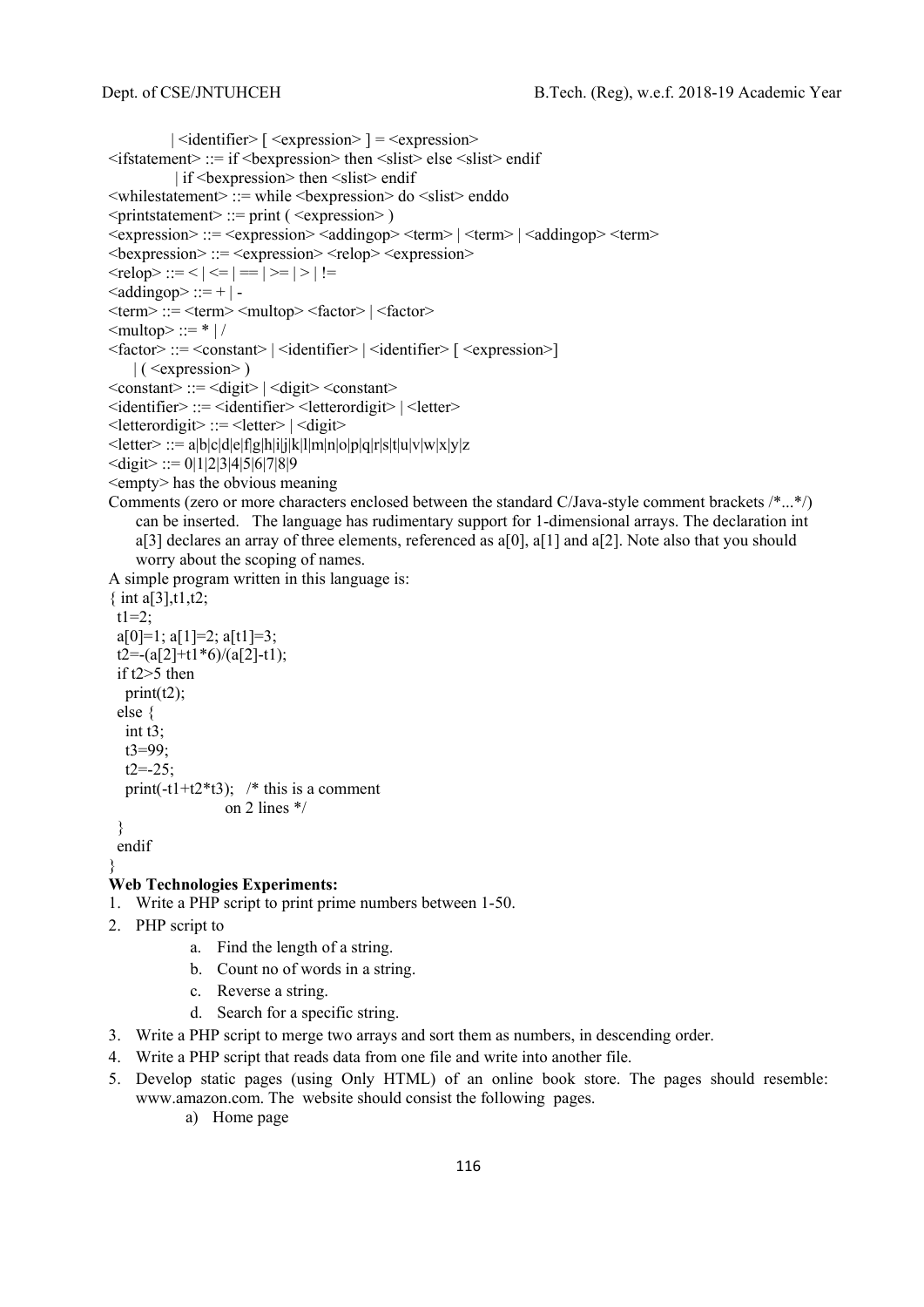- b) Registration and user Login
- c) User Profile Page
- d) Books catalog
- e) Shopping Cart
- f) Payment By credit card
- g) Order Conformation
- 6. Validate the Registration, user login, user profile and payment by credit card pages using JavaScript.
- 7. Create and save an XML document on the server, which contains 10 users information. Write a program, which takes User Id as an input and returns the user details by taking the user information from the XML document.
- 8. Install TOMCAT web server. Convert the static web pages of assignments 2 into dynamic web pages using servlets and cookies. Hint: Users information (user id, password, credit card number) would be stored in web.xml. Each user should have a separate Shopping Cart.
- 9. Redo the previous task using JSP by converting the static web pages of assignments 2 into dynamic web pages. Create a database with user information and books information. The books catalogue should be dynamically loaded from the database. Follow the MVC architecture while doing the website.

# **Textbooks:**

1. WEB TECHNOLOGIES: A Computer Science Perspective, Jeffrey C. Jackson, Pearson Education

- 1. Deitel H.M. and Deitel P.J., "Internet and World Wide Web How to program", Pearson International, 2012, 4th Edition.
- 2. J2EE: The complete Reference By James Keogh, McGraw-Hill
- 3. Bai and Ekedhi, The Web Warrior Guide to Web Programming, Thomson
- 4. Compiler Construction, Louden, Thomson.
- 5. Web technologies, Black Book, Dreamtech press.
- 6. Gopalan N.P. and Akilandeswari J., "Web Technology", Prentice Hall of India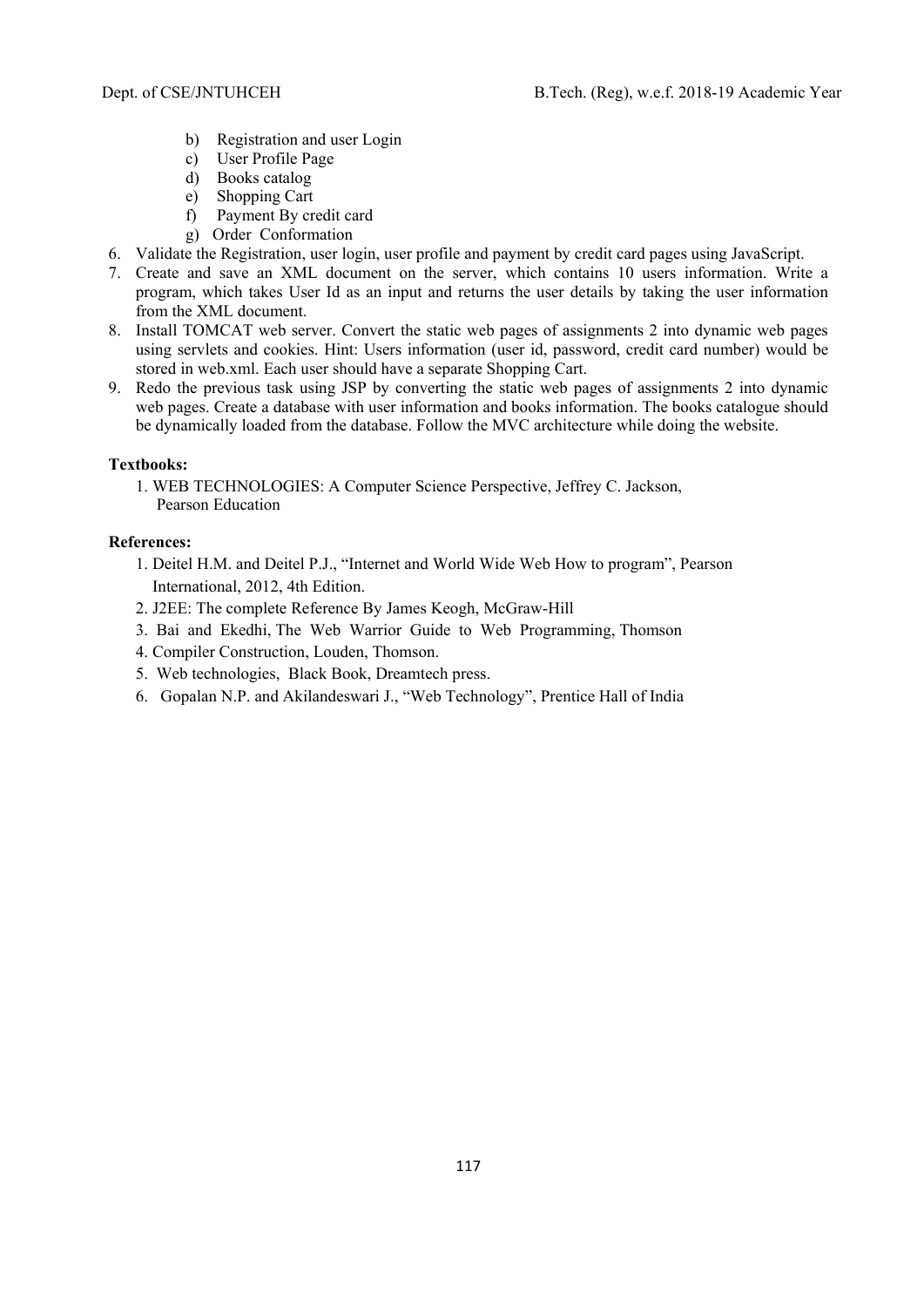# **CONCURRENT PROGRAMMING LAB**

(Professional Elective - III)

# **III Year B.Tech. CSE II-Semester****L T P C**

 **0 0 3 1.5** 

- 1. Design and implement Two-thread mutual exclusion algorithm (Peterson's Algorithm) using multithreaded programming.
- 2. Design and implement Filter Lock algorithm and check for deadlock-free and starvationfree conditions using multithreaded programming.
- 3. Design and implement Lamport's Bakery Algorithm and check for deadlock-free and starvationfree conditions using multithreaded programming.
- 4. Design and implement Lock-based concurrent FIFO queue data structure using multithreaded programming.
- 5. Design a consensus object using read–write registers by implementing a deadlock-free or starvation-free mutual exclusion lock. ( Use CompareAndSet( ) Premitive).
- 6. Design and implement concurrent List queue data structure using multithreaded programming. (Use Atomic Primitives)
- 7. Design and implement concurrent Stack queue data structure using multithreaded programming. (Use Atomic Primitives)
- 8. Design and implement concurrent FIFO queue data structure using multithreaded programming. (Use Atomic Primitives)

#### **Textbooks:**

1. The Art of Multiprocessor Programming, Maurice Herlihy and Nir Shavit, 1<sup>st</sup> Edition, Morgan Kaufmman Publishers, Indian Reprint 2012.

- 1. Java Concurrency in Practice by Brian Goetz, Tim Peierls, Joshua Block, Joseph Bowbeer, David Holmes and Doug Lea, 1<sup>st</sup> Edition, Addison Wesley, 2006.
- 2. Concurrent Programming in Java™: Design Principles and Patterns, Doug Lea, 2<sup>nd</sup> Edition, Addison Wesley, 1999.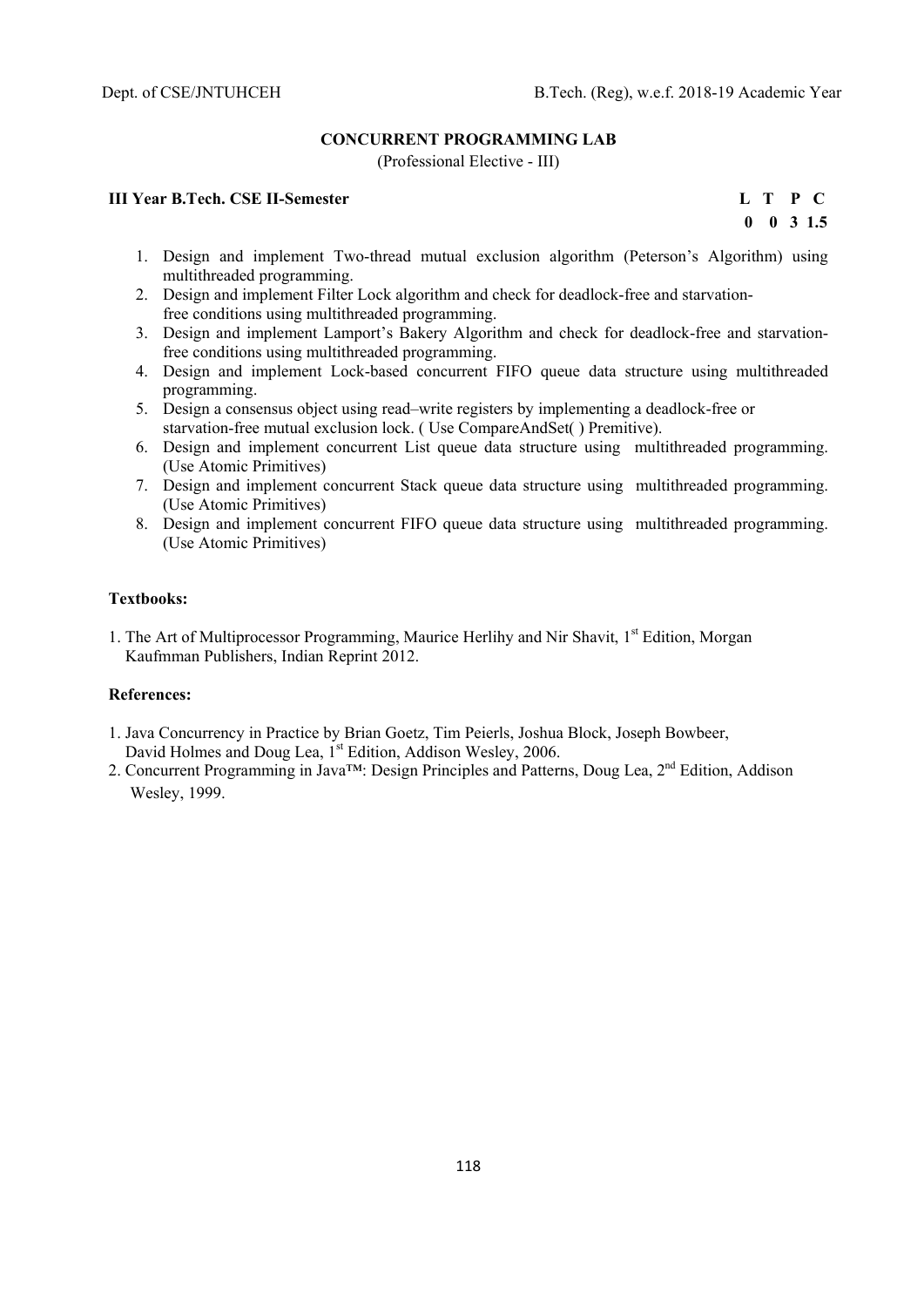# **NETWORK PROGRAMMING LAB**

(Professional Elective - III)

# **III Year B.Tech. CSE II-Semester****L T P C**

**Objectives** 

- 1. To understand inter process and inter-system communication
- 2. To understand socket programming in its entirety
- 3. To understand usage of TCP/UDP / Raw sockets
- 4. To understand how to build network applications

# **Outcomes**

- 1. To write socket API based programs
- 2. To design and implement client-server applications using TCP and UDP sockets
- 3. To analyze network programs

# **List of Experiments**

- 1. Implement programs for Inter Process Communication using PIPE, Message Queue and Shared Memory.
- 2. Write a programme to create an integer variable using shared memory concept and increment the variable simultaneously by two processes. Use semaphores to avoid race conditions.
- 3. Design TCP iterative Client and server application to reverse the given input sentence
- 4. Design TCP iterative Client and server application to reverse the given input sentence
- 5. Design TCP client and server application to transfer file
- 6. Design a TCP concurrent server to convert a given text into upper case using multiplexing system call "select"
- 7. Design a TCP concurrent server to echo given set of sentences using poll functions
- 8. Design UDP Client and server application to reverse the given input sentence
- 9. Design UDP Client server to transfer a file
- 10. Design using poll client server application to multiplex TCP and UDP requests for converting a given text into upper case.
- 11. Design a RPC application to add and subtract a given pair of integers

# **Textbooks:**

- 1. UNIX Network Programming, by W. Richard **Stevens**, Bill Fenner, Andrew M. Rudoff, Pearson Education.
- 2. UNIX Network Programming, 1<sup>st</sup> Edition, W.Richard Stevens. PHI.

 **0 0 3 1.5**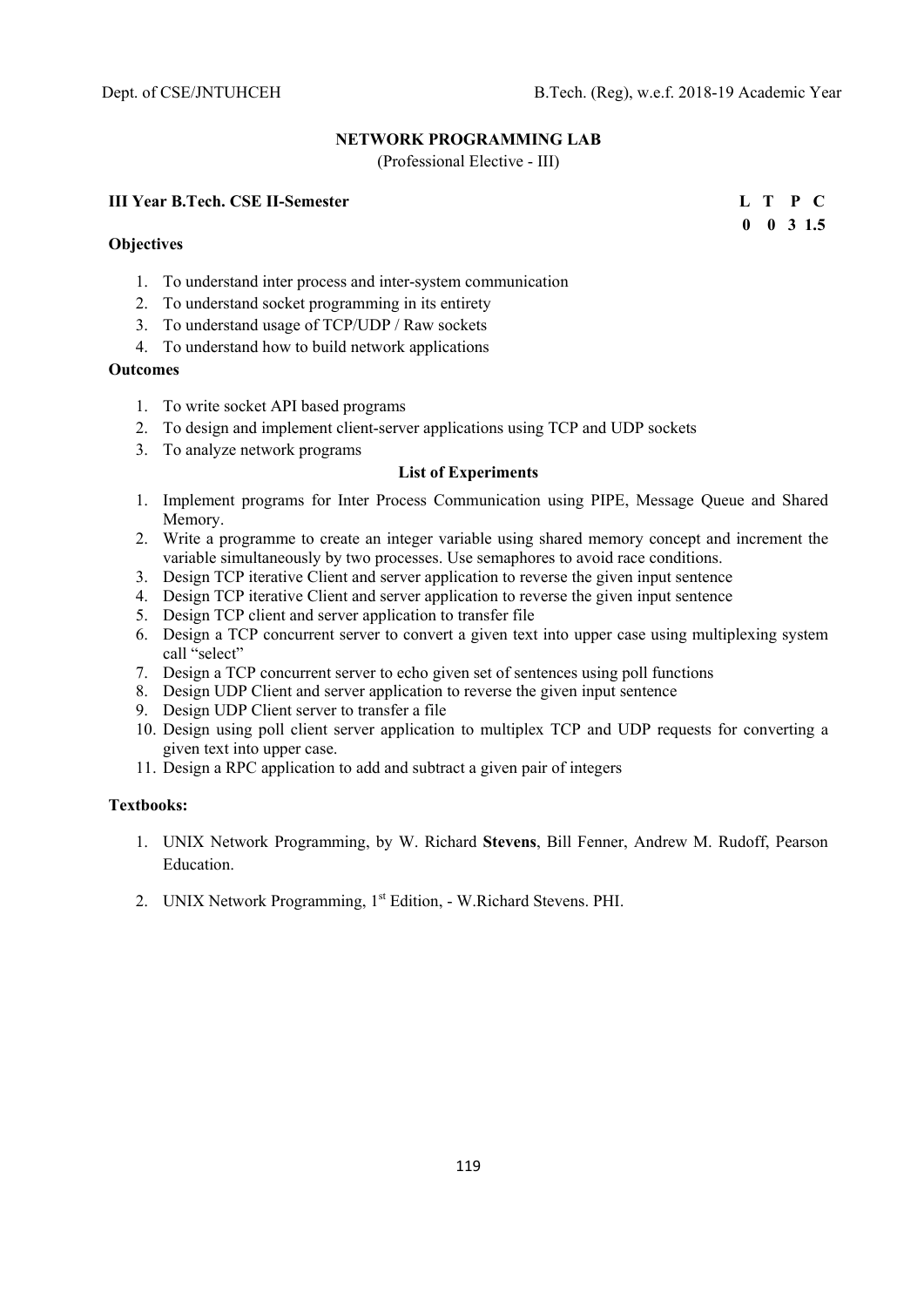# **SCRIPTING LANGUAGES LAB**

(Professional Elective - III)

# **III Year B.Tech. CSE II-Semester****L T P C**

 **0 0 3 1.5** 

#### **Prerequisites:** Any High level programming language (C,C++)

#### **Objectives**

- 1. To Understand the concepts of scripting languages for developing web based projects
- 2. To understand the applications the of Ruby , TCL , Perl scripting languages

#### **Outcomes**

- 1. Ability to understand the differences between Scripting languages and programming languages
- 2. Able to gain some fluency programming in Ruby, Perl, TCL

#### **List of Experiments**

- 1. Write a Ruby script to create a new string which is n copies of a given string where n is a nonnegative integer
- 2. Write a Ruby script which accept the radius of a circle from the user and compute the parameter and area.
- 3. Write a Ruby script which accept the user's first and last name and print them in reverse order with a space between them
- 4. Write a Ruby script to accept a filename from the user print the extension of that
- 5. Write a Ruby script to find the greatest of three numbers
- 6. Write a Ruby script to print odd numbers from 10 to 1
- 7. Write a Ruby scirpt to check two integers and return true if one of them is 20 otherwise return their sum
- 8. Write a Ruby script to check two temperatures and return true if one is less than 0 and the other is greater than 100
- 9. Write a Ruby script to print the elements of a given array
- 10. Write a Ruby program to retrieve the total marks where subject name and marks of a student stored in a hash
- 11. Write a TCL script to find the factorial of a number
- 12. Write a TCL script that multiplies the numbers from 1 to 10
- 13. Write a TCL script for Sorting a list using a comparison function
- 14. Write a TCL script to (i)create a list (ii )append elements to the list (iii)Traverse the list (iv)Concatenate the list
- 15. Write a TCL script to comparing the file modified times.
- 16. Write a TCL script to Copy a file and translate to native format.
- 17. a) Write a Perl script to find the largest number among three numbers. b) Write a Perl script to print the multiplication tables from 1-10 using subroutines.
- 18. Write a Perl program to implement the following list of manipulating functions
	- a) Shift
	- b) Unshift
	- c) Push
- 19. a) Write a Perl script to substitute a word, with another word in a string.
	- b) Write a Perl script to validate IP address and email address.
- 20. Write a Perl script to print the file in reverse order using command line arguments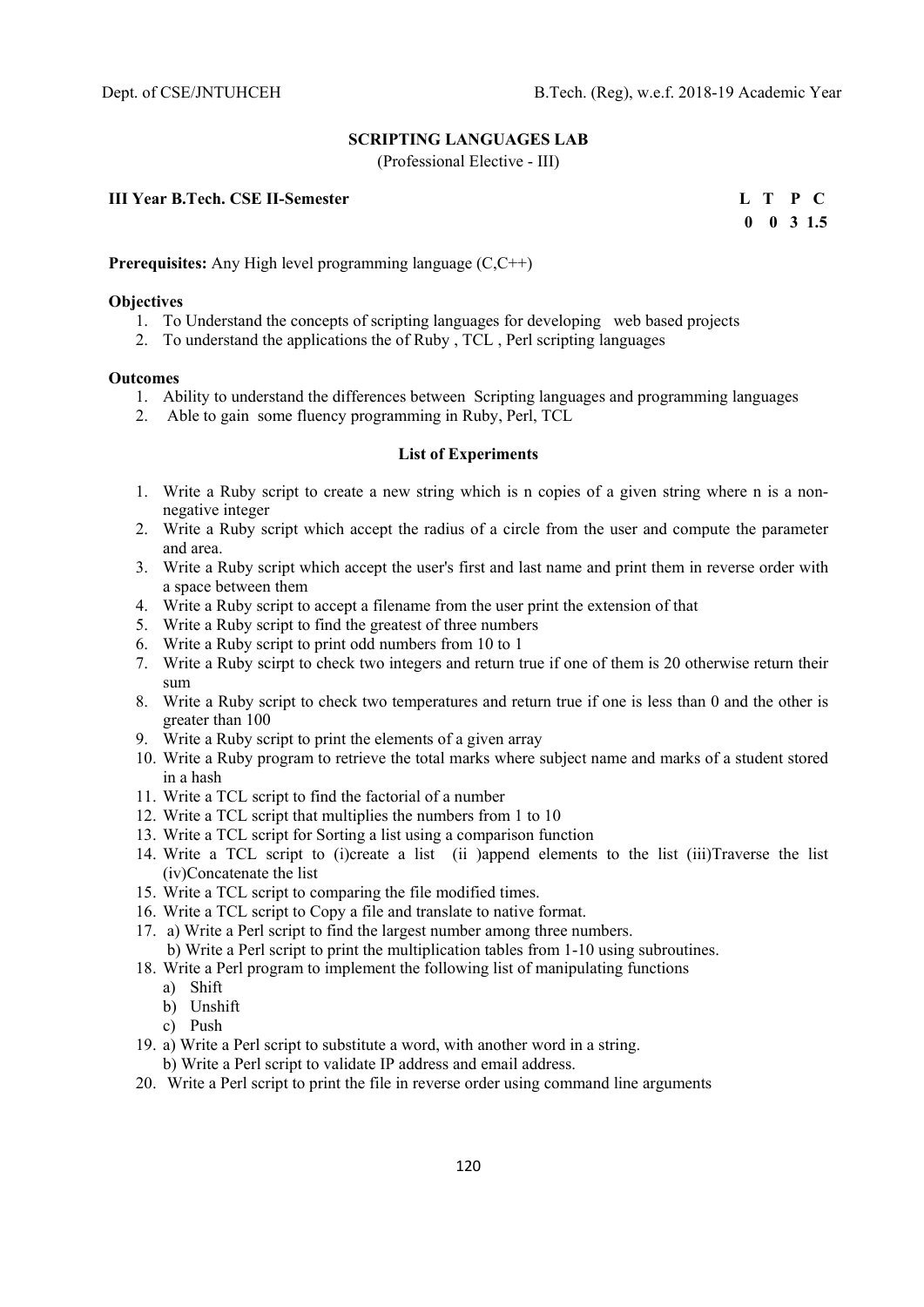# **Textbooks:**

- 1. The World of Scripting Languages , David Barron,Wiley Publications.
- 2. Ruby Programming language by David Flanagan and Yukihiro Matsumoto O'Reilly
- 3. "Programming Ruby" The Pramatic Programmers guide by Dabve Thomas Second edition

- 1. Open Source Web Development with LAMP using Linux Apache, MySQL, Perl and PHP,J.Lee and B.Ware(Addison Wesley) Pearson Education.
- 2. Perl by Example, E.Quigley, Pearson Education.
- 3. Programming Perl,Larry Wall,T.Christiansen and J.Orwant, O'Reilly, SPD.
- 4. Tcl and the Tk Tool kit, Ousterhout, Pearson Education.
- 5. Perl Power, J.P.Flynt, Cengage Learning.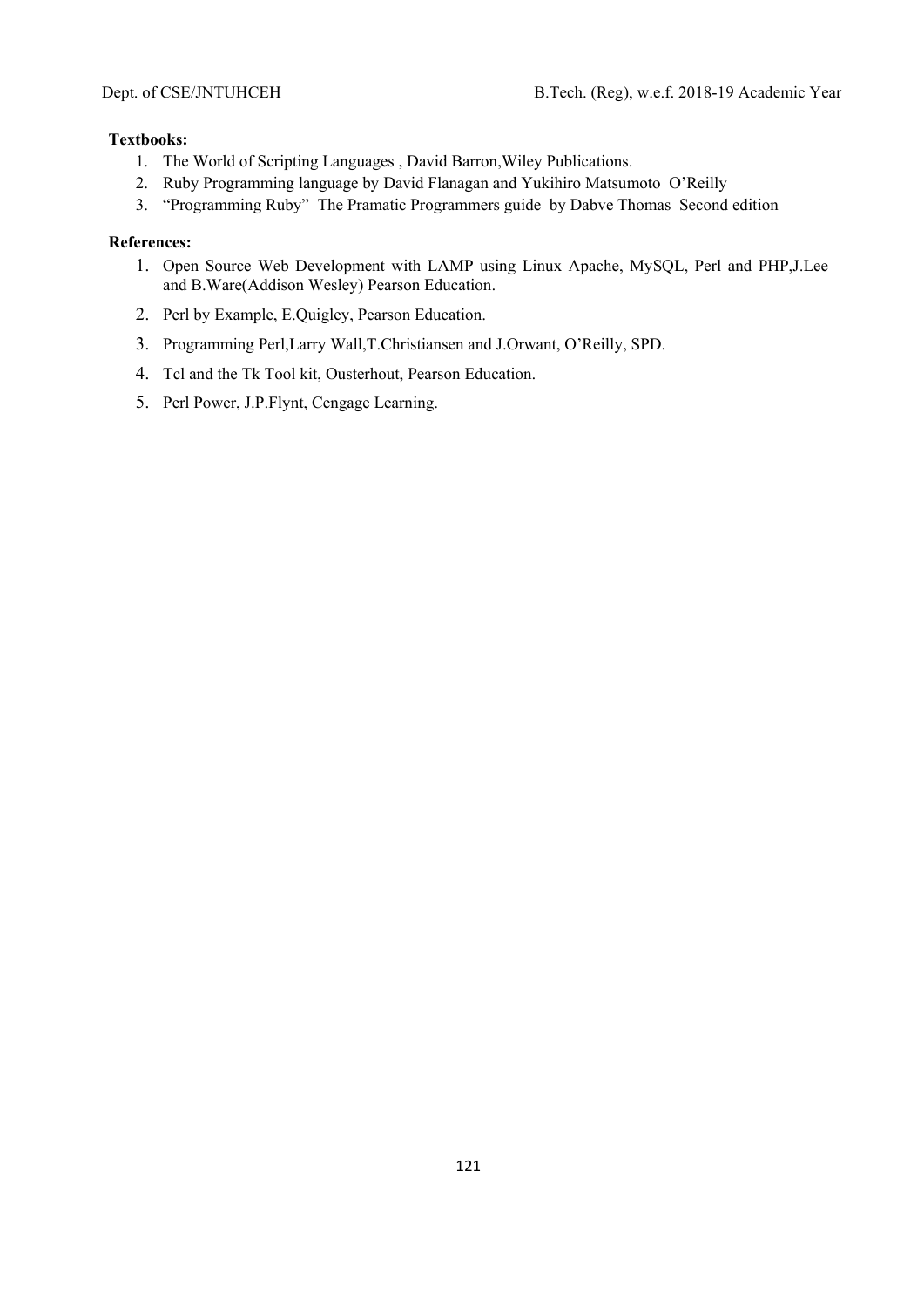#### **MOBILE APPLICATION DEVELOPMENT LAB**

(Professional Elective - III)

# **III Year B.Tech. CSE II-Semester****L T P C**

 **0 0 3 1.5** 

# **Prerequisites:** --- NIL--- **Objectives**

- 1. To learn how to develop Applications in android environment.
- 2. To learn how to develop user interface applications.
- 3. To learn how to develop URL related applications.

#### **Outcomes**

- 1. Student understands the working of Android OS Practically.
- 2. Student will be able to develop user interfaces.
- 3. Student will be able to develop, deploy and maintain the Android Applications.

#### **List of Experiments**

- 1. Create an Android application that shows Hello + name of the user and run it on an emulator. (b) Create an application that takes the name from a text box and shows hello message along with the name entered in text box, when the user clicks the OK button.
- 2. Create a screen that has input boxes for User Name, Password, Address, Gender (radio buttons for male and female), Age (numeric), Date of Birth (Date Picket), State (Spinner) and a Submit button. On clicking the submit button, print all the data below the Submit Button. Use (a) Linear Layout (b) Relative Layout and (c) Grid Layout or Table Layout.
- 3. Develop an application that shows names as a list and on selecting a name it should show the details of the candidate on the next screen with a "Back" button. If the screen is rotated to landscape mode (width greater than height), then the screen should show list on left fragment and details on right fragment instead of second screen with back button. Use Fragment transactions and Rotation event listener.
- 4. Develop an application that uses a menu with 3 options for dialing a number, opening a website and to send an SMS. On selecting an option, the appropriate action should be invoked using intents.
- 5. Develop an application that inserts some notifications into Notification area and whenever a notification is inserted, it should show a toast with details of the notification.
- 6. Create an application that uses a text file to store user names and passwords (tab separated fields and one record per line). When the user submits a login name and password through a screen, the details should be verified with the text file data and if they match, show a dialog saying that login is successful. Otherwise, show the dialog with Login Failed message.
- 7. Create a user registration application that stores the user details in a database table.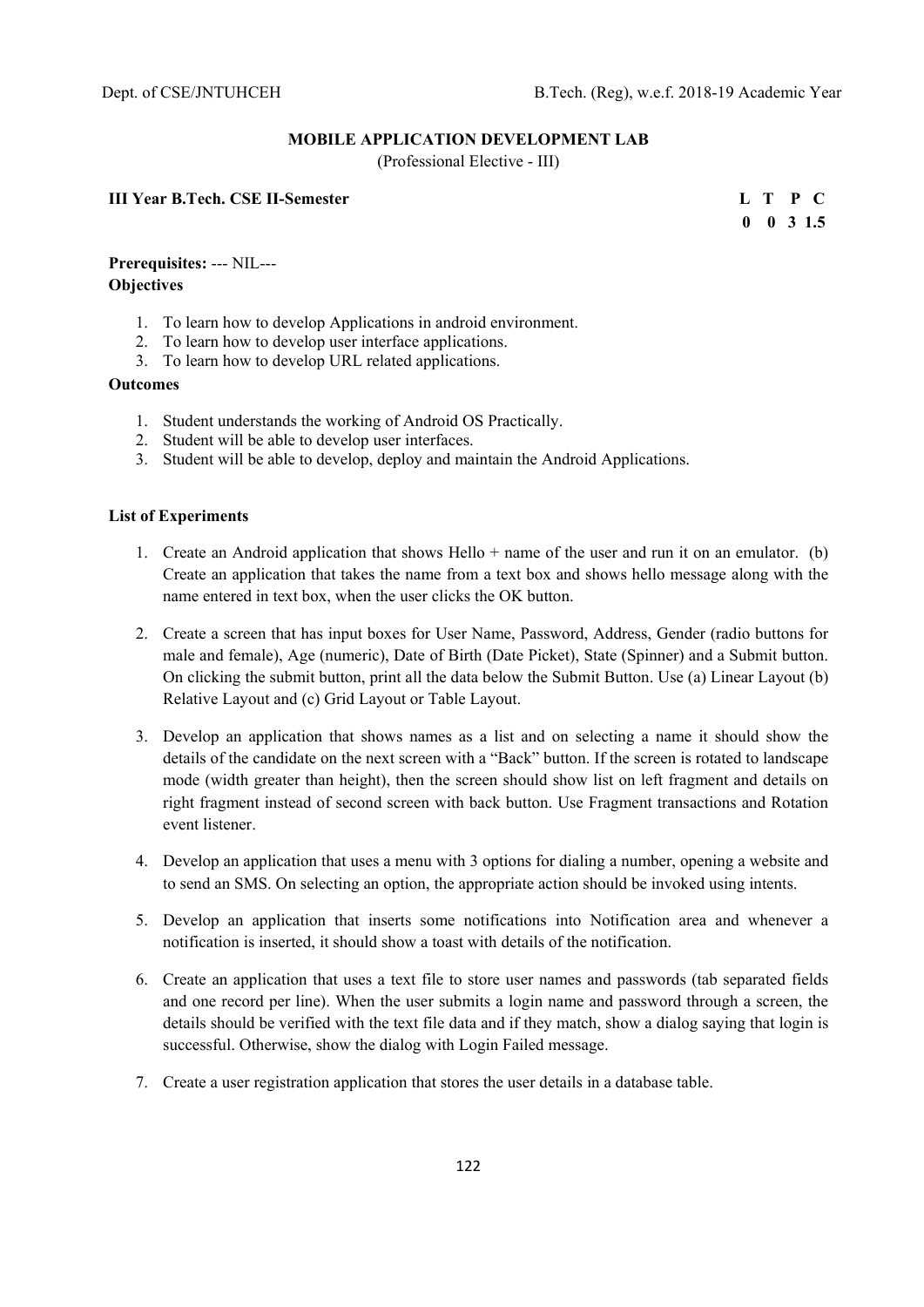- 8. Create a database and a user table where the details of login names and passwords are stored. Insert some names and passwords initially. Now the login details entered by the user should be verified with the database and an appropriate dialog should be shown to the user.
- 9. Create an admin application for the user table, which shows all records as a list and the admin can select any record for edit or modify. The results should be reflected in the table.
- 10. Develop an application that shows all contacts of the phone along with details like name, phone number, mobile number etc.
- 11. Create an application that saves user information like name, age, gender etc. in shared preference and retrieves them when the program restarts.
- 12. Create an alarm that rings every Sunday at 8:00 AM. Modify it to use a time picker to set alarm time.
- 13. Create an application that shows the given URL (from a text field) in a browser.

#### **Textbooks:**

- 1. Professional Android 4 Application Development, Reto Meier, Wiley India, (Wrox) , 2012
- 2. Android Application Development for Java Programmers, James C Sheusi, Cengage Learning, 2013

#### **Reference:**

1. Beginning Android 4 Application Development, Wei-Meng Lee, Wiley India (Wrox), 2013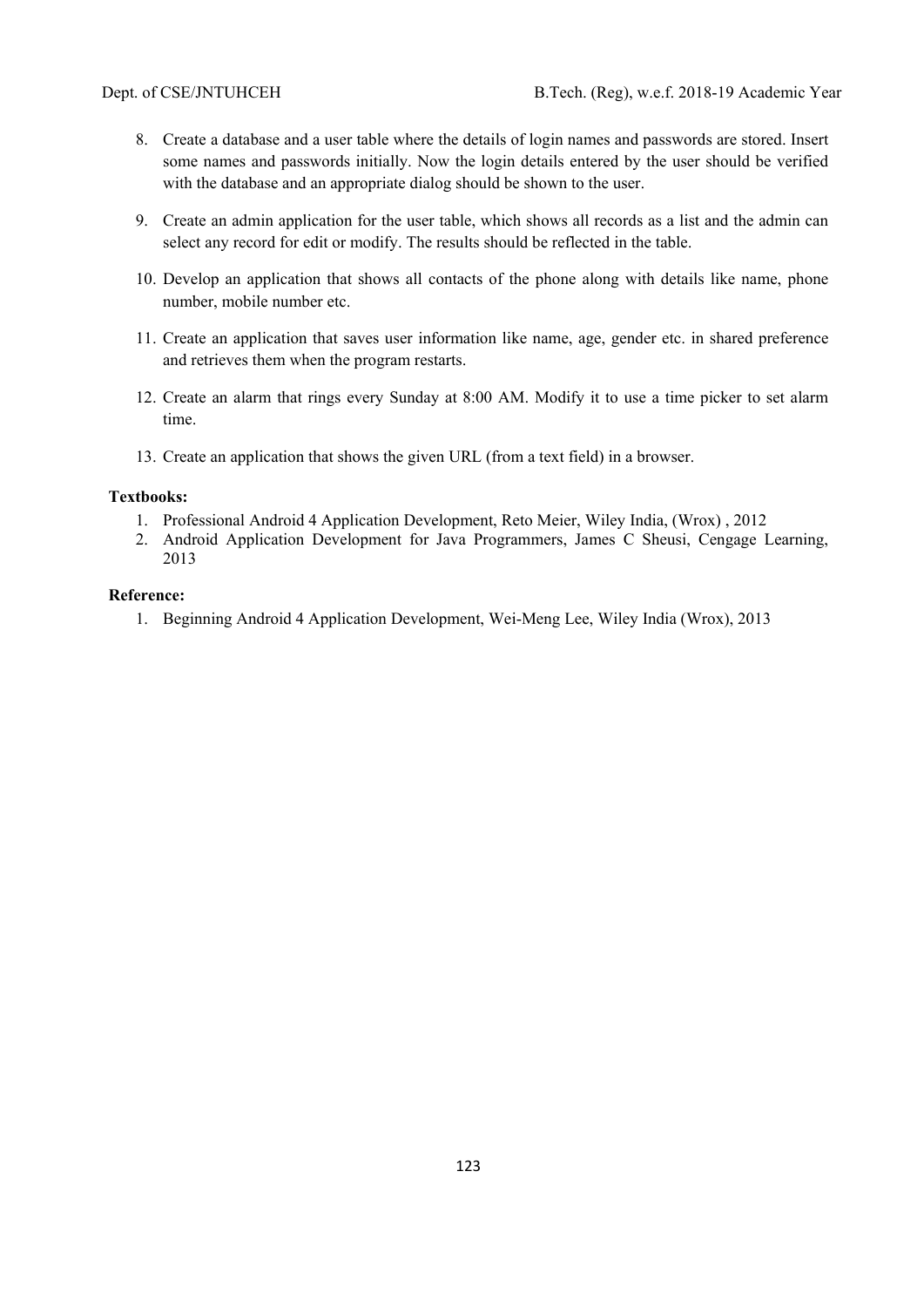#### **SOFTWARE TESTING METHODOLOGIES LAB**

(Professional Elective - III)

# **III Year B.Tech. CSE II-Semester****L T P C**

 **0 0 3 1.5** 

#### **Prerequisites**

1. A basic knowledge of programming.

#### **Objectives**

- 1. To provide knowledge of Software Testing Methods.
- 2. To develop skills in software test automation and management using latest tools.

#### **Outcome**

1. Design and develop the best test strategies in accordance to the development model.

#### **List of Experiments**

- 1. Recording in context sensitive mode and analog mode
- 2. GUI checkpoint for single property
- 3. GUI checkpoint for single object/window
- 4. GUI checkpoint for multiple objects
- 5. a) Bitmap checkpoint for object/window
	- b) Bitmap checkpoint for screen area
- 6. Database checkpoint for Default check
- 7. Database checkpoint for custom check
- 8. Database checkpoint for runtime record check
- 9. a) Data driven test for dynamic test data submission
	- b) Data driven test through flat files
	- c) Data driven test through front grids
	- d) Data driven test through excel test
- 10. a) Batch testing without parameter passing
	- b) Batch testing with parameter passing
- 11. Data driven batch
- 12. Silent mode test execution without any interruption
- 13. Test case for calculator in windows application

#### **Textbooks:**

- 1. Software Testing techniques, Baris Beizer, 2<sup>nd</sup> Edition, Dreamtech.
- 2. Software Testing Tools, Dr.K.V.K.K.Prasad, Dreamtech.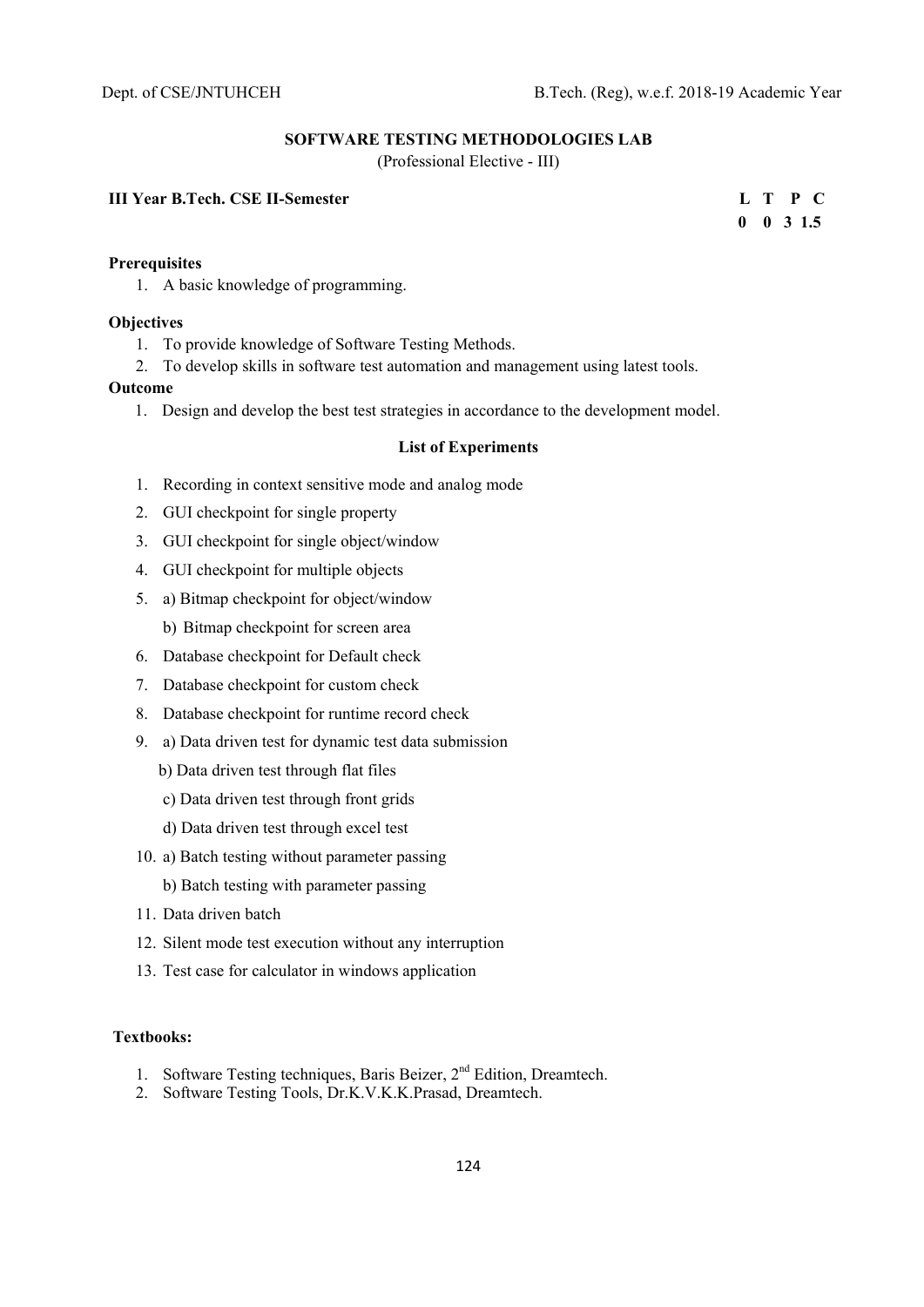- 1. The craft of software testing, Brian Marick, Pearson Education.
- 2. Software Testing Techniques SPD(Oreille)
- 3. Software Testing in the Real World, Edward Kit, Pearson.
- 4. Effective methods of Software Testing, Perry, John Wiley.
- 5. Art of Software Testing, Meyers, John Wiley.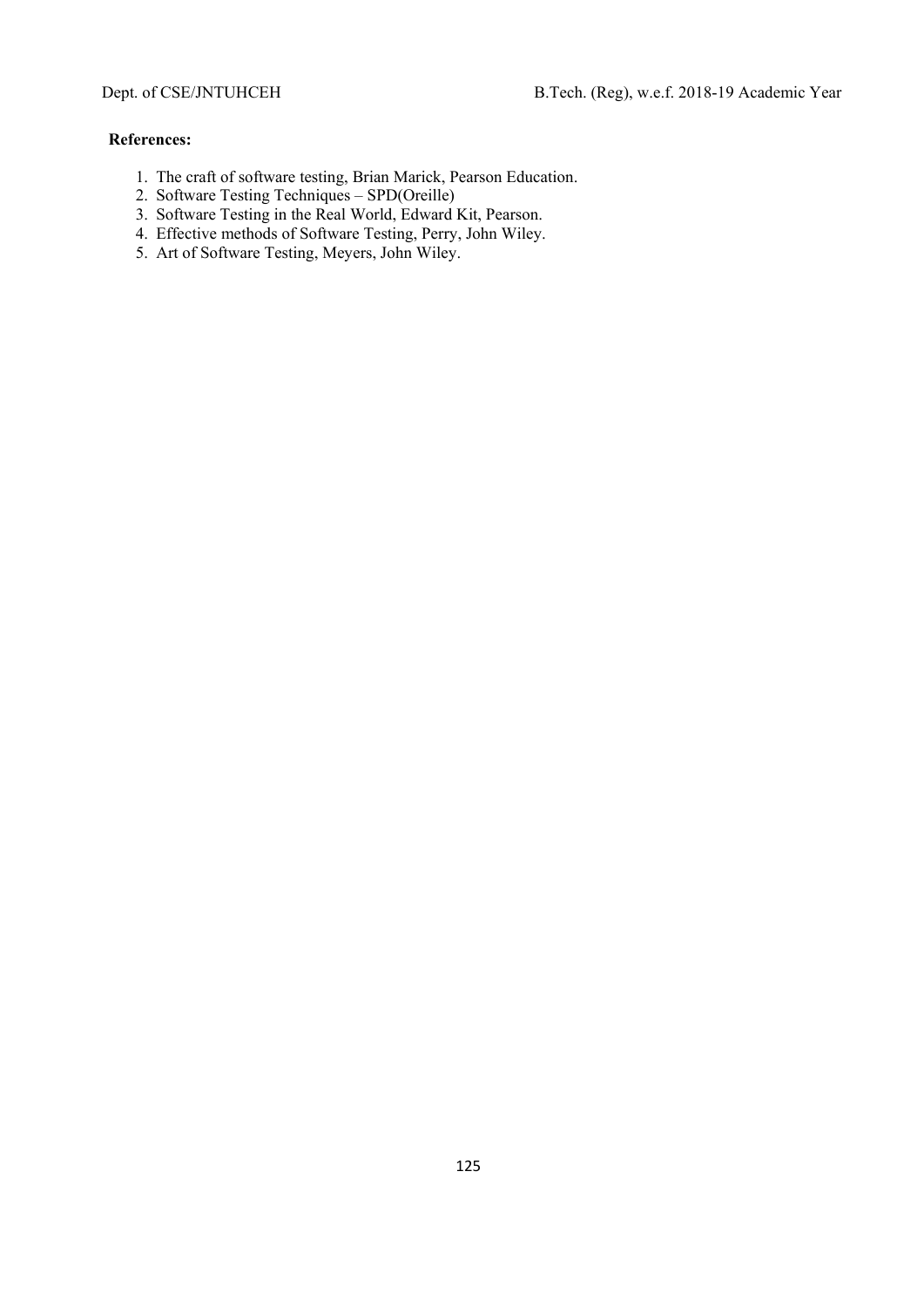# **INFORMATION SECURITY**

# **IV Year B.Tech. CSE I-Semester**

|  | L T P C         |  |
|--|-----------------|--|
|  | $3 \t0 \t0 \t3$ |  |

# **Prerequisites**

- 1. A Course on "Computer Networks"
- 2. A Course on "Mathematics"

# **Objectives**

- 1. To understand the fundamentals of Cryptography
- 2. To understand various key distribution and management schemes
- 3. To understand how to deploy encryption techniques to secure data in transit across data networks
- 4. To apply algorithms used for secure transactions in real world applications

#### **Outcomes**

- 1. Demonstrate the knowledge of cryptography, network security concepts and applications.
- 2. Ability to apply security principles in system design.
- 3. Ability to identify and investigate vulnerabilities and security threats and mechanisms to counter them.

# **UNIT - I**

Security Attacks (Interruption, Interception, Modification and Fabrication), Security Services (Confidentiality, Authentication, Integrity, Non-repudiation, access Control and Availability) and Mechanisms, A model for Internetwork security.

Classical Encryption Techniques, DES, Strength of DES, Differential and Linear Cryptanalysis, Block Cipher Design Principles and Modes of operation, Blowfish, Placement of Encryption Function, Traffic Confidentiality, key Distribution, Random Number Generation.

# **UNIT - II**

Public key Cryptography Principles, RSA algorithm, Key Management, Diffie-Hellman Key Exchange, Elliptic Curve Cryptography.

Message authentication and Hash Functions, Authentication Requirements and Functions, Message Authentication, Hash Functions and MACs Hash and MAC Algorithms SHA-512, HMAC.

# **UNIT - III**

 Digital Signatures, Authentication Protocols, Digital signature Standard, Authentication Applications, Kerberos, X.509 Directory Authentication Service.

Email Security: Pretty Good Privacy (PGP) and S/MIME.

# **UNIT - IV**

IP Security:

Overview, IP Security Architecture, Authentication Header, Encapsulating Security Payload, Combining Security Associations and Key Management.

Web Security: Web Security Requirements, Secure Socket Layer (SSL) and Transport Layer Security (TLS), Secure Electronic Transaction (SET).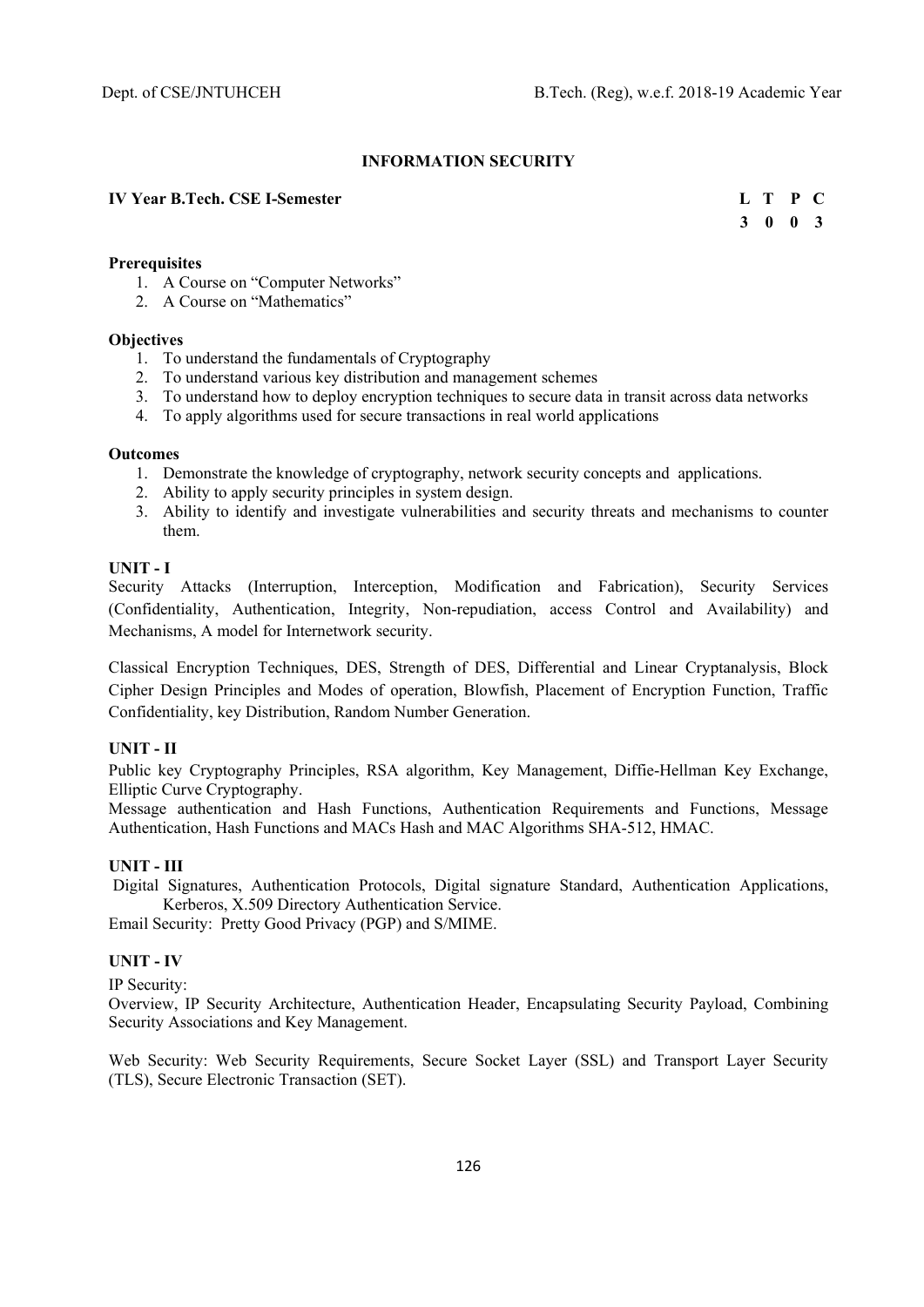# **UNIT - V**

Intruders, Viruses and Worms Intruders, Viruses and related threats Firewalls: Firewall Design Principles, Trusted Systems, Intrusion Detection Systems.

# **Textbook:**

1. Cryptography and Network Security (principles and approaches), William Stallings, 4<sup>th</sup> Edition, Pearson Education.

- 1. Network Security Essentials (Applications and Standards), William Stallings Pearson Education.
- 2. Principles of Information Security, Whitman, Thomson.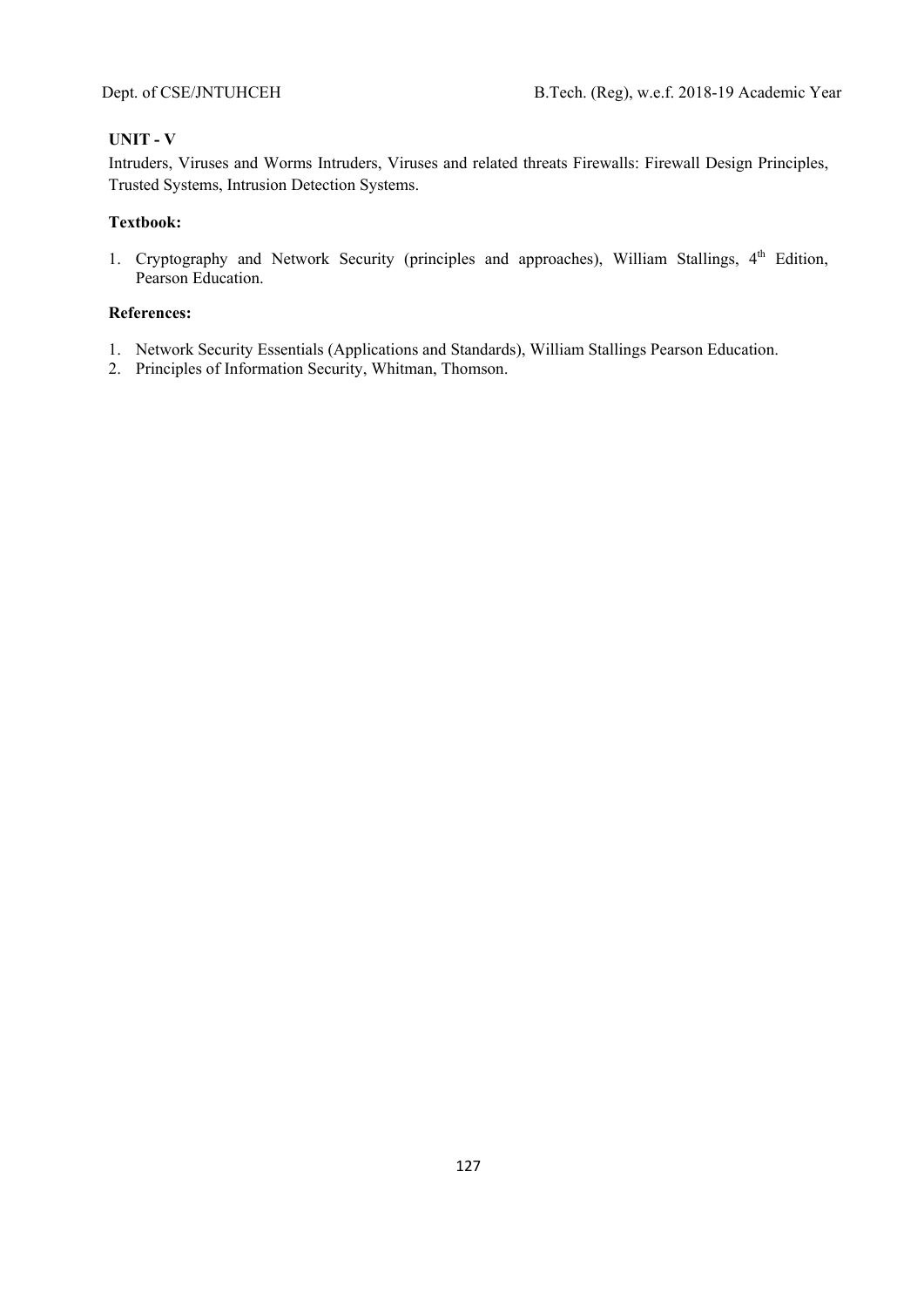# **BIG DATA ANALYTICS**

# **IV Year B.Tech. CSE I-Semester L T P C**

 **2 0 0 2** 

# **Prerequisites**

1. A Course on "Data Mining"

# **Objectives**

- 1. The purpose of this course is to provide the students with the knowledge of Big data Analytics principles and techniques.
- 2. This course is also designed to give an exposure of the frontiers of Big data Analytics

#### **Outcomes**

- 1. Ability to explain the foundations, definitions, and challenges of Big Data and various Analytical tools.
- 2. Ability to program using HADOOP and Map reduce, NOSQL
- 3. Ability to understand importance of Big Data in Social Media and Mining.

# **UNIT - I**

**Introduction To Big Data**: Big Data and its Importance – Four V's of Big Data – Drivers for Big Data – Introduction to Big Data Analytics – Big Data Analytics applications.

# **UNIT - II**

**Big Data Technologies :**Hadoop's Parallel World – Data discovery – Open source technology for Big Data Analytics – cloud and Big Data –Predictive Analytics – Mobile Business Intelligence and Big Data

# **UNIT - III**

**Introduction Hadoop :** Big Data – Apache Hadoop&HadoopEcoSystem – Moving Data in and out of Hadoop – Understanding inputs and outputs of MapReduce - Data Serialization.

# **UNIT - IV**

 **Hadoop Architecture :**Hadoop: RDBMS VsHadoop,Hadoop Overview, Hadoop distributors, HDFS, HDFS Daemons, Anatomy of File Write and Read., NameNode, Secondary NameNode, and DataNode, HDFS Architecture,Hadoop Configuration, Map Reduce Framework,Role of HBase in Big Data processing, HIVE, PIG.

# **UNIT - V**

**Data Analytics with R Machine Learning :** Introduction, Supervised Learning, Unsupervised Learning, Collaborative Filtering, Social Media Analytics, Mobile Analytics, Big Data Analytics with BigR.

# **Textbooks:**

- 1. Big Data Analytics, SeemaAcharya, SubhasiniChellappan, Wiley 2015.
- 2. Big Data, Big Analytics: Emerging Business Intelligence and Analytic Trends for Today's Business, Michael Minelli, Michehe Chambers, 1<sup>st</sup> Edition, AmbigaDhiraj, Wiely CIO Series, 2013.
- 3. Hadoop: The Definitive Guide, Tom White, 3<sup>rd</sup> Edition, O''Reilly Media, 2012.
- 4. Big Data Analytics: Disruptive Technologies for Changing the Game, Arvind Sathi, 1<sup>st</sup> Edition, IBM Corporation, 2012.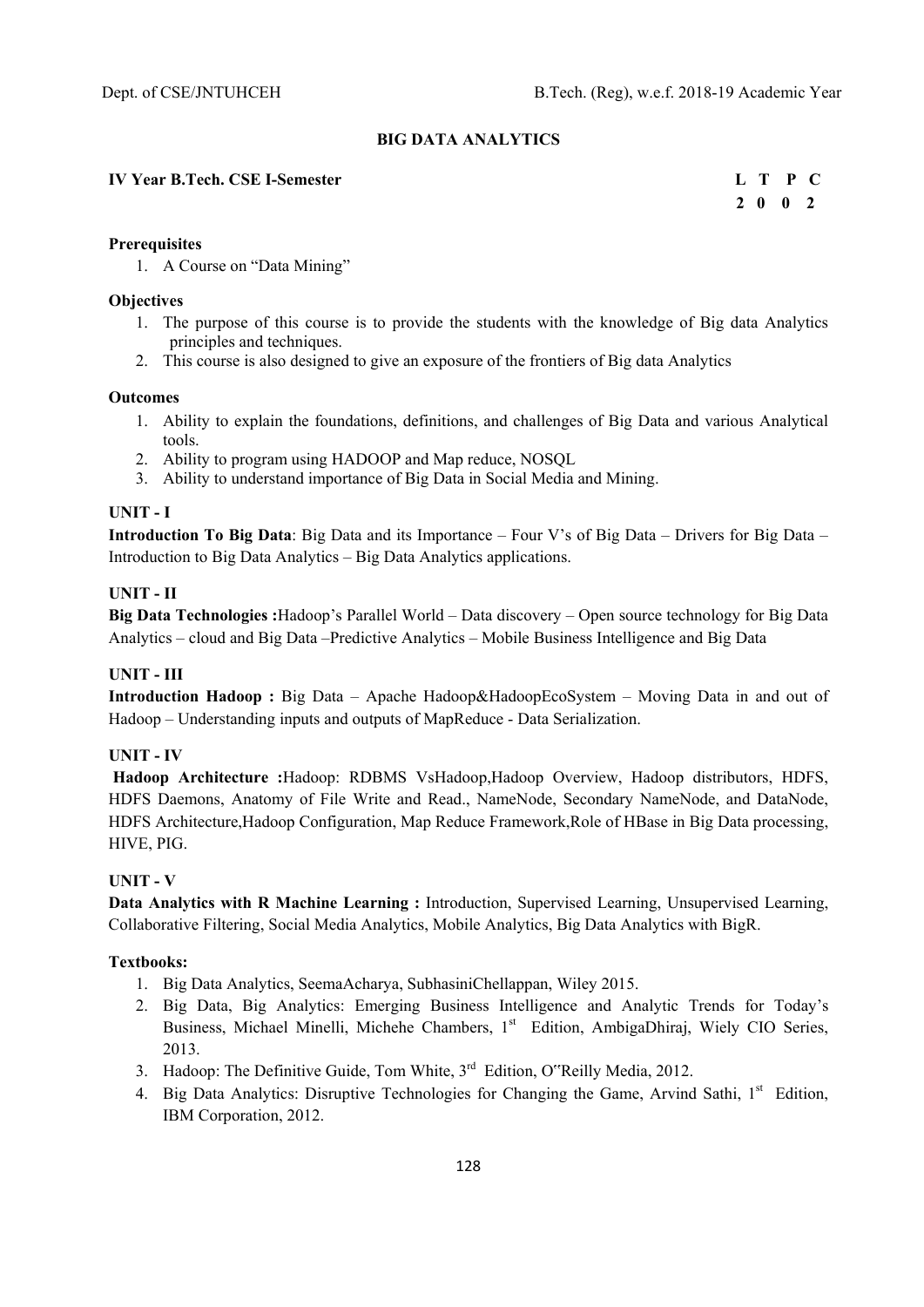- 1. Big Data and Business Analytics, Jay Liebowitz, Auerbach Publications, CRC press (2013)
- 2. Using R to Unlock the Value of Big Data: Big Data Analytics with Oracle R Enterprise and Oracle R Connector for Hadoop, Tom Plunkett, Mark Hornick, McGraw-Hill/Osborne Media (2013), Oracle press.
- 3. Professional Hadoop Solutions, Boris lublinsky, Kevin t. Smith, Alexey Yakubovich, Wiley, ISBN: 9788126551071, 2015.
- 4. Understanding Big data, Chris Eaton, Dirk deroos et al. , McGraw Hill, 2012.
- 5. Intelligent Data Analysis, Michael Berthold, David J. Hand, Springer, 2007.
- 6. Taming the Big Data Tidal Wave: Finding Opportunities in Huge Data Streams with Advanced Analytics, Bill Franks, 1<sup>st</sup> Edition, Wiley and SAS Business Series, 2012.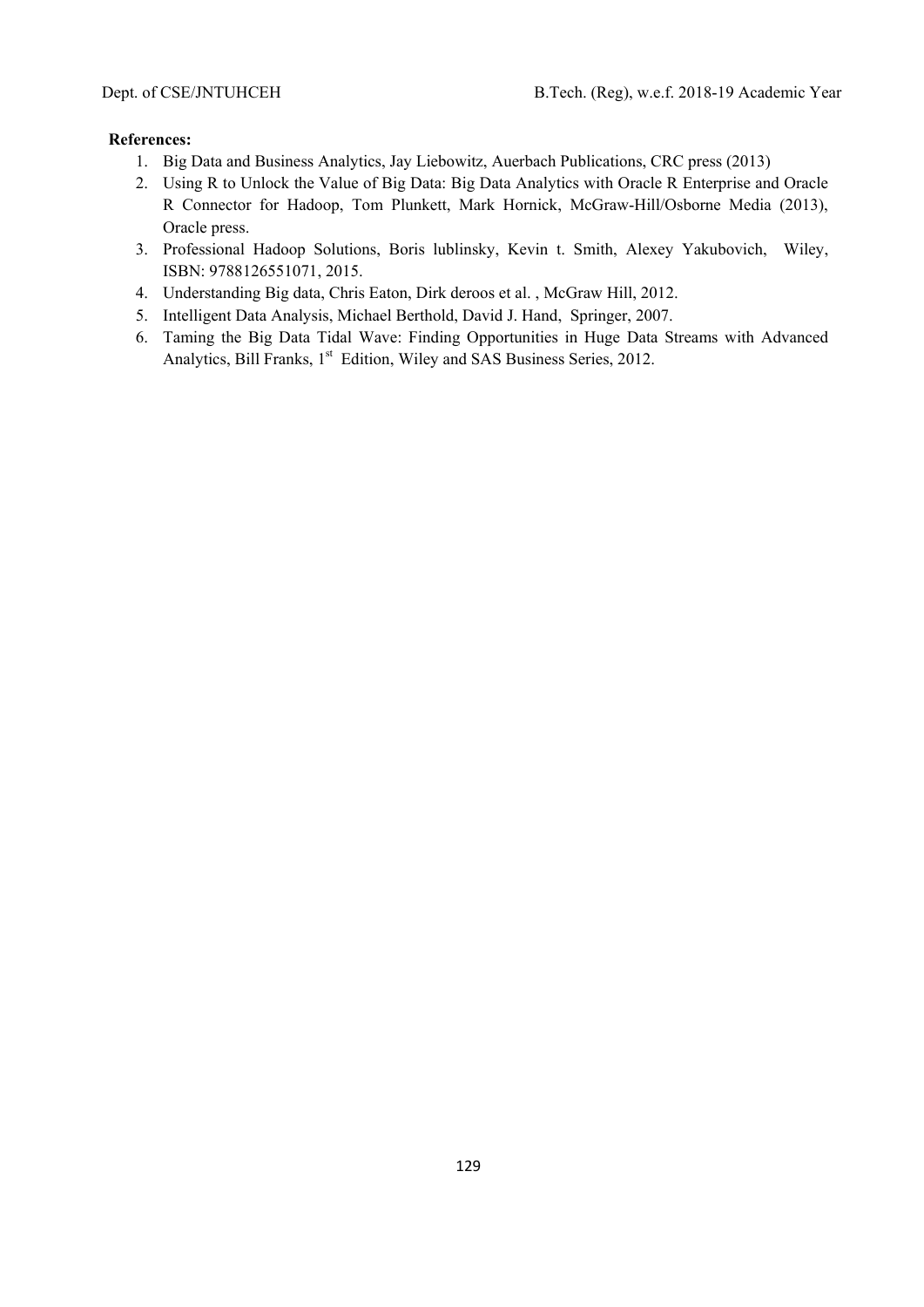#### **GRAPH THEORY**

(Professional Elective - IV)

#### **IV Year B.Tech. CSE I-Semester**

|  | L T P C |  |
|--|---------|--|
|  | 3 0 0 3 |  |

# **Prerequisites**

1. An understanding of Mathematics in general is sufficient.

# **Outcomes**:

- 1. Know some important classes of graph theoretic problems;
- 2. Be able to formulate and prove central theorems about trees, matching, connectivity, colouring and planar graphs;
- 3. Be able to describe and apply some basic algorithms for graphs;
- 4. Be able to use graph theory as a modelling tool.

#### **UNIT - I**

**Introduction-**Discovery of graphs, Definitions, Subgraphs, Isomorphic graphs, Matrix representations of graphs, Degree of a vertex, Directed walks, paths and cycles, Connectivity in digraphs, Eulerian and Hamilton digraphs, Eulerian digraphs, Hamilton digraphs, Special graphs, Complements, Larger graphs from smaller graphs, Union, Sum, Cartesian Product, Composition, Graphic sequences, Graph theoretic model of the LAN problem, Havel-Hakimi criterion, Realization of a graphic sequence.

# **UNIT - II**

**Connected graphs and shortest paths** - Walks, trails, paths, cycles, Connected graphs, Distance, Cutvertices and cut-edges, Blocks, Connectivity, Weighted graphs and shortest paths, Weighted graphs, Dijkstra's shortest path algorithm, Floyd-Warshall shortest path algorithm.

#### **UNIT - III**

**Trees**- Definitions and characterizations, Number of trees, Cayley's formula, Kircho-matrix-tree theorem, Minimum spanning trees, Kruskal's algorithm, Prim's algorithm, Special classes of graphs, Bipartite Graphs, Line Graphs, Chordal Graphs, Eulerian Graphs, Fleury's algorithm, Chinese Postman problem, Hamilton Graphs, Introduction, Necessary conditions and sufficient conditions.

# **UNIT - IV**

**Independent sets coverings and matchings–** Introduction, Independent sets and coverings: basic equations, Matchings in bipartite graphs, Hall's Theorem, Konig's Theorem, Perfect matchings in graphs, Greedy and approximation algorithms.

#### **UNIT - V**

**Vertex Colorings**- Basic definitions, Cliques and chromatic number, Mycielski's theorem, Greedy coloring algorithm, Coloring of chordal graphs, Brooks theorem, **Edge Colorings**, Introduction and Basics, Gupta-Vizing theorem, Class-1 and Class-2 graphs, Edge-coloring of bipartite graphs, Class-2 graphs, Hajos union and Class-2 graphs, A scheduling problem and equitable edge-coloring.

# **Textbooks:**

- 1. Graph Theory, J. A. Bondy and U. S. R. Murty. volume 244 of Graduate Texts in Mathematics. Springer,  $1<sup>st</sup>$  Edition, 2008.
- 2. Graph Theory with Applications, J. A. Bondy and U. S. R. Murty, Elsevier.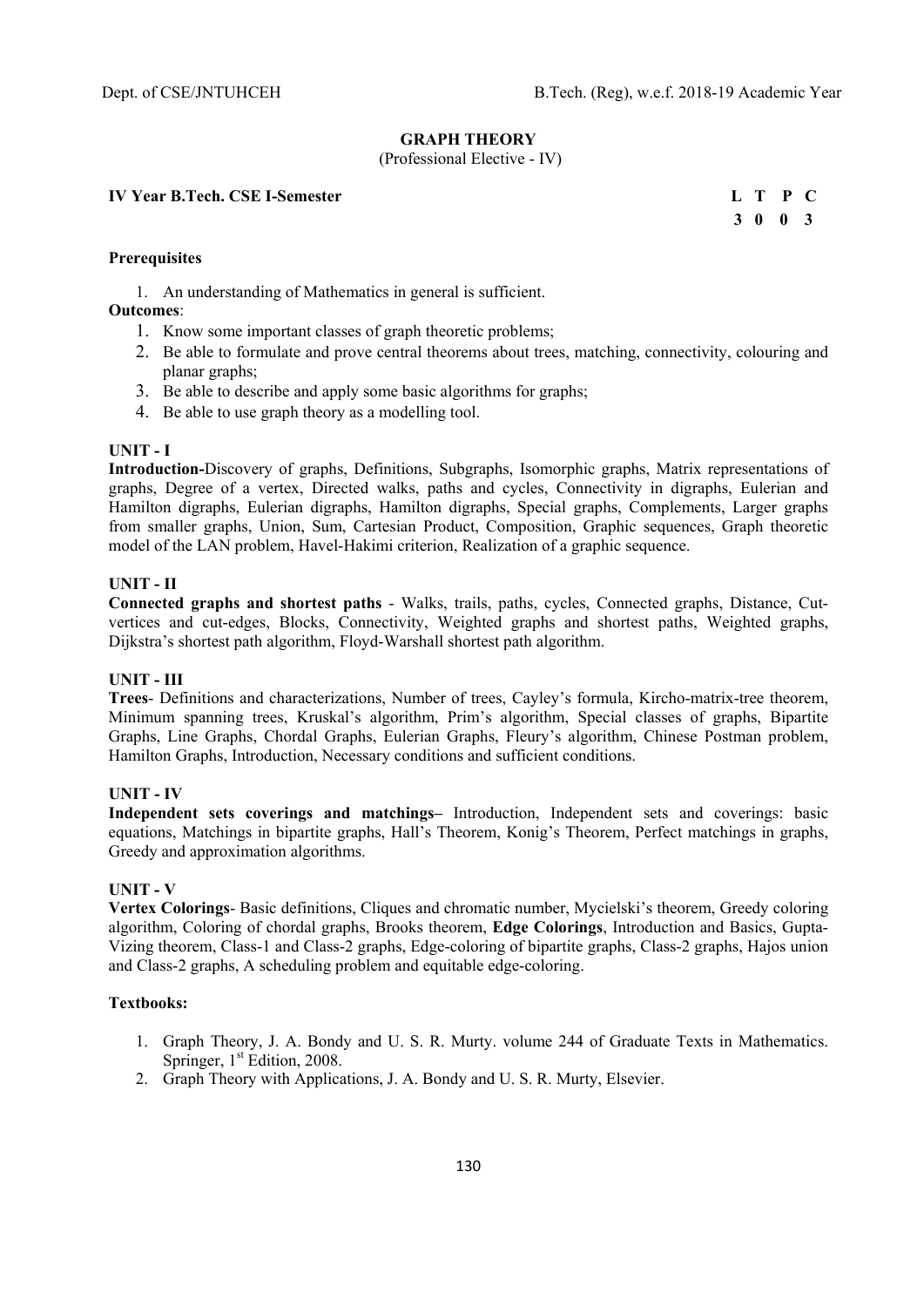- 1. Lecture Videos**:** http://nptel.ac.in/courses/111106050/13
- 2. Introduction To Graph Theory, Douglas B. West, Pearson.
- 3. Schaum's Outlines Graph Theory, Balakrishnan ,TMH
- 4. Introduction to Graph Theory, Wilson Robin j, PHI
- 5. Graph Theory With Applications To Engineering And Computer Science ,Narsing Deo,PHI
- 6. Graphs An Introductory Approach, Wilson and Watkins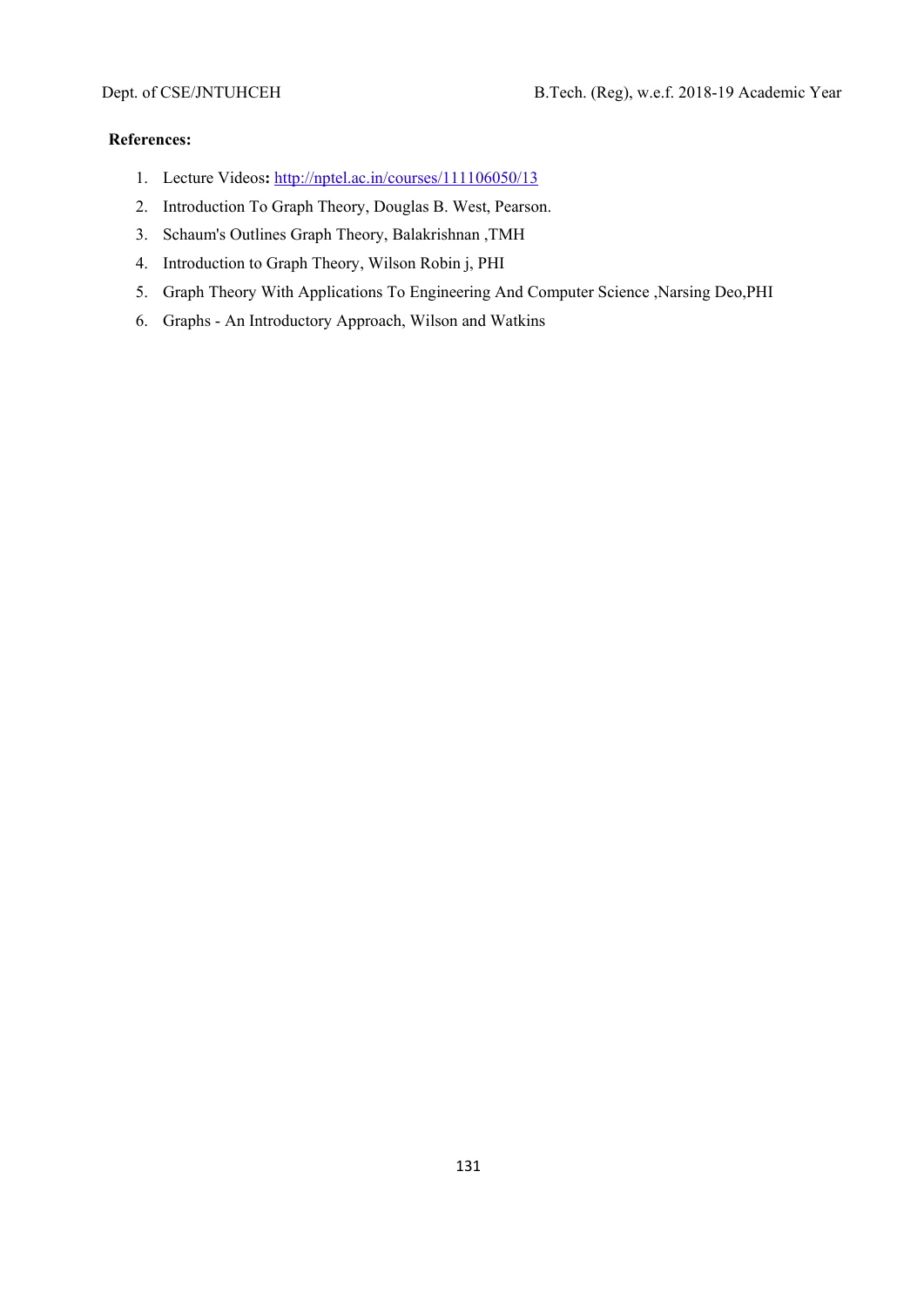# **EMBEDDED SYSTEMS**

(Professional Elective - IV)

#### **IV Year B.Tech. CSE I-Semester**

|  | L T P C |  |
|--|---------|--|
|  | 3 0 0 3 |  |

#### **Prerequisites**

- 1. A course on "Digital Logic Design and Microprocessors"
- 2. A course on "Computer Organization and Architecture"

#### **Objectives**

- 1. To provide an overview of principles of Embedded System
- 2. To provide a clear understanding of role of firmware, operating systems in correlation with hardware systems.

#### **Outcomes**

- 1. Expected to understand the selection procedure of processors in the embedded domain.
- 2. Design procedure of embedded firm ware.
- 3. Expected to visualize the role of realtime operating systems in embedded systems.
- 4. Expected to evaluate the correlation between task synchronization and latency issues

#### **UNIT - I**

#### **Introduction to Embedded Systems:**

Definition of Embedded System, Embedded Systems Vs General Computing Systems, History of Embedded Systems, Classification of Embedded Systems, Major application areas, Purpose of E bedded Systems, Characteristics and Quality attributes of Embedded Systems.

#### **UNIT - II**

# **The Typical Embedded System:**

Core of the Embedded System, Memory, Sensors and Actuators, Communication Interface, Embedded Firmware, Other System components.

#### **UNIT - III**

# **Embedded Firmware Design and Development:**

Embedded Firmware Design, Embedded Firmware Development Languages, Programming in Embedded C.

#### **UNIT - IV**

#### **RTOS Based Embedded System Design:**

Operating System basics, Types of Operating Systems, Tasks, Process, Threads, Multiprocessing and Multi tasking, Task Scheduling, Threads-Processes-Scheduling putting them together, Task Communication, Task Synchronization, Device Drivers, How to choose an RTOS

# **UNIT - V**

# **Integration and Testing of Embedded Hardware and Firmware:**

Integration of Hardware and Firmware, Boards Bring up

# **The Embedded System Development Environment:**

The Integrated Development Environment(IDE), Types of files generated on Cross-Compilation, Disassembler/Decompiler, Simulators, Emulators and Debugging, Target Hardware Debugging, Boundary Scan.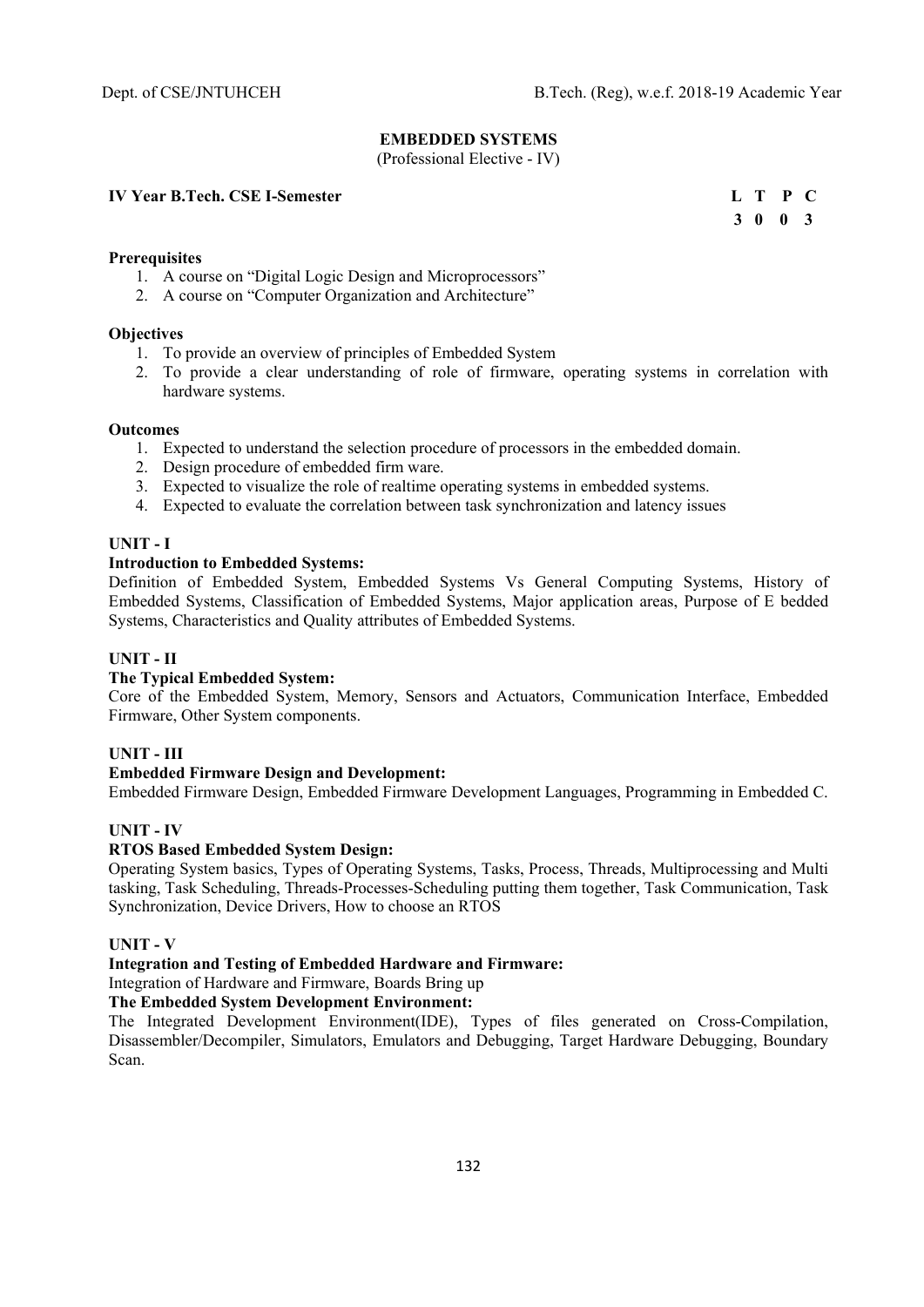#### **Textbooks:**

1. Introduction to Embedded Systems Shibu K V,  $2<sup>nd</sup>$  Edition, Mc Graw Hill

- 1. Embedded Systems Architecture, Programming and Design Rajkamal, TATA McGraw-Hill
- 2. Embedded Systems Design A Unified Hardware/Software Introduction, Frank Vahid and Tony Givargis, John Wiley
- 3. Embedded Systems, Lyla, Pearson
- 4. An Embedded Software Primer, David E.Simon, Pearson Education Asia, First Indian Reprint 2000.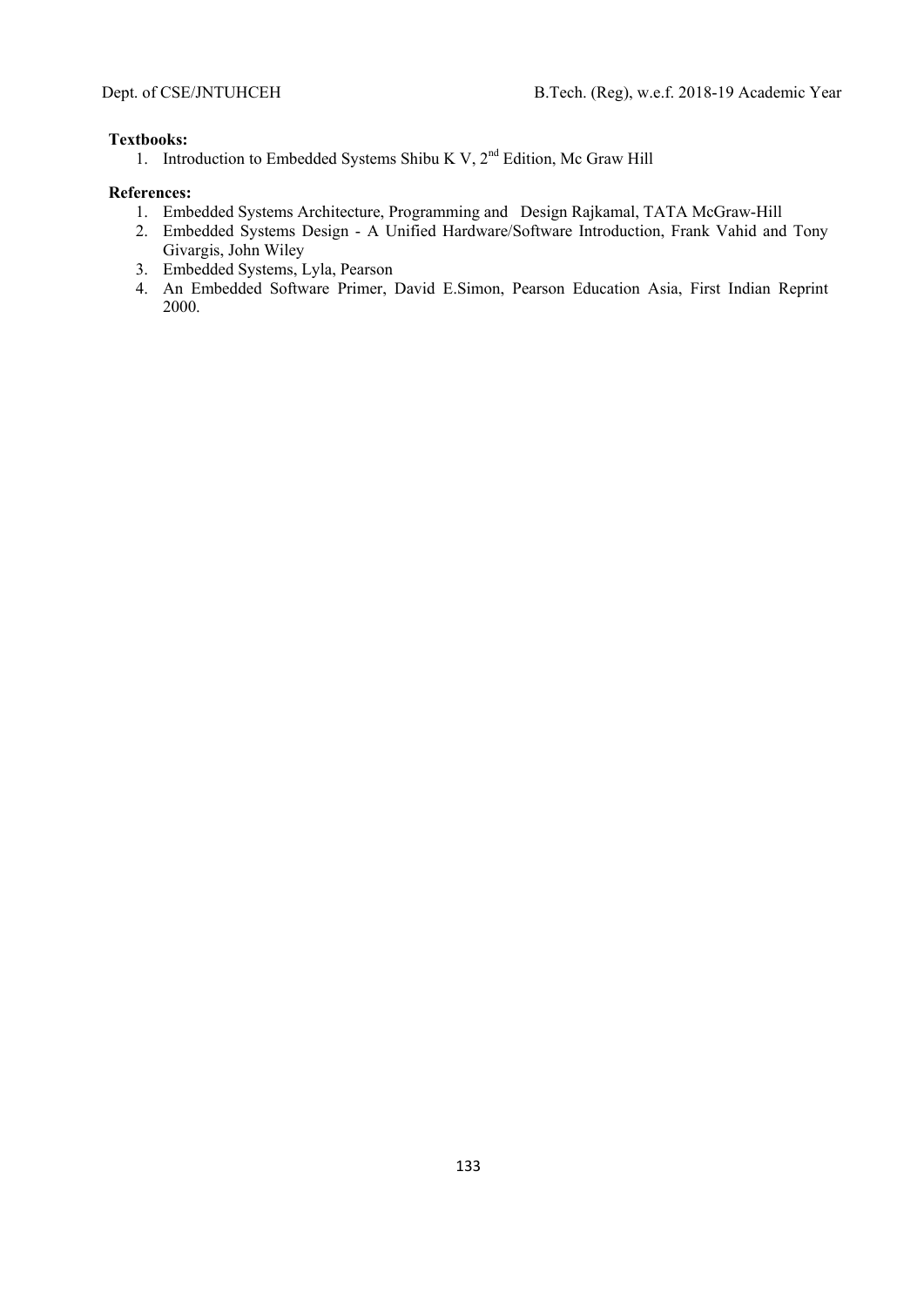# **SEMANTIC WEB**

#### (Professional Elective – IV)

#### **IV Year B.Tech. CSE I-Semester L T P C**

# **Objectives**

- 1. To learn Web Intelligence
- 2. To learn Knowledge Representation for the Semantic Web
- 3. To learn Ontology Engineering
- 4. To learn Semantic Web Applications, Services and Technology
- **Outcomes** 
	- 1. Ability to understand Semantic Web
	- 2. Ability to learn SOAP, UDDI
	- 3. Ability to handle multiple web services using Orchestration
	- 4. Ability to experiment with XML Technologies
	- 5. Ability to construct and use Ontologies

# **UNIT - I**

 Introduction to Semantic Web, the Business Case for the Semantic Web, XML and Its Impact on the Enterprise.

# **UNIT - II**

**Web Services:** Uses, Basics of Web Services, SOAP, UDDI, Orchestrating Web Services, Securing Web Services, Grid Enabled and Semantic Web of Web Services.

# **UNIT - III**

**Resource Description Framework:** Features, Capturing Knowledge with RDF.

**XML Technologies:** XPath , The Style Sheet Family: XSL, XSLT, and XSLFO, XQuery, XLink , XPointer . XInclude, XMLBase, XHTML, XForms, SVG.

# **UNIT - IV**

**Taxonomies and Ontologies:** Overview of Taxonomies, Defining the Ontology Spectrum, Topic Maps, Overview of Ontologies, Syntax, Structure, Semantics, and Pragmatics, Expressing Ontologies Logically, Knowledge Representation.

### **UNIT - V**

**Semantic Web Application:** Semantic Web Services, e-Learning, Semantic Bioinformatics, Enterprise Application Integration, Knowledge Base.

**Semantic Search Technology:** Search Engines, Semantic Search, Semantic Search Technology, Web Search Agents, Semantic Methods, Latent Semantic Index Search, TAP, Swoogle

 **3 0 0 3**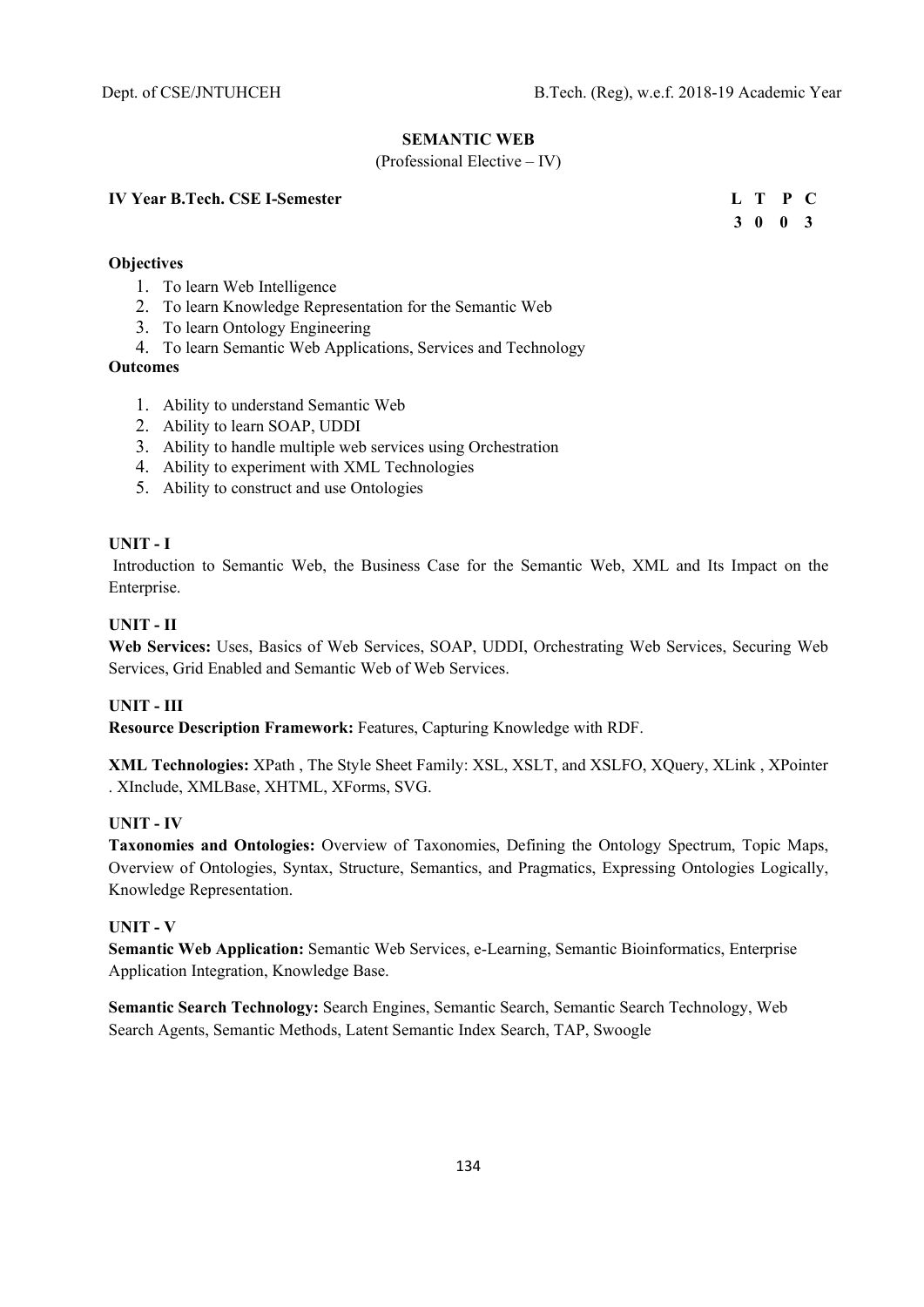# **Textbooks:**

- 1. The Semantic Web: A Guide to the Future of XML, Web Services, and Knowledge Management by Michael C. Daconta, Leo J. Obrst , Kevin T. Smith, Wiley Publishing, Inc.
- 2. Thinking on the Web Berners Lee, Godel and Turing, Wiley Interscience

- 1. Semantic Web Technologies , Trends and Research in Ontology Based Systems, J.Davies, R.Studer, P.Warren, John Wiley & Sons.
- 2. Semantic Web and Semantic Web Services Liyang Lu Chapman and Hall/CRC Publishers, (Taylor & Francis Group)
- 3. Information Sharing on the semantic Web Heiner Stuckenschmidt; Frank Van Harmelen, Springer Publications.
- 4. Programming the Semantic Web, T.Segaran, C.Evans,J.Taylor, O'Reilly,SPD.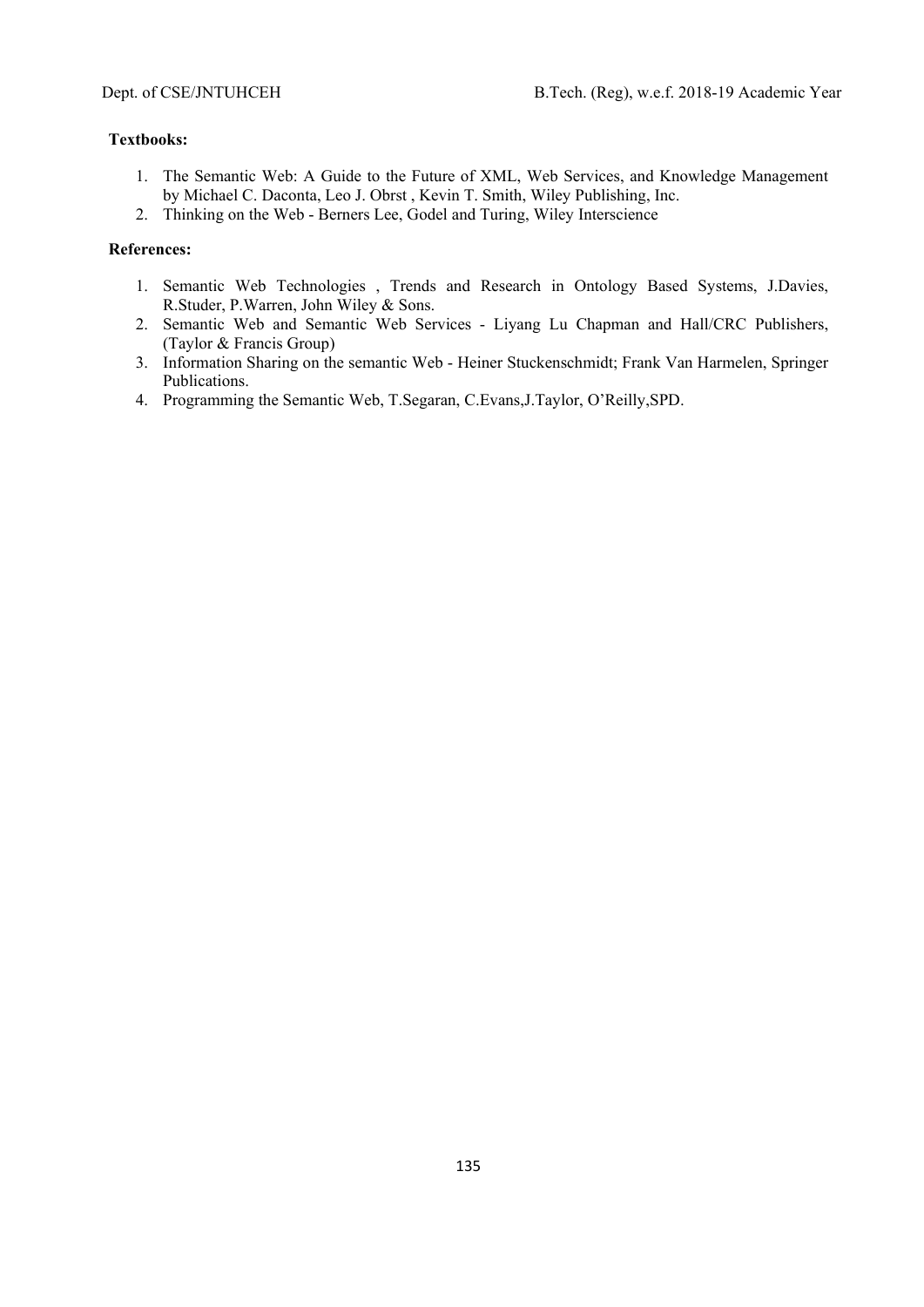# **CLOUD COMPUTING**

(Professional Elective - IV)

#### **IV Year B.Tech. CSE I-Semester**

|  | L T P C         |  |
|--|-----------------|--|
|  | $3 \t0 \t0 \t3$ |  |

# **Prerequisites**

- 1. A course on "Computer Networks"
- 2. A course on "Operating Systems"
- 3. A course on "Distributed Systems"

#### **Objectives**

- 1. This course provides an insight into cloud computing
- 2. Topics covered include- distributed system models, different cloud service models, service oriented architectures, cloud programming and software environments, resource management.

#### **Outcomes**

- 1. Ability to understand various service delivery models of a cloud computing architecture.
- 2. Ability to understand the ways in which the cloud can be programmed and deployed.
- 3. Understanding cloud service providers.

# **UNIT - I**

**Computing Paradigms:** High-Performance Computing, Parallel Computing, Distributed Computing, Cluster Computing, Grid Computing, Cloud Computing, Bio computing, Mobile Computing, Quantum Computing, Optical Computing, Nano computing.

#### **UNIT - II**

**Cloud Computing Fundamentals:** Motivation for Cloud Computing, The Need for Cloud Computing, Defining Cloud Computing, Definition of Cloud computing, Cloud Computing Is a Service, Cloud Computing Is a Platform, Principles of Cloud computing, Five Essential Characteristics, Four Cloud Deployment Models

# **UNIT - III**

**Cloud Computing Architecture and Management:** Cloud architecture, Layer, Anatomy of the Cloud, Network Connectivity in Cloud Computing, Applications, on the Cloud, Managing the Cloud, Managing the Cloud Infrastructure Managing the Cloud application, Migrating Application to Cloud, Phases of Cloud Migration Approaches for Cloud Migration.

#### **UNIT - IV**

**Cloud Service Models:** Infrastructure as a Service, Characteristics of IaaS. Suitability of IaaS, Pros and Cons of IaaS, Summary of IaaS Providers, Platform as a Service, Characteristics of PaaS, Suitability of PaaS, Pros and Cons of PaaS, Summary of PaaS Providers, Software as a Service, Characteristics of SaaS, Suitability of SaaS, Pros and Cons of SaaS, Summary of SaaS Providers, Other Cloud Service Models.

# **UNIT - V**

**Cloud Service Providers:** EMC, EMC IT, Captiva Cloud Toolkit, Google, Cloud Platform, Cloud Storage, Google Cloud Connect, Google Cloud Print, Google App Engine, Amazon Web Services, Amazon Elastic Compute Cloud, Amazon Simple Storage Service, Amazon Simple Queue ,service, Microsoft, Windows Azure, Microsoft Assessment and Planning Toolkit, SharePoint, IBM, Cloud Models, IBM Smart Cloud,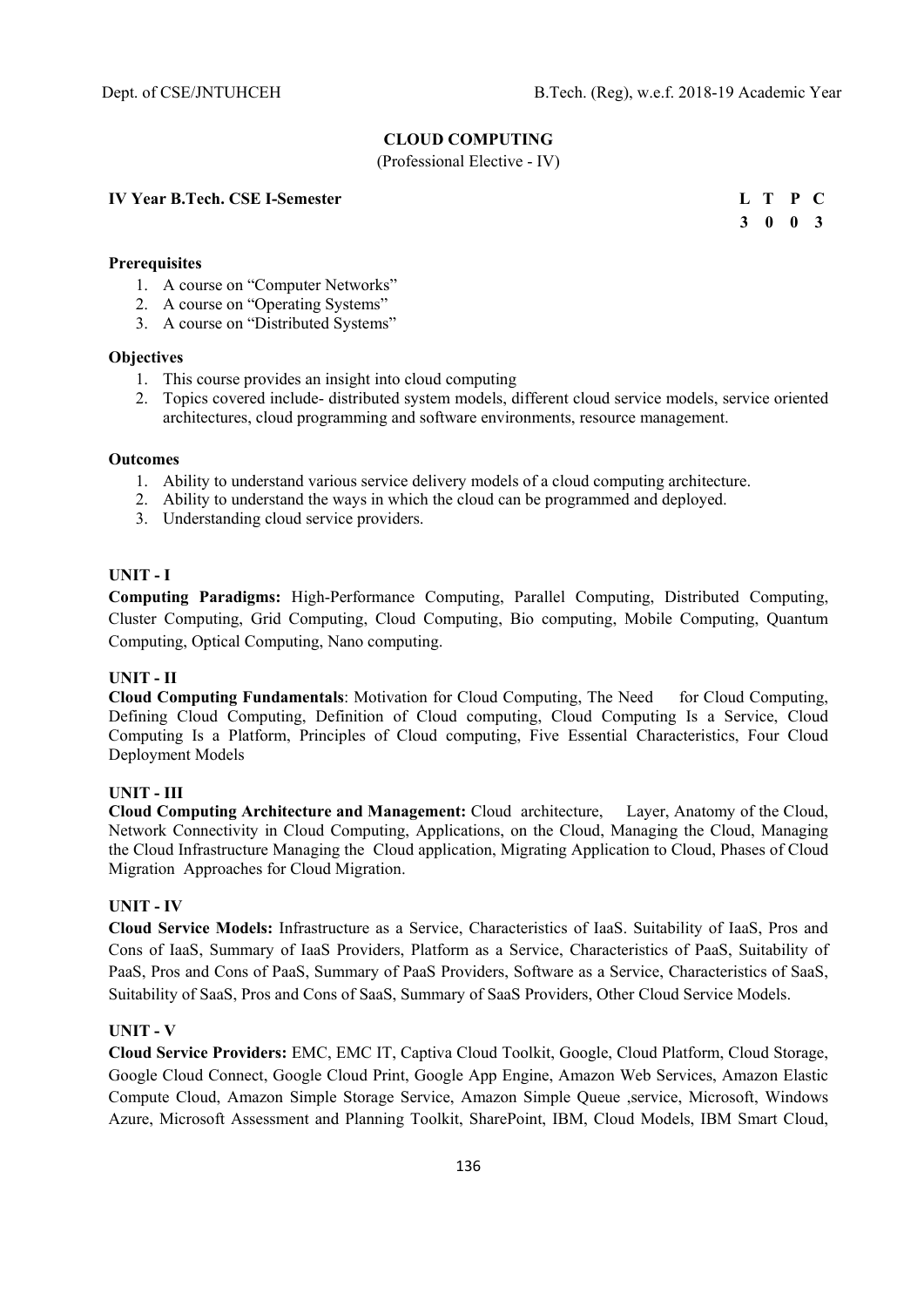SAP Labs, SAP HANA Cloud Platform, Virtualization Services Provided by SAP, Sales force, Sales Cloud, Service Cloud: Knowledge as a Service, Rack space, VMware, Manjra soft, Aneka Platform

# **Textbook:**

1. Essentials of cloud Computing : K.Chandrasekhran , CRC press, 2014

- 1. Cloud Computing: Principles and Paradigms by Rajkumar Buyya, James Broberg and Andrzej M. Goscinski, Wiley, 2011.
- 2. Distributed and Cloud Computing , Kai Hwang, Geoffery C.Fox, Jack J.Dongarra, Elsevier, 2012.
- 3. Cloud Security and Privacy: An Enterprise Perspective on Risks and Compliance, Tim Mather, Subra Kumaraswamy, Shahed Latif, O'Reilly, SPD, rp2011.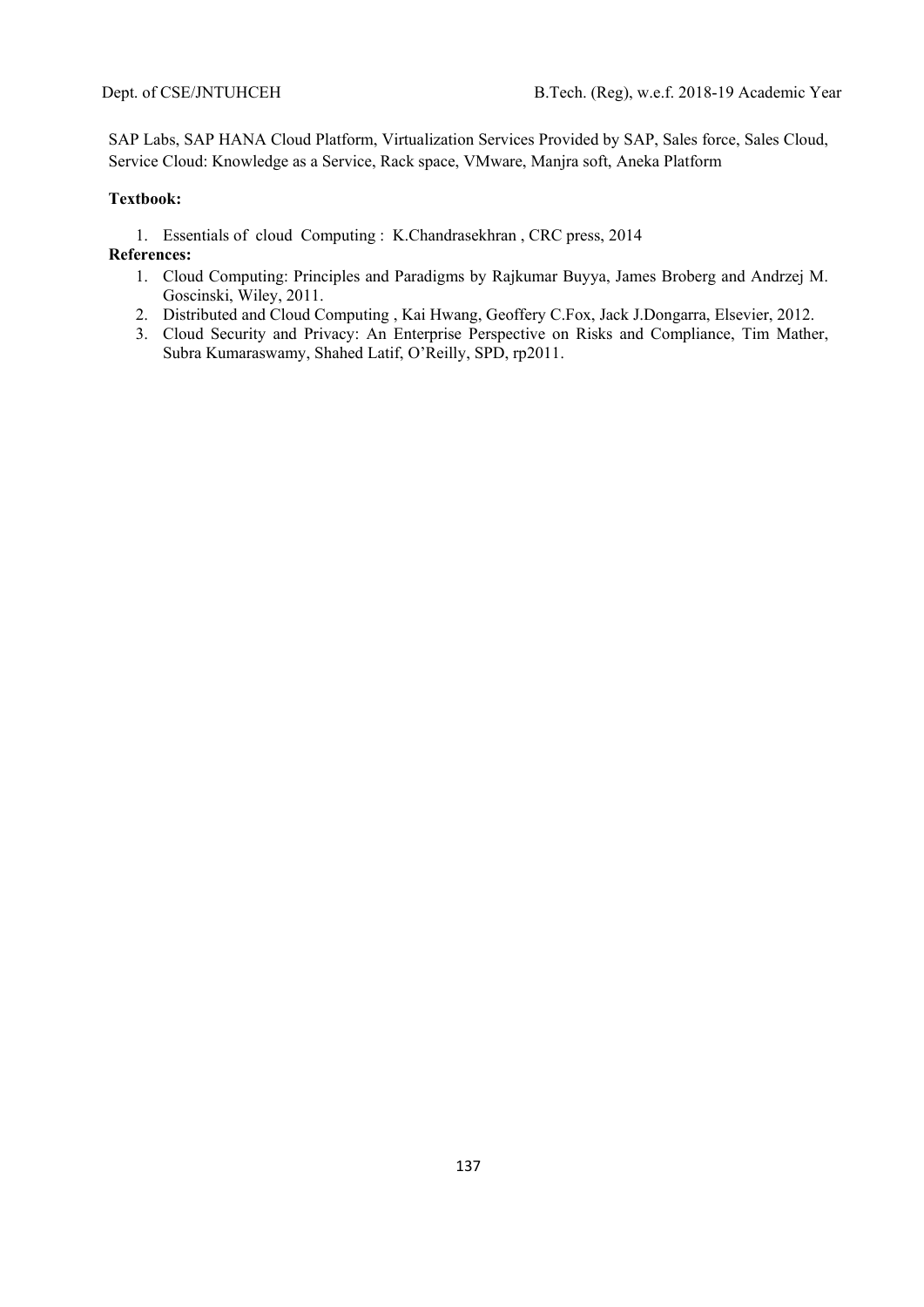# **DISTRIBUTED SYSTEMS**

(Professional Elective – IV)

**IV Year B.Tech. CSE I-Semester** 

|  | L T P C         |  |
|--|-----------------|--|
|  | $3 \t0 \t0 \t3$ |  |

# **Prerequisites**

- 1. A course on " Operating Systems"
- 2. A course on "Computer Organization & Architecture"

#### **Objectives**

- 1. This course provides an insight into Distributed systems.
- 2. Topics include- Peer to Peer Systems, Transactions and Concurrency control, Security and Distributed shared memory

# **Outcomes**

- 1. Ability to understand Transactions and Concurrency control.
- 2. Ability to understand Security issues.
- 3. Understanding Distributed shared memory.
- 4. Ability to design distributed systems for basic level applications.

# **UNIT - I**

Characterization of Distributed Systems-Introduction, Examples of Distributed systems, Resource sharing and web, challenges, System models-Introduction ,Architectural and Fundamental models, Networking and Internetworking, Interprocess Communication, Distributed objects and Remote Invocation-Introduction, Communication between distributed objects, RPC, Events and notifications, Case study-Java RMI.

# **UNIT - II**

Operating System Support- Introduction, OS layer, Protection, Processes and Threads, Communication and Invocation, Operating system architecture, Distributed File Systems-Introduction, File Service architecture.

# **UNIT - III**

Peer to Peer Systems–Introduction, Napster and its legacy, Peer to Peer middleware, Routing overlays, Overlay case studies-Pastry, Tapestry, Application case studies-Squirrel, OceanStore.

Time and Global States-Introduction, Clocks, events and Process states, Synchronizing physical clocks, logical time and logical clocks, global states, distributed debugging.

Coordination and Agreement-Introduction, Distributed mutual exclusion, Elections, Multicast communication, consensus and related problems.

#### **UNIT - IV**

Transactions and Concurrency control-Introduction, Transactions, Nested Transactions, Locks, Optimistic concurrency control, Timestamp ordering. Distributed Transactions-Introduction, Flat and Nested Distributed Transactions, Atomic commit protocols, Concurrency control in distributed transactions, Distributed deadlocks, Transaction recovery.

#### **UNIT - V**

**Replication**-Introduction, System model and group communication, Fault tolerant services, Transactions with replicated data. Distributed shared memory, Design and Implementation issues, Consistency models.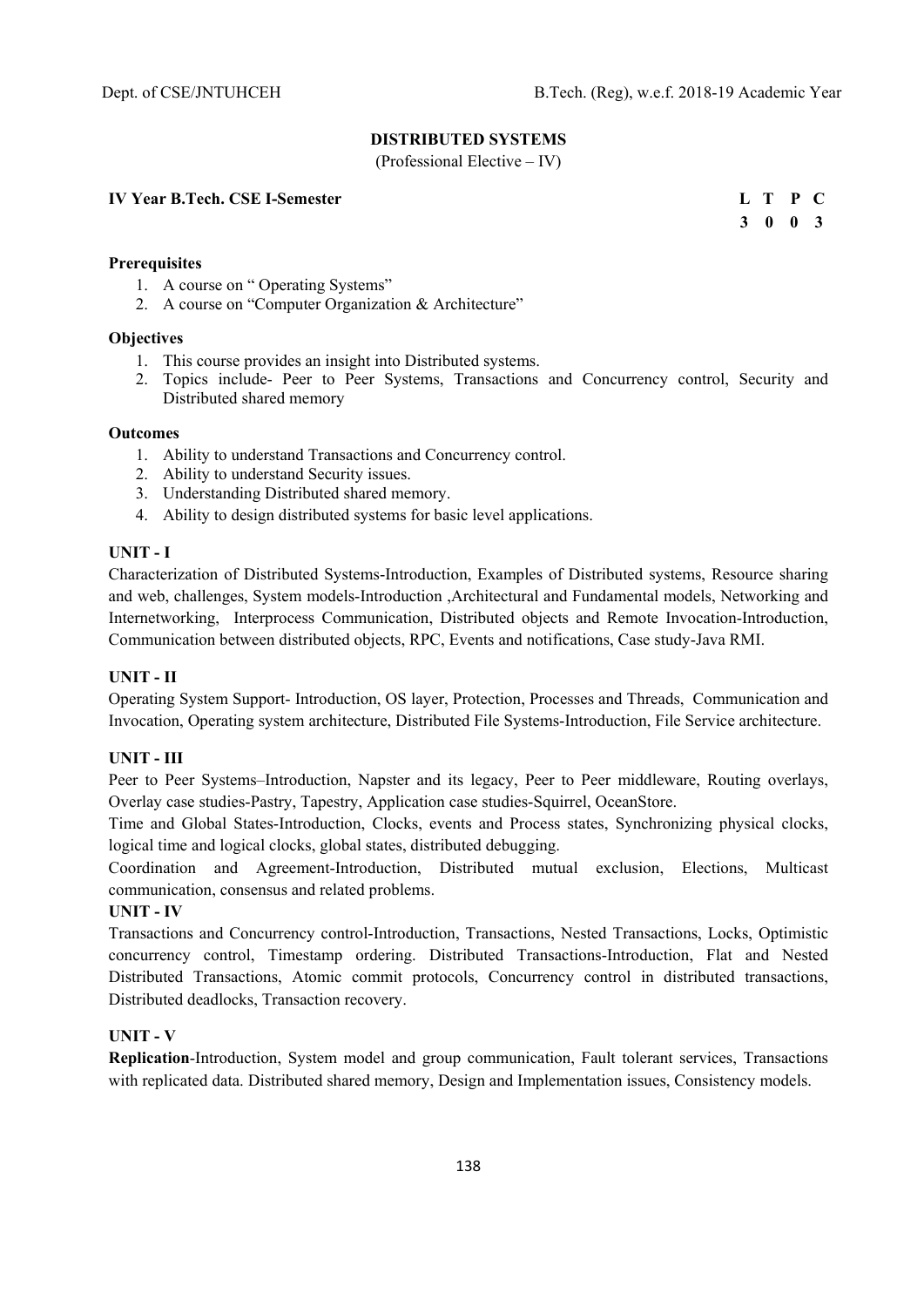# **Textbooks:**

- 1. Distributed Systems Concepts and Design, G Coulouris, J Dollimore and T Kindberg, 4<sup>th</sup> Edition, Pearson Education.
- 2. Distributed Systems, S.Ghosh, Chapman&Hall/CRC,Taylor&Francis Group,2010.

- 1. Distributed Systems Principles and Paradigms, A.S. Tanenbaum and M.V. Steen, Pearson Education.
- 2. Distributed Computing,Principles,Algorithms and Systems,Ajay D.Kshemakalyani and Mukesh Singhal,Cambridge,rp 2010.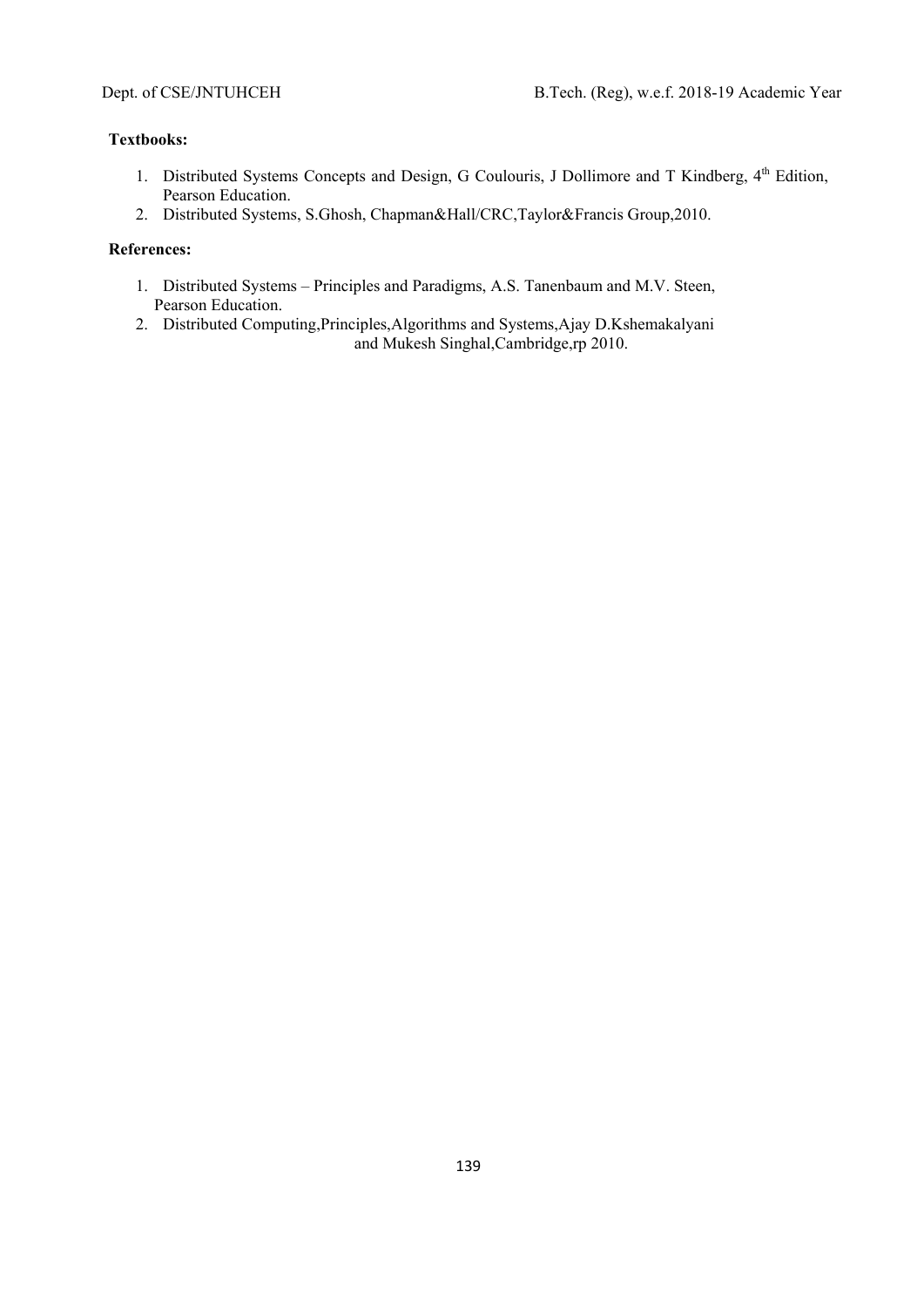# **ADVANCED ALGORITHMS**

(Professional Elective - V)

**IV Year B.Tech. CSE I-Semester** 

|  | L T P C |  |
|--|---------|--|
|  | 3 0 0 3 |  |

# **Prerequisites**

- 1. A course on "Computer Programming & Data Structures"
- 2. A course on "Advanced Data Structures & Algorithms"

# **Objectives**

- 1. Introduces the recurrence relations for analyzing the algorithms
- 2. Introduces the graphs and their traversals.
- 3. Describes major algorithmic techniques (divide-and-conquer, greedy, dynamic programming, Brute Force , Transform and Conquer approaches) and mention problems for which each technique is appropriate;
- 4. Describes how to evaluate and compare different algorithms using worst-case, average-case and best-case analysis.
- 5. Introduces string matching algorithms
- 6. Introduces linear programming.

# **Outcomes**

- 1. Ability to analyze the performance of algorithms
- 2. Ability to choose appropriate data structures and algorithm design methods for a specified application
- 3. Ability to understand how the choice of data structures and the algorithm design methods impact the performance of programs

# **UNIT - I**

 **Introduction:** Role of Algorithms in computing, Order Notation, Recurrences, Probabilistic Analysis and Randomized Algorithms. Sorting and Order Statistics: Heap sort, Quick sort and Sorting in Linear Time.

**Advanced Design and Analysis Techniques:** Dynamic Programming- Matrix chain Multiplication, Longest common Subsequence and optimal binary Search trees.

# **UNIT - II**

**Greedy Algorithms** - Huffman Codes, Activity Selection Problem. Amortized Analysis.

**Graph Algorithms:** Topological Sorting, Minimum Spanning trees, Single Source Shortest Paths, Maximum Flow algorithms..

# **UNIT - III**

**Sorting Networks:** Comparison Networks, Zero-one principle, bitonic Sorting Networks, Merging Network, Sorting Network.

**Matrix Operations**- Strassen's Matrix Multiplication, Inverting matrices, Solving system of linear Equations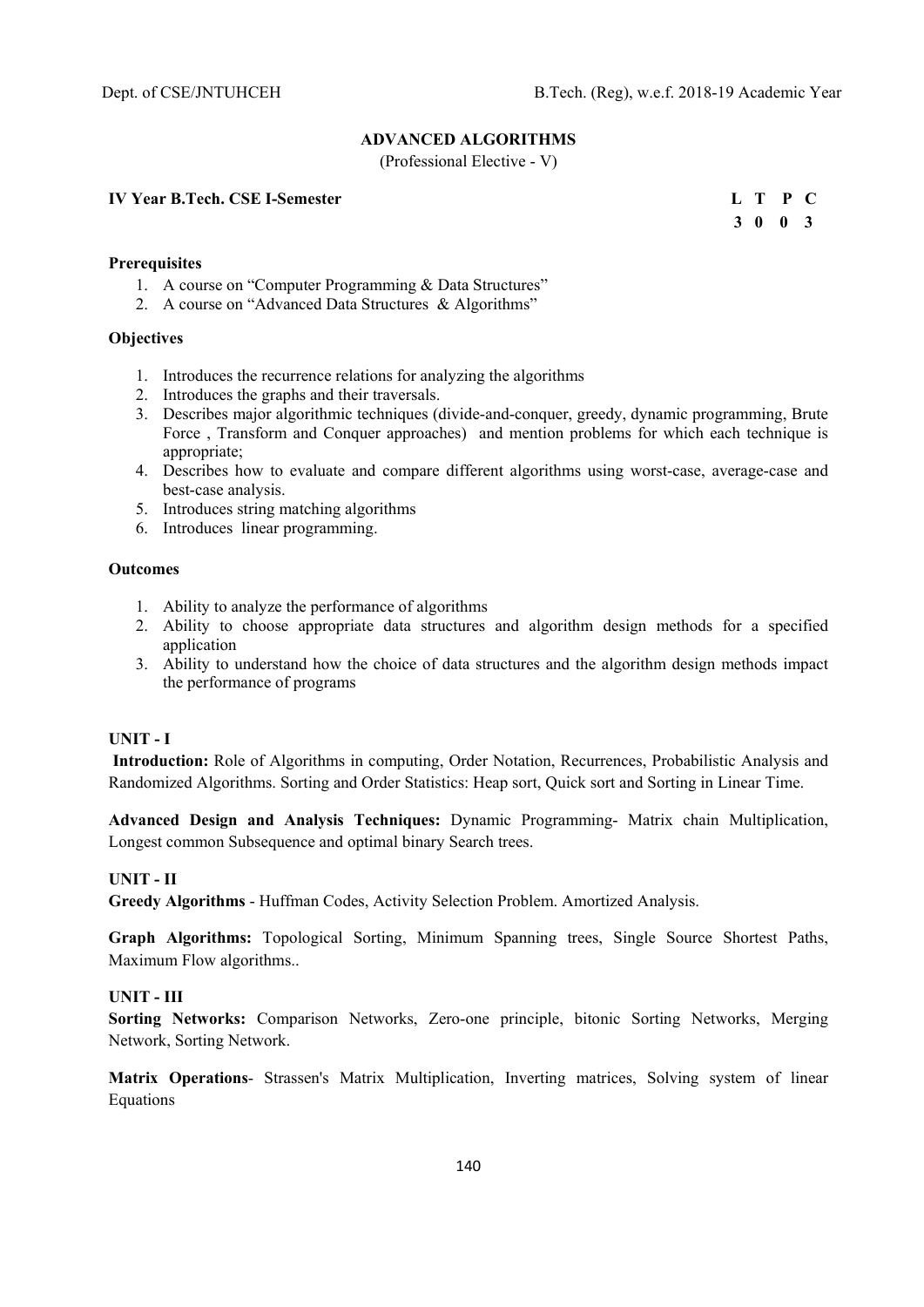# **UNIT - IV**

**String Matching:** Naive String Matching, Rabin-Karp algorithm, matching with finite Automata, Knuth-Morris - Pratt algorithm.

# **UNIT- V**

**NP-Completeness and Approximation Algorithms:** Polynomial time, polynomial time verification, NP-Completeness and reducibility, NP-Complete problems. Approximation Algorithms- Vertex cover Problem, Travelling Sales person problem

# **Textbook:**

1. Introduction to Algorithms," T.H. Cormen, C.E. Leiserson ,R.L. Rivest, and C. Stein, 3<sup>rd</sup> Edition, PHI.

- 1. Fundamentals of Computer Algorithms, Ellis Horowitz,Satraj Sahni and Rajasekharam, Galgotia publications pvt. Ltd.
- 2. Design and Analysis AlgorithmsParag Himanshu Dave, Himanshu Bhalchandra Dave, Pearson
- 3. Algorithm Design: Foundations, Analysis and Internet examples, M.T.Goodrich and R.Tomassia, John wiley and sons.
- 4. Data structures and Algorithm Analysis in C++, Allen Weiss,  $2<sup>nd</sup> Edition$ , Pearson education.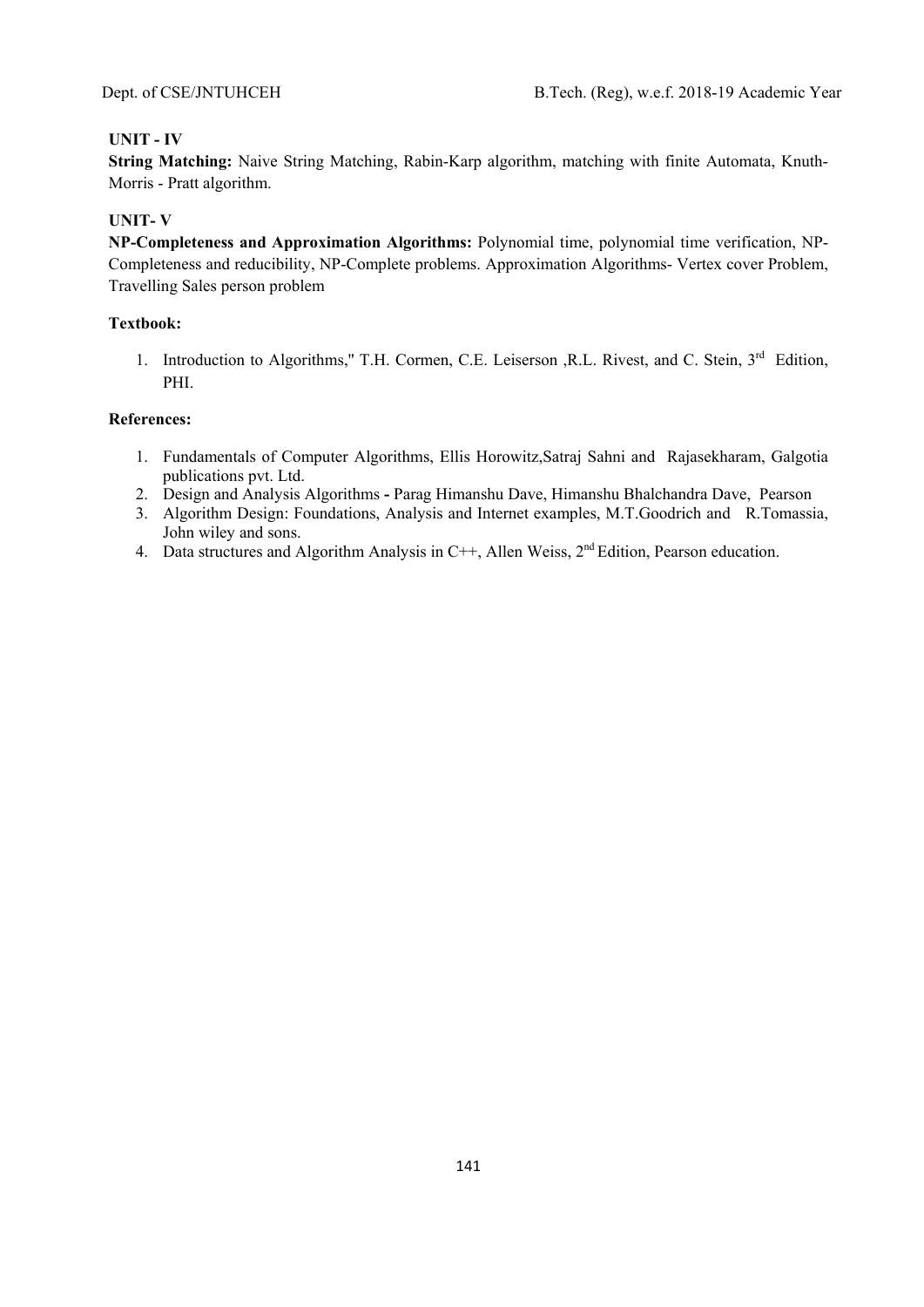**3 0 0 3** 

# **MOBILE COMPUTING**

(Professional Elective - V)

#### **IV Year B.Tech. CSE I-Semester L T P C**

| Prerequisites |  |
|---------------|--|
|               |  |

1. A course on "Computer Networks"

#### **Objectives**

- 1. To make the student understand the concept of mobile computing paradigm, its novel applications and limitations.
- 2. To understand the typical mobile networking infrastructure through a popular GSM protocol
- 3. To understand the issues and solutions of various layers of mobile networks, namely MAC layer, Network Layer & Transport Layer
- 4. To understand the database issues in mobile environments & data delivery models.
- 5. To understand the ad hoc networks and related concepts.
- 6. To understand the platforms and protocols used in the mobile environment.

# **Outcomes**

- 1. Able to think and develop new mobile application.
- 2. Able to take any new technical issue related to this new paradigm and come up with a solution(s).
- 3. Able to develop new ad hoc network applications and/or algorithms/protocols.
- 4. Able to understand & develop any existing or new protocol related to the mobile environment

# **UNIT - I**

# **Introduction**

Mobile Communications, Mobile Computing – Paradigm, Promises/Novel Applications and Impediments and Architecture; Mobile and Handheld Devices, Limitations of Mobile and Handheld Devices.

GSM – Services, System Architecture, Radio Interfaces, Protocols, Localization, Calling, Handover, Security, New Data Services, GPRS.

# **UNIT - II**

# **(Wireless) Medium Access Control (MAC)**

Motivation for a specialized MAC (Hidden and exposed terminals), SDMA, FDMA, TDMA, CDMA, Wireless LAN/(IEEE 802.11)

# **Mobile Network Layer**

IP and Mobile IP Network Layers, Packet Delivery and Handover Management, Location Management, Registration, Tunneling and Encapsulation, Route Optimization, DHCP.

# **UNIT - III**

# **Mobile Transport Layer**

Conventional TCP/IP Protocols, Indirect TCP, Snooping TCP, Mobile TCP, Other Transport Layer Protocols for Mobile Networks.

# **Database Issues**

Database Hoarding & Caching Techniques, Client-Server Computing & Adaptation, Transactional Models.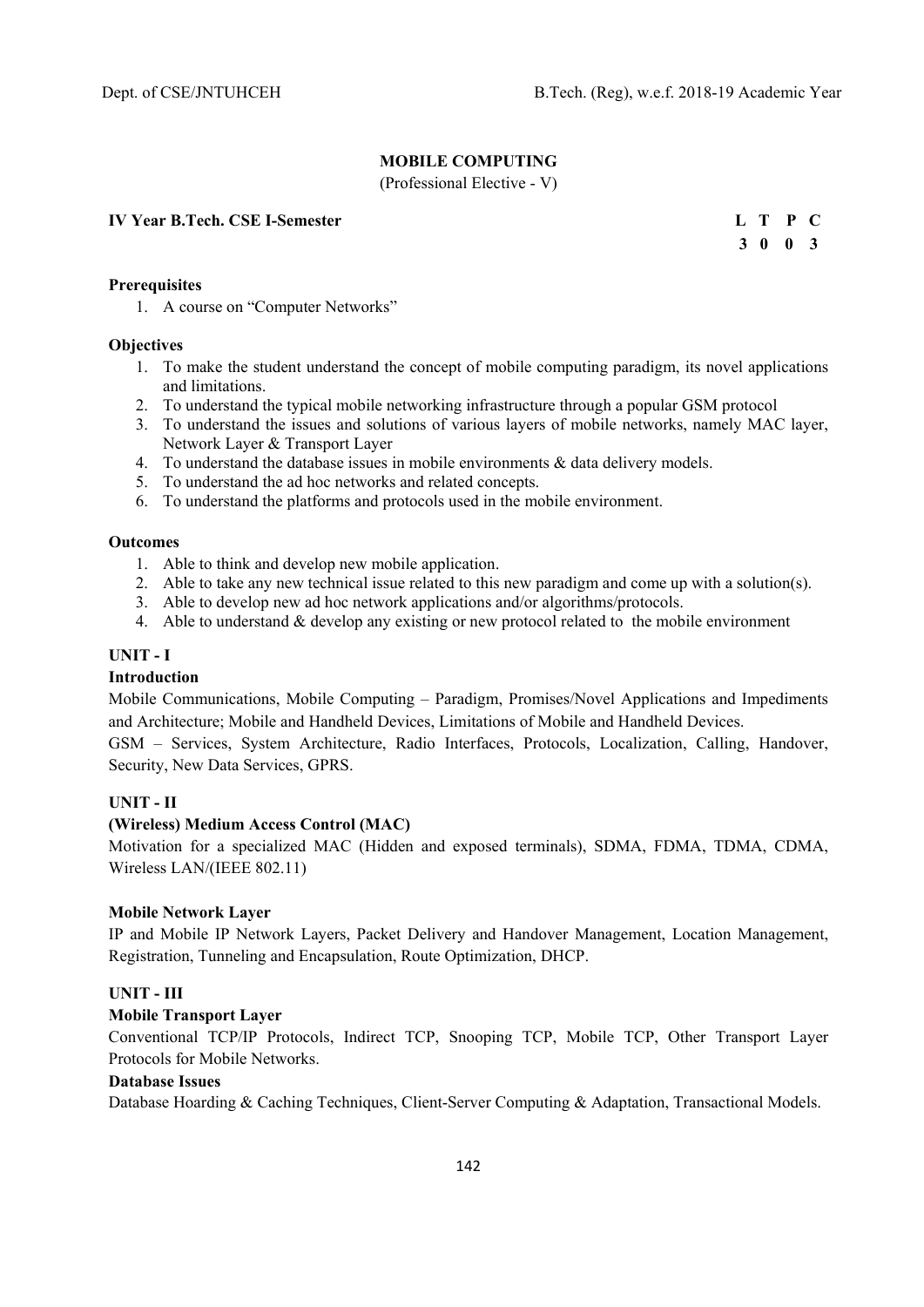# **UNIT - IV**

# **Data Dissemination and Synchronization**

Communications Asymmetry, Classification of Data Delivery Mechanisms, Data Dissemination, Broadcast Models, Selective Tuning and Indexing Methods.

# **UNIT - V**

# **Mobile Ad hoc Networks (MANETs)**

Introduction, Applications & Challenges of a MANET, Routing, Classification of Routing Algorithms, Algorithms such as DSR, AODV, DSDV, Mobile Agents, Service Discovery.

# **Textbooks:**

- 1. Mobile Communications, Jochen Schiller, Addison-Wesley, 2<sup>nd</sup> Edition, 2009.
- 2. Mobile Computing, Raj Kamal, Oxford University Press, 2007, ISBN: 0195686772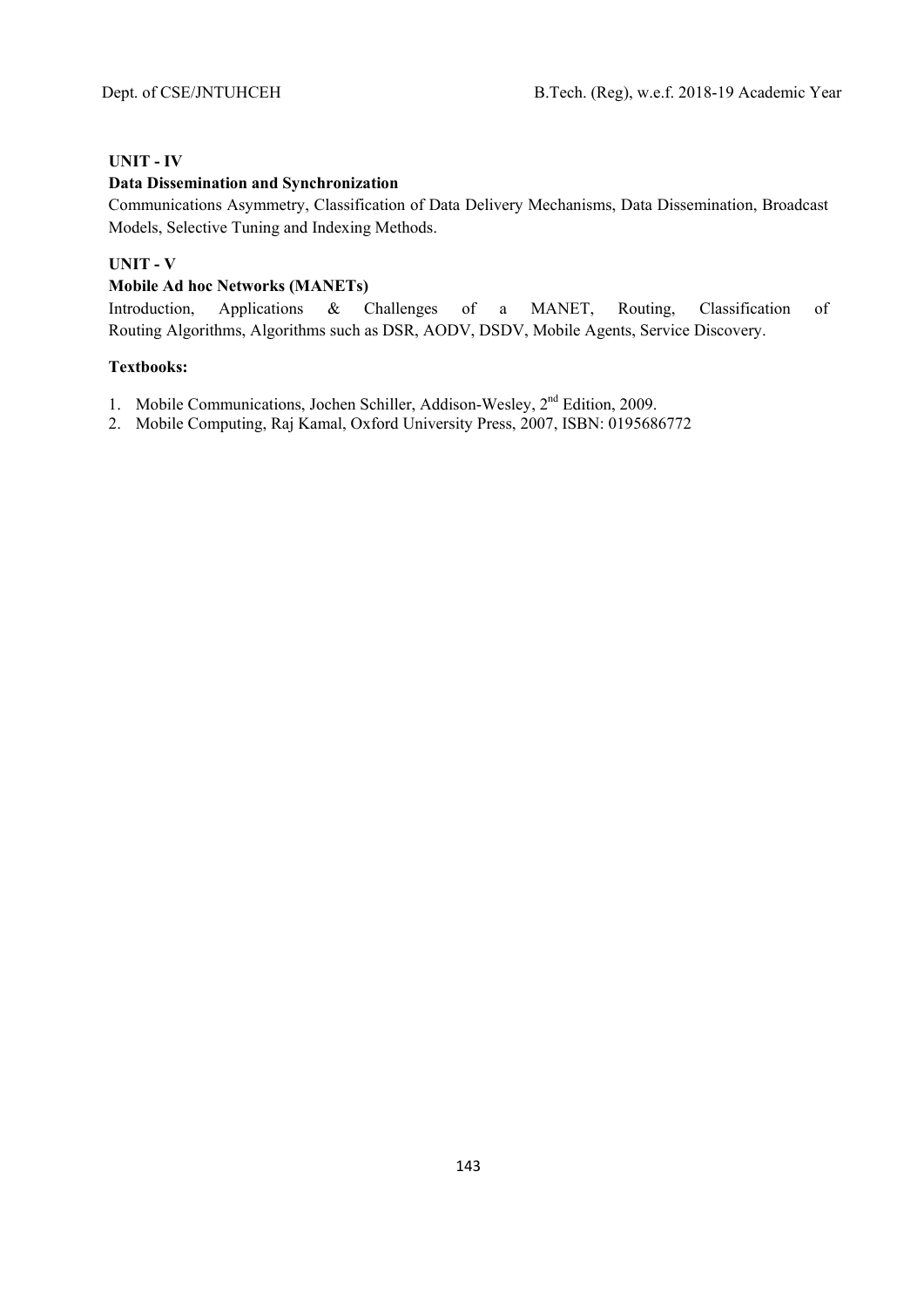# **SOFT COMPUTING**

(Professional Elective - V)

# **IV Year B.Tech. CSE I-Semester**

|  | L T P C |  |
|--|---------|--|
|  | 3 0 0 3 |  |

### **Objectives**

- 1. Familiarize with soft computing concepts
- 2. Introduce and use the idea of fuzzy logic and use of heuristics based on human experience
- 3. Familiarize the Neuro-Fuzzy modeling using Classification and Clustering techniques
- 4. Learn the concepts of Genetic algorithm and its applications
- 5. Acquire the knowledge of Rough Sets.

#### **Outcomes**

- 1. Identify the difference between Conventional Artificial Intelligence to Computational Intelligence.
- 2. Understand fuzzy logic and reasoning to handle and solve engineering problems
- 3. Apply the Classification and clustering techniques on various applications.
- 4. Understand the advanced neural networks and its applications
- 5. Perform various operations of genetic algorithms, Rough Sets.
- 6. Comprehend various techniques to build model for various applications

# **UNIT - I**

**Introduction to Soft Computing:** Evolutionary Computing, "Soft" computing versus "Hard" computing, Soft Computing Methods, Recent Trends in Soft Computing, Characteristics of Soft computing, Applications of Soft Computing Techniques.

# **UNIT - II**

**Fuzzy Systems:** Fuzzy Sets, Fuzzy Relations, Fuzzy Logic, Fuzzy Rule-Based Systems

# **UNIT - III**

Fuzzy Decision Making, Particle Swarm Optimization.

# **UNIT - IV**

**Genetic Algorithms:** Basic Concepts, Basic Operators for Genetic Algorithms, Crossover and Mutation Properties, Genetic Algorithm Cycle, Fitness Function, Applications of Genetic Algorithm.

# **UNIT - V**

Rough Sets, Rough Sets, Rule Induction, and Discernibility Matrix, Integration of Soft Computing Techniques.

# **Textbook:**

1. Soft Computing – Advances and Applications - Jan 2015 by B.K. Tripathy and J. Anuradha, Cengage Learning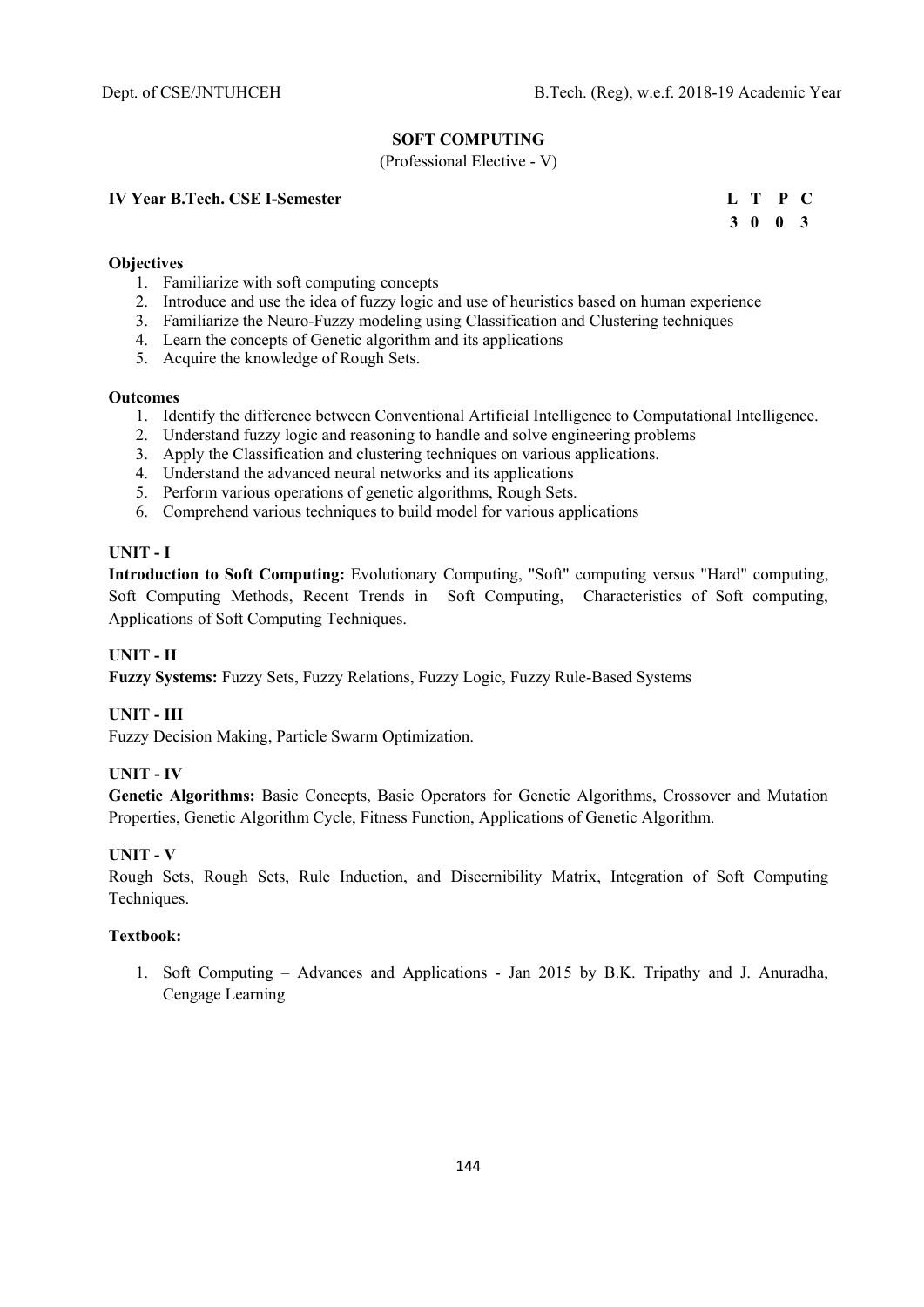- 1. Principles of Soft Computing, S. N. Sivanandam & S.N.Deepa, 2<sup>nd</sup> Edition, Wiley India, 2008.
- 2. Genetic Algorithms-In Search, optimization and Machine learning, David E. Goldberg, Pearson Education.
- 3. Neuro-Fuzzy and Soft Computing, J.S.R.Jang, C.T.Sun and E.Mizutani, Pearson Education, 2004.
- 4. Fuzzy Sets & Fuzzy Logic, G.J. Klir & B. Yuan, PHI, 1995.
- 5. An Introduction to Genetic Algorithm, Melanie Mitchell, PHI, 1998.
- 6. Fuzzy Logic with Engineering Applications, Timothy J. Ross, McGraw- Hill International ditions, 1995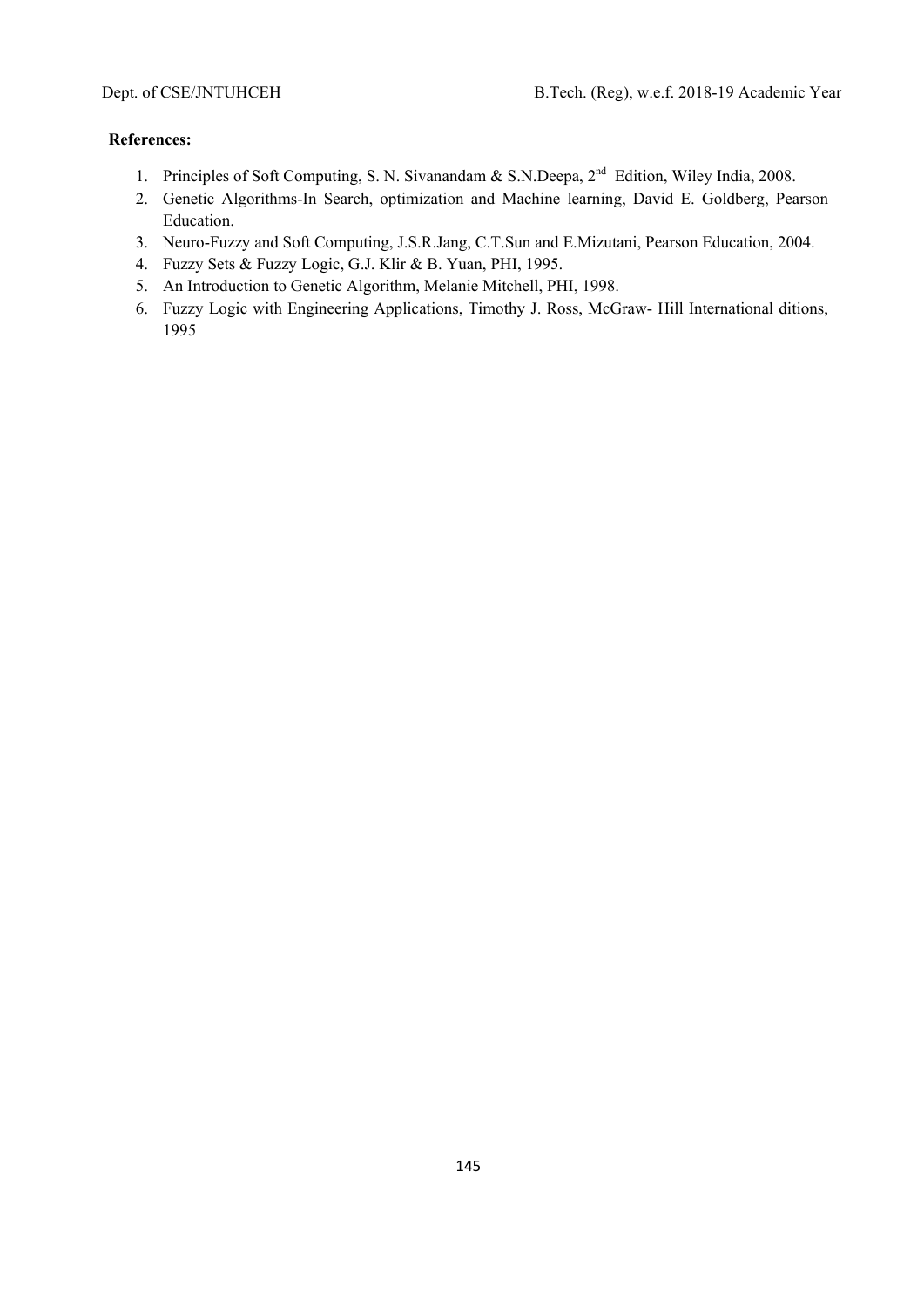# **INTERNET OF THINGS**

(Professional Elective - V)

### **IV Year B.Tech. CSE I-Semester L T P C**

 **3 0 0 3** 

# **Objectives**

- 1. To introduce the terminology, technology and its applications
- 2. To introduce the concept of M2M (machine to machine) with necessary protocols
- 3. To introduce the Python Scripting Language which is used in many IoT devices
- 4. To introduce the Raspberry PI platform, that is widely used in IoT applications
- 5. To introduce the implementation of web based services on IoT devices

### **Outcomes**

- 1. Interpret the impact and challenges posed by IoT networks leading to new architectural models.
- 2. Compare and contrast the deployment of smart objects and the technologies to connect them to network.
- 3. Appraise the role of IoT protocols for efficient network communication.
- 4. Elaborate the need for Data Analytics and Security in IoT.
- 5. Illustrate different sensor technologies for sensing real world entities and identify the applications of IoT in Industry.

## **UNIT - I**

Introduction to Internet of Things –Definition and Characteristics of IoT, Physical Design of IoT – IoT Protocols, IoT communication models, Iot Communication APIs IoT enabaled Technologies – Wireless Sensor Networks, Cloud Computing, Big data analytics, Communication protocols, Embedded Systems, IoT Levels and Templates Domain Specific IoTs – Home, City, Environment, Energy, Retail, Logistics, Agriculture, Industry, health and Lifestyle

## **UNIT - II**

IoT and M2M – Software defined networks, network function virtualization, difference between SDN and NFV for IoT Basics of IoT System Management with NETCOZF, YANG- NETCONF, YANG, SNMP NETOPEER

## **UNIT - III**

Introduction to Python - Language features of Python, Data types, data structures, Control of flow, functions, modules, packaging, file handling, data/time operations, classes, Exception handling Python packages - JSON, XML, HTTPLib, URLLib, SMTPLib

## **UNIT - IV**

IoT Physical Devices and Endpoints - Introduction to Raspberry PI-Interfaces (serial, SPI, I2C) Programming – Python program with Raspberry PI with focus of interfacing external gadgets, controlling output, reading input from pins.

### **UNIT - V**

IoT Physical Servers and Cloud Offerings – Introduction to Cloud Storage models and communication APIs Webserver – Web server for IoT, Cloud for IoT, Python web application framework Designing a RESTful web API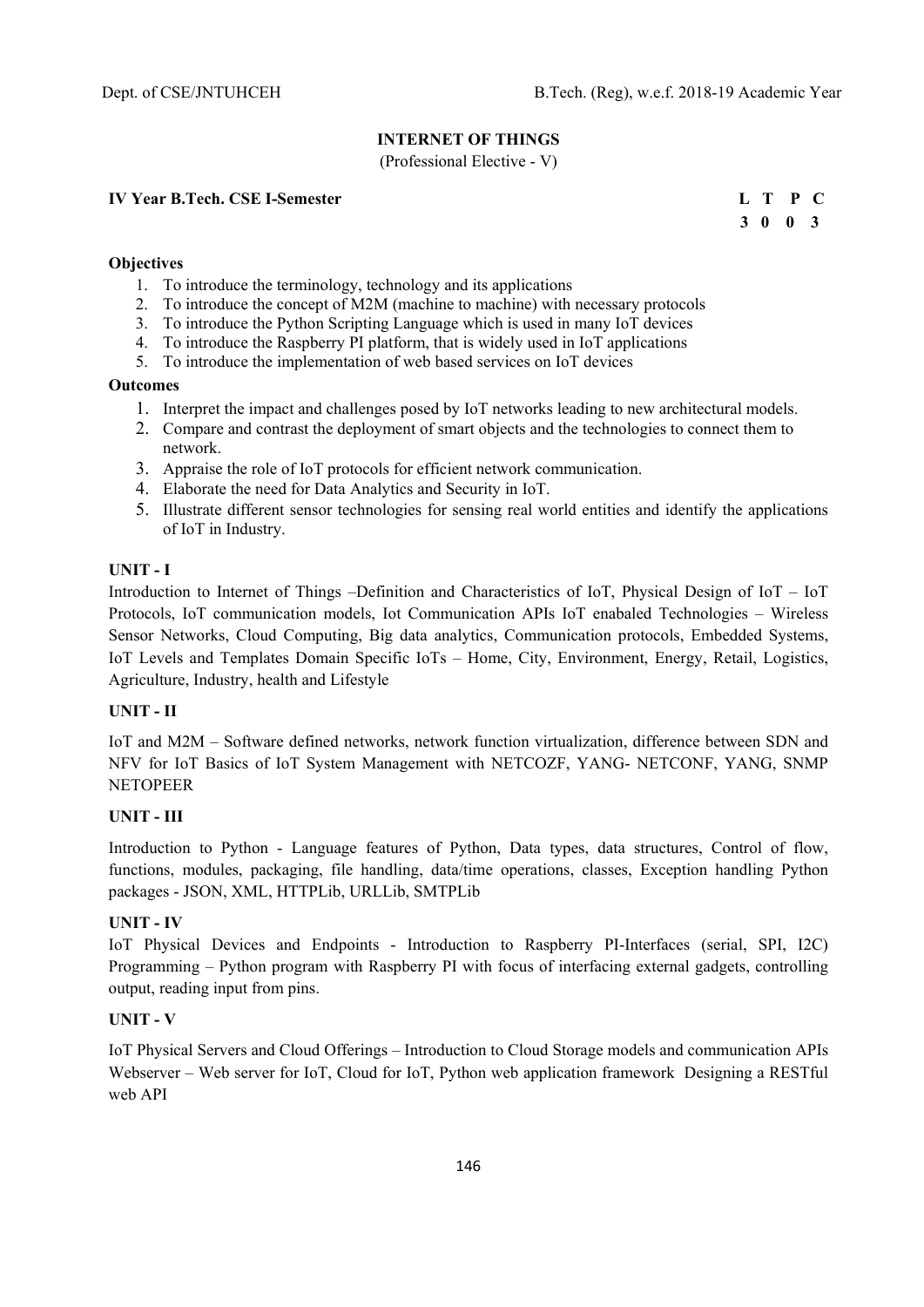- 1. Internet of Things A Hands-on Approach, Arshdeep Bahga and Vijay Madisetti, Universities Press, 2015, ISBN: 9788173719547
- 2. Getting Started with Raspberry Pi, Matt Richardson & Shawn Wallace, O'Reilly (SPD), 2014, ISBN: 9789350239759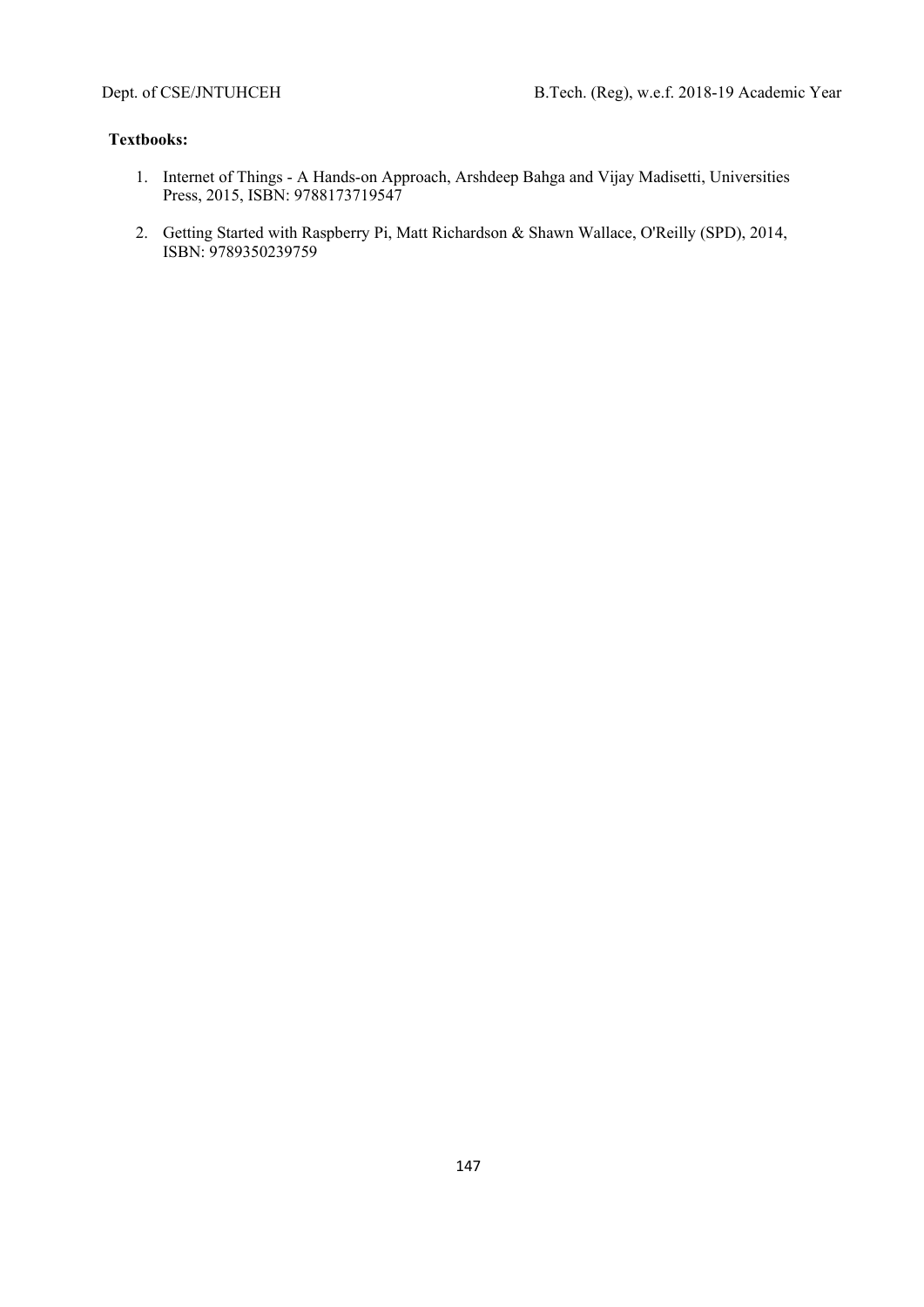## **SOFTWARE PROCESS & PROJECT MANAGEMENT**

(Professional Elective - V)

### **IV Year B.Tech. CSE I-Semester L T P C**

 **3 0 0 3** 

## **Objectives**

- 1. To acquire knowledge on software process management
- 2. To acquire managerial skills for software project development
- 3. To understand software economics

### **Outcomes**

- 1. Gain knowledge of software economics, phases in the life cycle of software development, project organization, project control and process instrumentation
- 2. Analyze the major and minor milestones, artifacts and metrics from management and technical perspective
- 3. Design and develop software product using conventional and modern principles of software project management

### **UNIT - I**

Software Process Maturity

Software maturity Framework, Principles of Software Process Change, Software Process Assessment, The Initial Process, The Repeatable Process, The Defined Process, The Managed Process, The Optimizing Process.

Process Reference Models

Capability Maturity Model (CMM), CMMI, PCMM, PSP, TSP).

### **UNIT - II**

Software Project Management Renaissance

Conventional Software Management, Evolution of Software Economics, Improving Software Economics, The old way and the new way.

Life-Cycle Phases and Process artifacts

Engineering and Production stages, inception phase, elaboration phase, construction phase, transition phase, artifact sets, management artifacts, engineering artifacts and pragmatic artifacts, model based software architectures.

### **UNIT - III**

Workflows and Checkpoints of process

Software process workflows, Iteration workflows, Major milestones, minor milestones, periodic status assessments.

Process Planning

Work breakdown structures, Planning guidelines, cost and schedule estimating process, iteration planning process, Pragmatic planning.

### **UNIT - IV**

Project Organizations

Line-of- business organizations, project organizations, evolution of organizations, process automation. Project Control and process instrumentation

The seven core metrics, management indicators, quality indicators, life-cycle expectations, Pragmatic software metrics, metrics automation.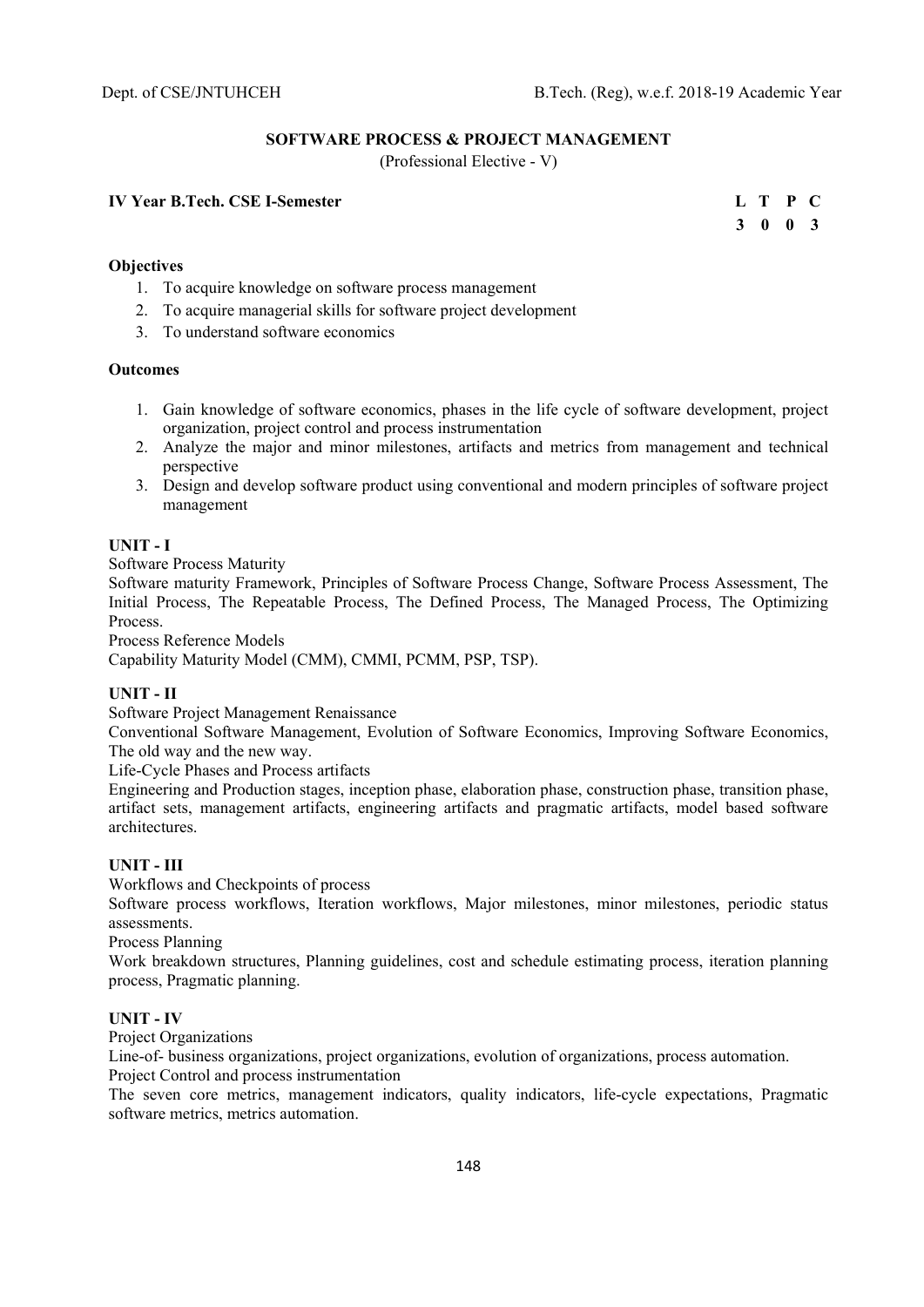### **UNIT - V**

CCPDS-R Case Study and Future Software Project Management Practices Modern Project Profiles, Next-Generation software Economics, Modern Process Transitions .

## **Textbooks:**

- 1. Managing the Software Process, Watts S. Humphrey, Pearson Education
- 2. Software Project Management, Walker Royce, Pearson Education

- 1. An Introduction to the Team Software Process, Watts S. Humphrey, Pearson Education, 2000
- 2. Process Improvement essentials, James R. Persse, O'Reilly,2006
- 3. Software Project Management, Bob Hughes & Mike Cotterell, fourth edition,TMH,2006
- 4. Applied Software Project Management, Andrew Stellman & Jennifer Greene, O'Reilly, 2006.
- 5. Head First PMP, Jennifer Greene & Andrew Stellman, O'Reilly,2007
- 6. Software Engineering Project Managent, Richard H. Thayer & Edward Yourdon, 2<sup>nd</sup> Edition, Wiley India, 2004.
- 7. Agile Project Management, Jim Highsmith, Pearson education, 2004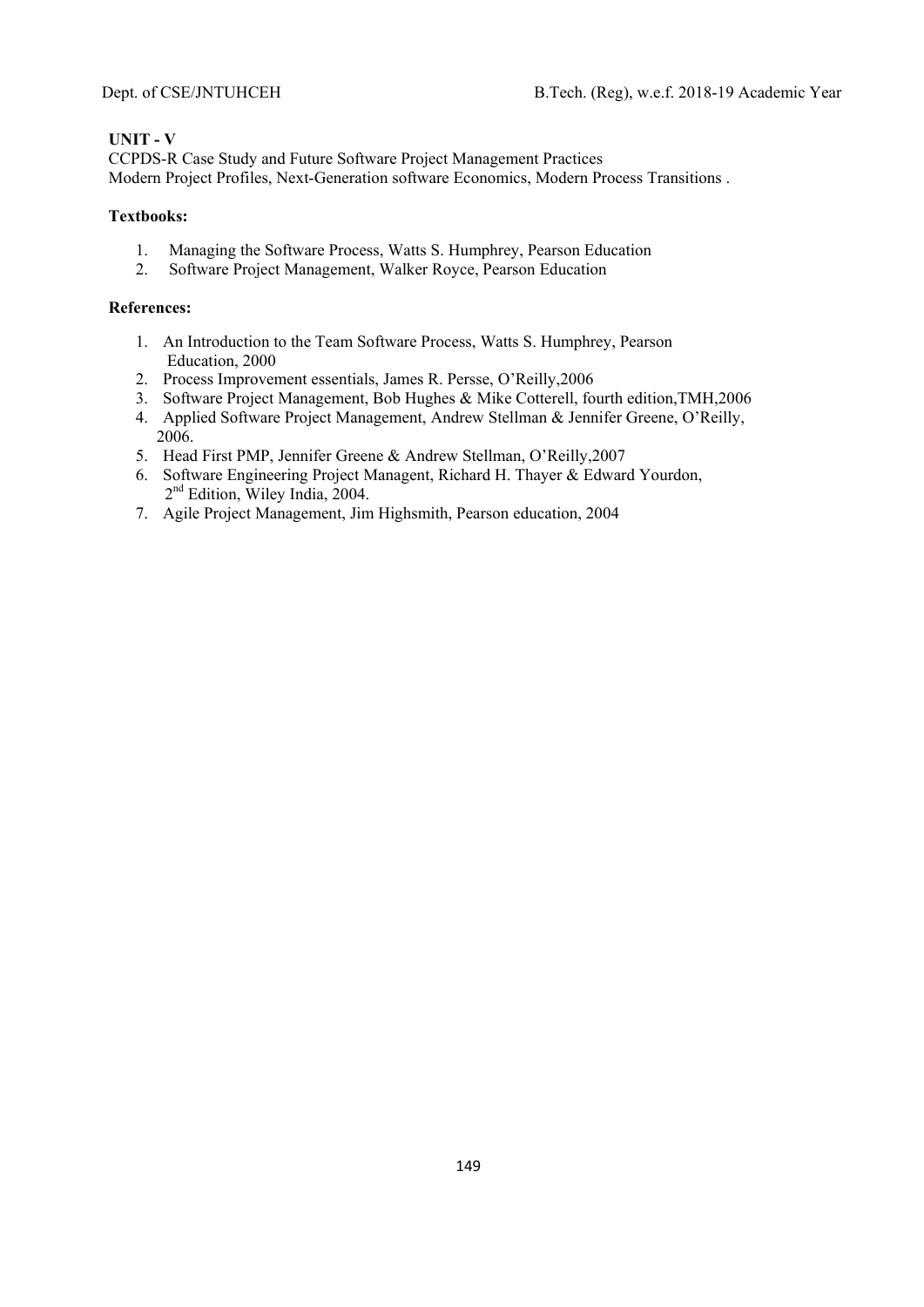### **BIG DATA ANALYTICS LAB**

### **IV Year B.Tech. CSE I-Semester L T P C**

 **0 0 2 1** 

### **Objectives**

- 1. The purpose of this course is to provide the students with the knowledge of Big data Analytics principles and techniques.
- 2. This course is also designed to give an exposure of the frontiers of Big data Analytics

#### **Outcomes**

- 1. Ability to explain the foundations, definitions, and challenges of Big Data and various Analytical tools.
- 2. Ability to program using HADOOP and Map reduce, NOSOL
- 3. Ability to understand importance of Big Data in Social Media and Mining.

### **List of Experiments**

- 1. Implement a simple map-reduce job that builds an inverted index on the set of input documents (Hadoop)
- 2. Perform Social media analysis using cassandra
- 3. Buyer event analytics using Cassandra on suitable product sales data.
- 4. Using Power Pivot (Excel) Perform the following on any dataset
	- a) Big Data Analysis
	- b) Big Data Charting
- 5. Use R-Project to carry out statistical analysis of big data
- 6. Use R-Project for data visualization of social media data

### **Textbooks:**

- 1. Big Data Analytics, SeemaAcharya, SubhasiniChellappan, Wiley 2015.
- 2. Big Data, Big Analytics: Emerging Business Intelligence and Analytic Trends for Today's Business, Michael Minelli, Michehe Chambers, 1st Edition, AmbigaDhiraj, Wiely CIO Series, 2013.
- 3. Hadoop: The Definitive Guide, Tom White,  $3<sup>rd</sup>$  Edition, O"Reilly Media, 2012.
- 4. Big Data Analytics: Disruptive Technologies for Changing the Game, Arvind Sathi, 1<sup>st</sup> Edition, IBM Corporation, 2012.

- 1. Big Data and Business Analytics, Jay Liebowitz, Auerbach Publications, CRC press (2013)
- 2. Using R to Unlock the Value of Big Data: Big Data Analytics with Oracle R Enterprise and Oracle R Connector for Hadoop, Tom Plunkett, Mark Hornick, McGraw-Hill/Osborne Media (2013), Oracle press.
- 3. Professional Hadoop Solutions, Boris lublinsky, Kevin t. Smith, Alexey Yakubovich, Wiley, ISBN: 9788126551071, 2015.
- 4. Understanding Big data, Chris Eaton, Dirk deroos et al. , McGraw Hill, 2012.
- 5. Intelligent Data Analysis, Michael Berthold, David J. Hand, Springer, 2007.
- 6. Taming the Big Data Tidal Wave: Finding Opportunities in Huge Data Streams with Advanced Analytics, Bill Franks, 1<sup>st</sup> Edition, Wiley and SAS Business Series, 2012.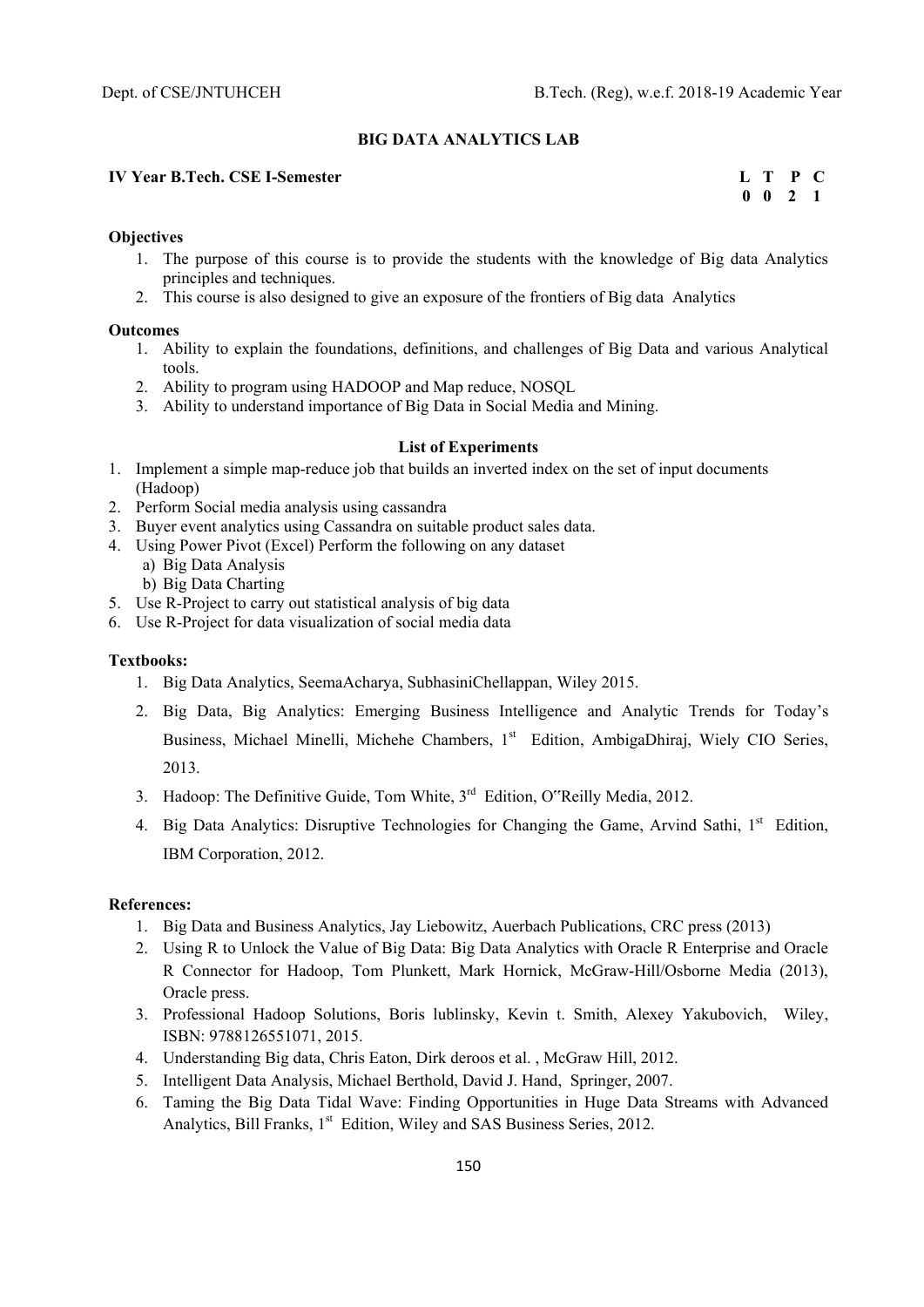### **MANAGEMENT FUNDAMENTALS FOR ENGINEERS**

### **IV Year B.Tech. CSE II-Semester Letter Letter Letter Letter Letter Letter Letter Letter Letter Letter Letter Letter Letter Letter Letter Letter Letter Letter Letter Letter Letter Letter Letter Letter Letter Letter Letter**

 **3 0 0 3** 

### **Objective**

1. To understand the Management Concepts, applications of Concepts in Practical aspects of business and development of Managerial Skills for Engineers.

### **Outcomes**

- 1. The students understand the significance of Management in their Profession. The various Management Functions like Planning, Organizing, Staffing, Leading, Motivation and Control aspects are learnt in this course.
- 2. The students can explore the Management Practices in their domain area.

### **UNIT - I**

**Introduction to Management:** Evolution of Management, Nature & Scope-Functions of Management-Role of Manager-levels of Management-Managerial Skills - Challenges-Planning-Planning Process-Types of Plans-MBO

### **UNIT - II**

**Organization Structure & HRM:** Organization Design-Organizational Structure-Departmentation– Delegation-Centralization - Decentralization-Recentralization-Organizational Culture- Organizational climate- Organizational change

Human Resource Management-HR Planning - Recruitment & Selection - Training & Development-Performance appraisal - Job satisfaction-Stress Management Practices

### **UNIT - III**

**Operation Management:** Introduction to Operations Management-Principles and Types of Plant layout-Methods of production (Job Batch and Mass production) - Method study and Work measurement-Quality Management - TQM-Six sigma - Deming's Contribution to Quality - Inventory Management – EOQ - ABC Analysis - JIT System-Business Process Re-engineering(BPR)

### **UNIT - IV**

**Marketing Management:** Introduction to Marketing-Functions of Marketing-Marketing vs. Selling-Marketing Mix - Marketing Strategies - Product Life Cycle - Market Segmentation -Types of Marketing - Direct Marketing-Network Marketing - Digital Marketing-Channels of Distribution - Supply Chain Management (SCM)

### **UNIT - V**

**Project Management:** Introduction to Project Management-steps in Project Management - Project Planning - Project Life Cycle-Network Analysis-Program Evaluation & Review Technique(PERT)-Critical Path Method(CPM) - Project Cost Analysis - Project Crashing - Project Information Systems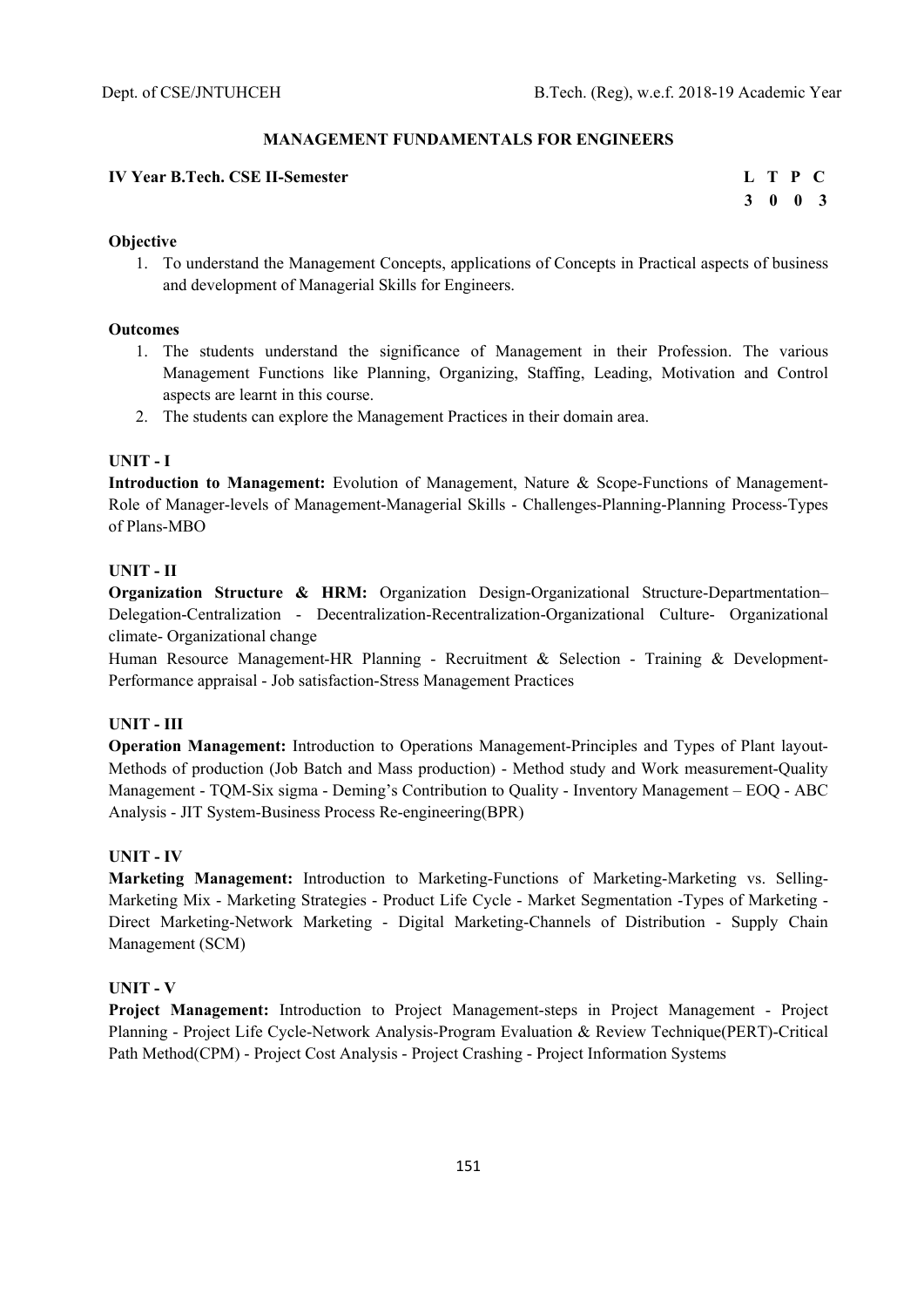- 1. Management Essentials, Andrew DuBrin, 9<sup>th</sup> Edition, Cengage Learning, 2012.
- 2. Fundamentals of Management, Stephen P.Robbins, Pearson Education, 2009.
- 3. Essentials of Management, Koontz Kleihrich, Tata Mc Graw Hill.
- 4. Management Fundamentals, Robert N Lussier, 5<sup>th</sup> Edition, Cengage Learning, 2013.
- 5. Industrial Engineering and Management: Including Production Management, T.R.Banga, S.C Sharma , Khanna Publishers.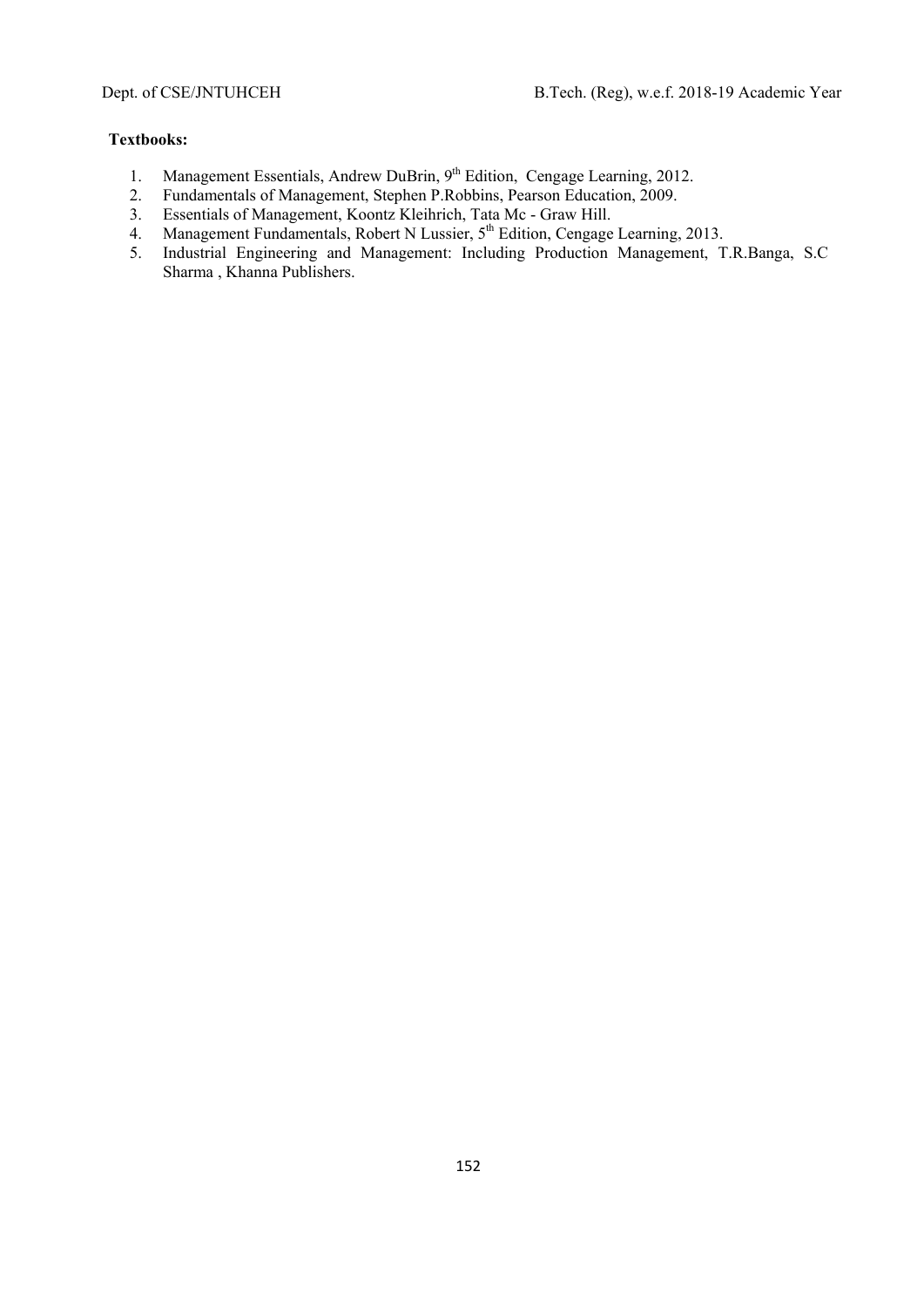### **COMPUTATIONAL COMPLEXITY**

(Professional Elective - VI)

### **IV Year B.Tech. CSE II-Semester L T P C**

 **3 0 0 3**

## **Prerequisites**

- 1. A course on "Computer Programming and Data Structures"
- 2. A course on "Discrete Structures and Graph Theory"

#### **Objectives**

- 1. Introduces to theory of computational complexity classes
- 2. Discuss about algorithmic techniques and application of these techniques to problems.
- 3. Introduce to randomized algorithms and discuss how effective they are in reducing time and space complexity.
- 4. Discuss about Graph based algorithms and approximation algorithms
- 5. Discuss about search trees

#### **Outcomes**

- 1. Ability to classify decision problems into appropriate complexity classes
- 2. Ability to specify what it means to reduce one problem to another, and construct reductions for simple examples.
- 3. Ability to classify optimization problems into appropriate approximation complexity classes
- 4. Ability to choose appropriate data structure for the given problem
- 5. Ability to choose and apply appropriate design method for the given problem

#### **UNIT - I**

**Computational Complexity:** Polynomial time and its justification, Nontrivial examples of polynomialtime algorithms, the concept of reduction (reducibility), Class P Class NP and NP- Completeness, The P versus NP problem and why it's hard

### **UNIT - II**

**Algorithmic paradigms:** Dynamic Programming – Longest common subsequence, matrix chain multiplication, knapsack problem, Greedy – 0-1 knapsack, fractional knapsack, scheduling problem, Huffman coding, MST, Branch-and-bound – travelling sales person problem, 0/1 knapsack problem, Divide and Conquer – Merge sort, binary search, quick sort.

### **UNIT - III**

**Randomized Algorithms:** Finger Printing, Pattern Matching, Graph Problems, Algebraic Methods, Probabilistic Primality Testing, De-Randomization Advanced Algorithms:,

### **UNIT - IV**

**Graph Algorithms:** Shortest paths, Flow networks, Spanning Trees; Approximation algorithms, Randomized algorithms. Approximation algorithms: Polynomial Time Approximation Schemes.

#### **UNIT - V**

**Advanced Data Structures and applications:** Decision Trees and Circuits, B-Trees, AVL Trees, Red and Black trees, Dictionaries and tries, Maps, Binomial Heaps, Fibonacci Heaps, Disjoint sets, Union by Rank and Path Compression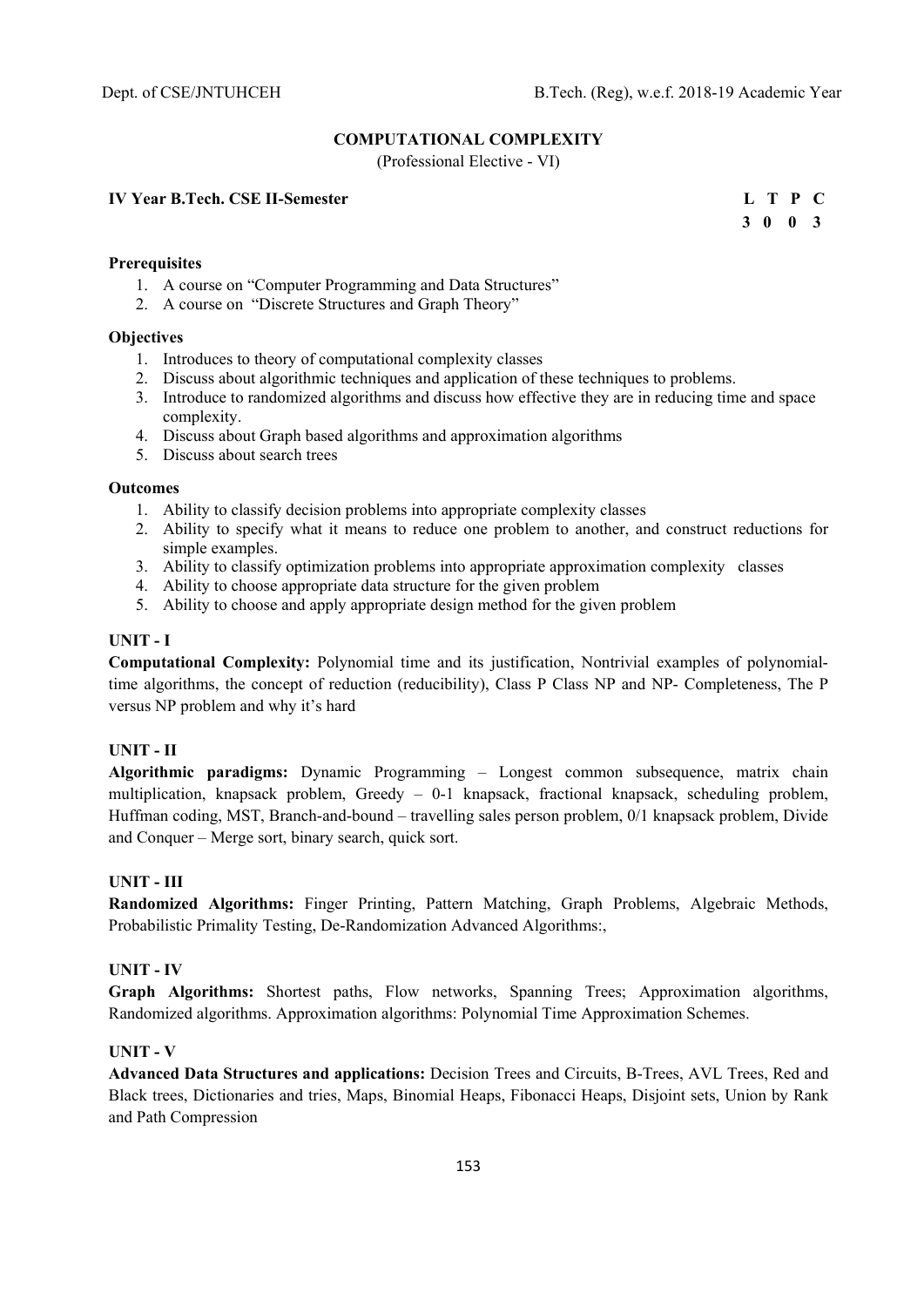- 1. Introduction to Algorithms, T. Cormen, C. Leiserson, R. Rivest and C. Stein, 3<sup>rd</sup> Edition, McGraw-Hill, 2009.
- 2. Randomized Algorithms, R. Motwani and P. Raghavan, Cambridge University Press, 1995.
- 3. Analysis of Algorithms: An Active Learning Approach, J. J. McConnell, Jones & Bartlett Publishers, 2001.
- 4. Art of Computer Programming, Volume 3, Sorting and Searching D. E. Knuth, 2<sup>nd</sup> Edition, Addison-Wesley Professional, 1998.
- 5. Algorithms, S. Dasgupta, C. H. Papadimitriou and U. V. Vazirani, McGraw-Hill, 2008.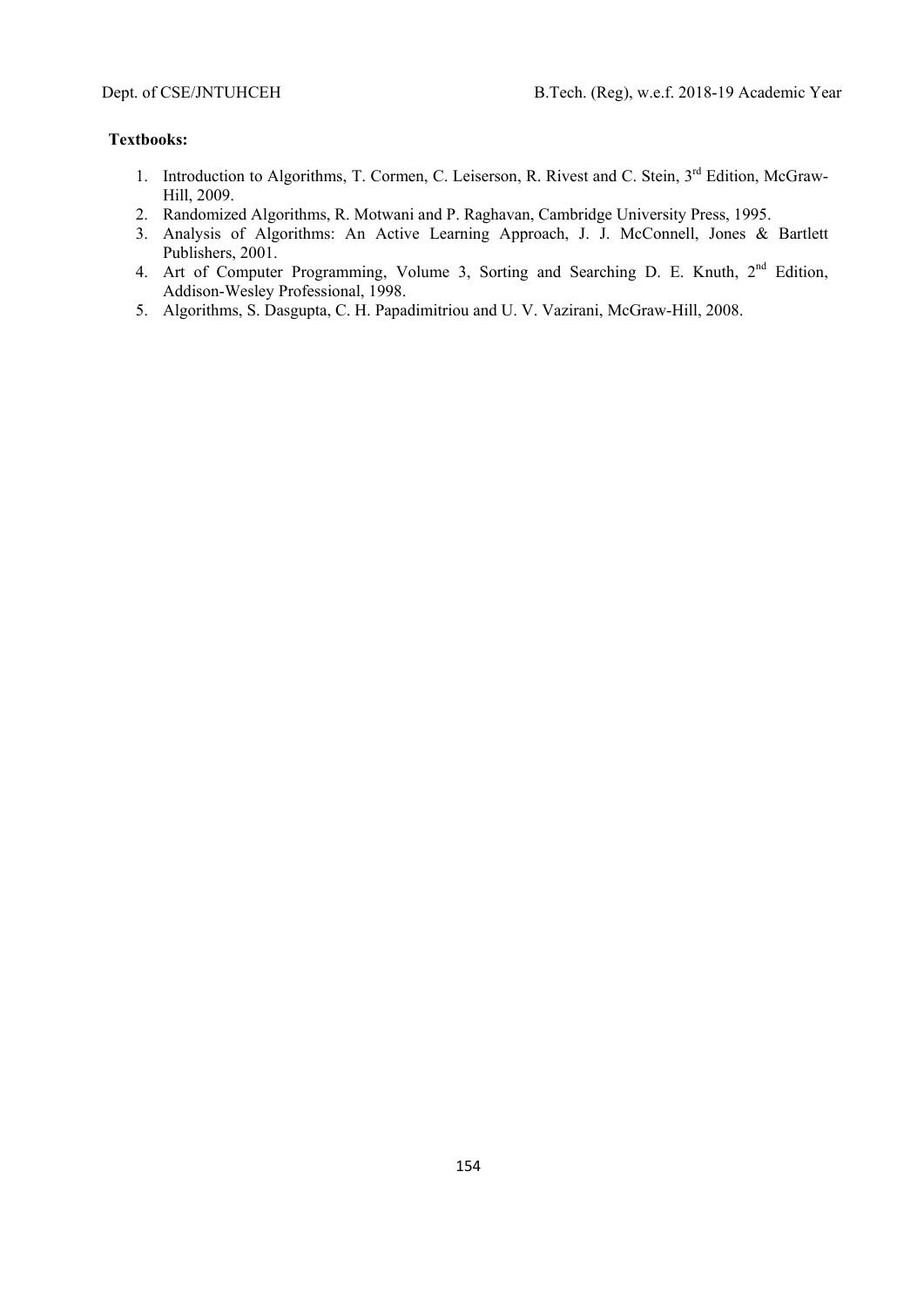### **AD HOC & SENSOR NETWORKS**

(Professional Elective - VI)

### **IV Year B.Tech. CSE II-Semester**

|  | L T P C |  |
|--|---------|--|
|  | 3 0 0 3 |  |

## **Prerequisites**

- 1. A course on "Computer Networks"
- 2. A course on "Mobile Computing"

### **Objectives**

- 1. To understand the concepts of sensor networks
- 2. To understand the MAC and transport protocols for ad hoc networks
- 3. To understand the security of sensor networks
- 4. To understand the applications of adhoc and sensor networks

### **Outcomes**

- 1. Ability to understand the state of the art research in the emerging subject of Ad Hoc and Wireless Sensor Networks
- 2. Ability to solve the issues in real-time application development based on ASN.
- 3. Ability to conduct further research in the domain of ASN

### **UNIT - I**

**Introduction to Ad Hoc Networks -** Characteristics of MANETs, Applications of MANETs and Challenges of MANETs.

**Routing in MANETs -** Criteria for classification, Taxonomy of MANET routing algorithms, Topologybased routing algorithms-**Proactive**: DSDV; **Reactive**: DSR, AODV; Hybrid: ZRP; Position-based routing algorithms-**Location Services**-DREAM, Quorum-based; **Forwarding Strategies:** Greedy Packet, Restricted Directional Flooding-DREAM, LAR.

### **UNIT - II**

**Data Transmission -** Broadcast Storm Problem, **Rebroadcasting Schemes**-Simple-flooding, Probabilitybased Methods, Area-based Methods, Neighbor Knowledge-based: SBA, Multipoint Relaying, AHBP. **Multicasting: Tree-based:** AMRIS, MAODV; **Mesh-based:** ODMRP, CAMP; **Hybrid:** AMRoute**,** MCEDAR.

## **UNIT - III**

**Geocasting:** Data-transmission Oriented-LBM; Route Creation Oriented-GeoTORA, MGR**.**  TCP over Ad Hoc TCP protocol overview, TCP and MANETs, Solutions for TCP over Ad hoc

### **UNIT - IV**

### **Basics of Wireless, Sensors and Lower Layer Issues**

Applications, Classification of sensor networks, Architecture of sensor network, Physical layer, MAC layer, Link layer, Routing Layer.

### **UNIT - V**

### **Upper Layer Issues of WSN**

Transport layer, High-level application layer support, Adapting to the inherent dynamic nature of WSNs, Sensor Networks and mobile robots.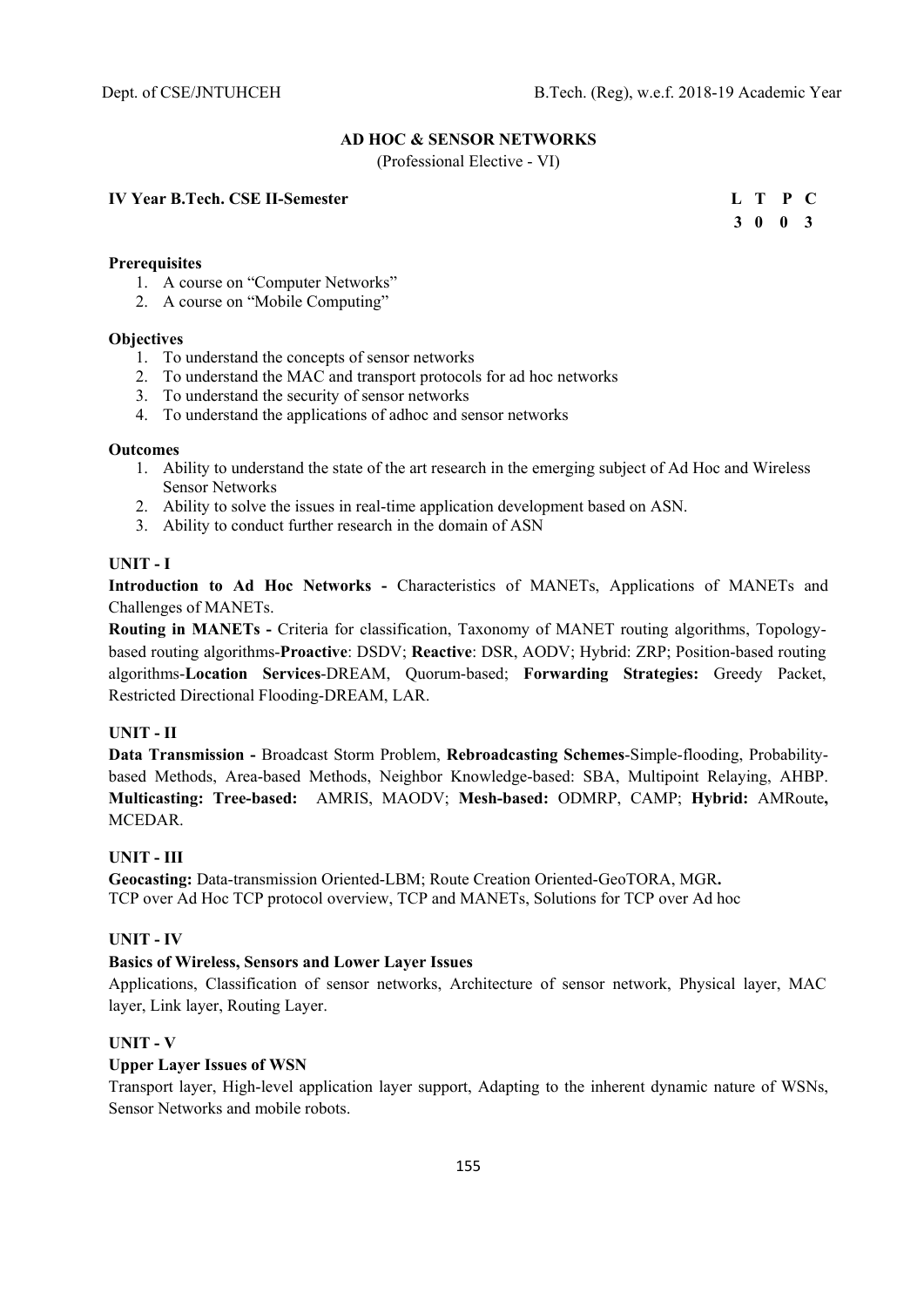- 1. Ad Hoc and Sensor Networks Theory and Applications, Carlos Corderio Dharma P.Aggarwal, World Scientific Publications, March 2006, ISBN – 981–256–681–3.
- 2. Wireless Sensor Networks: An Information Processing Approach, Feng Zhao, Leonidas Guibas, Elsevier Science, ISBN – 978-1-55860-914-3 ( Morgan Kauffman).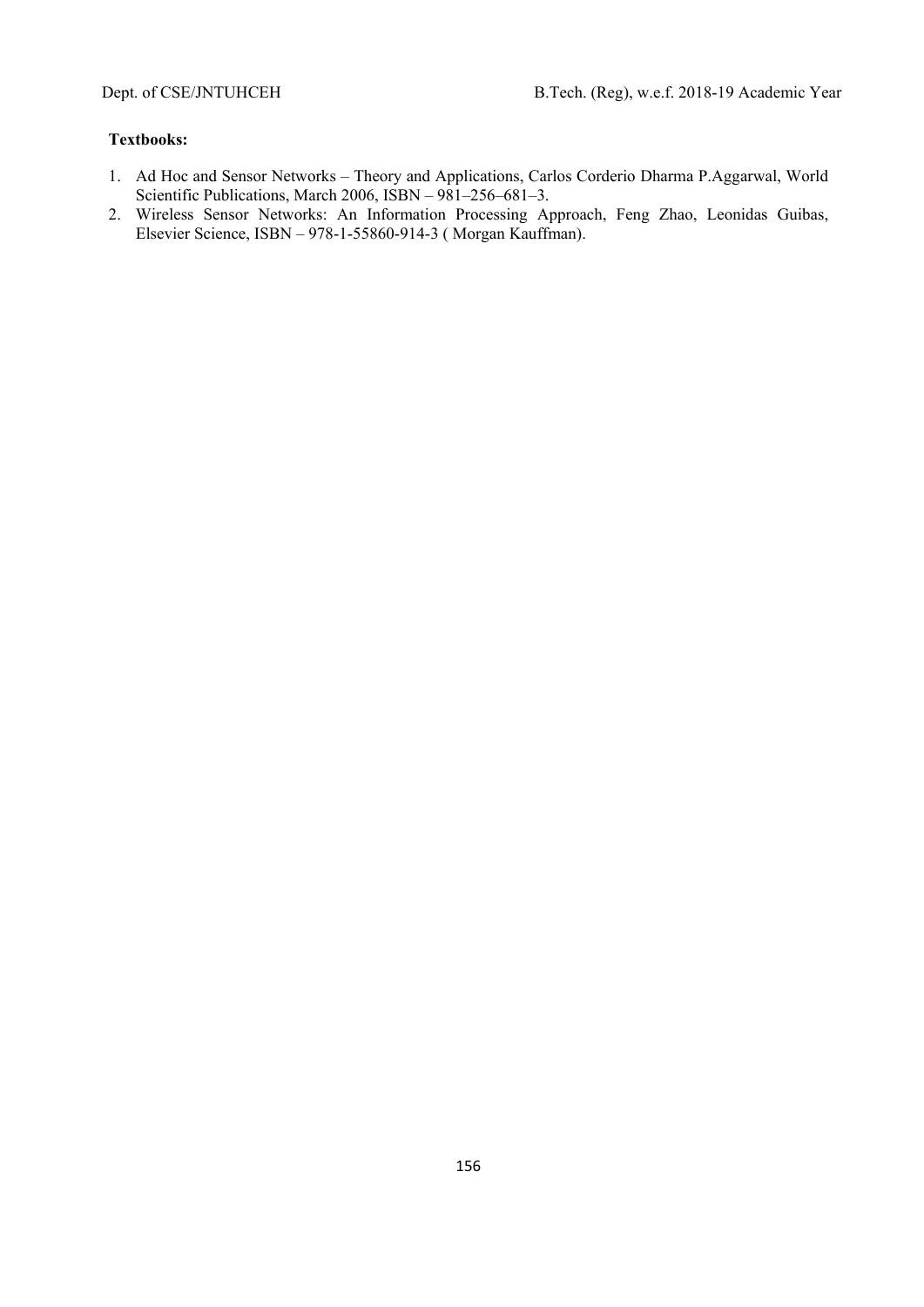## **NEURAL NETWORKS & DEEP LEARNING**

(Professional Elective - VI)

## **IV Year B.Tech. CSE II-Semester**

|  | L T P C |  |
|--|---------|--|
|  | 3 0 0 3 |  |

### **Objectives**

- 1. To introduce the foundations of Artificial Neural Networks
- 2. To acquire the knowledge on Deep Learning Concepts
- 3. To learn various types of Artificial Neural Networks
- 4. To gain knowledge to apply optimization strategies

### **Outcomes**

- 1. Ability to understand the concepts of Neural Networks
- 2. Ability to select the Learning Networks in modeling real world systems
- 3. Ability to use an efficient algorithm for Deep Models
- 4. Ability to apply optimization strategies for large scale applications

### **UNIT- I**

**Artificial Neural Networks** Introduction, Basic models of ANN, important terminologies, Supervised Learning Networks, Perceptron Networks, Adaptive Linear Neuron, Back-propagation Network. Associative Memory Networks. Training Algorithms for pattern association, BAM and Hopfield Networks.

### **UNIT- II**

Unsupervised Learning Network- Introduction, Fixed Weight Competitive Nets, Maxnet, Hamming Network, Kohonen Self-Organizing Feature Maps, Learning Vector Quantization, Counter Propagation Networks, Adaptive Resonance Theory Networks. Special Networks-Introduction to various networks.

### **UNIT - III**

Introduction to Deep Learning, Historical Trends in Deep learning, Deep Feed - forward networks, Gradient-Based learning, Hidden Units, Architecture Design, Back-Propagation and Other Differentiation Algorithms

### **UNIT - IV**

### **Regularization for Deep Learning**

Parameter norm Penalties, Norm Penalties as Constrained Optimization, Regularization and Under-Constrained Problems, Dataset Augmentation, Noise Robustness, Semi-Supervised learning, Multi-task learning, Early Stopping, Parameter Typing and Parameter Sharing, Sparse Representations, Bagging and other Ensemble Methods, Dropout, Adversarial Training, Tangent Distance, tangent Prop and Manifold, Tangent Classifier

### **UNIT - V**

### **Optimization for Train Deep Models**

Challenges in Neural Network Optimization, Basic Algorithms, Parameter Initialization Strategies, Algorithms with Adaptive Learning Rates, Approximate Second-Order Methods, Optimization Strategies and Meta-Algorithms

### **Applications**

Large-Scale Deep Learning, Computer Vision, Speech Recognition, Natural Language Processing

- 1. Deep Learning: An MIT Press Book By Ian Goodfellow and Yoshua Bengio and Aaron Courville
- 2. Neural Networks and Learning Machines, Simon Haykin, 3<sup>rd</sup> Edition, Pearson Prentice Hall.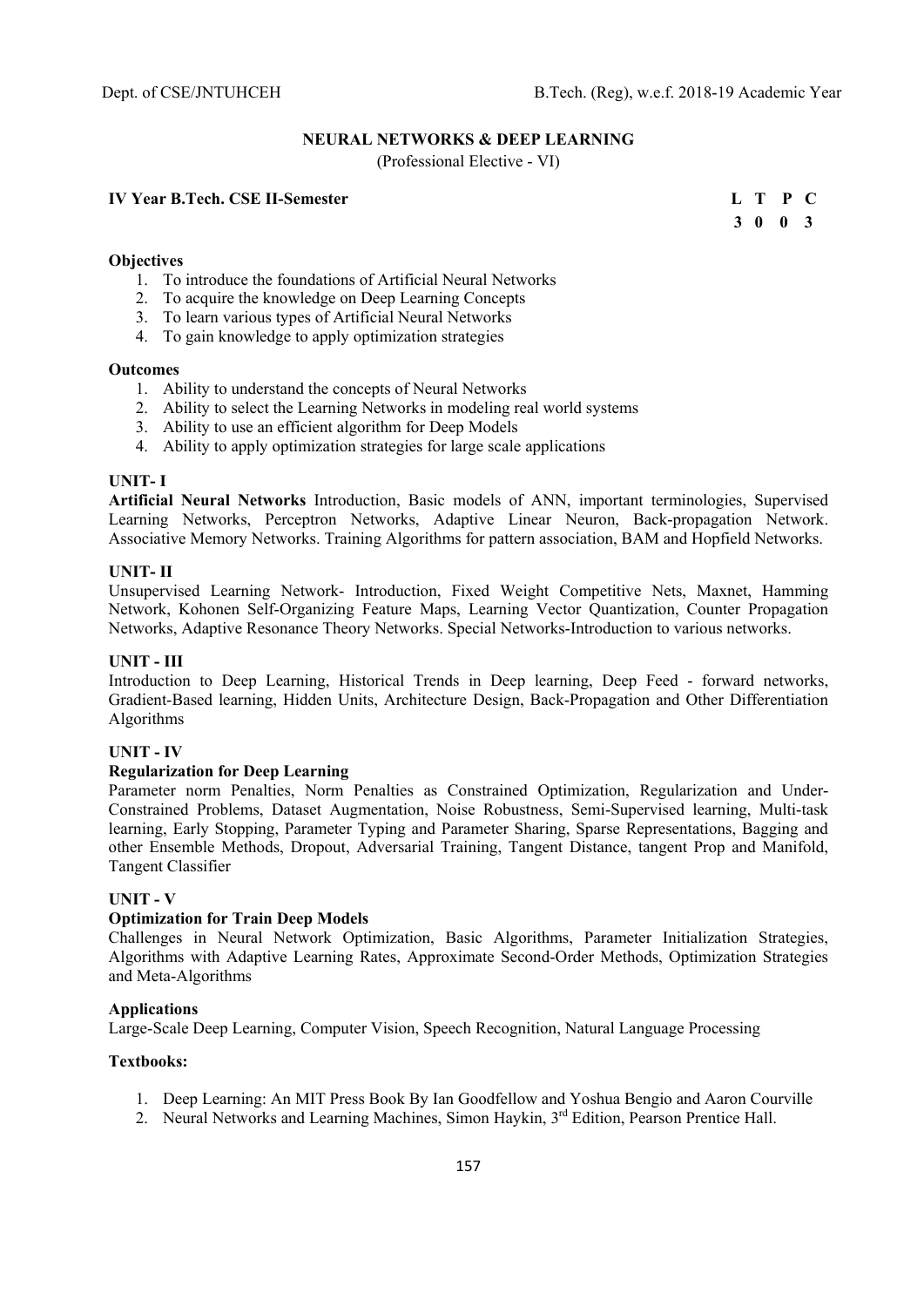### **CYBER FORENSICS**

(Professional Elective - VI)

**IV Year B.Tech. CSE II-Semester** 

| L T P C |  |
|---------|--|
| 3 0 0 3 |  |

### **Prerequisites**

1. A Course on "Network Security**"** 

### **Objectives**

- 1. A brief explanation of the objective is to provide digital evidences which are obtained from digital media.
- 2. In order to understand the objectives of computer forensics, first of all, people have to recognize the different roles computer plays in a certain crime.
- 3. According to a snippet from the United States Security Service, the functions computer has in different kinds of crimes.

#### **Outcomes**

- 1. Students will understand the usage of computers in forensic, and how to use various forensic tools for a wide variety of investigations.
- 2. It gives an opportunity to students to continue their zeal in research in computer forensics

#### **UNIT - I**

Introduction of Cybercrime: Types, The Internet spawns crime, Worms versus viruses, Computers' roles in crimes, Introduction to digital forensics, Introduction to Incident - Incident Response Methodology –Steps - Activities in Initial Response, Phase after detection of an incident

### **UNIT - II**

Initial Response and forensic duplication , Initial Response & Volatile Data Collection from Windows system -Initial Response & Volatile Data Collection from Unix system – Forensic Duplication: Forensic duplication: Forensic Duplicates as Admissible Evidence, Forensic Duplication Tool Requirements, Creating a Forensic. Duplicate/Qualified Forensic Duplicate of a Hard Drive

### **UNIT - III**

**Forensics analysis and validation**: Determining what data to collect and analyze, validating forensic data, addressing data-hiding techniques, performing remote acquisitions

**Network Forensics:** Network forensics overview, performing live acquisitions, developing standard procedures for network forensics, using network tools, examining the honeynet project.

### **UNIT - IV**

**Current Forensic tools:** evaluating computer forensic tool needs, computer forensics software tools, computer forensics hardware tools, validating and testing forensics software E-Mail Investigations: Exploring the role of e-mail in investigation, exploring the roles of the client and server in e-mail, investigating e-mail crimes and violations, understanding e-mail servers, using specialized e-mail forensic tools.

**Cell phone and mobile device forensics**: Understanding mobile device forensics, understanding acquisition procedures for cell phones and mobile devices.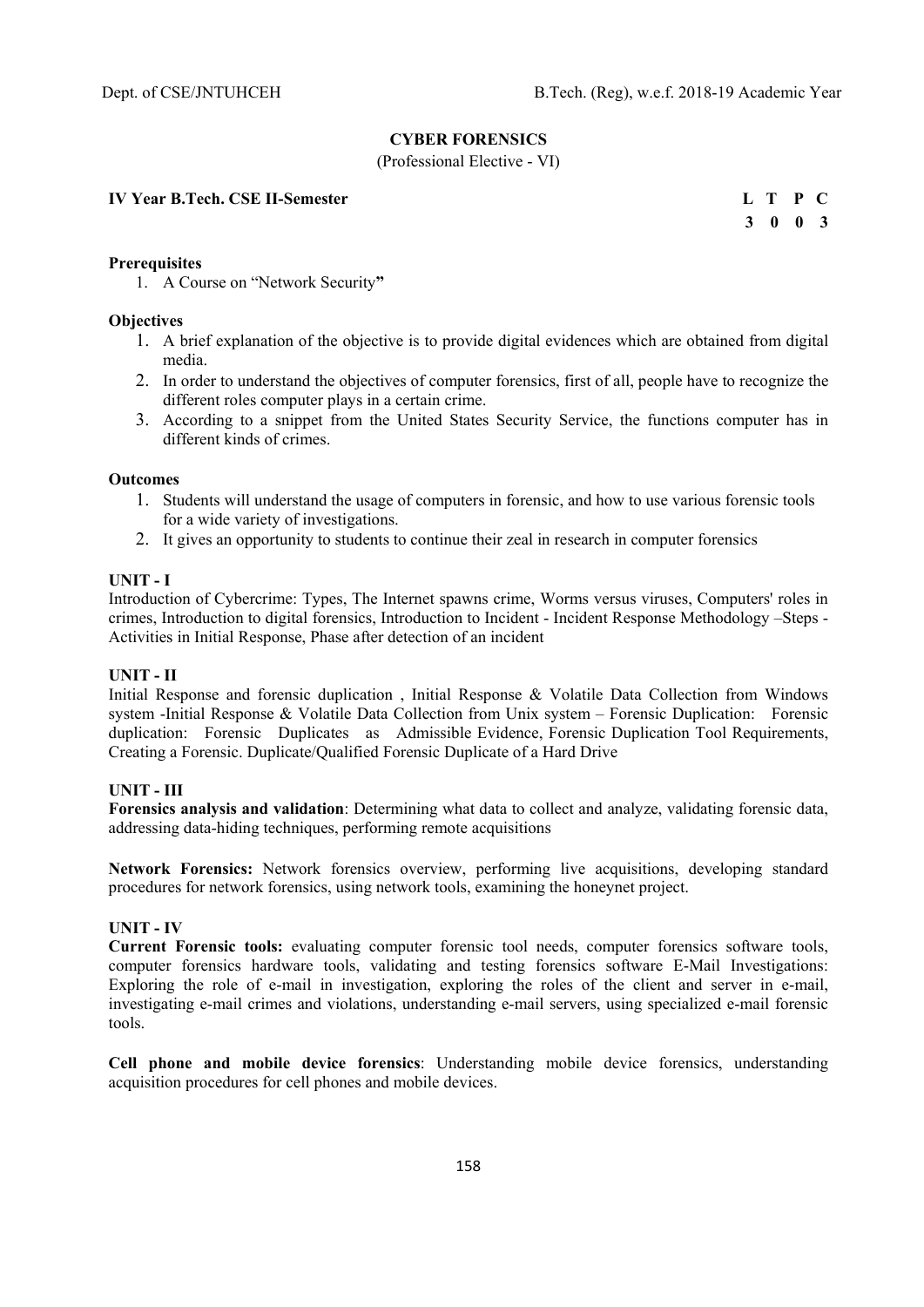## **UNIT - V**

**Working with Windows and DOS Systems**: understanding file systems, exploring Microsoft File Structures, Examining NTFS disks, Understanding whole disk encryption, windows registry, Microsoft startup tasks, MS-DOS startup tasks, virtual machines.

## **Textbooks:**

- 1. Incident Response and computer forensics, Kevin Mandia, Chris Prosise, Tata McGrawHill, 2006.
- 2. Computer Forensics, Computer Crime Investigation, John R. Vacca, Firewall Media, New Delhi.
- 3. Computer Forensics and Investigations, Nelson, Phillips Enfinger, Steuart, cengage Learning

- 1. Real Digital Forensics, Keith J. Jones, Richard Bejtiich, Curtis W. Rose, Addison- Wesley Pearson Education
- 2. Forensic Compiling, A Tractitioneris Guide by Tony Sammes and Brian Jenkinson, Springer International edition.